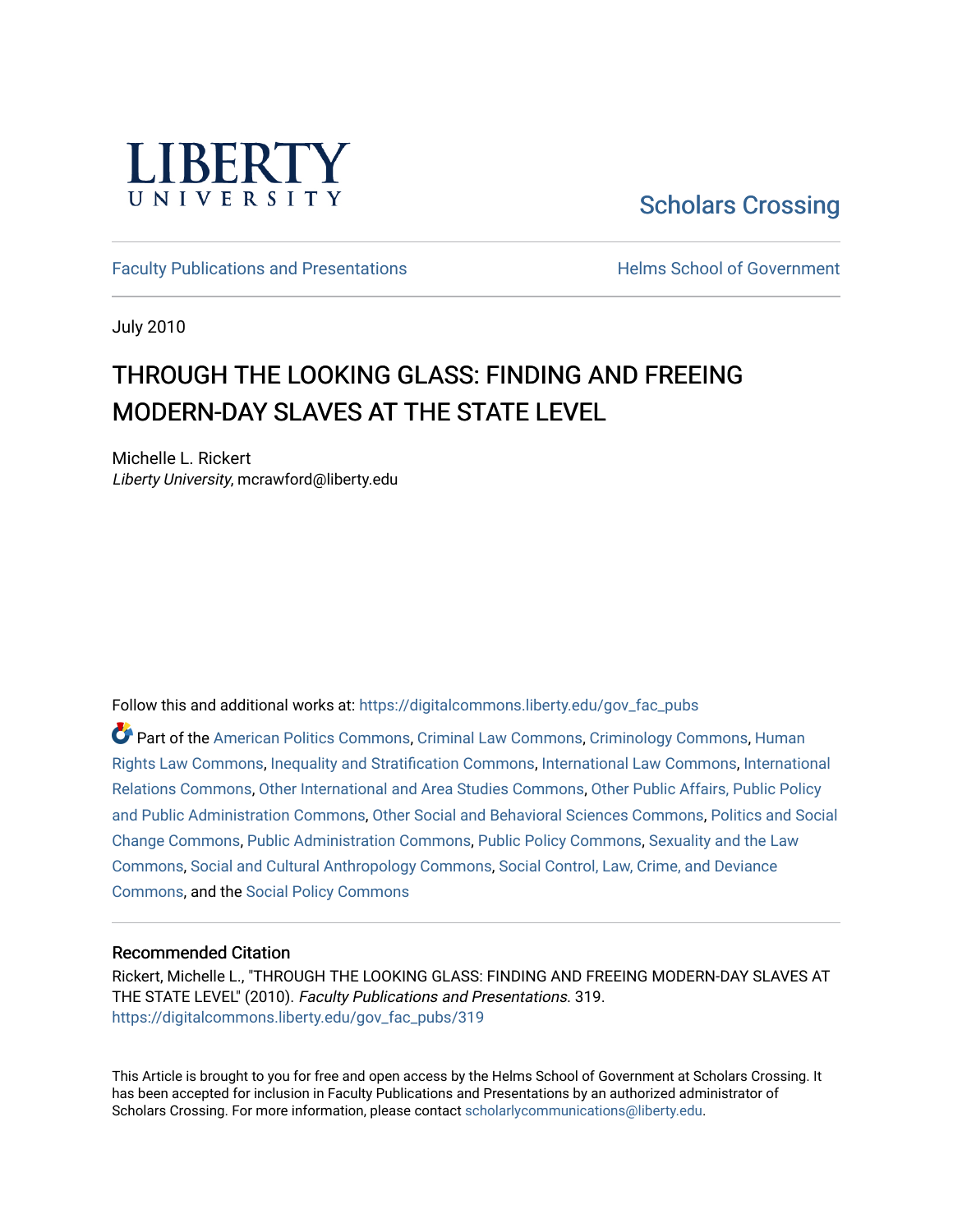# ARTICLE

# THROUGH THE LOOKING GLASS: FINDING AND FREEING MODERN-DAY SLAVES AT THE STATE LEVEL

### *Michelle Crawford Rickert*†

#### I. INTRODUCTION

In Haiti, slavery is a way of life for many children. Some young boys are forced to sell unprotected sex for as little as \$1.75, and because having sex with a virgin is thought to cure AIDS, the cost of sex with a "pure" child can be as much as  $$5.00$ .<sup>1</sup> Children as young as four years old are sold into slavery as *restaveks* or "stay withs."<sup>2</sup> The Haitian government estimates that there are about 300,000 *restavek* children in Haiti.<sup>3</sup> These children are forced to toil doing domestic or commercial tasks from dawn to dusk; they are whipped or burned if they do not perform well.<sup>4</sup> When buying the child, one can specify if they want a boy who can work in the fields or a girl who will be used for baking, and, of course, one can specify that he or she would like a child who was *la-pou-sa-a* or "there-for-that," which means they also would like to use the child for sex in addition to the daily chores.<sup>5</sup> As one abolitionist explained, the *restavek* children are everywhere, and, if one looks carefully, they are easy to spot: they will be much shorter and will weigh less then children their own age due to the lack of nutrition; they will

 $\ddot{\phantom{a}}$ 

 <sup>†</sup> Assistant Professor of Government and Director of the Center for Pre-Law Studies, Helms School of Government, Liberty University; Managing Editor, Supreme Court Economic Review, George Mason University School of Law. The author received her J.D. from George Mason University School of Law, and is currently working on her LL.M. from the Queen Mary School of Law, University of London. The author is active in working to eradicate human trafficking and modern-day slavery both domestically and abroad, and she would welcome any comments at the following email address: mcrawfordrickert@liberty.edu.

 <sup>1.</sup> E. BENJAMIN SKINNER, A CRIME SO MONSTROUS: FACE-TO-FACE WITH MODERN-DAY SLAVERY 4 (2008).

 <sup>2.</sup> SKINNER, *supra* note 1, at 6.

 <sup>3.</sup> Tim Padgett, *Of Haitian Bondage*, TIME, May 4, 2001, at 50.

 <sup>4.</sup> The stories of abuse include one young boy who was covered in burns because the Miami couple for whom he was a *restavek* would burn him whenever he did not iron properly. Padgett, *supra* note 3. Additionally, in the Haitian market, leather whips are sold for whipping children—the Haitians have a saying that "it is the whip which makes the little guy walk faster." SKINNER, *supra* note 1, at 5.

 <sup>5.</sup> SKINNER, *supra* note 1, at 7-9.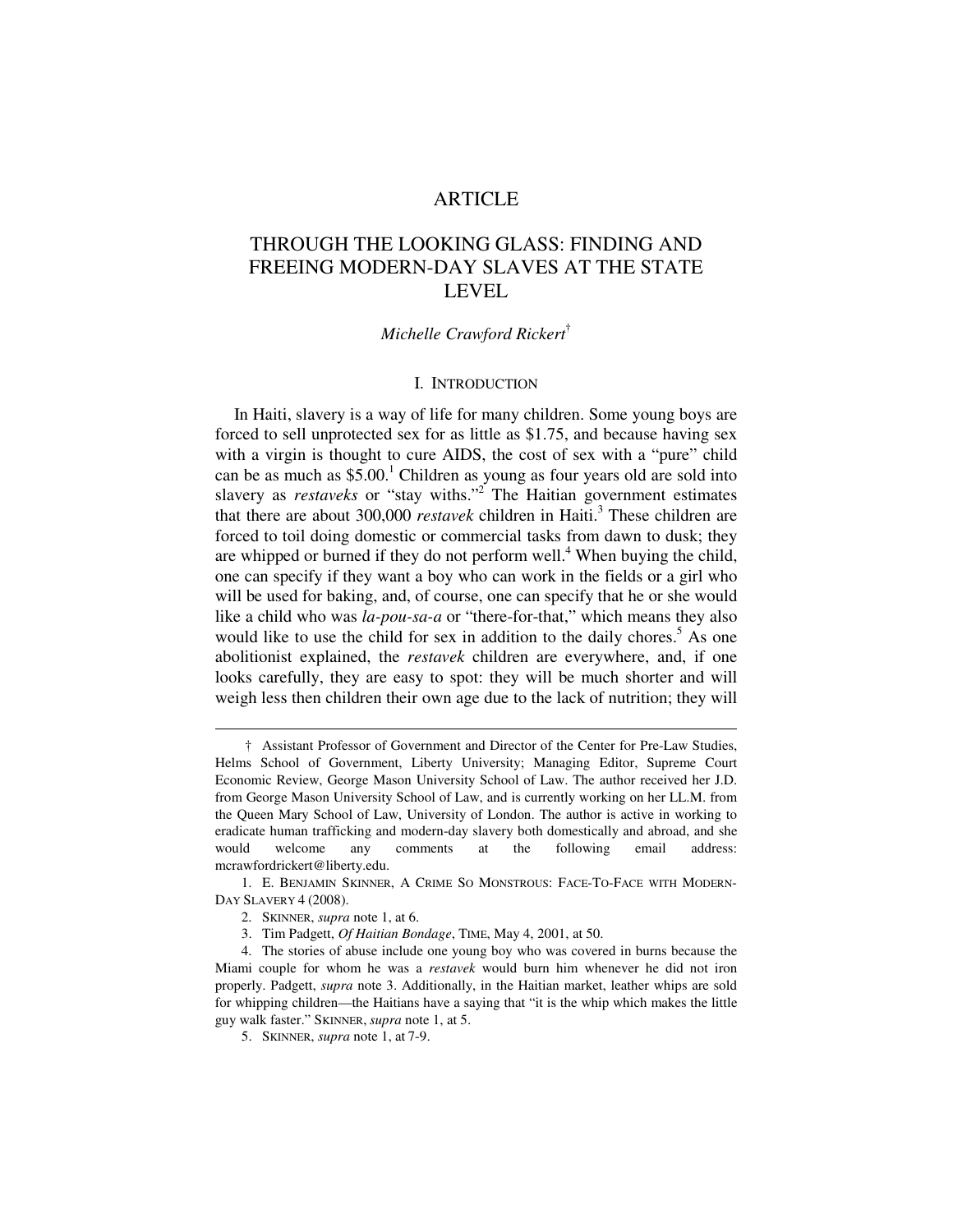be walking barefoot or wearing ill-fitting shoes and clothes; and these children will not look you in the eyes.<sup>6</sup> The parents of these children are typically from the poorest villages in Haiti, and the recruiters prey on the parents' hope that their child will have a better life. Sometimes the parents are compensated for giving their children to the slave traders, but in many instances, the parents give their children freely because they are promised that their children will be given an opportunity for education—of course, the promise is false. $<sup>7</sup>$ </sup>

On September 28, 1999, a twelve-year-old Haitian girl was rescued from her life as a *restavek*.<sup>8</sup> Since she was nine years old, she had been forced to spend her days cleaning a spacious home, and fed only garbage.<sup>9</sup> At night, as she slept on a mattress in the garage with feces and rotting food next to it, the girl was repeatedly raped by her master's twenty-year-old son.<sup>10</sup> However, this young slave was not rescued from Haiti but from the suburban Miami home of Willy and Marie Pompee.<sup>11</sup> Today, slavery and abuses do not just occur only in poverty-stricken countries around the world, but also in communities throughout the United States.<sup>12</sup>

In the case against the Pompees, the prosecutors faced many challenges securing convictions against them, because in 1999 there were no human trafficking statutes enacted, so prosecutors had the arduous task of building

 $\ddot{\phantom{a}}$ 

Padgett, *supra* note 3.

 9. SKINNER, *supra* note 1, at 9; Natalie P. McNeal, *Couple Accused of Enslaving Girl*, MIAMI HERALD, Mar. 24, 2004, at B1 (reporting on the grand jury indictment of the couple).

 <sup>6.</sup> *Id.* at 5-6.

 <sup>7.</sup> *Id.* at 8. One young Haitian girl, Ania Derice,

recalls how her parents in rural central Haiti, who couldn't afford to feed and clothe her, sent her to a house in Port-au-Prince to be a *restavek*. When Ania was twelve years old, after six years of labor that included emptying bedpans and making six half-hour treks a day to gather water in a 5-gallon container, she was allowed to visit her parents for a week. She told them she wanted to return home for good. "But my mother told me that no matter how bad my life was in Port-au-Prince, it would be even worse there," says Ania. "She made me go back." Ania hasn't seen her family since.

 <sup>8.</sup> SKINNER, *supra* note 1, at 8; Padgett, *supra* note 3.

 <sup>10.</sup> SKINNER, *supra* note 1, at 8-9, 275.

 <sup>11.</sup> McNeal, *supra* note 9; Padgett, *supra* note 3.

 <sup>12.</sup> Padgett exposes that the problem of Haitian immigrants to the United States continuing the practice of utilizing *restaveks* is growing. Padgett, as the director of social services for Miami's Little Haiti, exclaimed, "It's much more widespread here than any of us wants to admit." Padgett, *supra* note 3.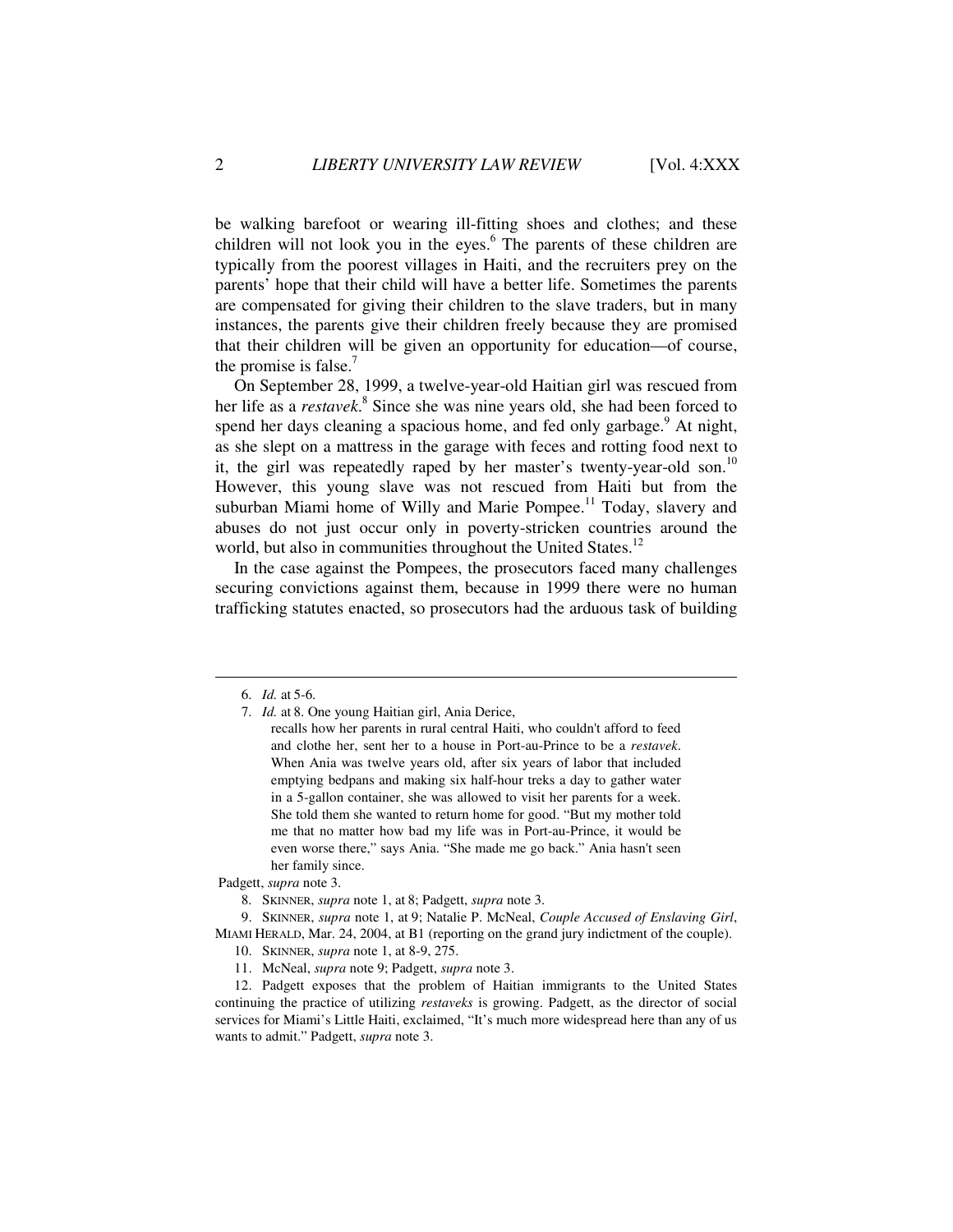a case utilizing only the existing involuntary servitude and rape statutes.<sup>13</sup> Arrest warrants took so long to be issued that the Pompees fled to Haiti before they could be taken into custody.

In November of 2009, Antoinette Nicole Davis reported her beautiful five-year-old, Shaniya Davis, missing. This story hit the national headlines overnight, and in a tearful press conference her father (who had raised the child until one month earlier when he allowed Shaniya to live with her mom) pleaded for her safe return.<sup>14</sup> Shaniya was then spotted on a hotel's surveillance footage being carried by Mario Andrette McNeill to the elevator in the hotel.<sup>15</sup> It was later determined that Shaniya's mother filed a false police report, and that she had actually given the little girl to Mario for the purpose of prostitution. Later, the girl's mother was charged with "knowingly provid[ing] Shaniya Davis with the intent that she be held in sexual servitude" for giving Shaniya to Mario.<sup>16</sup> Shaniya's body was found six days later, and it was revealed that she had been assaulted.<sup>17</sup> North Carolina is one of the states that has heeded the Department of Justice's urging and has enacted a comprehensive human trafficking statue at the state level. Therefore, since the Fayetteville Police Department had a powerful human trafficking statute in its arsenal of potential charges, the officers were able to charge the mother in the case with a crime that met the severity of the act that she committed when she gave her five-year-old daughter to a sex trafficker.<sup>18</sup>

 $\ddot{\phantom{a}}$ 

 <sup>13.</sup> SKINNER, *supra* note 1, at 274-75. It took almost 5 years before the grand jury indicted the couple. *See* McNeal, *supra* note 9.

 <sup>14.</sup> Associated Press, *Authorities Acting on Tip Search for Missing Girl: Law Enforcement Officials Acting on Tip Search Area for Missing North Carolina Girl*, Nov. 15, 2009, *available at* http://abcnews.go.com/US/wirestory?id=9087268&page=1 (last visited Feb. 8, 2010).

 <sup>15.</sup> Fayettevill Police Department, Press Releases, Nov. 12, 2009, http://police.ci. fayetteville.nc.us/pressreleases.aspx?do=display&id=11122009101258 (last visited Feb. 8, 2010).

 <sup>16.</sup> Associated Press, *supra* note 14. According to the Fayetteville Police Department's Press Release, Shaniya's mother was charged with, "Human Trafficking, Felony Child Abuse—Prostitution, Filing a False Police Report, and Resist, Delay, or Obstruct." Fayettville Police Department, Press Release, Mother Arrested in Missing Child Case (Nov. 14, 2009), http://police.ci.fayetteville.nc.us/pressreleases.aspx?do=display&id= 11152009111543 (last visited Feb. 8, 2010).

 <sup>17.</sup> Fayetteville Police Department, Press Release, Additional Charges Filed in Shaniya Davis Case (Nov. 19, 2009), http://police.ci.fayetteville.nc.us/pressreleases.aspx?do= display&id=11202009111955 (last visited Feb. 8, 2010).

 <sup>18.</sup> The officers' authority was based on the following statute:

Human trafficking. (a) A person commits the offense of human trafficking when that person knowingly recruits, entices, harbors, transports, provides, or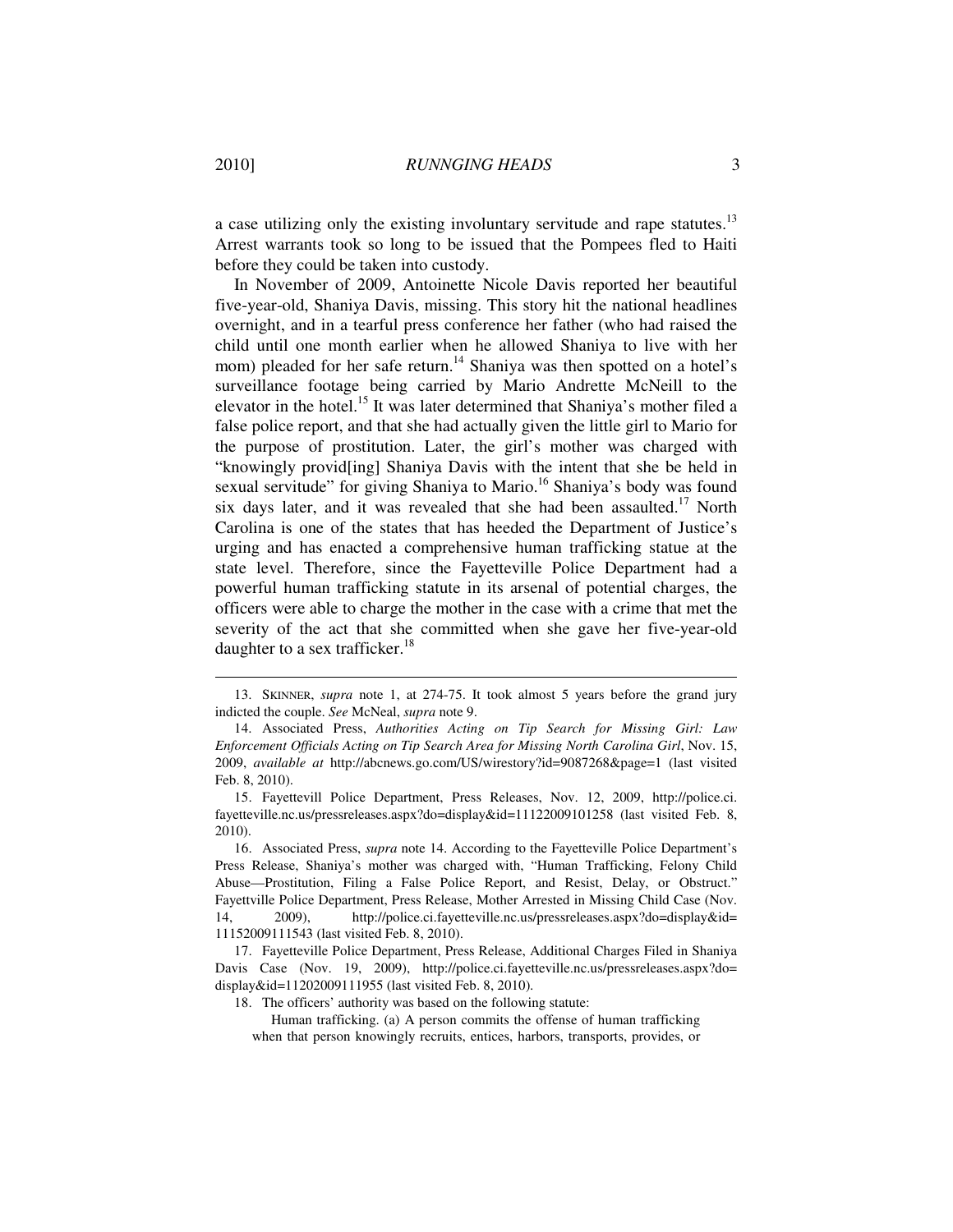The video of the young girl with her curly hair surrounding her innocent angelic face being carried by a sex trafficker will eventually be forgotten by the public, but her story and death can serve as a catalyst for states that do not have adequate human trafficking laws. States must ensure that those who sell or give their children into human bondage will be met with the appropriate severity for the crime.

Ben Skinner, a leading abolitionist, stated that whenever he went to a new country where he knew that slavery existed, his greatest obstacle was to find anyone who was enslaved.<sup>19</sup> However, the slaves were hidden in the open; he had to go "through the looking glass" to realize the slaves were all around him.<sup>20</sup>

In the United States, the situation is no different. It is because of this secrecy that slaves continue to toil in the United States, and few even realize that they exist here. Kevin Bales, founder of Free the Slaves, puts it aptly: "Every day our newspapers carry stories of human trafficking, yet we remain oblivious. Through our ignorance and worse yet, our lack of interest, we enable the slavery. Unless we heed the wake-up call, slavery will continue to spread."<sup>21</sup> State legislators and local law enforcement need to go through the looking glass in their state and realize that America is not immune to this wretched abuse of human dignity.

Part II of this Article will demonstrate the ongoing atrocities of slavery and human trafficking that still exist today. Part II will further discuss the forms that slavery takes here in the United States and how the federal government has taken up the issue of trying to end it within the border of the United States and throughout the world. Part III will explain why the federal government alone cannot eradicate slavery even within the border of the United States, and it will also explain why the states are absolutely essential to waging this war. Most states have taken some steps toward recognizing the problem of human trafficking and modern-day slavery, and Part IV will discuss these states, specifically focusing on some of the more interesting state level provisions. Part IV will also dissect the five current

obtains by any means another person with the intent that the other person be held in involuntary servitude or sexual servitude. (b) A person who violates this section is guilty of a Class F felony if the victim of the offense is an adult. A person who violates this section is guilty of a Class C felony if the victim of the offense is a minor.

N.C. GEN. STAT. § 14-43.11 (2007).

 <sup>19.</sup> *See* SKINNER, *supra* note 1, at xvii.

 <sup>20.</sup> *Id.* at xviii.

 <sup>21.</sup> KEVIN BALES & RON SOODALTER, THE SLAVE NEXT DOOR: HUMAN TRAFFICKING AND SLAVERY IN AMERICA TODAY 16 (2009).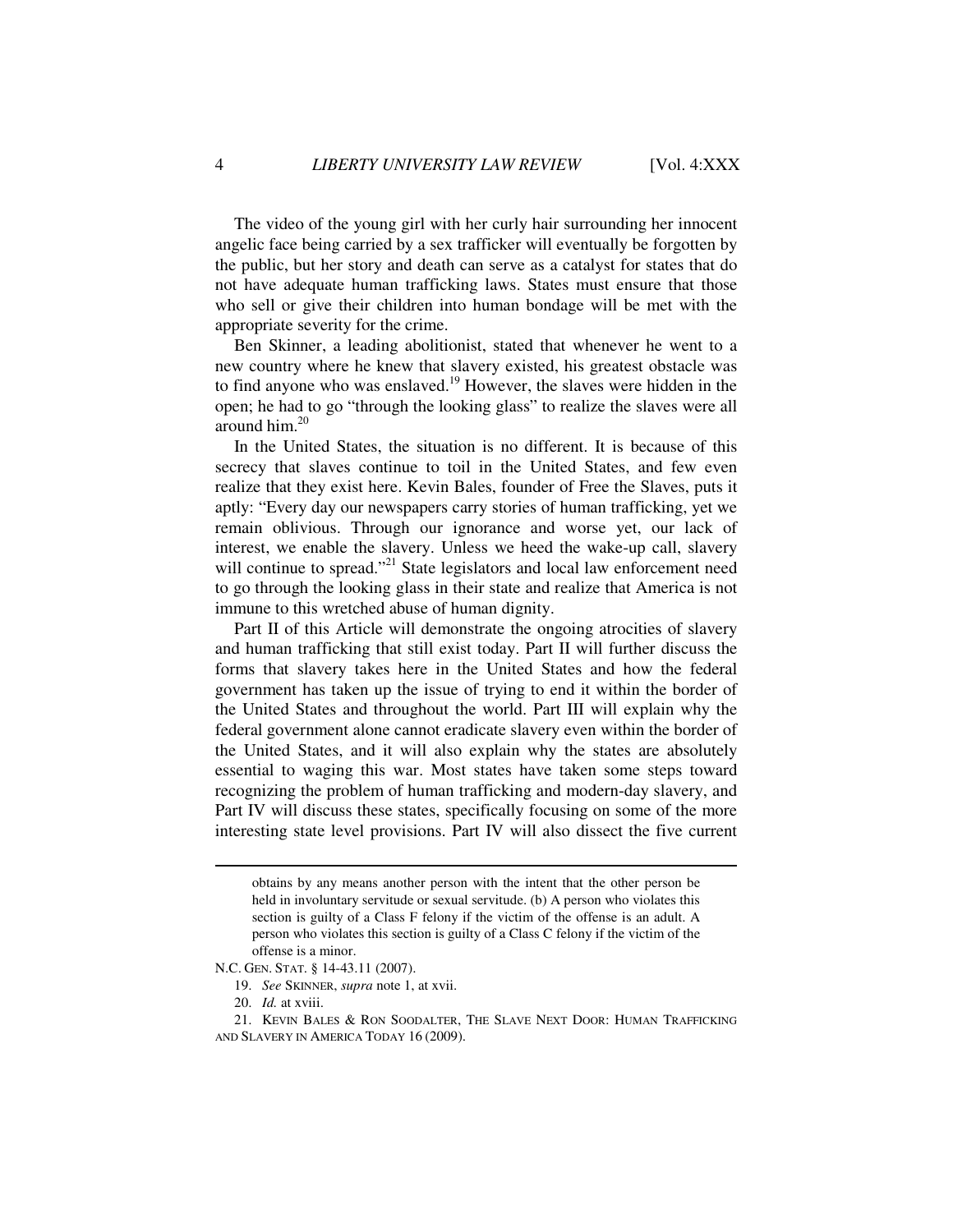model state anti-trafficking laws proffered to the states by the federal government and NGOs to assist the states in this process. Finally, Part V will focus on how Virginia can utilize this knowledge to create an atmosphere of abolition within its borders, so that it can finally end the treachery of modern-day slavery and human trafficking.

#### II. BUT I THOUGHT SLAVERY WAS ABOLISHED

Although legal slavery was abolished in the 1800s, since its founding the United States has never had a day where it has been free of the evils of slavery.<sup>22</sup> However, whereas once slavery was legal, open, and notorious, the current insidious form of modern-day slavery<sup>23</sup> is illegal; thus, those who participate in it keep it secret in the United States and around the world. Additionally, there is no longer merely one class who is subjected to slavery.<sup>24</sup> Traditionally, Americans have etched in their minds the image of families fresh off slave boats broken up and sold at auction to work harvesting cotton or as house servants on large southern plantations. Today, slaves can be of any race, class, nationality, or gender; the common thread

 <sup>22.</sup> DOUGLAS A. BLACKMON, SLAVERY BY ANOTHER NAME 53 (2008) (revealing how black men were convicted in the early 1900's for minor offenses and then subsequently sold to steel companies to provide slave labor for the steel and other industries); BALES & SOODALTER, *supra* note 21, at 7-12 (explaining the unbroken chain of bondage that has been found in the United States).

 <sup>23.</sup> The term modern-day slavery is a compromise term used by the State Department to refer to the ongoing problem of slavery. SKINNER, *supra* note 1, at 107. The terms human trafficking and modern-day slavery are closely related, and some authors have explicitly stated that the terms are interchangeable. According to Free the Slaves:

Human trafficking is the modern day slave trade—the process of enslaving a person. It happens when someone is tricked or kidnapped or coerced, and then taken into slavery. If moving a person from one place to another does not result in slavery, then it is not human trafficking. The term 'human trafficking' often has a specific legal definition based on the laws of countries or states or the conventions of international organizations, and those official definitions differ slightly from place to place. For example, under US law, anyone under 18 who is in prostitution is considered a trafficking victim.

Free the Slaves, Frequently Asked Questions, http://www.freetheslaves.net/Page.aspx? pid=304 (last visited Feb. 8, 2010). It should be noted that under United States trafficking law, transport of the victim is not required; thus, with a few legal exceptions, such as the one noted above, the victims of trafficking would meet the definition of a modern-day slave proffered later in this Article. Therefore, for most of this Article the terms "trafficking victim" and "modern-day slave" can be used interchangeably.

 <sup>24.</sup> *See generally* KEVIN BALES, ENDING SLAVERY: HOW WE FREE TODAY'S SLAVES (2007).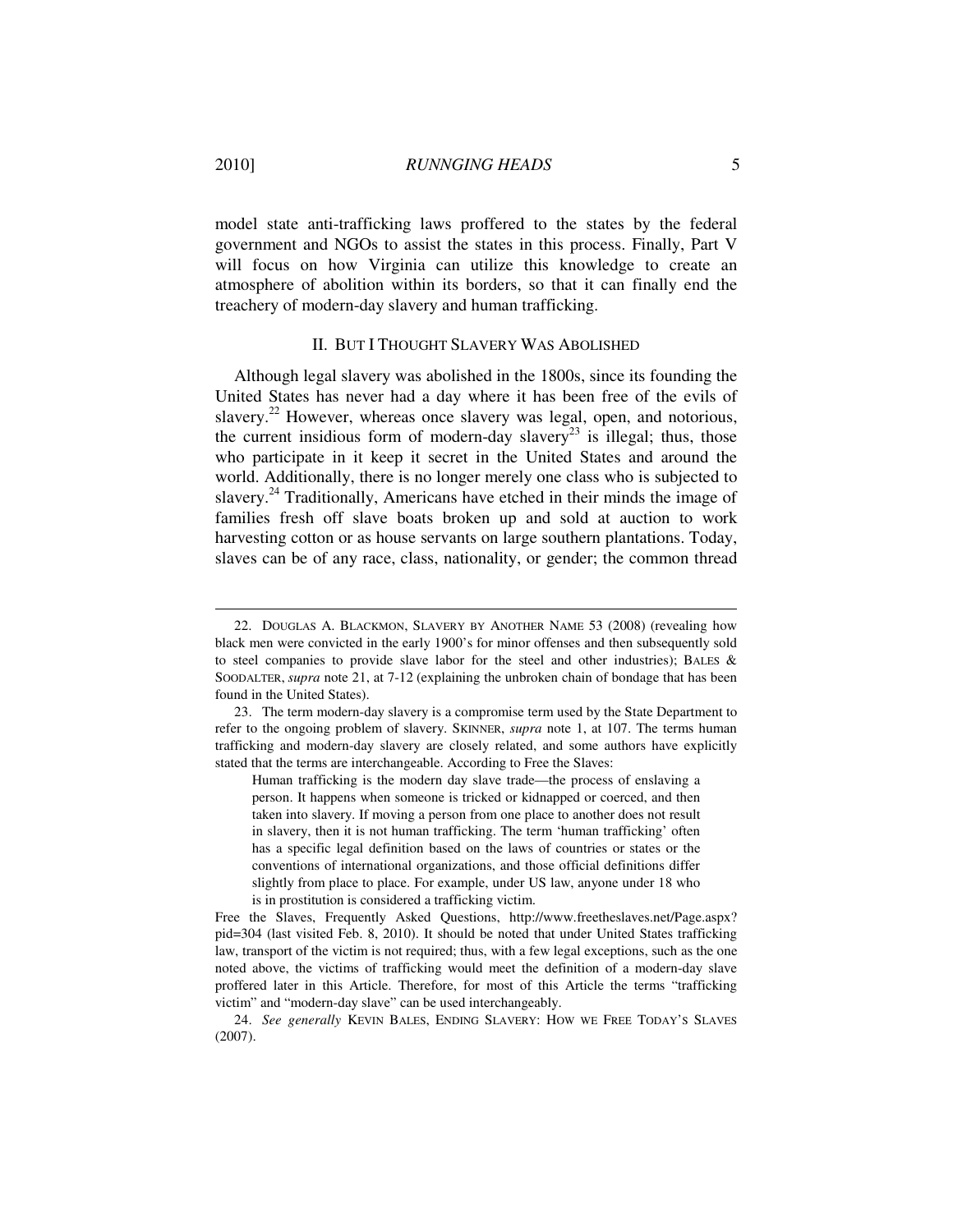is vulnerability.<sup>25</sup> Finally, slaves of times past were expensive investments; however, today's slaves are inexpensive, easily replaceable, and considered disposable commodities.<sup>26</sup>

It is for these reasons that, for most people in the United States, slavery has not been recognizable, and victims of this crime continue to have their liberty and dignity stripped from them while the general public fails to recognize the problem. When a human trafficker subjects a person to the bondage and abuses of human trafficking, he perpetuates the same lie that underscored the transatlantic slave trade, namely that some human beings are inherently less human and thus worth less than others.<sup>27</sup> It is this lie that fuels the modern-day slavery that exists in the United States.

#### *A. Slavery Still Exists*

Congress has found that, "As the 21st century begins, the degrading institution of slavery continues throughout the world. Trafficking in persons is a modern form of slavery, and it is the largest manifestation of slavery today."<sup>28</sup> It is illegal to own slaves in almost every country in the world;<sup>29</sup> however, this does not stop the unscrupulous predator from taking control of someone's life and compelling others, through violence or coercion, to work for no compensation. Congress, when enacting the Trafficking Victims and Protection Act, reiterated the following founding principles:

One of the founding documents of the United States, the Declaration of Independence, recognizes the inherent dignity and

 <sup>25.</sup> BALES & SOODALTER, *supra* note 21, at 6.

 <sup>26.</sup> KEVIN BALES, DISPOSABLE PEOPLE (1999). In 1850 an average slave would cost the equivalent of \$40,000 (in terms of modern money), and modern slaves can be bought for a couple hundred dollars. BALES & SOODALTER, *supra* note 21, at 6. In E. Benjamin Skinner's book *A Crime So Monstrous*, he explains how he was able to negotiate for the purchase of a small child in Haiti to serve as a *restavek* ("stay with") slave for about \$50. SKINNER, *supra* note 1, at 9-10.

 <sup>27.</sup> Ambassador Mark P. Lagon eloquently makes this point in his letter to the reader of the Department of State's annual Trafficking in Persons (TIP) Report. DEPARTMENT OF STATE, TRAFFICKING IN PERSONS REPORT JUNE 2008, at 42, *available at* http://www.state.gov/documents/organization/105655.pdf (last visited Feb. 8, 2010) [hereinafter 2008 TIP REPORT]. Per the TVPA, the Department of State is required to submit a TIP Report each year to evaluate progress of countries worldwide, and to raise awareness of the issues relating to human trafficking. *Id.* at 5.

 <sup>28. 22</sup> U.S.C. § 7101(b)(1) (2006 & Supp. 2008).

 <sup>29.</sup> Chattel slavery can still be found in Sudan and Mauritania. Although slavery has been made illegal in Mauritania, more than once, it continues to thrive. For a fuller discussion of some of the problems in these countries, see generally BALES, *supra* note 26; KEVIN BALES, UNDERSTANDING GLOBAL SLAVERY: A READER 5 (2005).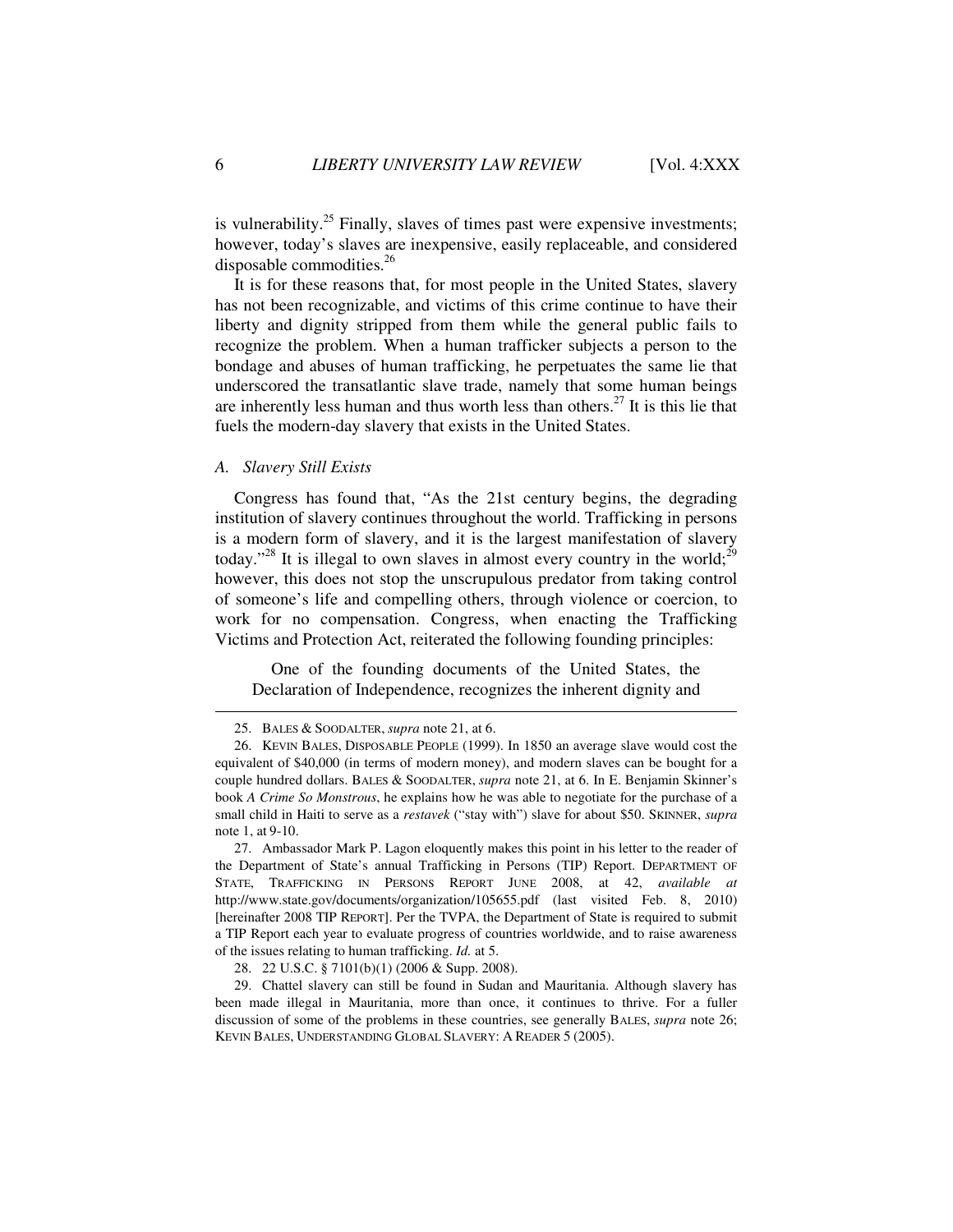worth of all people. It states that all men are created equal and that they are endowed by their Creator with certain unalienable rights. The right to be free from slavery and involuntary servitude is among those unalienable rights. Acknowledging this fact, the United States outlawed slavery and involuntary servitude in 1865, recognizing them as evil institutions that must be abolished. Current practices of sexual slavery and trafficking of women and children are similarly abhorrent to the principles upon which the United States was founded.<sup>30</sup>

In the modern world, many use the term *slave*, or *slave-like* to mean something that is morally reprehensible or unjust, e.g., "My boss works me like a slave," or "Her boss created slave-like conditions for the workers." Thus, it is important to define the term slavery as a condition where the slaveholder exercises complete control over the slave based on fraud, violence, or coercion; the slave does not receive any payment for his or her work beyond subsistence; and the slave is exploited for the slaveholder's economic gain.<sup>31</sup>

This working definition of slavery is helpful in distinguishing the types of human rights abuses that occur when dealing with modern-day slavery. Modern-day slavery refers not merely to cases where someone is paying a wage that seems too low, or when a child is working in a factory. While sometimes there are abuses in these situations, there are laws in the United States that deal with these issues. Modern-day slavery occurs only where someone is under the complete power of the trafficker and, despite not receiving any benefit (beyond perhaps food and shelter, which is frequently added to the debt incurred), the victim cannot leave the control of the trafficker. This definition of a slave would be given more contours in the United States upon passage of the Trafficking Victims Protection Act (the "TVPA"). $^{32}$ 

The use of the terms human trafficking and modern-day slavery also causes confusion. Some authors have claimed that the two terms are completely interchangeable; however, the term modern-day slave has the same definition no matter where one is in the world. On the other hand, the

 <sup>30. 22</sup> U.S.C. § 7101 (b)(22).

 <sup>31.</sup> KEVIN BALES, UNDERSTANDING GLOBAL SLAVERY: A READER 9 (2005); CREATING THE BETTER HOUR: LESSONS FROM WILLIAM WILBERFORCE xvii (Chuck Stetson ed., 2007) (summing up Bales' three-prong test as "compelled to work, through force or fraud, for no pay beyond subsistence," which Stetson also utilized in order to determine if a person was a slave or not).

 <sup>32.</sup> *See* 22 U.S.C. § 7101(a); *see also infra* Part II.C.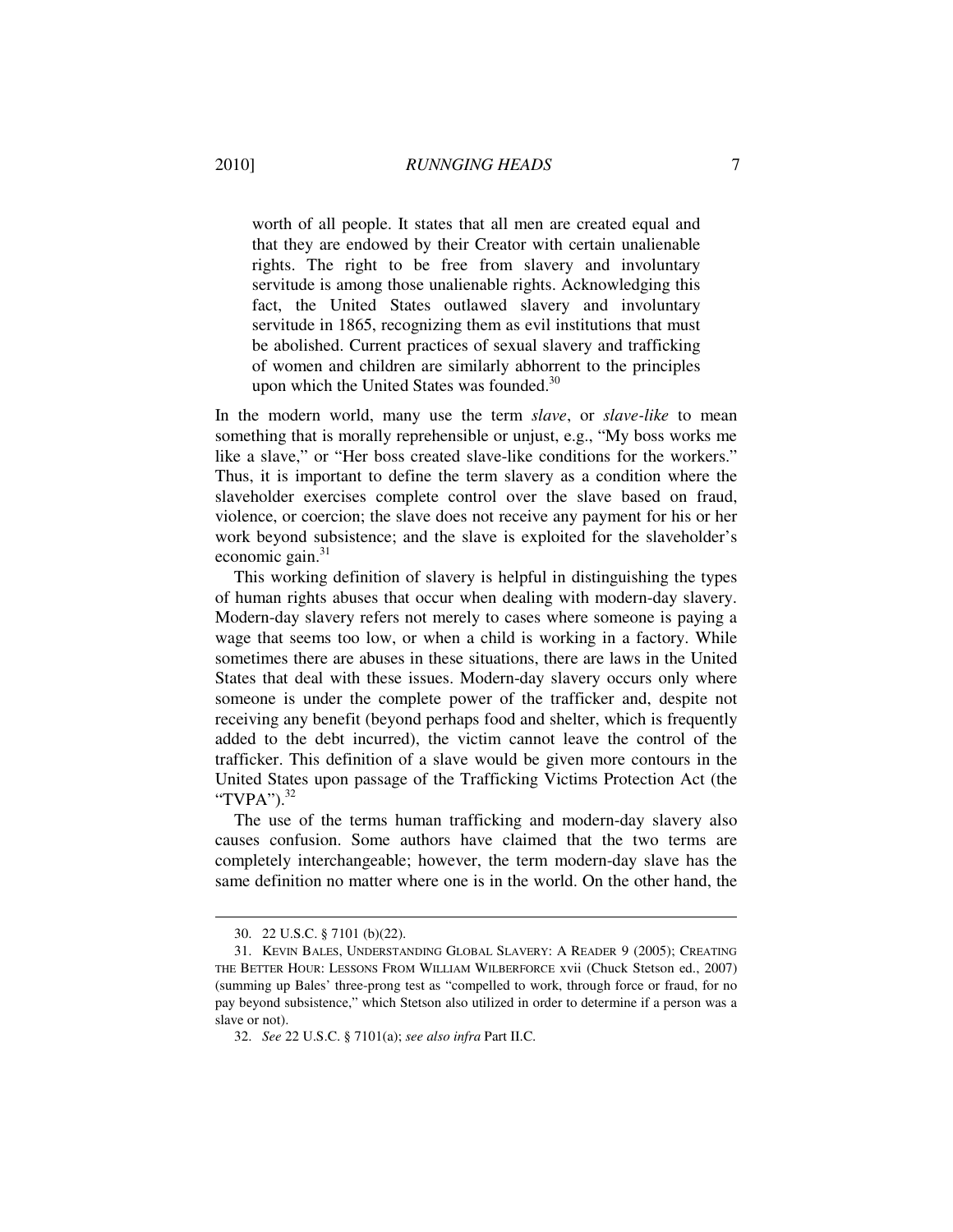term human trafficking and what it entails depends on one's location (the United Nations' definition is slightly different from the United States' definition), and even depends on which state within the United States in which one is located, as some states do not require a threat of force or coercion in order to prove a victim has been trafficked in sex trafficking cases.<sup>33</sup> Additionally, for some trafficking acts, the victim must be moved from one location to another in order to trigger the protection of the act (which would make trafficking more akin to the trading portion of slavery); $34$  however some, like the United States Federal Trafficking Act, do not require any movement of the victim, so these acts are more aimed at punishing the actual bondage of the victim of slavery.<sup>35</sup>

#### *B. The United Nations Recognized the Problem*

There are examples of human trafficking and modern-day slavery around the world, from forced labor and debt bondage in India and Africa to sex trafficking in Thailand, Cambodia, and Moldova.<sup>36</sup> The United Nations has recognized this as a grave human rights, government corruption, and criminal justice problem, and with the assistance of the United States, it has acted to help solve the problem. In 2000, with the United States leading the way, the *United Nations Protocol to Prevent, Suppress and Punish Trafficking in Persons, Especially Women and Children* became part of the Convention Against Transnational Organized Crime.<sup>37</sup> According to the United Nations, trafficking in persons is

 $\ddot{\phantom{a}}$ 

 <sup>33.</sup> *Compare* CAL. PENAL CODE §§ 236.1–237 (West 2006), *and* N.Y. PENAL LAW § 230.34 (McKinney 2007) (sex trafficking), *with* 22 U.S.C. § 7101, *and* Protocol to Prevent, Suppress and Punish Trafficking in Persons, Especially Women and Children, Supplementing the United Nations Convention Against Transnational Organized Crime art. III, Nov. 15, 2000, 2237 U.N.T.S. 319 [hereinafter Protocol].

 <sup>34.</sup> For a more detailed exposition of the differences between the slavery and trafficking *see* Michelle Crawford Rickert, *Wilberforce's Work Is Not Done: Ending Human Trafficking and Modern Day Slavery*, OXFORD ROUND TABLE FORUM ON PUBLIC POLICY J. (Summer 2009), *available at* http://forumonpublicpolicy.com/summer09/papers09summer.html.

 <sup>35. 22</sup> U.S.C. § 7101.

 <sup>36.</sup> KEVIN BALES, *supra* note 24 (discussing slavery involved in the production of chocolate in Africa, and in Pig Iron in Brazil); DAVID BATSTONE, NOT FOR SALE: THE RETURN OF THE GLOBAL SLAVE TRADE—AND HOW WE CAN FIGHT IT (2007) (discussing sex slavery in Cambodia, Thailand, and India, as well as forced labor in India's granite quarries and child soldiers in Uganda); SIDDHARTH KARA, SEX TRAFFICKING: INSIDE THE BUSINESS OF MODERN SLAVERY (2009) (discussing sex trafficking in Moldova, India, Nepal, Italy, and Western Europe).

 <sup>37.</sup> Protocol, *supra* note 33, 2237 U.N.T.S. at 344.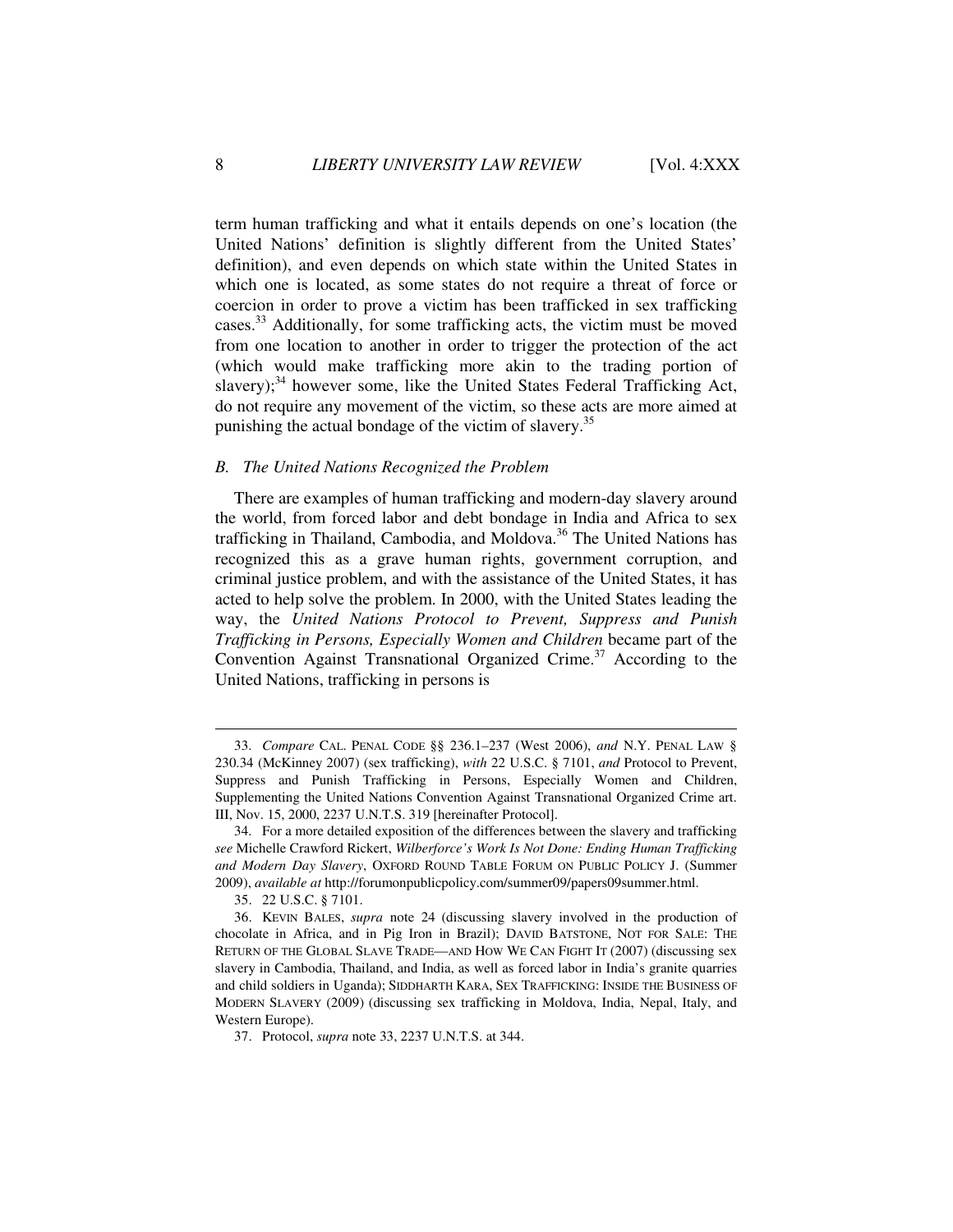recruitment, transportation, transfer, harbouring or receipt of persons, by means of the threat or use of force or other forms of coercion, of abduction, of fraud, of deception, of the abuse of power or of a position of vulnerability or of the giving or receiving of payments or benefits to achieve the consent of a person having control over another person, for the purpose of exploitation. $3$ 

#### *C. The United States Acts To Rectify the Problem*

Former President George W. Bush, in his speech before the United Nations, proclaimed:

There's another humanitarian crisis spreading, yet hidden from view. Each year, an estimated 800,000 to 900,000 human beings are bought, sold or forced across the world's borders. Among them are hundreds of thousands of teenage girls, and others as young as five, who fall victim to the sex trade. This commerce in human life generates billions of dollars each year much of which is used to finance organized crime.

There's a special evil in the abuse and exploitation of the most innocent and vulnerable. The victims of sex trade see little of life before they see the very worst of life—an underground of brutality and lonely fear. Those who create these victims and profit from their suffering must be severely punished. Those who patronize this industry debase themselves and deepen the misery of others. And governments that tolerate this trade are tolerating a form of slavery.

This problem has appeared in my own country, and we are working to stop it. $39$ 

Human trafficking is one of the most significant human rights and criminal justice challenges of this century. Ambassador Lagon, Director of the

 <sup>38.</sup> *Id.*

 <sup>39.</sup> Statement by His Excellency Mr. George W. Bush, President of the United States of America: Address to the United Nations General Assembly September 23, 2003, *available at* http://www.un.org/webcast/ga/58/statements/usaeng030923.htm (last visited Jan. 8, 2010).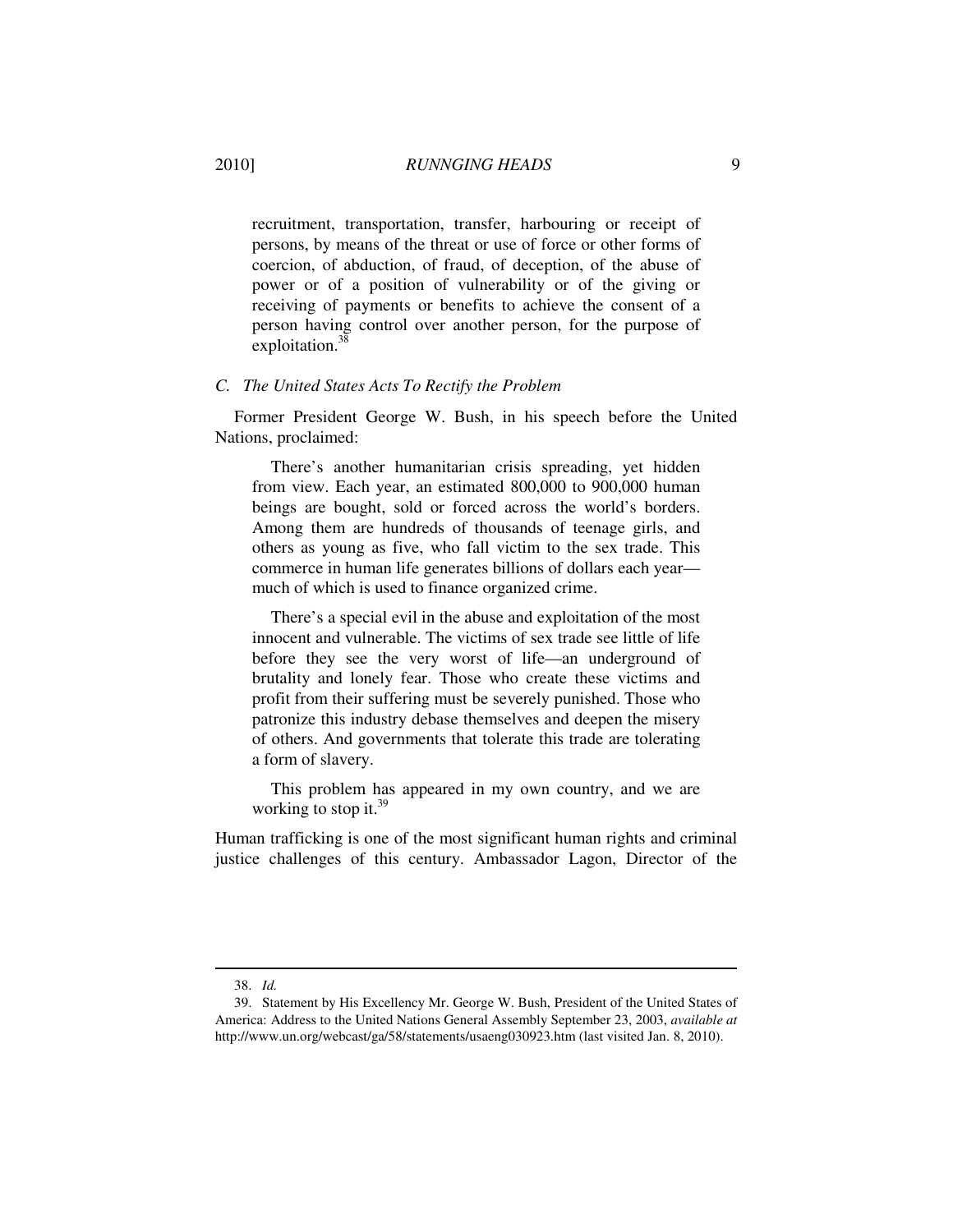Office to Monitor and Combat Trafficking in Persons, $40$  made the following statements when presenting the findings in the 2008 annual report,

In virtually every country around the world, including the United States, men, women and children are held in domestic servitude. They're exploited for commercial sex and coerced to work in factories and in sweatshops. In some, children are forcibly recruited as soldiers. These are forms of human trafficking, but more aptly put, these are forms of modern-day slavery. Estimates of the number of victims worldwide vary widely. But according to the U.S. Government, approximately 800,000 people are trafficked across international borders each year. Eighty percent of them are female. Some one-half of them are minors. And these figures don't include the millions more who are trafficked for the purposes of labor and sexual exploitation within the national borders of countries.<sup>41</sup>

Although human trafficking and slavery has always existed, in 1990 it began to flourish with renewed vigor after the Soviet Union crumbled and the borders in Europe became more porous. Routes used for trafficking in human beings mimic those used for narcotics and illegal weapons, but, unlike narcotics and weapons, a human being can be sold over and over again, creating wealth for the slave holder. Currently, it is estimated that there are between 14,500 and 17,000 victims trafficked into the United States each year.<sup>42</sup>

The Trafficking Victims Protection Act (TVPA) was enacted in 2000 to "combat trafficking in persons, a contemporary manifestation of slavery whose victims are predominantly women and children, to ensure just and effective punishment of traffickers, and to protect their victims."<sup>43</sup> The

 <sup>40.</sup> The Office to Monitor and Combat Trafficking in Persons was created as part of the United States Department of State to focus solely on issues related to trafficking of persons domestically and internationally.

 <sup>41.</sup> Ambassador Mark Lagon, Director, Office to Monitor and Combat Trafficking in Persons, U.S. Dept. of State, The 2008 Trafficking in Persons Report Speech (June 4, 2008), *available at* http://2002-2009-fpc.state.gov/105548.htm.

 <sup>42.</sup> As John Miller put it, slaves do not line up to be counted. It is very difficult to ascertain the exact number of victims. In 1999, the Central Intelligence Agency estimated that 50,000 trafficking victims entered the U.S. each year, but that estimate has been decreased to current estimates of about 17,000. ANTHONY M. DESTEFANO, THE WAR ON HUMAN TRAFFICKING: U.S. POLICY ASSESSED xvii (2008).

 <sup>43. 22</sup> U.S.C. § 7101(a) (2006 & Supp. 2008). In the public laws, the Act is entitled Victims of Trafficking and Violence Protection Act of 2000, Pub. L. No. 106-386, § 1, 114 Stat. 1464 (2000). Therefore, at times this Act's abbreviation is VTVPA.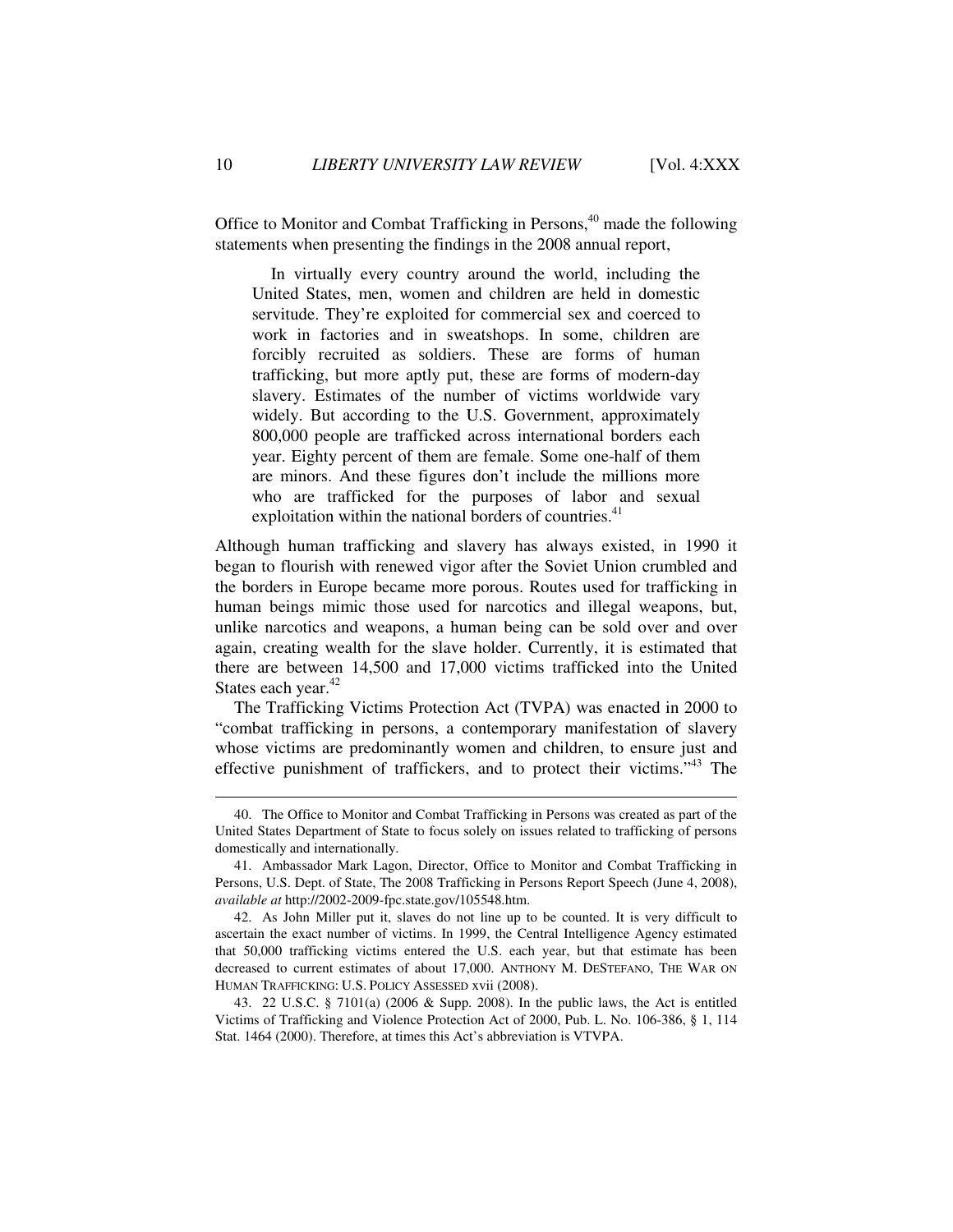TVPA was reauthorized and expanded respectively by the Trafficking Victims Protection Reauthorization Act of 2003;<sup>44</sup> Trafficking Victims Protection Reauthorization Act of 2005;<sup>45</sup> and William Wilberforce Trafficking Victims Protection Reauthorization Act of 2008<sup>46</sup> Severe human trafficking is defined by the TVPA as:

a. sex trafficking in which a commercial sex act is induced by force, fraud, or coercion, or in which the person induced to perform such an act has not attained 18 years of age; or

b. the recruitment, harboring, transportation, provision, or obtaining of a person for labor or services, through the use of force, fraud, or coercion for the purpose of subjection to involuntary servitude, peonage, debt bondage, or slavery.<sup>47</sup>

The TVPA focuses on a comprehensive approach to eradicating human trafficking through prevention, prosecution of traffickers, and protection of its victims (hereinafter referred to as the three P's approach).<sup>48</sup> The three P's approach is a victim-centered approach that has been able to strengthen and target the federal government's responses to the crime of human trafficking.<sup>49</sup> Human trafficking and modern-day slavery are not just contemptible abuses of human rights; they are also crimes. Therefore, the TVPA has taken an appropriate criminal justice approach in order to end the vestiges of slavery that still linger and are imported anew each day into the United States. The TVPA endeavors to protect vulnerable persons from becoming victims of trafficking, or from further victimization after being freed from the bondage of slavery, by providing education, training, shelters, and reintegration programs.<sup>50</sup> Federal protection for victims of

 <sup>44.</sup> Trafficking Victims Protection Reauthorization Act of 2003, Pub. L. No. 108-193, § 1, 117 Stat. 2875 (2003).

 <sup>45.</sup> Trafficking Victims Protection Reauthorization Act of 2005, Pub. L. No. 109-164, § 1(a), 119 Stat. 3558 (2006).

 <sup>46.</sup> William Wilberforce Trafficking Victims Protection Reauthorization Act of 2008, Pub. L. No. 110-457, § 1(a), 122 Stat. 5044 (2008).

 <sup>47. 22</sup> U.S.C. § 7102(8)(A)–(B).

 <sup>48.</sup> *Id.* § 7104 (providing guidelines for preventing human trafficking in the United States and internationally); *id.* § 7105 (providing for protection and assistance for victims of trafficking).

 <sup>49. 2008</sup> TIP REPORT, *supra* note 27, at 5 (explaining that the federal government is focusing not only on the three P's but also on the three R's—rescue, rehabilitation, and reintegration); *see also* DEPARTMENT OF STATE, 2009 TRAFFICKING IN PERSONS REPORT (June 2009), *available at* http://www.state.gov/documents/organization/123357.pdf [hereinafter 2009 TIP REPORT].

 <sup>50. 22</sup> U.S.C. § 7105(a)(1)(C)–(E).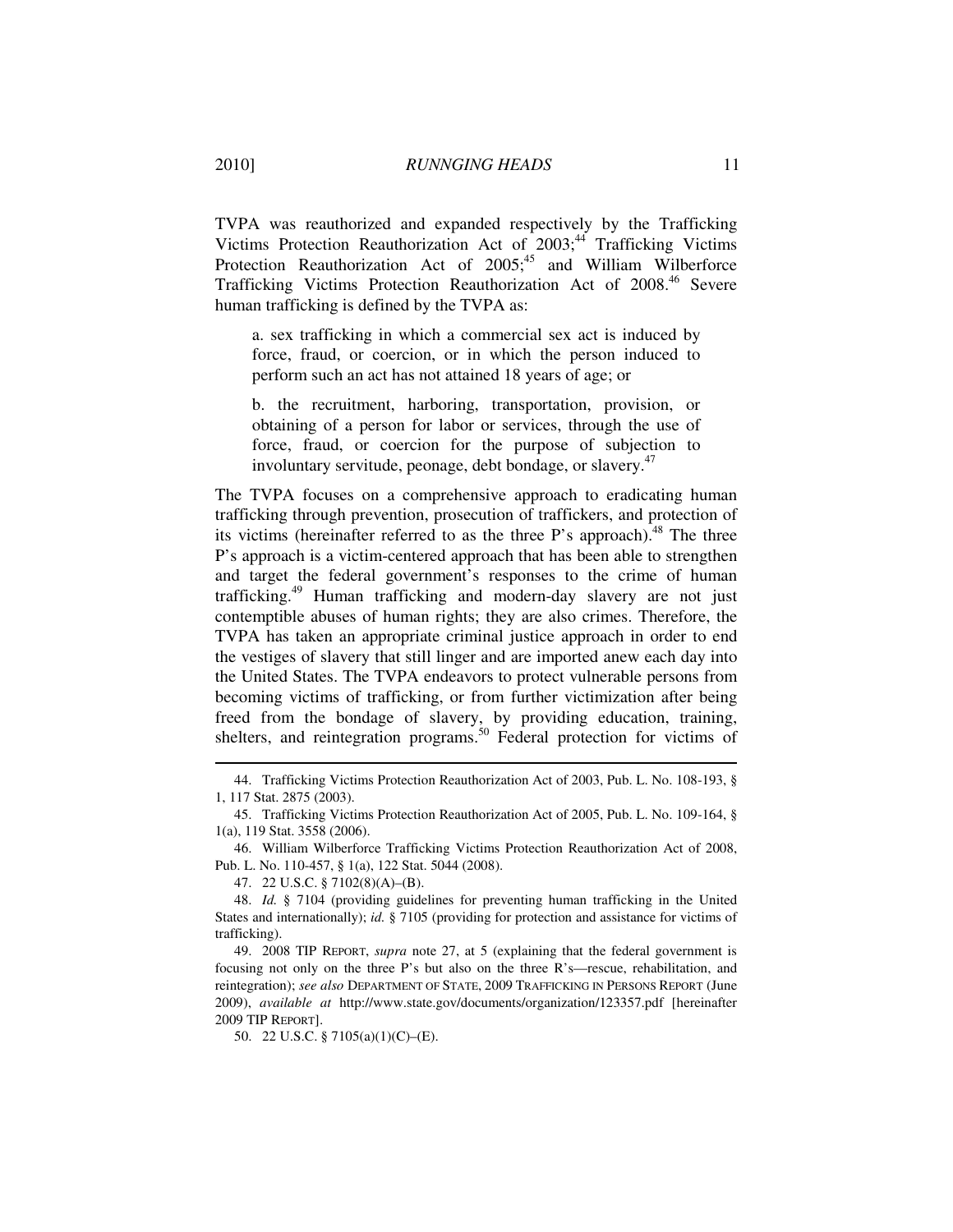severe human trafficking<sup>51</sup> in the United States includes availability of the T-Visa (a non-immigrant status visa which protects the victims and sometimes their families from being removed from the United States), and federal victim services such as health benefits and witness protection (if needed).<sup>52</sup> The law also mandates forfeiture of trafficking assets in some circumstances, and provides for restitution for victims.

#### 1. The TVPA Is Holistic in Its Approach

The TVPA and its subsequent reauthorizations have focused on all the different ways that trafficked individuals can be held in slavery in the United States. Due to the great economic gain that traffickers can achieve by selling humans, they have discovered many different ways to utilize their commodity. The federal law is flexible and broad enough to cover the majority of the ways that traffickers currently use their victims. There are multiple forms of modern-day slavery that can be found in the United States today, including: debt bondage, forced labor, forced prostitution, and child prostitution.<sup>53</sup>

One form of modern-day slavery is debt bondage. According to the TVPA, debt bondage is defined as:

the status or condition of a debtor arising from a pledge by the debtor of his or her personal services or of those of a person under his or her control as a security for debt, if the value of those services as reasonably assessed is not applied toward the

 <sup>51.</sup> *Id.* § 7102(8)(A)–(B).

 <sup>52.</sup> *Id.* § 7105(b)(1)(A)–(B).

 <sup>53.</sup> *See* Rickert, *supra* note 34 (studying each of these forms and providing in-depth global examples of each). Another form of modern-day slavery that is not listed in the text is prison labor. This is a form of slavery in systems where labor is forced and there lacks a proper legal system based on rule of law principles and due process rights. *See id.* at 19-20. For example, in the Chinese prison system the slogan of choice is "Laogai," which means "reform through labor." There have been many claims that this system abuses prisoners who have been denied due process, because technically such prisoners are kept pursuant to administrative detention, which in the Chinese system can be used without the legal constraints of a full arrest and trial. *Id.* Then these prisoners are kept with little food and poor shelter, and they are forced to produce goods to sell on the open market. *See generally* HONGDA HARRY WU, LAOGAI: THE CHINESE GULAG (1992). These goods have been banned from importation to the United States; however, there have been claims that the slave prisons continue and that some of the products are incorporated into larger products and then exported.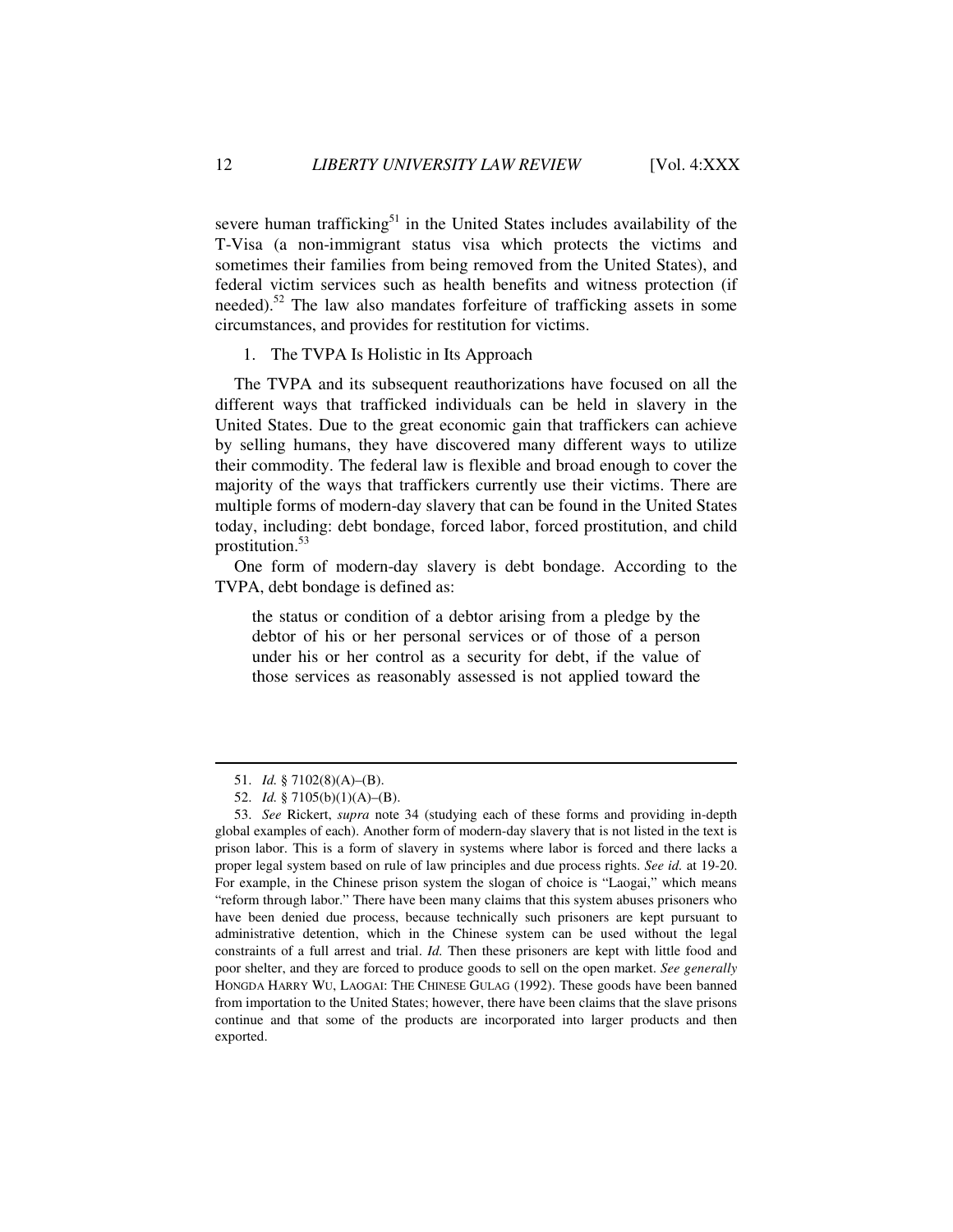liquidation of the debt or the length and nature of those services are not respectively limited and defined.<sup>54</sup>

In short, debt bondage occurs when a trafficker utilizes a loan to hold the trafficked victim captive until the debt is paid off; however, the trafficker will utilize false accounting records and charge high interest rates on the debt. In addition, the meager amounts of food and the living expenses for the captivity are added to the debt. Thus, the victim is incapable of ever paying off the debt.

Debt bondage happens around the world, especially in India, where small loans sometimes bond entire families.<sup>55</sup> In the United States, debt bondage occurs when someone wants to enter the United States to work, and that entry (whether legal or smuggled) is financed by someone else. Typically, this happens with migrant workers, as well as with other specialized, skilled workers. For example, in Vietnamese nail salons, as recounted by one nail technician who has grown up in the nail business, if a person wants to come over to the United States, she will work with a family member in the United States who will finance the move. Once in the United States, she will live with the family member and pay about three-fourths of her paycheck as payment of the debt. The nail technician recounted this story to explain how Vietnamese nail salon owners help new immigrants out; however, one can see how this situation could easily be abused, and that there is a slippery slope between smuggling and trafficking. $56$ 

In Pennsylvania, Lynda Dieu Phan recruited A.V. from Vietnam and held her in debt bondage without compensation for over three years.<sup>57</sup> Phan preyed upon the fact that A.V. could not read or write English and coerced

 <sup>54. 22</sup> U.S.C. § 7102(4).

 <sup>55.</sup> One slaveholder held a loan for a group of relatives. He claimed that they would pay \$4.50 for every thousand bricks, but after six months of laboring one young women asked how much her debt was and was shocked to find that her debt had doubled due to interest and money that he charged for their meager food and shelter. They were locked in and no one was allowed to leave except to run errands for the slaveholder; those who ran errands were told that if they did not come back, the remaining families would pay. After months of labor, the sexual abuse began. After a particularly horrific incident where the women of the family were raped in front of their husbands, they planned an escape. The slaveholder then tracked down three of their family members and tortured them to try to induce his slaves to return. The slaveholder was eventually arrested after a raid by International Justice Mission in coordination with local authorities. The slaveholder was released on bail. BATSTONE*, supra* note 36, at 75-83, 90-95, 97-100, 102, 105-09.

 <sup>56.</sup> Interview with Anonymous Nail Technician, in Lynchburg, Va. (Jan. 8, 2010).

 <sup>57.</sup> United States v. Phan, 628 F. Supp. 2d 562 (M.D. Pa. 2009) (deciding a motion concerning the validity of seizing certain documents while searching the house pursuant to a search warrant).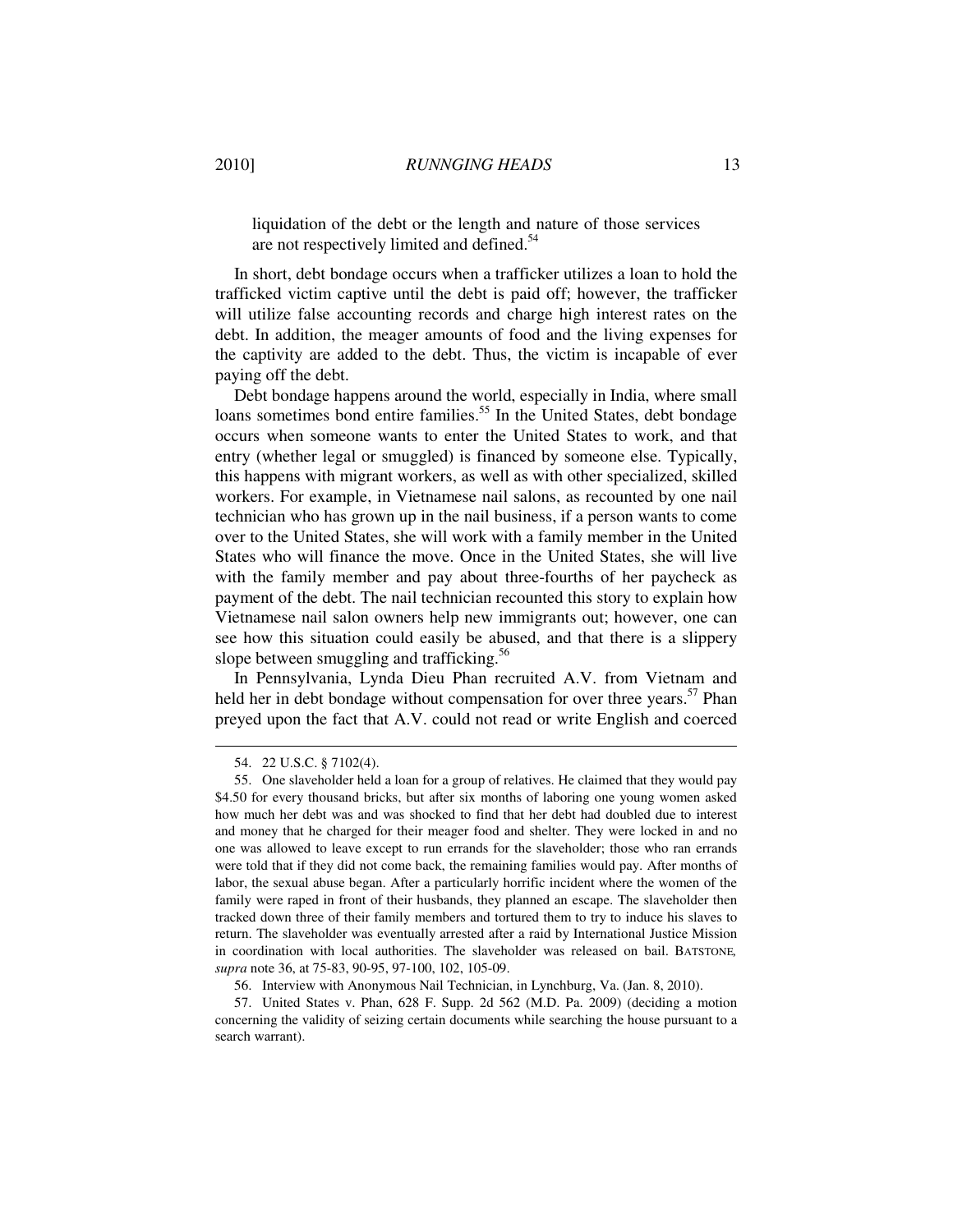her into signing over all of her bank statements and checks.<sup>58</sup> A.V. worked six days a week for eleven hours a day and five hours on Sundays. She was not paid anything except some of the tips that were given to her by customers. Furthermore, she was forced to cook and clean at Phan's home where she lived. Phan brought over another young woman from Vietnam, and the two girls shared a room, sleeping on the floor.<sup>59</sup> After three years of A.V. working without pay, she had fulfilled her debt. However, Phan did not tell A.V. that she had fulfilled her debt; A.V. did not complain until 2007—seven years later.<sup>60</sup>

A second form of modern-day slavery that occurs in the United States is forced labor, which occurs when the trafficker forces the trafficked victim to work for him for no pay.<sup>61</sup> One form of forced labor is involuntary servitude,<sup>62</sup> which includes where labor is induced by means of "any

 $\overline{a}$ 

61. A trafficker will be guilty of forced labor if—

(a) [He/She] knowingly provides or obtains the labor or services of a person by any one of, or by any combination of, the following means--

 (1) by means of force, threats of force, physical restraint, or threats of physical restraint to that person or another person;

 (2) by means of serious harm or threats of serious harm to that person or another person;

(3) by means of the abuse or threatened abuse of law or legal process; or

 (4) by means of any scheme, plan, or pattern intended to cause the person to believe that, if that person did not perform such labor or services, that person or another person would suffer serious harm or physical restraint . . . .

(b) [He/She] knowingly benefits, financially or by receiving anything of value, from participation in a venture which has engaged in the providing or obtaining of labor or services by any of the means described in subsection (a), knowing or in reckless disregard of the fact that the venture has engaged in the providing or obtaining of labor or services by any of such means . . . .

18 U.S.C. § 1589(a)–(b) (2006 & Supp. 2008).

62. According to Congressional findings for TVPA,

Involuntary servitude statutes are intended to reach cases in which persons are held in a condition of servitude through nonviolent coercion. In *United States v. Kozminski*, the Supreme Court found that section 1584 of title 18, United States Code, should be narrowly interpreted, absent a definition of involuntary servitude by Congress. As a result, that section was interpreted to criminalize only servitude that is brought about through use or threatened use of physical or legal coercion, and to exclude other conduct that can have the same purpose and effect."

22 U.S.C. § 7101(b)(13) (2006 & Supp. 2008) (citation omitted). Thus, the TVPA supplemented the Court's view and allowed for punishment of traffickers that use fraud or coercion to hold their victims.

 <sup>58.</sup> *Id.* at 566.

 <sup>59.</sup> *Id.*

 <sup>60.</sup> *Id.*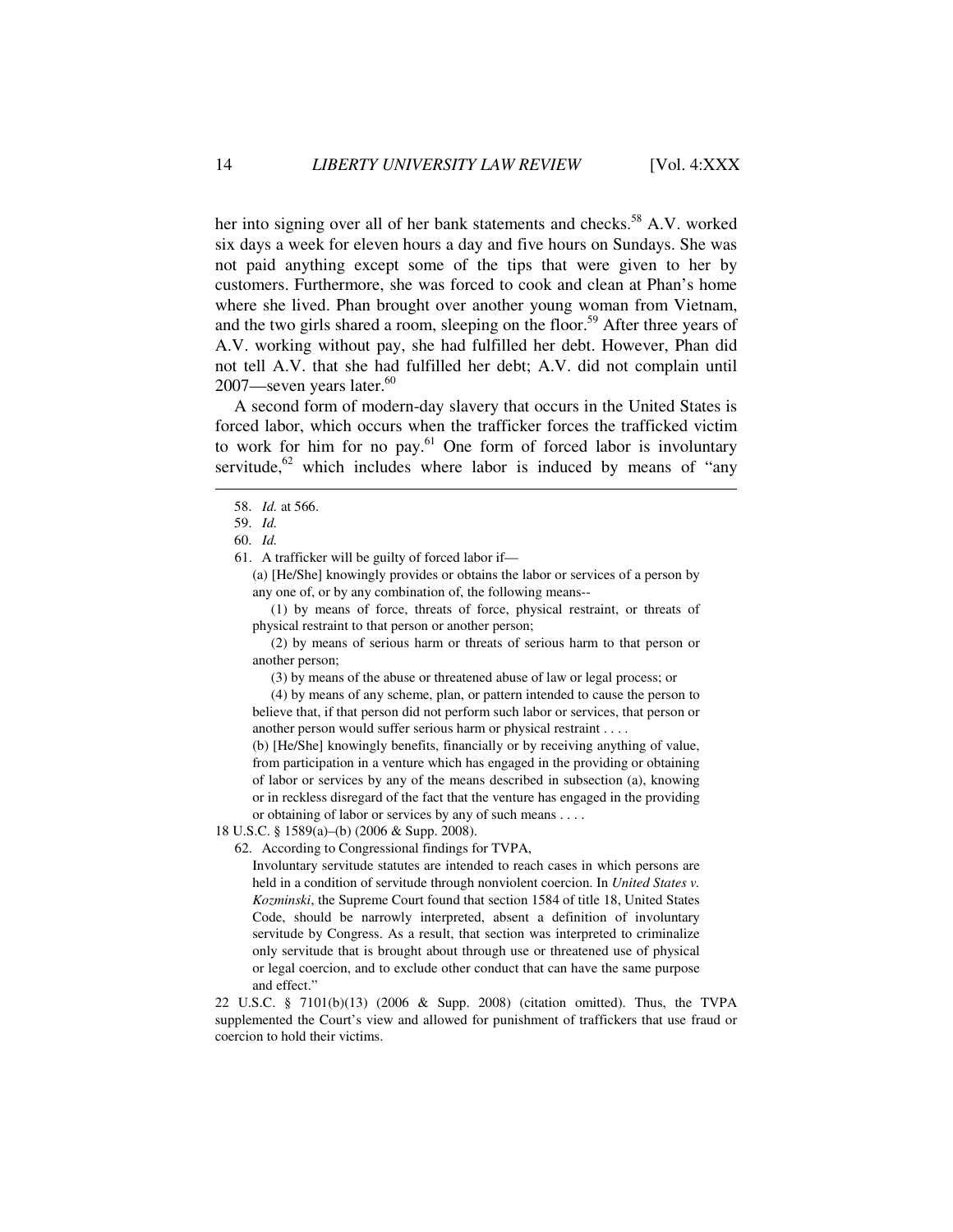scheme, plan, or pattern intended to cause a person to believe that, if the person did not enter into or continue in such condition, that person or another person would suffer serious harm or physical restraint; or the abuse or threatened abuse of the legal process." $^{63}$  A victim can find himself in this predicament in many ways including being sold by a family member, being lured to the situation, being abducted, or willingly entering into the situation. The victims are promised that they will be able to make a living in the destination country, $64$  but when the victims get to the destination country, they are held captive and forced to sleep on the floor, in the basement, or even outside.<sup>65</sup> Slaves are often fed only scraps from the family's dinner, and many slaves have recounted eating out of the garbage to try to get enough to eat. $66$ 

There are many different jobs in which the forced labor victims can be coerced to engage, ranging from domestic to agricultural work. According to Secretary of State Hillary Clinton in the 2009 Trafficking in Persons Report (2009 TIP Report):

As the ongoing financial crisis takes an increasing toll on many of the world's migrants—who often risk everything for the slim hope of a better future for their families—too often they are ensnared by traffickers who exploit their desperation. We recognize their immense suffering, and we commit to aiding their rescue and recovery. $67$ 

Those who are victims of forced labor are notoriously difficult to find, because they appear to work as everyone else, and because a slave's employer may not be the slave's owner (as in cases of sub-contracting). $^{68}$ Also, apprehension of all those involved in the criminal enterprise of trafficking is difficult, since one group may have sold an individual to another group to utilize for forced labor, so that when law enforcement

 <sup>63.</sup> *Id.* § 7102(5)(A)–(B).

 <sup>64.</sup> The origination country is the country from which the victim of human trafficking comes; the transient country is any country that the victim will traverse while being trafficked; and the destination country is the country to which the trafficking victim will be transported.

 <sup>65.</sup> *See generally* ENSLAVED: TRUE STORIES OF MODERN DAY SLAVERY (Jesse Sage & Liora Kasten eds., 2008) (depicting several narratives by modern-day slaves).

 <sup>66.</sup> *See generally id.* Hunger is a recurring theme in slave narratives. *See generally id.*

 <sup>67. 2009</sup> TIP REPORT, *supra* note 49, at 1, *available at* http://www.state.gov/documents/organization/123357.pdf.

 <sup>68.</sup> *See id.* at 18.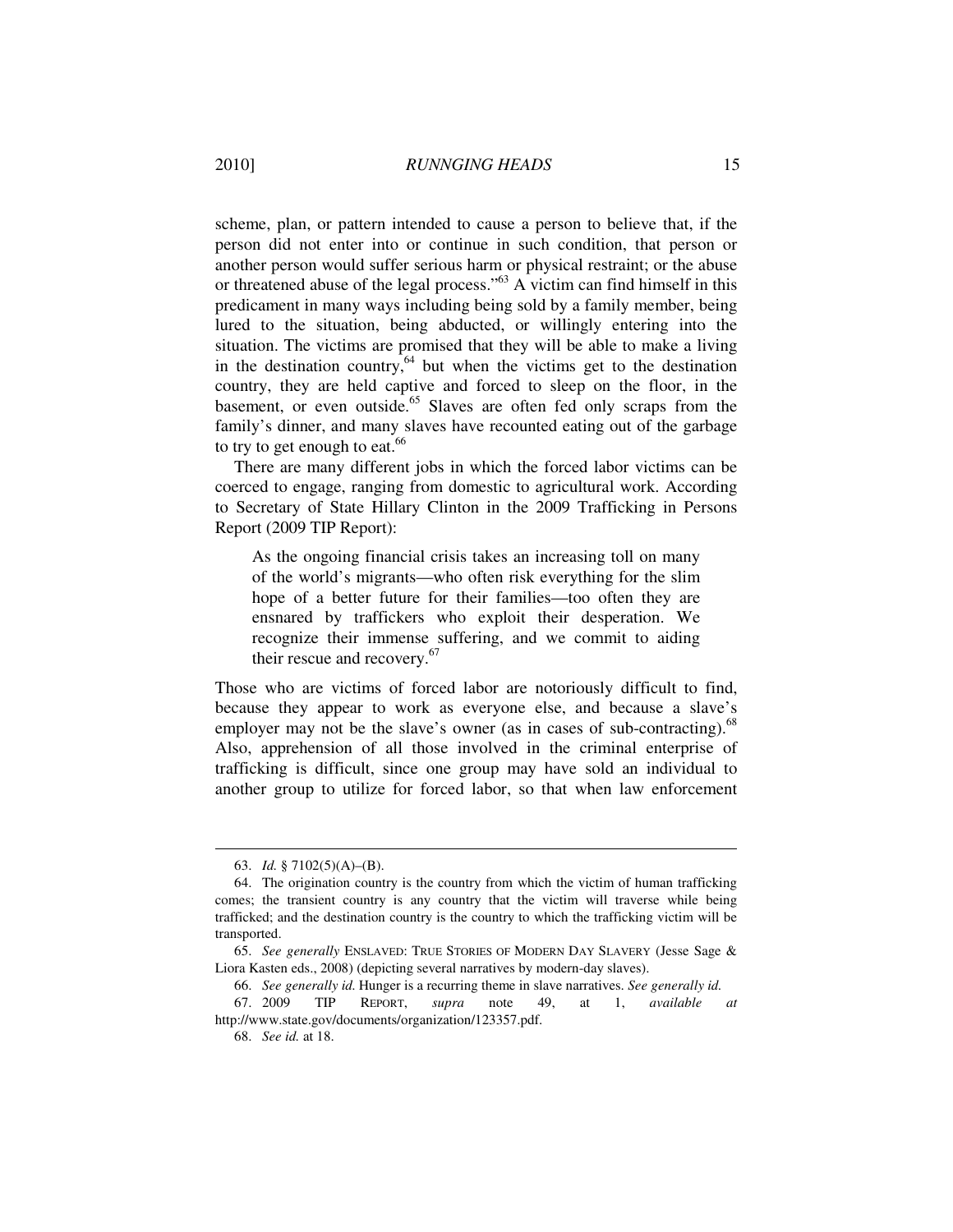finds the victims, they find only the secondary trafficker, and not the primary or initial trafficker.<sup>69</sup>

The domestic servant cleans the house and/or takes care of the children in the home.<sup>70</sup> Domestic servants are normally forced to work long hours, and may sometimes be beaten or raped.<sup>71</sup> Many domestic servants are members of cultures where keeping domestic slaves is common, such as the Haitian practice of keeping *restaveks*. <sup>72</sup> For example, in *United States v. Paulin*, a fourteen-year-old Haitian girl was enslaved as a domestic servant for many years.<sup>73</sup>

According to one expert, there are no large-scale domestic servant rings; instead, traffickers work small circles, selling one or two domestic servants at a time.<sup>74</sup> Frequently, servants enter the United States legally, and abuse occurs only after they are placed in the home.<sup>75</sup> Sometimes, the domestic servant is a child who has been sold or given to a family member or friend of the family who has immigrated to the United States with the promise that the child will receive education in the United States; nevertheless, once brought to the United States, the child is kept as a domestic slave in the home. For example, in 2008, a medical doctor and her husband were found guilty of human trafficking after forcing a fourteen-year-old Nigerian girl to act as a domestic servant in their Maryland home.<sup>76</sup> The young Nigerian girl was beaten with a shoe, a wooden cane, and other objects, and was threatened that if she tried to leave, she would be arrested, because she did not have proper "papers."<sup>77</sup> She was also sexually violated by the husband,

 $\overline{a}$ 

72. SKINNER, *supra* note 1, at 6.

 73. United States v. Paulin, 329 F. App'x 232, No. 08-13124, 2009 U.S. App. LEXIS 11155 (11th Cir. May 27, 2009) (ruling that prosecuting defendant Paulin did not violate the prohibition on ex post facto laws because she held a 14-year-old Haitian girl for three years after the TVPA was passed).

74. BALES & SOODALTER, *supra* note 21, at 18.

75. *Id.*

 76. Department of Justice, Former Montgomery County Man Sentenced to Over 8 Years in Prison for Holding a Teenage in Involuntary Servitude: Brought a 14 Year Old Nigerian Girl to the U.S., Held Her Against Her Will and Sexually Abused Her (Oct. 7, 2008), http://www.justice.gov/usao/md/Public-Affairs/press\_releases/press08/ FormerMontgomeryCountyManSentencedtoover8YearsforHoldingaTeenageGirlinInvoluntar yServitude.html. The doctor appealed her conviction for involuntary servitude and trafficking; however, the Fourth Circuit upheld the conviction and sentence of the District Court. United States v. Udeozor, 515 F.3d 260, 263 (4th Cir. 2008).

77. *Udeozor*, 515 F.3d at 263-64.

 <sup>69.</sup> *See id.*

 <sup>70.</sup> *Id.* at 18.

 <sup>71.</sup> JOYCE HART, HUMAN TRAFFICKING IN THE NEWS 9-10 (2009); BALES & SOODALTER, *supra* note 21, at 18-22, 39-40.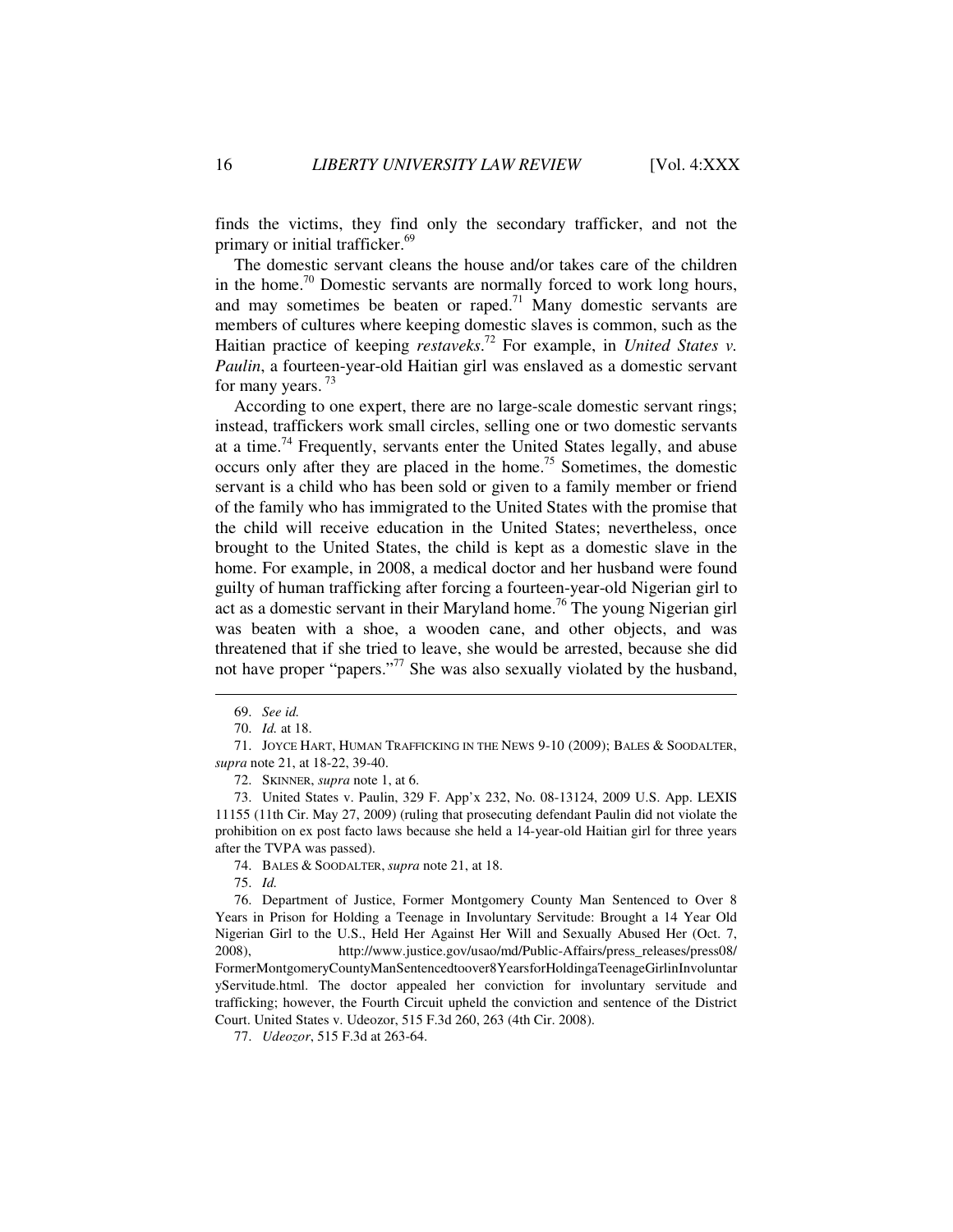who threatened to tell her parents back in Nigeria that she became a prostitute if she ever told anyone of the sexual abuse.<sup>78</sup> In *United States v. Calimlim*, also from 2008, a Wisconsin couple was convicted of holding a Filipino woman as a domestic servant in their home for almost twenty years.<sup>79</sup> The couple was originally sentenced to four years in prison and ordered to pay \$960,000 in restitution.<sup>80</sup>

In Kevin Bales' and Ron Soodalter's book, *The Slave Next Door: Human Trafficking and Slavery in America Today*, the authors explain the troubling prevalence of diplomats using domestic slaves to run their houses.<sup>81</sup> In one example, Lakshmi traveled to the United States after being promised a salary of \$2,000 per month to care for a Kuwaiti diplomat's new baby. $82$ However, she was forced to work fifteen hours a day for no pay, and she was beaten and raped.<sup>83</sup> Eventually she fled, and, after some coaxing by a federal prosecutor, she agreed to testify against her former abuser.<sup>84</sup> However, the prosecutor declined to prosecute, citing diplomatic immunity.<sup>85</sup>

 80. The government argued in its brief before the Seventh Circuit that the trial judge erred in not enhancing the sentencing of the defendants because the victim was a vulnerable victim; furthermore, it also argued that the enhancement did not require the harboring of an illegal alien because even lawful permanent residents can be considered vulnerable. Reply Brief for Cross-Appellant at 3-4, United States v. Calimlim, 538 F.3d 706 (7th Cir. 2008) (2008 Nos. 07-1112, 07-1113, & 07-1281), *available at* http://www.justice.gov/crt/briefs/calimlim\_reply.pdf. The Seventh Circuit agreed, and vacated the sentence and remanded the case for re-sentencing. *Calimlim*, 538 F.3d at 718.

 <sup>78.</sup> *Id.* at 264. This is a common threat used against young foreign women, because in many villages, if a woman engages in prostitution—even if it is forced—the woman is considered stained and will be shunned.

 <sup>79.</sup> United States v. Calimlim, 538 F.3d 706, 708-09 (7th Cir. 2008); *see also* ATTORNEY GENERAL'S ANNUAL REPORT TO CONGRESS AND ASSESSMENT OF U.S. GOVERNMENT ACTIVITIES TO COMBAT TRAFFICKING IN PERSONS FISCAL YEAR 2008, at 83 (June 2009), http://www.justice.gov/ag/annualreports/tr2008/ agreporthumantrafficing2008.pdf [hereinafter 2008 ATTORNEY GENERAL'S ANNUAL REPORT].

 <sup>81.</sup> BALES & SOODALTER, *supra* note 21. A diplomat from Mauritania brought a bonded servant to utilize in domestic servitude. *See* Shashi Irani Kara, *Decentralizing the Fight Against Human Trafficking in the United States: The Need for Greater Involvement in Fighting Human Trafficking by State Agencies and Local Non-Governmental Organizations*, 13 CARDOZO J.L. & GENDER 657, 666 (2007) (discussing a New York case involving a child trafficked into the United States and working as a domestic servant for diplomats from Mauritania).

 <sup>82.</sup> BALES & SOODALTER, *supra* note 21, at 21.

<sup>83</sup>*. Id.*

 <sup>84.</sup> *Id.*

 <sup>85.</sup> *Id.* at 21-22.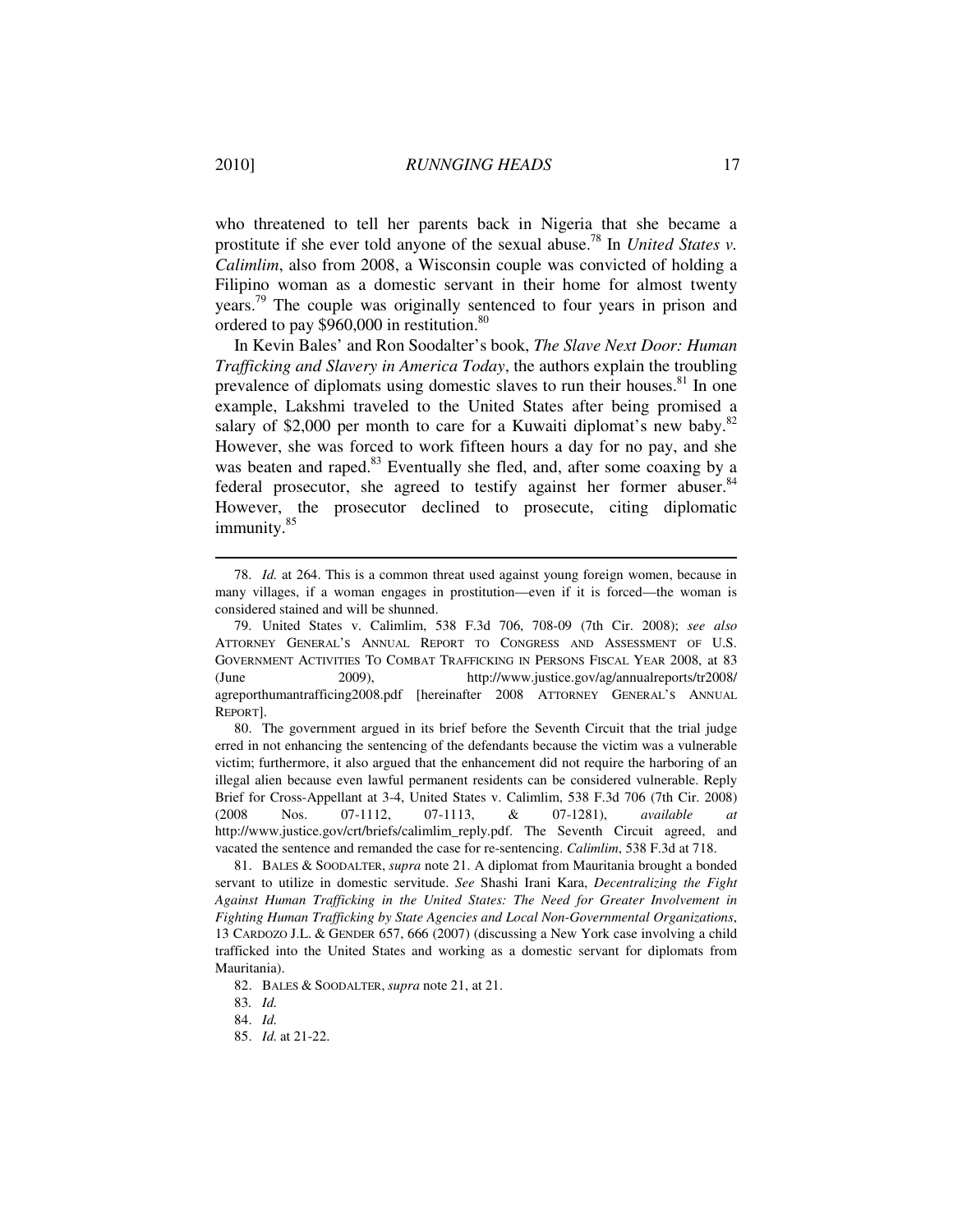The second form of forced labor, in addition to the domestic servant, is that of the agricultural worker. These workers are typically forced to pick fruits and vegetables and to work the field to prepare it for planting.<sup>86</sup> Some of the trafficked individuals who work in the agriculture fields are migrant workers and are moved to different areas to harvest regional crops. $87$  It is common for these workers to come to the United States voluntarily, upon the promise that they will be able to make a living doing this work and to send money they make back home to support their families.<sup>88</sup> However, once they arrive in the destination country, their travel documents are seized; they do not know the language; and they are forced to live in miserable conditions in trailers packed with many other migrant workers.<sup>89</sup> They are told that if they run away they will be jailed for being in a foreign country without papers, and they are threatened with violence against themselves and their families.<sup>90</sup>

In Florida, this form of human trafficking has become readily apparent in the citrus and tomato growing industries.<sup>91</sup> In 2004, a trafficker was sentenced on charges related to human trafficking for supplying undocumented Mexican agricultural workers to citrus growers in Florida and then threatening violence to prohibit their escape.<sup>92</sup> The trafficker had forced the victims to work off their debts. $93$  In a similar case, a trafficker paid his workers to make it appear that he was running a legitimate business; however, these workers were forced to sign the checks back over to the trafficker for payment of the "debt" without receiving any money.<sup>94</sup> It

 <sup>86.</sup> *Id.* at 43-73 (describing the plight of the agricultural worker).

 <sup>87.</sup> *Id.* It should be noted that not all migrant workers have been trafficked, or else they would be considered modern-day slaves. Migrant workers are sometimes exploited during the wage negotiations, but even though the agreed-upon wage may appear very low, it may not be exploitive. Each situation would need to be dealt with on a case-by-case basis to determine if a worker was exploited. However, mere wage exploitation does not necessarily convert the status of a migrant worker to a trafficking victim.

 <sup>88.</sup> *Id.*

 <sup>89.</sup> *Id.*

 <sup>90.</sup> *Id.*

 <sup>91.</sup> *Id.* at 44-46, 62-65. *See generally* 2008 ATTORNEY GENERAL'S ANNUAL REPORT, *supra* note 79, at 84 (citing *United States v. Navarrete* (Florida), where five defendants pled guilty to forcing workers to participate in the agricultural industry through beating and threatening the workers).

 <sup>92.</sup> Franklyn M. Casale, *United States House of Representatives Committee on Foreign Affairs: International Trafficking in Persons: Suggested Responses to a Scourge of Humankind*, 3 INTERCULTURAL HUM. RTS. L. REV. 343, 346 (2008).

 <sup>93.</sup> *Id.*

 <sup>94.</sup> *Id.* at 346 & n.13.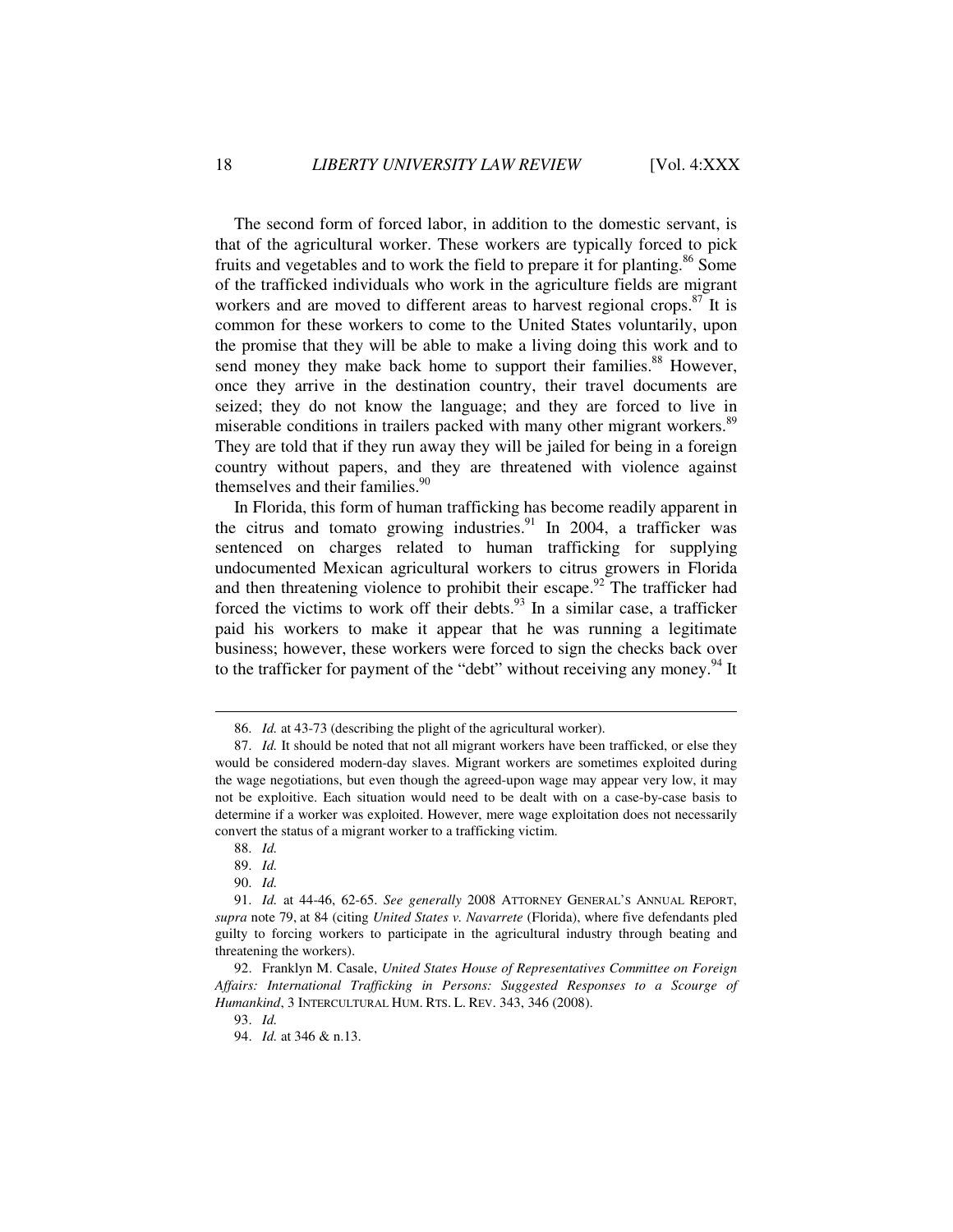is apparent from these cases that there is a fine line between human smuggling and human trafficking.

The third form of forced labor is hard labor, including construction, landscaping, and mining.<sup>95</sup> In *United States v. Du Preez*, a successful businessman in Atlanta, Georgia, imported workers from South Africa to work long hours doing the heavy lifting that his upscale granite countertop business required.<sup>96</sup> Under the guise of a managerial visa, Du Preez falsified the visas for the victims and secured their entry into the United States.<sup>97</sup> In order to control the victims, the traffickers threatened to report the victims' illegal status and have them arrested. $98$  The defendants plead guilty to conspiring to harbor aliens and were sentenced to terms of incarceration ranging from 24 to 108 months.<sup>99</sup> In addition, Johannes DuPreez and his wife Franciszka DuPreez were ordered to pay over \$500,000 in fines and restitution to the IRS. $100$  Another defendant who plead guilty was sentenced to eight months' home confinement and fined  $$2,000$ .<sup>101</sup> Johannes DuPreez was facing up to fifteen years of incarceration after pleading guilty; however, he has since become a fugitive. $102$ 

The fourth form of forced labor is when trafficked victims are used in the service industries: nail salons, hotels or restaurants, and the manufacturing of goods.<sup>103</sup> This is especially true with restaurants that focus on ethnic foods; however, even in these cases, many times the slaves are relegated to working in the "back of the house" cooking or doing dishes.<sup>104</sup> As noted

 <sup>95.</sup> National Underground Railroad Freedom Center, Slavery Today: Human Trafficking, http://www.freedomcenter.org/slavery-today/ (last visited July 10, 2009).

 <sup>96.</sup> ATTORNEY GENERAL'S ANNUAL REPORT TO CONGRESS ON U.S. GOVERNMENT ACTIVITIES TO COMBAT TRAFFICKING IN PERSONS FISCAL YEAR 2006, at 51 (May 2007), http://www.justice.gov/archive/ag/annualreports/tr2006/agreporthumantrafficing2006.pdf [hereinafter 2006 ATTORNEY GENERAL'S ANNUAL REPORT] (documenting examples of the cases prosecuted by the federal government that were concluded in fiscal year 2006).

 <sup>97.</sup> *Id.*; DESTEFANO, *supra* note 42, at 71-72.

 <sup>98. 2006</sup> ATTORNEY GENERAL'S ANNUAL REPORT, *supra* note 96, at 48; DESTEFANO, *supra* note 42, at 71-72.

 <sup>99. 2006</sup> ATTORNEY GENERAL'S ANNUAL REPORT, *supra* note 96, at 48, 51 (documenting examples of the cases prosecuted by the federal government that were concluded in Fiscal Year 2006).

 <sup>100.</sup> *Id.*

 <sup>101.</sup> *Id.*

 <sup>102.</sup> DESTEFANO, *supra* note 42, at 72.

 <sup>103.</sup> National Underground Railroad Freedom Center, *supra* note 95.

 <sup>104.</sup> Shaun Boyd, *Restaurant Owners Accused of Human Trafficking* (May 13, 2008), http://cbs4denver.com/crime/human.trafficking.Young.2.723436.html; Andreas Ulrich, *Slaving over the Wok: Chinese Restaurants Accused of Human Trafficking, Spiegel Online*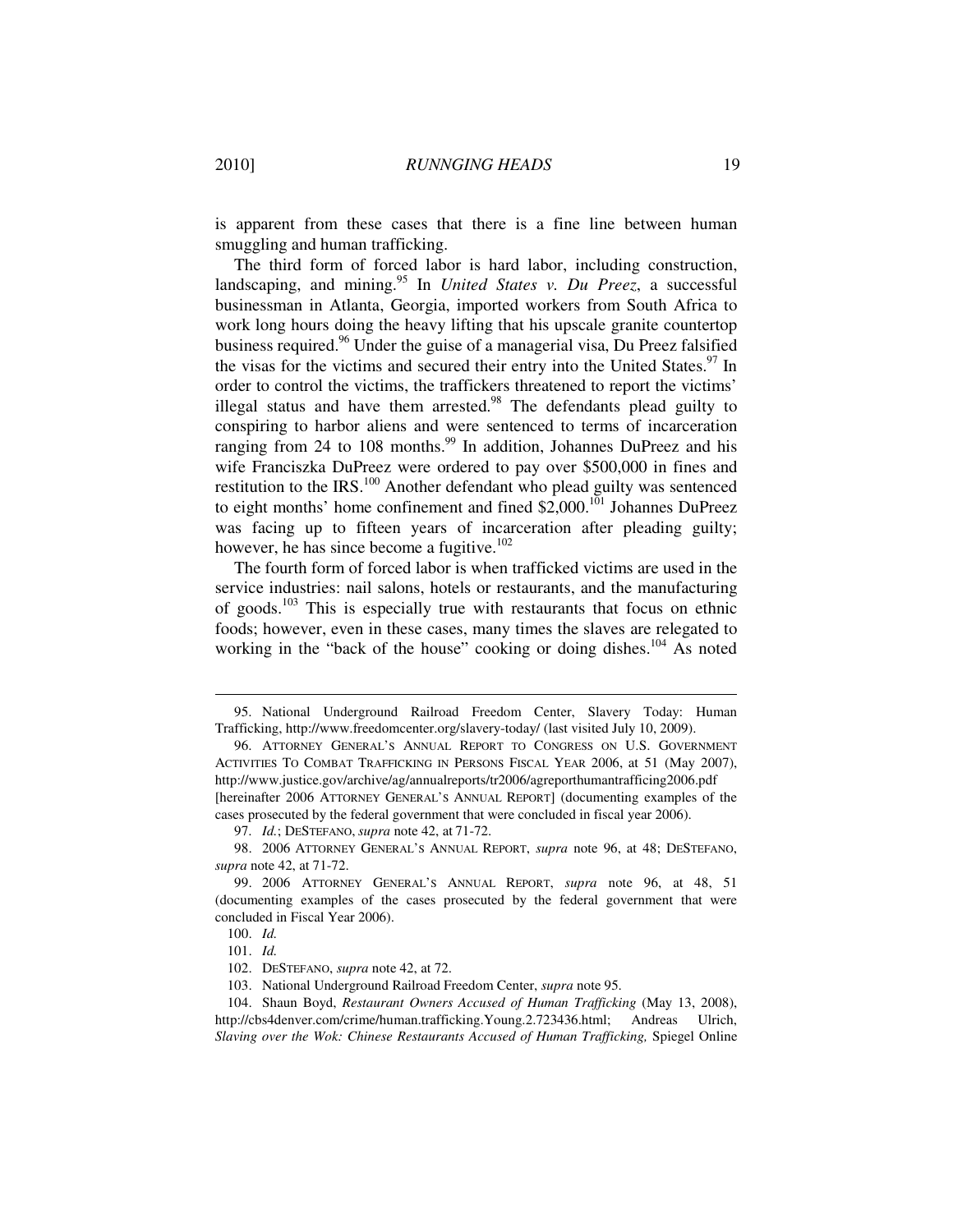above, these cases are sometimes very closely related to those of debt bondage, where an unwitting victim may volunteer for the initial smuggling or legal transport, but then once the victim arrives in the United States, wages are not paid to him or her because of the debt.<sup>105</sup> The differences between the "sweatshops" and those workplaces that utilize slave labor are subtle. According to Free the Slaves: "Sweatshop workers and migrant laborers are exploited by being paid very little, forced to work long hours and often abused at their workplace."<sup>106</sup> Furthermore, "Slaves are subjected to all these conditions, but additionally they have lost their free will—they cannot walk away."<sup>107</sup> Again, "Most slaves are paid nothing at all, and the physical and psychological violence used against them is so complete that they cannot escape their slavery."<sup>108</sup>

A fifth way that traffickers force victims to produce labor for commercial benefit is to utilize the trafficking victim to peddle, beg, or participate in other unregulated businesses. The quintessential peddling cases were the "Deaf Mexican" cases that occurred when traffickers in New York City coerced deaf people from Mexico to come to the city for education, and once they were there, the vulnerable, hearing-impaired Mexicans were forced to peddle trinkets and beg on the streets of New York.<sup>109</sup> Currently, the traffickers have been exploiting young Chinese children, forcing them to sell trinkets and peddle on New York subways. $110$ 

Another example of an unregulated business is church choirs. Pastor Grimes recruited young boys from Zambia to sing in choirs in the United States, and he promised the parents of the boys that they would receive a U.S. education, and that they would be able to send money back to help support their families.<sup>111</sup> However, none of this materialized: the boys were forced to work long hours and were not paid; they endured difficult living conditions; and they were not provided with proper nutritious food (what they were given they had to cook themselves and it was deducted from their

International (Aug. 20, 2009), http://www.spiegel.de/international/germany/ 0,1518,643945,00.html.

 <sup>105. 2009</sup> TIP REPORT, *supra* note 49, at 17.

 <sup>106.</sup> Free the Slaves, *supra* note 23.

 <sup>107.</sup> *Id.* (defining modern-day slavery).

 <sup>108.</sup> *Id.*

 <sup>109.</sup> DESTEFANO, *supra* note 42, at 6-7; Kathleen K. Hogan, *Slavery in the 21st Century and in New York: What Has the State's Legislature Done?*, 71 ALB. L. REV. 647 (2008) (discussing sixty deaf Mexican victims who were forced to beg in New York City).

 <sup>110.</sup> Interview with United States Homeland Security Agent (July 17, 2009).

 <sup>111.</sup> BATSTONE, *supra* note 36, at 232-35, 254-57.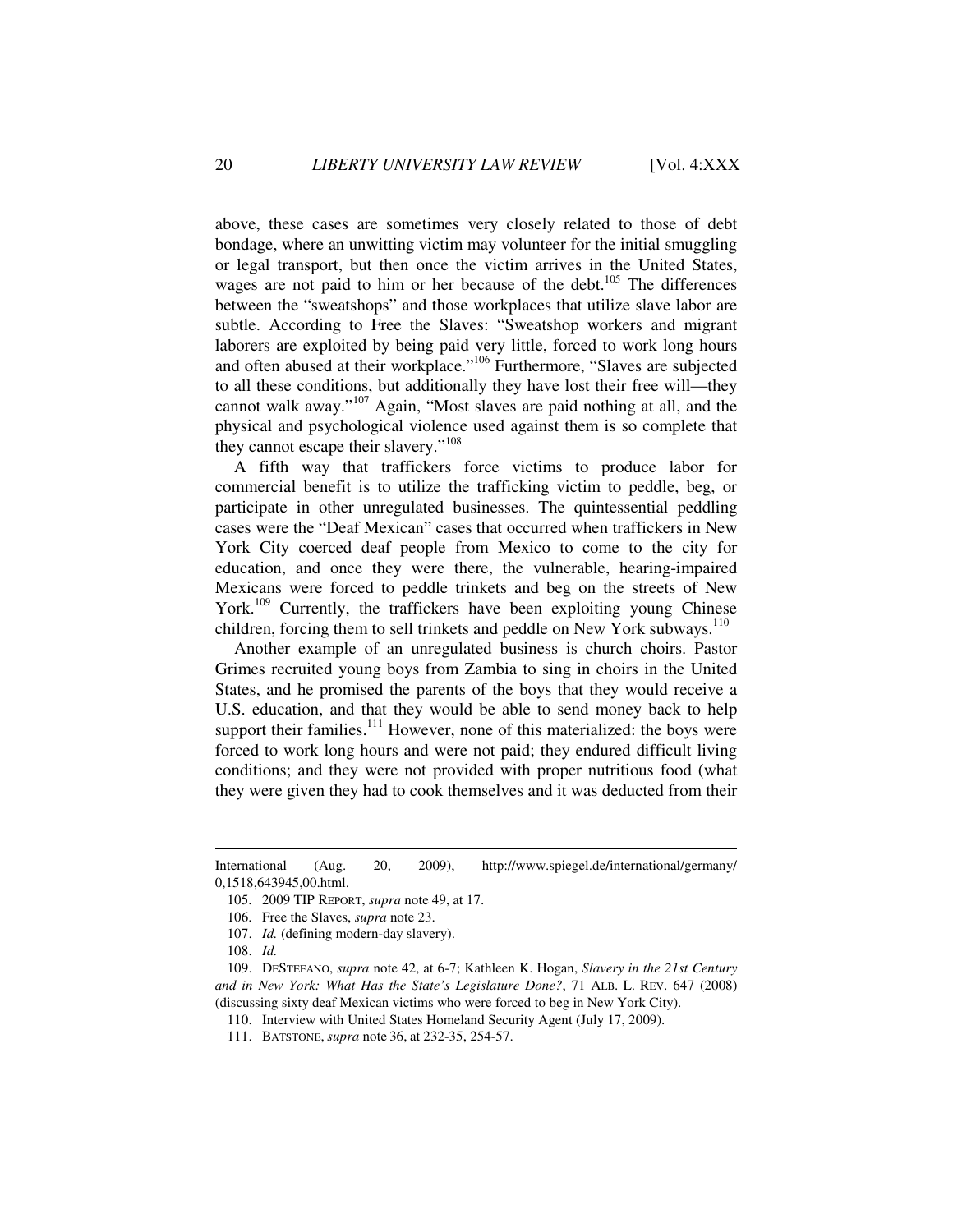" $pay$ ").<sup>112</sup> In essence, slaveholders are often savvy criminals and inventive businesspersons who will look for opportunities to exploit their new, cheap, human commodity to make a profit in many different businesses.<sup>113</sup>

The third form of modern-day slavery that is covered by the federal human trafficking statute is forced prostitution and child prostitution.<sup>114</sup> Over the last several decades, the sex industry has expanded to include pornography, sex tourism, and other commercial sexual services.<sup>115</sup> Young boys have become a growing market for sex traffickers,<sup>116</sup> but the traffickers' main focus remains on young girls.<sup>117</sup> Traffickers target women and children

who are disproportionately affected by poverty, the lack of access to education, chronic unemployment, discrimination, and the lack of economic opportunities in countries of origin. Traffickers lure women and girls into their networks through false promises of decent working conditions and relatively good salaries as nannies, maids, dancers, factory workers, restaurant workers, sales clerks, or models. Traffickers also buy children from poor families and sell them into prostitution or into various types of forced or bonded labor.<sup>118</sup>

 $\overline{a}$ 

115. 22 U.S.C. § 7101 (b)(2) (2006 & Supp. 2008).

 <sup>112.</sup> *Id.*

 <sup>113.</sup> Child soldiers also fit into this category, but because this form of slavery fortunately does not occur in the United States it is beyond the scope of this Article. *See generally* BATSTONE, *supra* note 36.

 <sup>114. 18</sup> U.S.C. § 1591(a)(1)–(2) (2006 & Supp. 2008). There are several ways that a trafficker can be found guilty of sexual trafficking under this statue. First, if the trafficker uses force, threats of force, coercion, or fraud to secure the victims performance in commercial sex the trafficker will be guilty of sexual trafficking. However, a trafficker can also be found guilty of sexual trafficking if he or she knowingly "benefits, financially or by receiving anything of value, from participation" in the victimization of another. Finally, if the victim is under 18 years old, the trafficker need not use force, fraud, or coercion in order to be found guilty under this provision. *Id.*

 <sup>116.</sup> Sometimes male victims, like their female counterparts, are raped as part of the "breaking-in process" and as part of the abuses in a forced labor situation. The 2008 TIP Report recounts the horrors experienced by a thirty-two-year-old man who was trafficked from Mexico and then repeatedly raped and forced to work at a construction job. 2008 TIP REPORT, *supra* note 27, at 8-9.

 <sup>117.</sup> Of the 600,000–800,000 trafficking victims worldwide, 80% are women and children. Trafficking Victims Protection Reauthorization Act of 2005, Pub. L. No. 109-164, § 2, 119 Stat. 3558 (Jan. 10, 2006).

 <sup>118. 22</sup> U.S.C. § 7101(4). In one case, the Cadena family trafficker focused her attention on a poor neighborhood in Mexico known as Barrio El Pilar. The trafficker promised to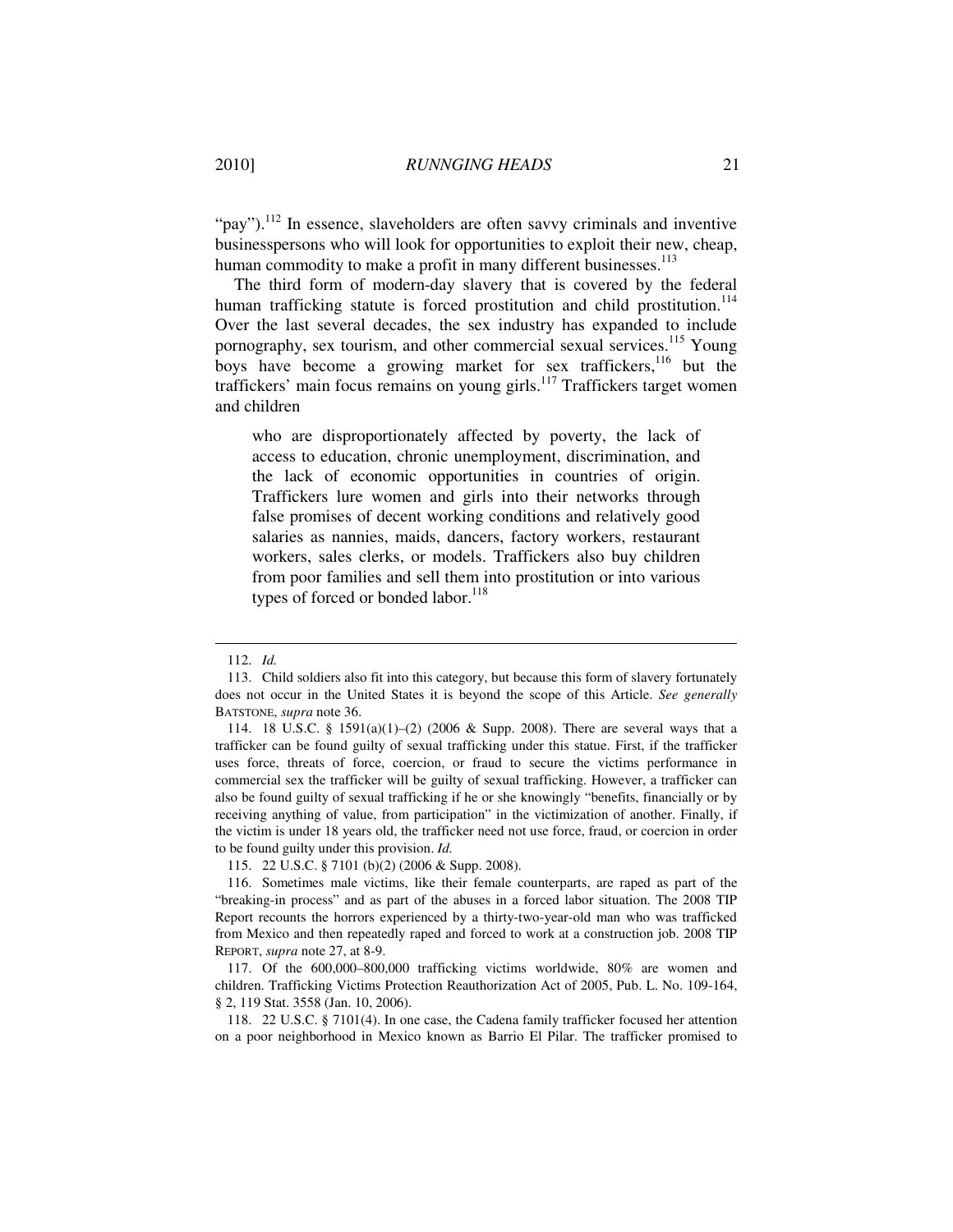Another way victims are lured into trafficking is by one conspirator in the trafficking scheme convincing the victim that he loves her; this tactic is called the "lover boy" tactic. For example, in *United States v. Jimenez-*Calderon,<sup>119</sup> a New Jersey woman recruited several impoverished young girls from Mexico into her sex trafficking ring by using young men to pose as boyfriends.<sup>120</sup> Some of these young girls were actually promised marriage.<sup>121</sup> Once in the United States, they were forced to participate in prostitution, and all their earnings were withheld.<sup>122</sup> Sexual trafficking victims are subjected to physical and psychological force, including threats against family members that reside in a victim's origination country.<sup>123</sup> These victims are exposed to many forms of deadly diseases, including HIV and AIDS.<sup>124</sup> Additionally, some of the girls in the sex industry are forced to undergo abortions when they inevitably become pregnant.<sup>125</sup>

2. Some Argue That Federal Legislation Needs Reform

Although most scholars agree that overall the federal legislation is very helpful in the fight against human trafficking, some would argue the need for reform in certain areas of the legislation, in order to more effectively combat modern-day slavery within the borders of the United States. Such reform is especially needed because current legislation does not deal with the underlying issues of smuggling versus trafficking, the visa system, and the significant gaps in the criminalization statute.

a. Smuggling v. Trafficking

The differences between human smuggling and human trafficking can sometimes be confusing. In short, smuggling involves a facilitator helping a

smuggle girls into the United States where they would be able to work in the restaurant business and earn a good living; instead they were ushered into the life of a prostitute where up to 30 men per day would each pay \$20 to rape them. DESTEFANO, *supra* note 42, at 1-4.

 <sup>119.</sup> United States v. Jimenez-Calderon, 183 F. App'x 274 (3d Cir. 2006).

 <sup>120.</sup> *Id.* at 276.

 <sup>121.</sup> *Id.* at 279.

 <sup>122.</sup> *Id.* The Third Circuit held that it was appropriate to utilize the vulnerable victim enhancement in this case. *Id.* at 279-81.

 <sup>123. 22</sup> U.S.C. § 7101(6)–(7).

 <sup>124.</sup> *Id.* § 7101(11); *see also* Kara, *supra* note 81, at 661 (discussing how trafficking victims are subjected to psychological problems such as post-traumatic stress disorder and physical diseases).

 <sup>125.</sup> HumanTrafficking.org, Houston, Texas Major Hub for Human Trafficking (Oct. 31, 2007), http://www.humantrafficking.org/updates/807 (adapted from Susan Carroll, *Houston Major Hub for Human Trafficking: Large Ring Kept up to 120 Women in Virtual Slavery*, HOUSTON CHRONICLE, Oct. 28, 2007, at A1); *see also* DESTEFANO, *supra* note 42, at 3.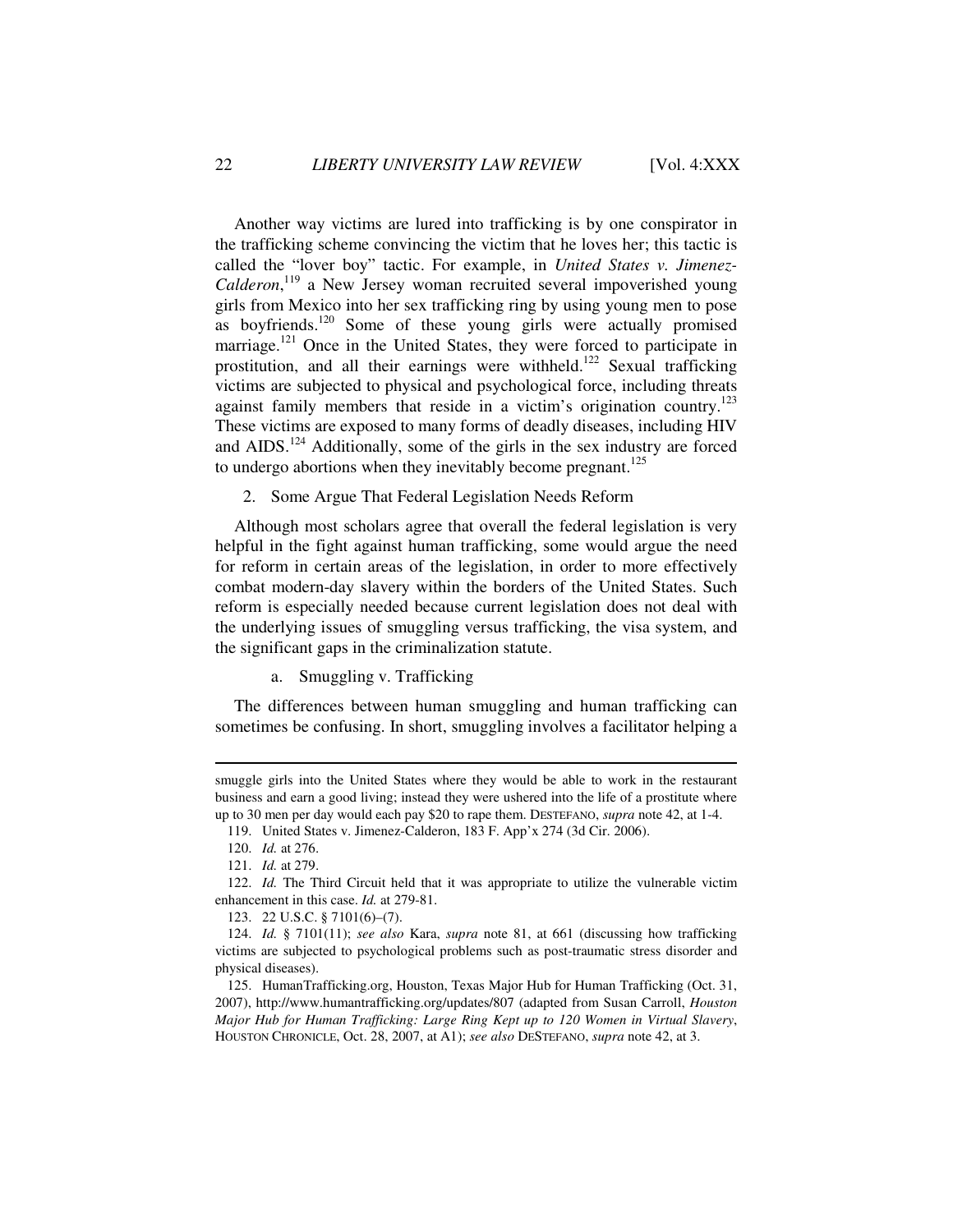person across an international border; the smuggled person is complicit in the crime of smuggling, and once reaching the destination country, the smuggled person is free to leave the facilitator.<sup>126</sup> By contrast, human trafficking contains the element of force, fraud, or coercion; the trafficked person is not complicit but is rather a victim of a crime. The crime of trafficking does not require actual movement of the victim, and the victim is not free to leave the control of the trafficker.<sup>127</sup> Additionally, sometimes a situation will start out as smuggling and will turn into trafficking once the victim and the facilitator reach the destination country.<sup>128</sup> This is one of the problems with the federal legislation. Smuggled individuals are uniquely vulnerable both during the time they are smuggled and then after they reach the United States (or any destination country), due to their illegal status. Although one of the three P's is to protect the victims, the TVPA does not address how to protect this particularly vulnerable group once they are in the United States.<sup>129</sup>

Additionally, sometimes it is difficult for prosecutors and law enforcement officers to comprehend that many of the slaves in the United States today started off as volunteers.<sup>130</sup> There are many lures that traffickers use in order to convince someone to volunteer to be smuggled into the United States. As mentioned above, the lures are many, including legitimate employment, the lover-boy tactic where a man will pretend to be the victim's boyfriend to get her out of the country, in addition to the promise of marriage and education.<sup>131</sup> However, once the victim arrives in the United States, he or she is forced to work in places such as granite quarries, restaurants, brothels, agricultural farms, strip joints, or on the

 <sup>126. 8</sup> U.S.C. § 1324 (2006) (defining smuggling of persons); Jim Finckenauer & Min Liu, *State Law and Human Trafficking*, *in* MARSHALING EVERY RESOURCE: STATE AND LOCAL RESPONSES TO HUMAN TRAFFICKING 3 (Dessi Dimitrova & Andrew Rachlin eds., 2007).

 <sup>127.</sup> Finckenauer & Liu, *supra* note 126, at 3.

 <sup>128.</sup> Amnesty International USA, Trafficked Women and Girls: Questions and Answers, http://www.amnestyusa.org/violence-against-women/end-human-trafficking/traffickingfaq/page.do?id=1108432.

 <sup>129.</sup> *See* Jennifer Chacon, *Misery and Myopia: Understanding the Failures of U.S. Efforts to Stop Human Trafficking*, 74 FORDHAM L. REV. 2977, 3017-39 (2006) (explaining the reasons why the TVPA to date has had limited success). *See generally* SHELDON X. ZHANG, SMUGGLING AND TRAFFICKING IN HUMAN BEINGS: ALL ROADS LEAD TO AMERICA (2007).

 <sup>130.</sup> BALES & SOODALTER, *supra* note 21, at 13.

 <sup>131.</sup> *See supra* Part II.C.1. For a detailed explanation of each with examples, see Rickert, *supra* note 34.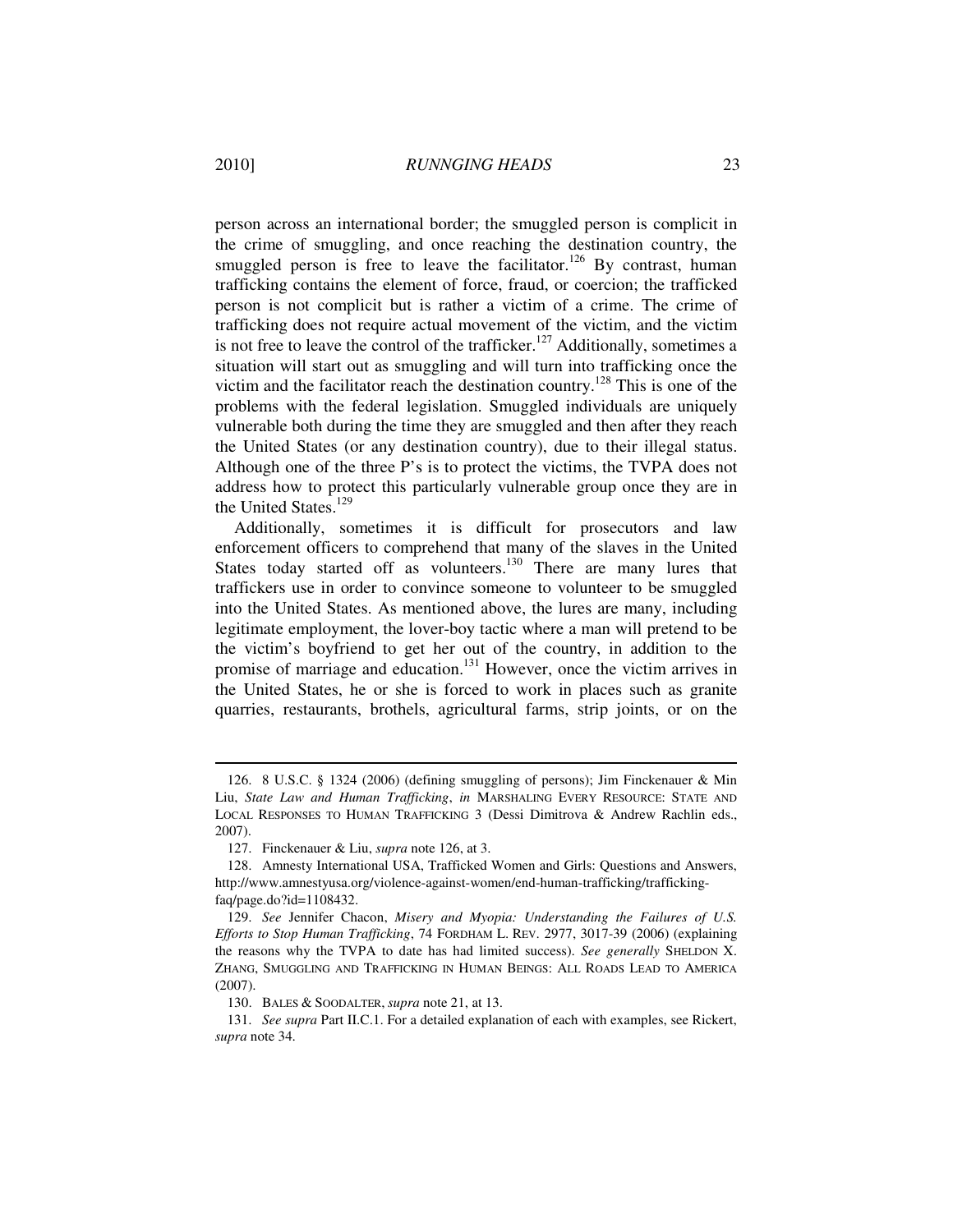street begging or trinket-selling, and victims do not make any profit from their labor.<sup>132</sup>

#### b. Problem of Visas

Some victims come to the United States legally under a work visa provided by the trafficker. Before departing their own country, they are promised that they will make a good living and be able to send money back home to their families.<sup>133</sup> However, once they arrive, the trafficker will enslave them, force them to work, and not let them leave. The victims are bound to their employer, who holds all of the power with little to no government oversight, and the terms of their visas are violated if they seek other employment.<sup>134</sup> The traffickers use this to further coerce the victims and threaten them with intervention of law enforcement if they leave.<sup>135</sup>

#### c. Gaps in TVPA

The TVPA and its accompanying statutes are fairly comprehensive; however, there are a few areas that remain under-represented by the federal statute. For example, one issue exists when men enslave women to use them as concubines rather than for commercial sex. In *United States v. Soto*, eight men were convicted in 2003 for their roles in smuggling women into the United States and then, through force and threats, utilizing the women as sexual concubines.<sup>136</sup> The leader of the smuggling ring in this case was sentenced to twenty-three years of incarceration following his guilty plea.<sup>137</sup> This is closely related to mail-order bride schemes that go wrong, in which the "bride" ends up being held captive by the "husband."<sup>138</sup> Typically these cases are treated as domestic violence cases; however, at times they may be more egregious than the domestic violence

 <sup>132.</sup> *See* Rickert, *supra* note 34.

 <sup>133.</sup> Ragini Tripathi, *The H-2B Visa: Is This How We Treat a Guest*? 11 SCHOLAR 519, 534-48 (2009) (explaining how the provisions in certain work visas can actually be used to bind the worker into slavery here in the United States).

 <sup>134.</sup> *Id.*

 <sup>135.</sup> *Id.*

 <sup>136.</sup> United States v. Soto, No. 03-341 (S.D. Tex. 2004), as reported *in* United States Department of Justice, *Halting Human Trafficking with a Record Number of Successful Investigations and Prosecutions*, Fiscal Years 2001-2005, http://www.justice.gov/crt/crim/ part\_5.pdf.

 <sup>137.</sup> This was not pursuant to the TVPA. There are questions as to whether this type of non-commercial sex could be considered forced labor under the TVPA.

 <sup>138.</sup> David Maxey, Immigration Counselor for Refugee and Immigration Service of Virginia, Presentation at Liberty Abolishing Slavery Conference (Feb. 17, 2010).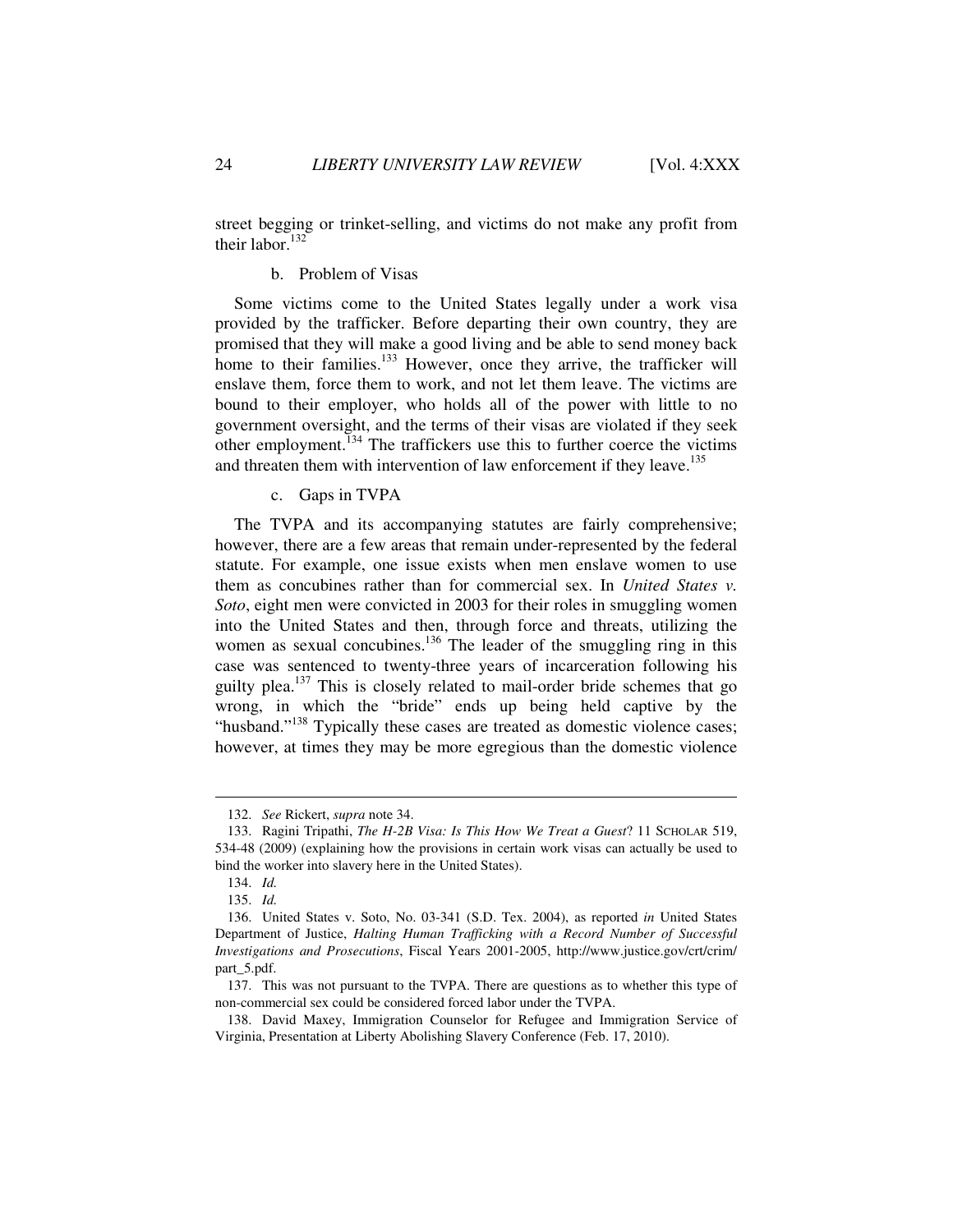laws can adequately address.<sup>139</sup> Another area that is not covered well is the plight of "bar girls" and dancers, who are not covered under the sex trafficking definition because there is no sexual act.<sup>140</sup> These are areas where the states can enact legislation to fill the gaps or to clarify the meaning of certain provisions. Nevertheless, the problem remains when the federal government has not determined that an act is considered severe trafficking, or whether the victims of trafficking as defined by state law receive federal benefits such as the T-Visas.

Since 2000, human trafficking has been considered a serious human rights violation, and combating this crime has been a top priority of the United States Department of Justice and many state and local governments.<sup>141</sup> Although significant strides have been made to find the victims who have been stripped of their human dignity and to incarcerate their abusers, there is still much that can and should be done. To this end, federal prosecutors, non-governmental organizations, and other groups have all tried to identify areas that will help law enforcement identify victims and then aid prosecutors in successfully obtaining convictions.<sup>142</sup> Moreover, since most victims are uncovered by local law enforcement, it makes sense that these improvements should be introduced at the state level. Likewise, it should be noted that the TVPA relies on a victim-centered theory of criminal justice, and all enhancements that are advocated for at the state level later in this Article should be read through the same victim-centered lens.

#### *D. Human Trafficking Needs To Be and Can Be Stopped*

Modern-day slavery and human trafficking must be eradicated. Former Attorney General Alberto Gonzales proclaimed, "Human trafficking is a violation of the human body, mind and spirit. For this vile practice to be taking place in a country that the world looks to as a beacon of freedom . . . is a terrible irony and an utter tragedy."<sup>143</sup> Human trafficking touches many facets of humanity, as discussed in the 2008 Trafficking in Persons Report:

 <sup>139.</sup> *Id.*

 <sup>140.</sup> These cases can be covered under forced labor if they reach the requisite burdens of proof.

 <sup>141.</sup> Robert Moossy, *Sex Trafficking: Identifying Cases and Victims*, 262 NAT'L INST. OF JUST. J. 2-3 (2009), *available at* http://www.ncjrs.gov/pdffiles1/nij/225759.pdf.

 <sup>142.</sup> *See, e.g.*, Moossy, *supra* note 141. Moossy, a federal prosecutor and Director of Human Trafficking Prosecution Unit in the Civil Rights Division of the U.S. Department of Justice, identifies areas that will aid in finding and investigating potential sex trafficking cases. *Id.* 

 <sup>143. 2006</sup> ATTORNEY GENERAL'S ANNUAL REPORT, *supra* note 96, at 1.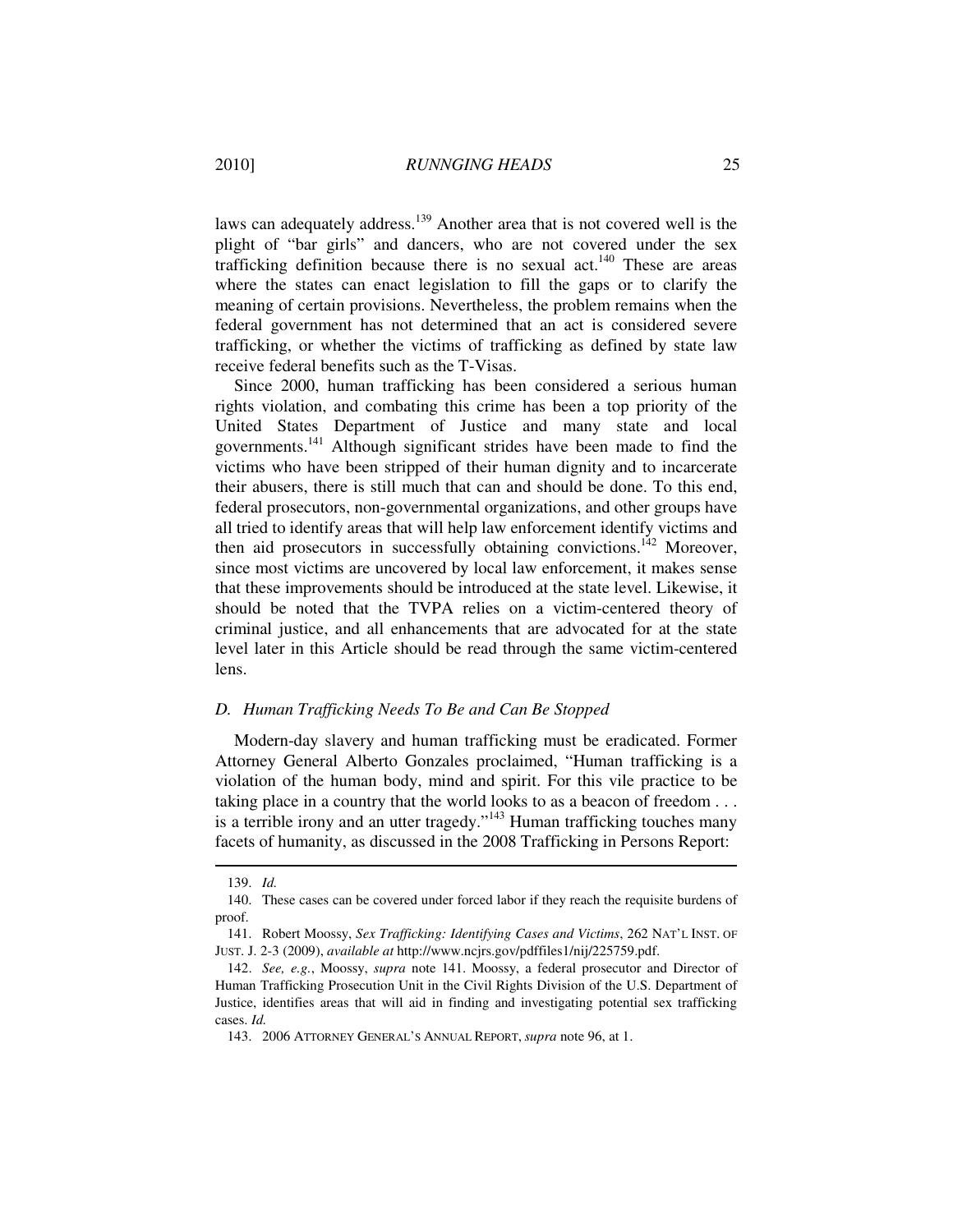Human trafficking is a multi-dimensional threat. It deprives people of their human rights and freedoms, it increases global health risks, and it fuels the growth of organized crime.

Human trafficking has a devastating impact on individual victims, who often suffer physical and emotional abuse, rape, threats against self and family, and even death. But the impact of human trafficking goes beyond individual victims; it undermines the health, safety, and security of all nations it touches.<sup>144</sup>

#### III. THE FEDS CANNOT DO IT ALONE

Existing federal legislation is holistic and provides a good framework for the United States to begin its protection of human trafficking victims; however, the federal effort is not enough to rectify the thousands of human rights violations that are occurring in the United States each year.

#### *A. More Prosecutions Will Decrease the Problem*

The United States is the destination country for thousands of men, women, and children to be utilized in the market for humans.<sup>145</sup> Although the federal government has stated that there are between 14,500 and 17,500 trafficking victims who enter the United States each year, they have uncovered and prosecuted less than 1% of all of the cases of human trafficking.<sup>146</sup> According to the 2008 TIP Report, in 2007 the federal government conducted "182 investigations, charged 89 individuals, and obtained 103 convictions in cases involving human trafficking."<sup>147</sup> Furthermore, traffickers can be sentenced to up to 20 years' imprisonment and in some cases even more under the TVPA; however, in, 2007, the average sentence for trafficking offenses was  $113$  months (9.4 years).<sup>148</sup>

 <sup>144. 2008</sup> TIP REPORT, *supra* note 27, at 5 (stating that human trafficking raises a global health concern).

 <sup>145.</sup> *Id.* at 51.

 <sup>146.</sup> The problem is that there have been relatively few prosecutions. In 2006, Bales stated that although the state has claimed that there were 14,500–17,500 trafficking victims each year, only 111 people were prosecuted and 98 were convicted. By the state's own numbers, that is fewer than 1% of all prosecutable cases. BALES & SOODALTER, *supra* note 21, at 7.

 <sup>147. 2008</sup> TIP REPORT, *supra* note 27, at 51.

 <sup>148.</sup> *Id.* The Report does explain that the FBI is also engaging in initiatives to end child prostitution and to recover those children that have been subjected to performing in the arena of commercial sex. "The Federal Bureau of Investigation and DOJ's Criminal Division continued to combat the exploitation of children in prostitution in the United States through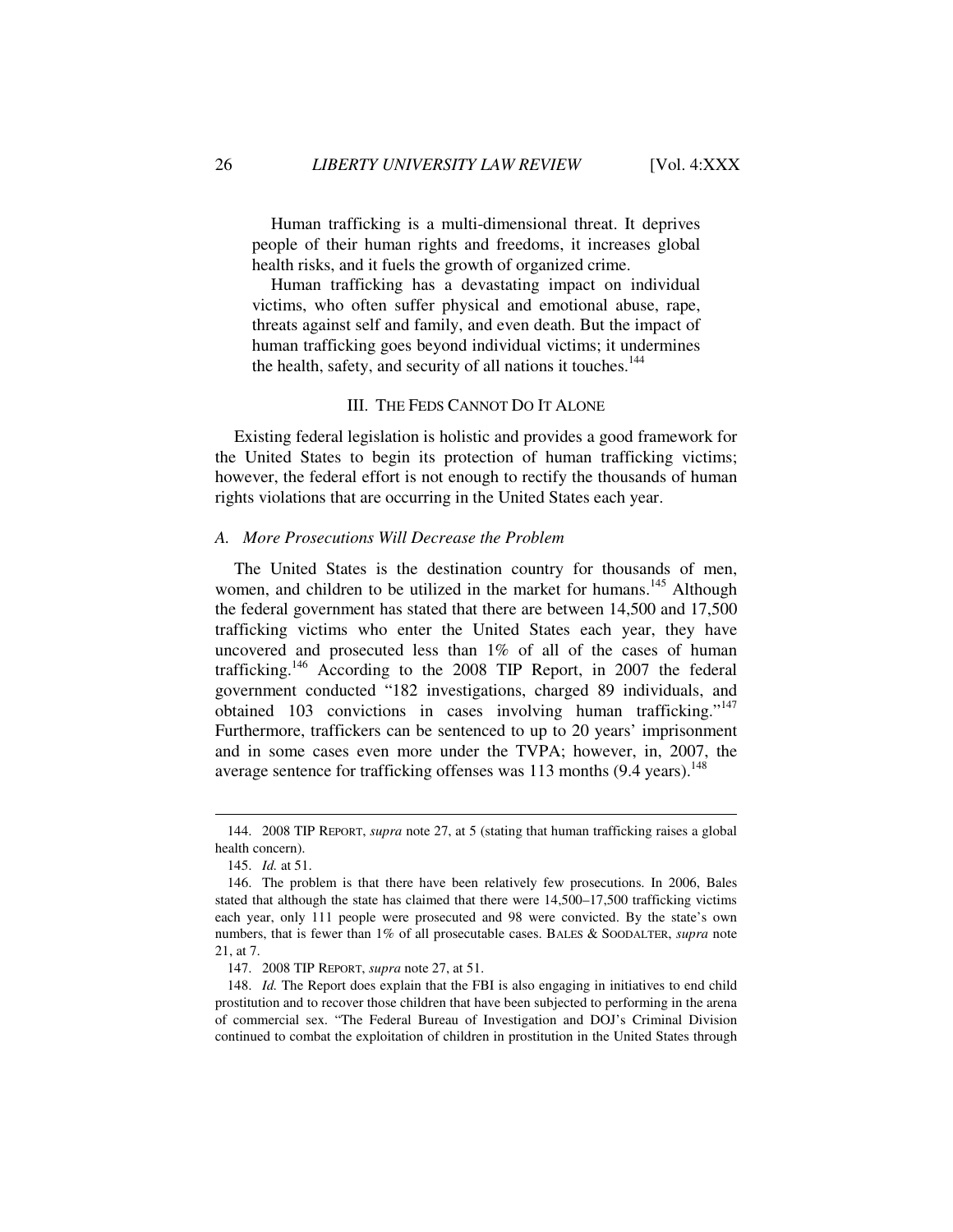Trafficking cases are difficult to prosecute for a variety of reasons. First, victims of the crime are not readily found. As discussed at the beginning of this Article, although many of these victims work in local communities, they are hidden from view.<sup>149</sup> Furthermore, the victims are not eager to report the crime because of fear of retaliation from the trafficker, and at times because of fear of local law enforcement. Second, once a victim is uncovered, the case for human trafficking relies on that victim's ability to communicate the horrors that he or she endured during the time of captivity.

In order to abolish slavery in this generation, the incentive to participate in the crime of human trafficking needs to be decreased. Increasing prosecutions increases costs of doing business and decreases the profitability of committing the crime in several ways. First, if a brothel or a business is raided or shut down, and the traffickers prosecuted, the cost of conducting the business is increased. Human trafficking is a multibillion dollar business. According to the Interpol Fact Sheet, it is estimated that the profit from human trafficking is as high as \$39 billion each year.<sup>150</sup> Human trafficking is second only to drug trafficking as the most profitable organized crime business.<sup>151</sup> Given the fact that many traffickers are linked to organized crime, if a massage parlor is shut down in one area, it many times will re-organize and re-open in another area.<sup>152</sup> In addition, at times traffickers have been able to successfully control their business while incarcerated;<sup>153</sup> therefore, the prosecutions of all recurrences of human trafficking need to be dealt with severely in order to decrease the profitability of the crime. Prosecutions will have an effect on trafficking crimes directly, but if prosecutions are consistent, they can have an even greater effect by preventing the crime through deterrence.

There are two different ways to stop crime—specific deterrence and general deterrence. Specific deterrence deals with the deterrence of the

 152. Bradley Myles, *A Signal That the Days of Whack-a-Mole Are Over*, Polaris Project Blog, http://www.blog.polarisproject.org/?p=1038#more-1038.

the Innocence Lost National Initiative; in FY 2007, this Initiative resulted in 308 arrests, 106 convictions, and 181 recovered children." *Id.*

 <sup>149.</sup> *See supra* notes 19-21 and accompanying text.

 <sup>150.</sup> Interpol Trafficking in Human Beings Fact Sheet 1 (2009), http://www.interpol.int/Public/ICPO/FactSheets/THB02.pdf.

 <sup>151.</sup> John C. Gannon, *The Role of Intelligence Services in a Globalized World* (May 21, 2001), http://www.dni.gov/nic/speeches\_globalizedworld.html ("The U.S. Intelligence Community assesses that trafficking in women and children is likely to continue at high levels in the years ahead given the large profits, relatively low risk, and rare convictions for traffickers.").

 <sup>153.</sup> SKINNER, *supra* note 1, at 140-46.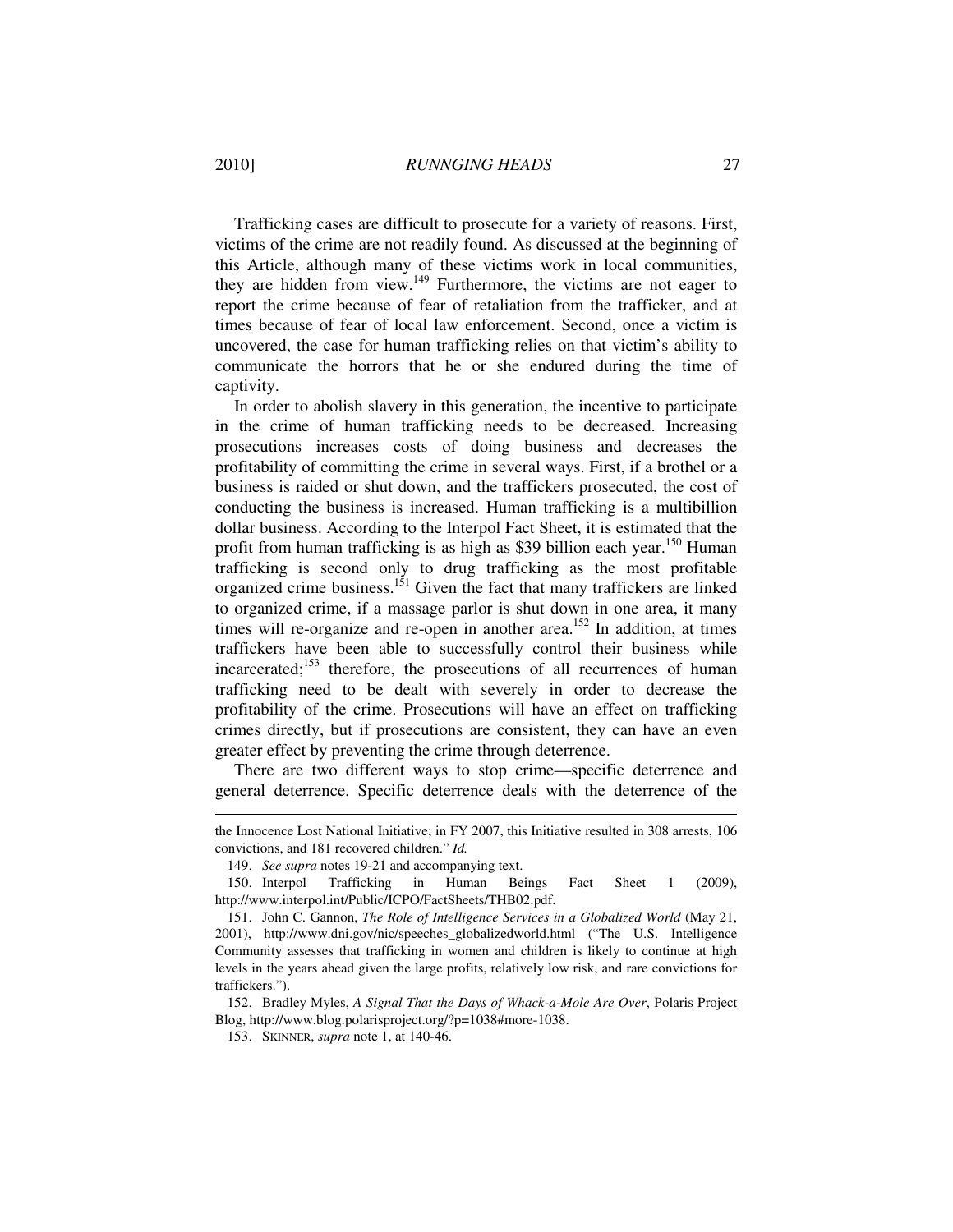criminal at hand, because he or she will be incarcerated and unable to commit a criminal act.<sup>154</sup> General deterrence refers to the fact that if another criminal observes the convicted criminal, he will be less likely to commit the crime in the future.<sup>155</sup> As noted above, specific deterrence is helpful, but it will not increase costs enough to make a significant dent in a multi-billion dollar business—if the trafficker can get away with the crime, he or she will do so, because the pay-off is too great.

The only way to decrease the prevalence of human trafficking is to deter traffickers generally. The optimal criminal sanction is a fine or penalty that is just sufficient to deter the criminal from engaging in the harmful activity.<sup>156</sup> If the sanction is any harsher, then a criminal may not be constrained from committing a greater offense.<sup>157</sup> For example, if both robbery and murder are punishable by death, the robber who had committed the first crime may not be constrained from also committing the second especially because if the robber kills the victim, the robber would be eliminating a witness, thus decreasing the probability of getting caught. An efficiently proportioned legal rule would be precise enough to make the crime unprofitable, allowing for the risk of non-detection.<sup>158</sup> For example, if the value of the theft to the criminal is \$100 and the probability of detection is 1/3, then the optimal penalty would be a fine of approximately \$301, or just enough to make the theft unprofitable.<sup>159</sup>

This rule makes sense when dealing with a crime that is monetarily related; however, it becomes speculative when it is applied to a criminal whose crime cannot be measured in money. For example, criminals often obtain satisfaction from their crimes that are unrelated to any financial gain, such as rape. In these cases, the optimal sanction must deprive the criminal of an amount of utility that, when discounted by the risk of detection, will make the crime unappealing to the criminal. In the case of human trafficking, the main issue is monetary in nature. The trafficker wants the financial benefits reaped from the services of the trafficking victim. The line is blurred when the trafficker begins to use one of his trafficking

 <sup>154.</sup> BLACK'S LAW DICTIONARY 481 (8th ed. 2004) (defining "Special Deterrence" as [a] goal of a specific conviction and sentence to dissuade the offender from committing crimes in the future").

 <sup>155.</sup> *Id.* (defining "General Deterrence" as "[a] goal of criminal law generally, or of a specific conviction and sentence, to discourage people from committing crimes").

 <sup>156.</sup> *See* Richard Posner, *An Economic Theory of the Criminal Law*, 85 COLUM. L. REV. 1193 (1985).

 <sup>157.</sup> *Id.*

 <sup>158.</sup> *Id.*

 <sup>159.</sup> *Id.*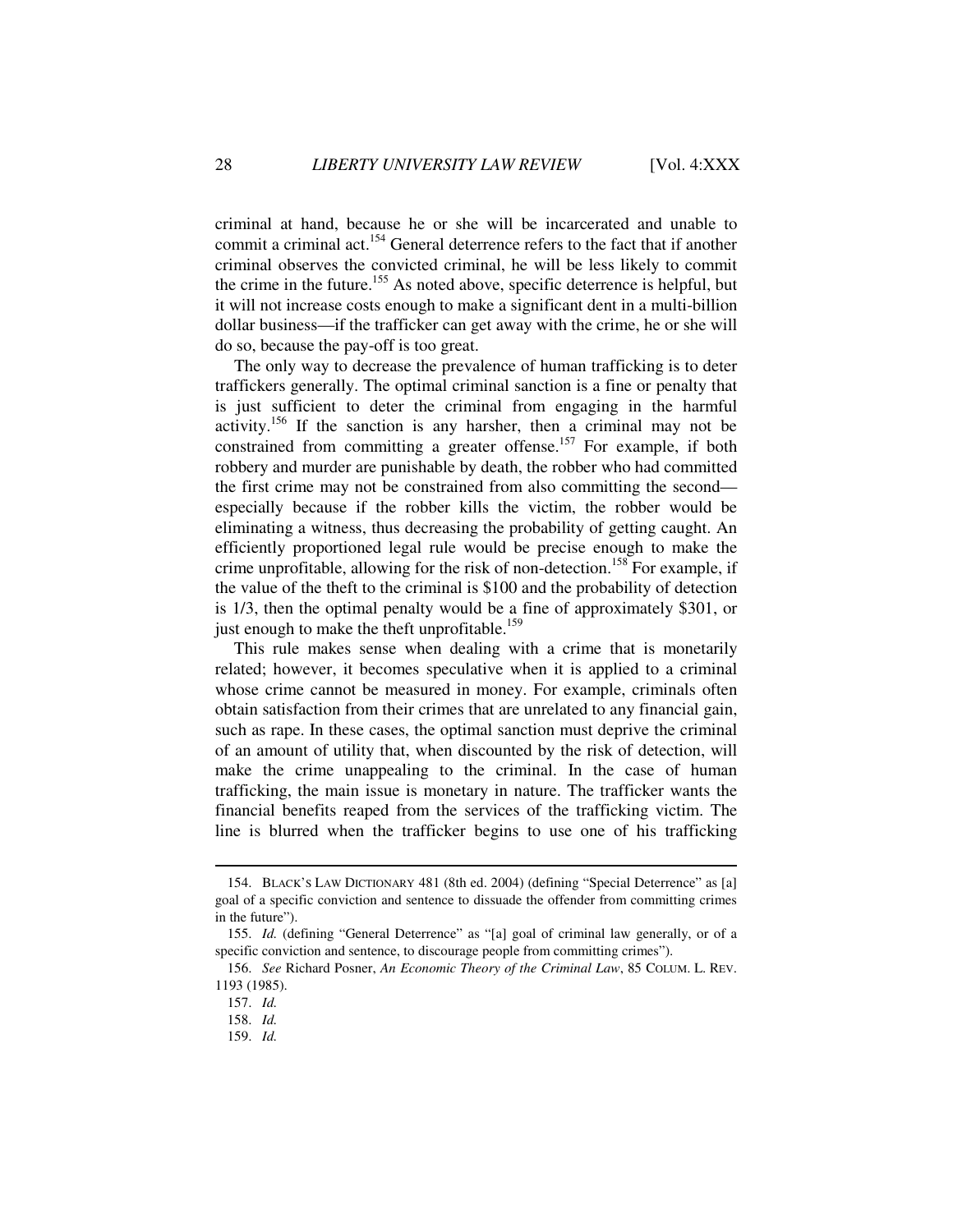victims as a personal sex slave, a domestic servant, a forced laborer, or a commercial sex worker. In this instance, the trafficker may be feeding some other desires as well as obtaining the monetary benefit. To increase deterrence, there are two areas one can enhance: first, enhance the punishment for the crime; second, increase the likelihood that the criminal will be caught and convicted. If a crime is particularly difficult to detect, then in order to properly deter criminals, the severity of the punishment must be increased.<sup>160</sup>

There are several different aspects to ensuring that trafficking crimes are prosecuted. First, the crime must be detected. Human trafficking is particularly difficult to detect, because the victims are scared to come forward, and the crimes are often masked by other issues.<sup>161</sup> The victims can toil in the open without anyone knowing. Furthermore, many who participate in human trafficking are members of organized crime. According to the TVPA:

Trafficking in persons is increasingly perpetrated by organized, sophisticated criminal enterprises. Such trafficking is the fastest growing source of profits for organized criminal enterprises worldwide. Profits from the trafficking industry contribute to the expansion of organized crime in the United States and worldwide. Trafficking in persons is often aided by official corruption in countries of origin, transit, and destination, thereby threatening the rule of  $law.<sup>162</sup>$ 

Trafficking in persons fuels the growth of organized crime.<sup>163</sup> Organized criminals are starting to prefer trafficking in humans rather than narcotics and weapons, because the commodity can be sold over and over again, and there are many legal avenues to transport people across borders.<sup>164</sup> Due to the fact that organized crime units are typically vertically integrated to

 <sup>160.</sup> *See* Steven L. Humphreys, *An Enemy of the People: Prosecuting the Corporate Polluter as a Common Law Criminal*, 39 AM. U. L. REV. 311 (1990) (arguing for common law criminal prosecutions for environmental crimes).

 <sup>161.</sup> Kathleen Davis, "Trafficking in Persons" Training Session for Polaris Project (Oct. 28, 2009).

 <sup>162. 22</sup> U.S.C. § 7101(8) (2006 & Supp. 2008).

 <sup>163. 2008</sup> TIP REPORT, *supra* note 27, at 5.

 <sup>164.</sup> International Association of Chiefs of Police, *The Crime of Human Trafficking: A Law Enforcement Guide to Identification and Investigation* 1, *available at* http:// www.theiacp.org/LinkClick.aspx?fileticket=W7b9hV6wn%2bA%3d&tabid=372 (pamphlet) (discussing how human trafficking generates billions of dollars each year and how it is now on the same level as illegal guns and drugs). Human trafficking is second only to drug trafficking as the most profitable organized crime business.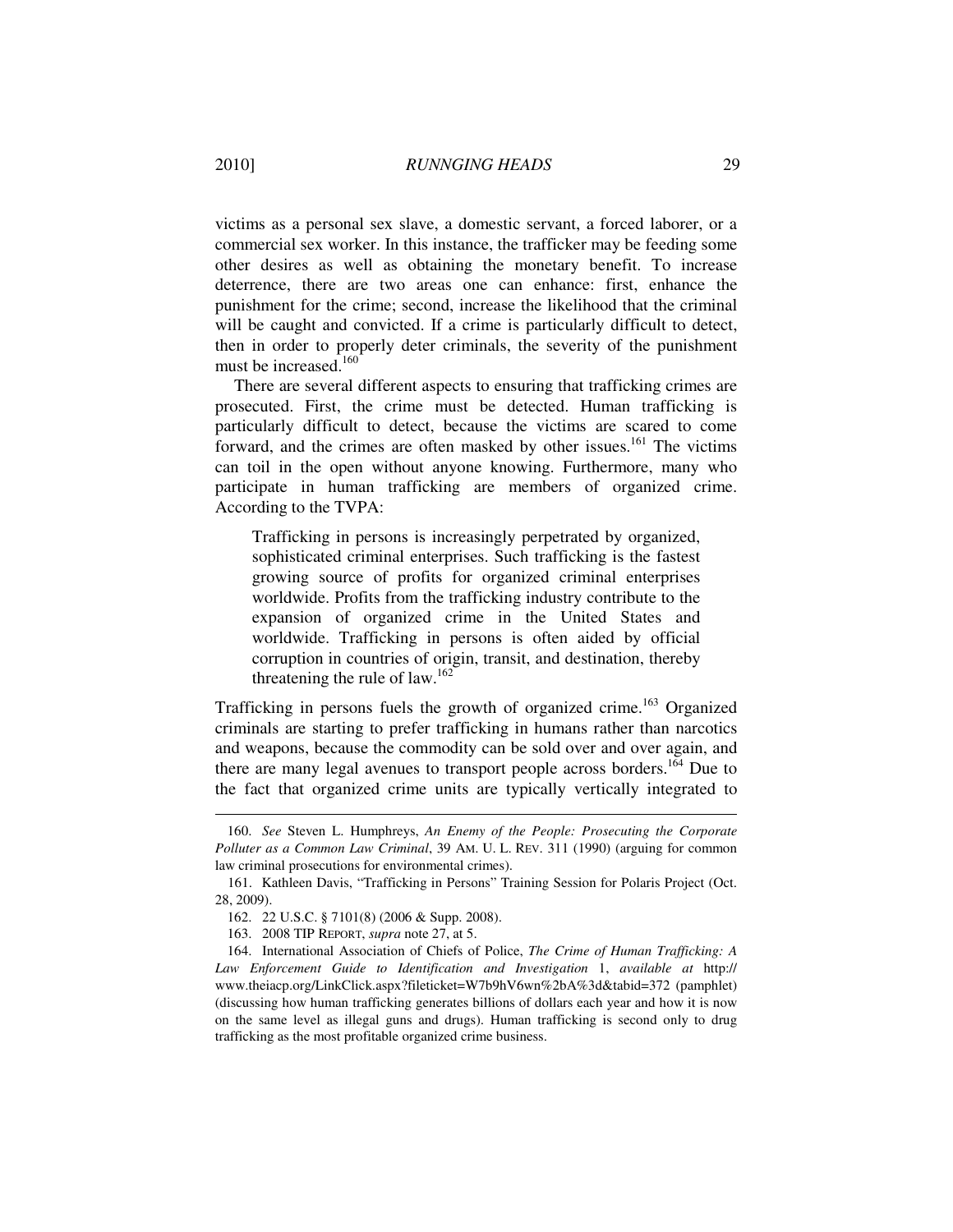avoid detection, the members utilize several sophisticated "Chinese walls" to separate aspects of the business in order to protect the members.<sup>165</sup> If one aspect of the unit is compromised, it is more difficult to ascertain the main perpetrators of the broader criminal enterprise. Moreover, many of those involved in trafficking organizations are family members, making it less likely that one member will betray his or her fellow co-conspirators, even if he or she knows the inner workings of the business.<sup>166</sup> This is why it is vital to have each state become dedicated to promoting public awareness of human trafficking within its borders, as this will help to increase the probability of detection.

Next, the trafficker must be subject to arrest, prosecution, and substantial prison time. As will be discussed below, the federal government cannot handle the volume of prosecutions on its own.<sup>167</sup> It is imperative that states be involved in investigating and prosecuting human trafficking cases, especially when these crimes occur solely within the border of one state. A trafficker should be assured that, in each state, if he or she engages in the crime of trafficking in persons, then he or she will be arrested and prosecuted for that crime. Moreover, a prosecution will likely not be successful unless the victims of the crime are cared for and feel safe to testify. For this reason, it will be important for the state to remain victimcentered in its approach to trafficking issues.

Finally, the trafficker must be subjected to a sentence that is high enough to deter criminals, despite the fact that the detection rate remains low. Such sentencing is imperative to the success of eradicating modern-day slavery in the United States. This is why it is important for each state to create a trafficking statute and not to rely on the aggregate of different crimes already on the books. One of the reasons for this need is that the existing sentences for each of those crimes do not take into consideration the loss of human dignity and the problems with detection that occur with human trafficking. Therefore, the sentences will by definition be too lenient to adequately deter potential traffickers.

There are still some human traffickers who will not be deterred by an increase in prosecutions. Some human traffickers have a different cultural view of bonded servants and are under the mistaken assumption that some

 <sup>165.</sup> *Id.*

 <sup>166.</sup> Eileen Overbaugh, *Human Trafficking: The Need for Federal Prosecution of Accused Traffickers*, 39 SETON HALL L. REV. 635, 642 (2009) (stating that trafficking rings often include family members and spouses, thus making investigation more difficult by decreasing the chances that one trafficker will cooperate with the police in exchange for leniency).

 <sup>167.</sup> *See infra* Part III.D.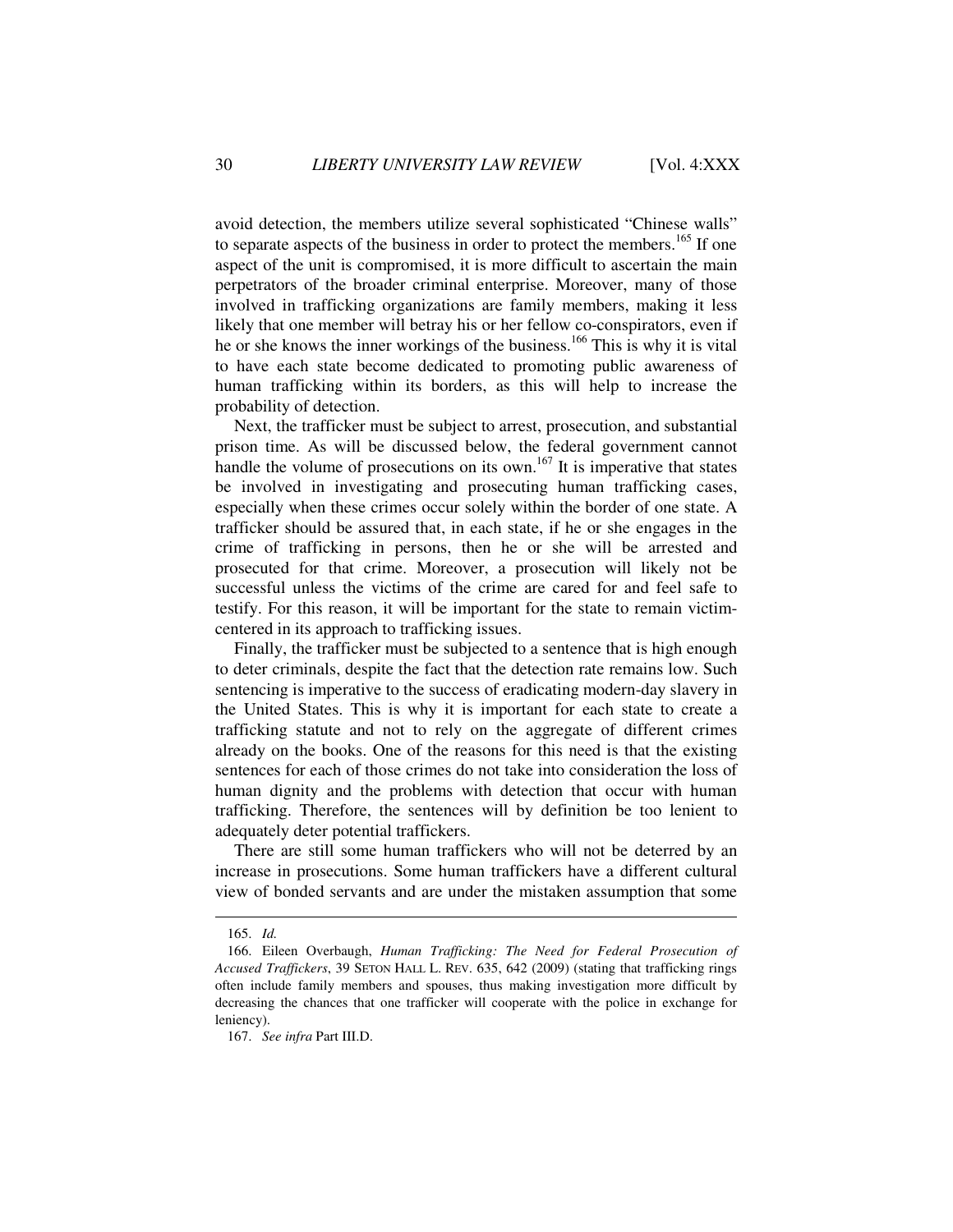humans are born to be servants to others. For these traffickers, the sentences would need to be particularly certain and severe in order to deter them from trafficking. There is another subset of human traffickers that may not be able to be deterred—those with diplomatic immunity. As discussed earlier, this is a problem here in the United States, but for now, all that can be hoped for is to rescue the victims of trafficking.<sup>168</sup>

In order to increase the probability of detection, the convictions, and the sentences for human traffickers, states should enact and enforce criminal statutes against human trafficking.<sup>169</sup> Congress understood this when it passed a resolution encouraging states to adopt the DOJ's Model Anti-Trafficking Criminal Statute (discussed below), and the DOJ urged states to join the fight against human trafficking.<sup>170</sup> The DOJ is encouraging the states to enact legislation in accordance with its model statute, to

expand anti-trafficking authority to the states in order to harness the almost one million state and local law enforcement officers who might come into contact with trafficking victims. Once states have adopted the statute, or at least their own versions of anti-trafficking laws, the total number of prosecutions nationwide will likely increase.<sup>171</sup>

For example, over the last twenty years as states began enacting civil rights laws that were complimentary and/or duplicative of federal civil rights laws, there was an increase in the prosecution of racially motivated crimes.<sup>172</sup> The Chief Counsel for the Human Smuggling and Trafficking Center of the DOJ's Organized Crime and Racketeering Section has made it clear that prosecutions are important, stating:

While efforts to protect victims and prevent further victimization are clearly important goals . . . , effective prosecution is the linchpin to eradicating human trafficking.

 <sup>168.</sup> See *supra* note 81 and accompanying text for a discussion of the problems posed to anti-slavery measures by diplomatic immunity.

 <sup>169. &</sup>quot;[E]ffective prosecution is the linchpin to eradicating human trafficking. Prosecution, combined with the imposition of significant penalties, not only provides protection by eliminating the perpetrator's immediate ability to exploit the victim, but also serves to deter future criminal acts." Cynthia Shepherd Torg, *Human Trafficking Enforcement in the United States*, 14 TUL. J. INT'L & COMP. L. 503, 503-04 (2006).

 <sup>170.</sup> *See* Department of Justice, Model State Anti-Trafficking Criminal Statute (Proposed Official Draft 2007), *available at* http://www.justice.gov/crt/crim/model\_state\_law.pdf (last visited Feb. 17, 2010) [hereinafter DOJ Model].

 <sup>171.</sup> *Id.*

 <sup>172.</sup> *Id.* at 66.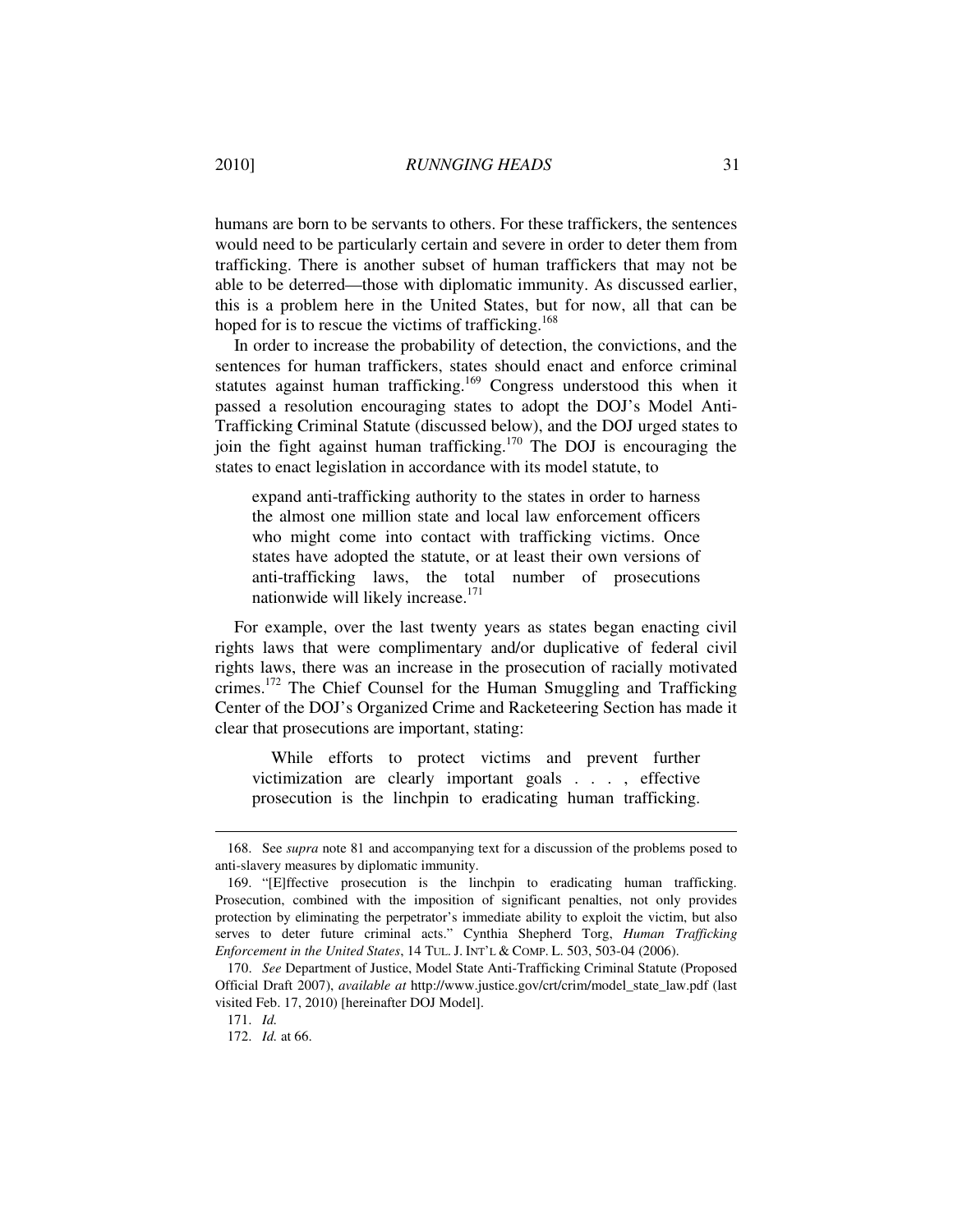Prosecution, combined with the imposition of significant penalties, not only provides protection by eliminating the perpetrator's immediate ability to exploit the victim, but also serves to deter future criminal acts.<sup>173</sup>

For these reasons, holistic state laws should be enacted and actively enforced against all human traffickers in order to eradicate this degrading abuse of human dignity.

## *B. Victim-Centered State Laws Are Needed To Supplement Federal Legislation*

Some commentators have articulated reasons why the federal government is in a better position than the states to prosecute human trafficking cases. The first reason is that the federal government has the infrastructure to handle the needs of trafficking victims, including intraagency support to handle issues such as witness protection, interpreters, and other unique issues arising in human trafficking cases.<sup>174</sup> Likewise, in a trafficking case the prosecutor may need to coordinate across multiple agencies, and engage in international fact-finding.<sup>175</sup> The federal government controls immigrant status and thus is in a better position to deal with undocumented immigrants, who are some of the most vulnerable victims of human trafficking.<sup>176</sup> Another reason some scholars favor exclusive jurisdiction for the federal government over human trafficking is that it has extensive jurisdictional reach and thus can deal better with issues related to the link between trafficking criminals and organized crime.<sup>177</sup> Another argument is that the federal government has more monetary resources than the state governments do. Additionally, so far the TVPA has been providing longer sentences for human trafficking.<sup>178</sup> Finally, there is

 <sup>173.</sup> Torg, *supra* note 169, at 503-04.

 <sup>174.</sup> *Id.* at 635. Overbaugh's thesis is that we do not actually enact state legislation, but rather that the state should be in an action-support role with an informal pact with federal prosecutors.

 <sup>175.</sup> Micah N. Bump, *Panel: Treat the Children Well: Shortcomings in the United States' Effort To Protect Child Trafficking Victims*, 23 NOTRE DAME J.L. ETHICS & PUB. POL'Y 73, 80 (2009).

 <sup>176.</sup> Overbaugh, *supra* note 166, at 636.

 <sup>177.</sup> *Id.*

<sup>178</sup>*. See* GAO Report to Congressional Requestors, *Human Trafficking A Strategic Framework Could Help Enhance the Interagency Collaboration Needed to Effectively Combat Trafficking Crimes* 50-54 (July 2007), *available at*  http://www.gao.gov/new.items/d07915.pdf (detailing some of the trafficking cases); 2008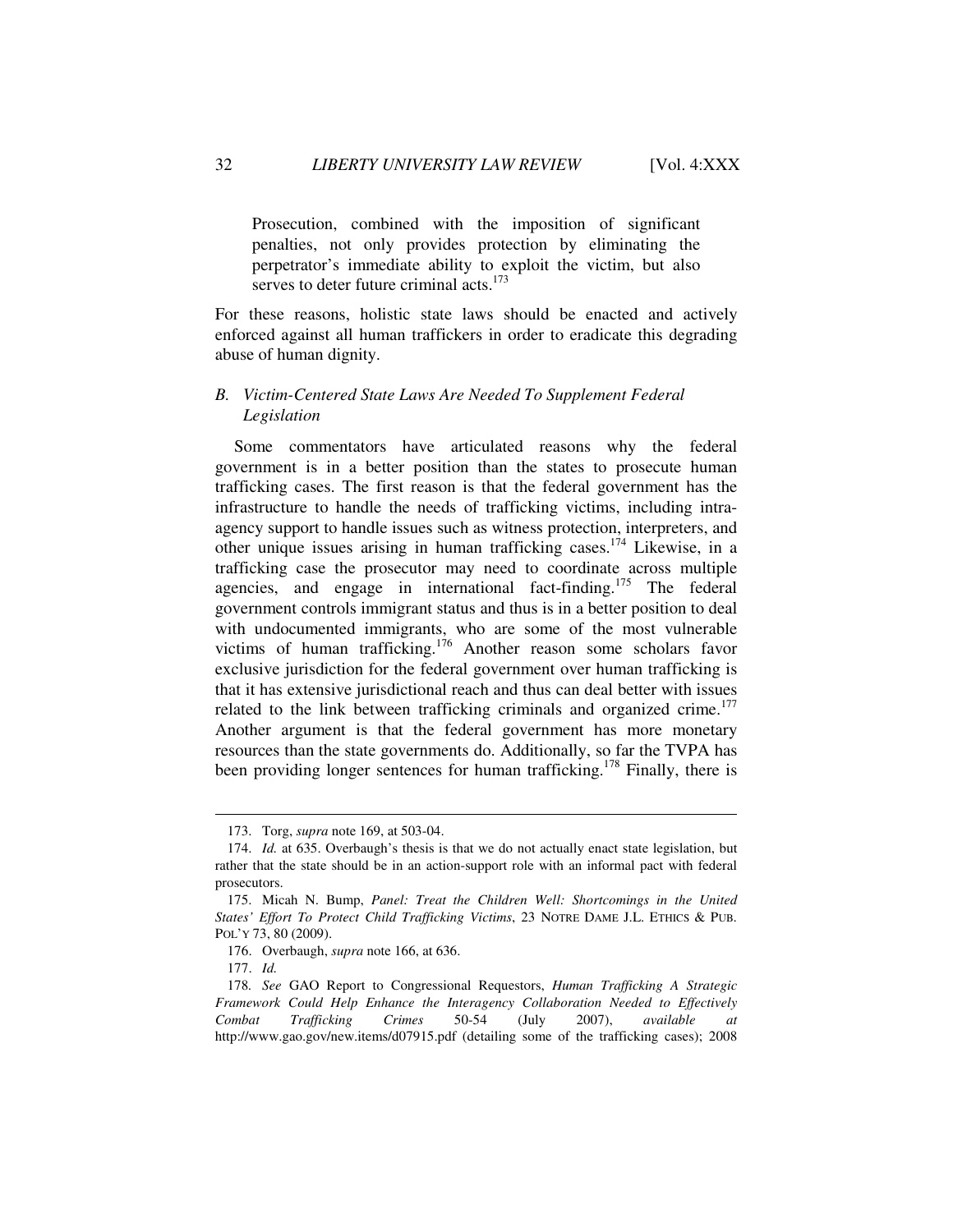trepidation regarding a federal conviction—it is the weight of the federal government against the human trafficker.<sup>179</sup>

While federal prosecutions are crucial in order to eradicate human trafficking and modern-day slavery, the federal government cannot and should not embark on this journey alone, due to the overwhelming aspect of the problem of trafficking.<sup>180</sup> The first argument against having only the federal government involved in trafficking cases is that federal prosecutors do not always charge criminals for human trafficking, even when the facts warrant the charge, and due to various reasons federal prosecutors many times accept guilty pleas to lesser charges.<sup>181</sup> Second, federal prosecutors typically pick and choose only cases that they are confident they are going to win. One reason why federal prosecutors cannot take chances on trying all human trafficking cases is the simple fact of limited resources and funding, which sometimes results in only the highest profile cases getting attention.<sup>182</sup>

These limitations are important not only because criminals who deprive their victims of their dignity are not getting a just punishment, but also because victims under the TVPA are not getting the benefits they deserve. In order to get benefits under the TVPA, a victim of human trafficking needs to be certified as a victim of severe trafficking.<sup>183</sup> This certification can be given to a victim even if there is no prosecution in a given case; however, in practice, victims rarely receive certification if the federal prosecutor chooses not to prosecute.<sup>184</sup> Therefore, duplicative efforts in such cases are important to ensure that all those who engage in trafficking are prosecuted. More victims may get certified and receive benefits if the states' laws are written properly, so that trafficking is defined to be compatible with the TVPA. Finally, on the other extreme, it has been

ATTORNEY GENERAL'S ANNUAL REPORT, *supra* note 79, at 36, 42-43 (assessing U.S. Government activities to combat trafficking in persons for the fiscal year of 2008).

 <sup>179.</sup> *See* Overbaugh, *supra* note 166, at 646, 652-53.

 <sup>180.</sup> To end modern slavery, assertive and coordinated efforts must be funded on the federal, state, and local level. Torg, *supra* note 169, at 504.

 <sup>181.</sup> Overbaugh, *supra* note 166, at 642. This cuts against the argument that states prosecutors do not charge for human trafficking, but the federal prosecutors do.

 <sup>182.</sup> Johanna Coats, *The Role of the State Attorney General in Combating Human Trafficking* 8 (Jan. 22, 2007) (unpublished note, on file with Columbia University School of Law), *available at* http://www.law.columbia.edu/null?&exclusive=filemgr.download&file\_ id=13176&rtcontentdisposition=file.

 <sup>183. 22</sup> U.S.C. § 7105 (b)(1)(A) (2006 & Supp. 2008).

 <sup>184.</sup> Bump, *supra* note 175, at 78. Additionally, there is some evidence that, in practice, victims are not certified if they are not uncovered by a law enforcement raid; the problem is that only a handful of trafficking victims are uncovered by a police raid. *Id.* at 79.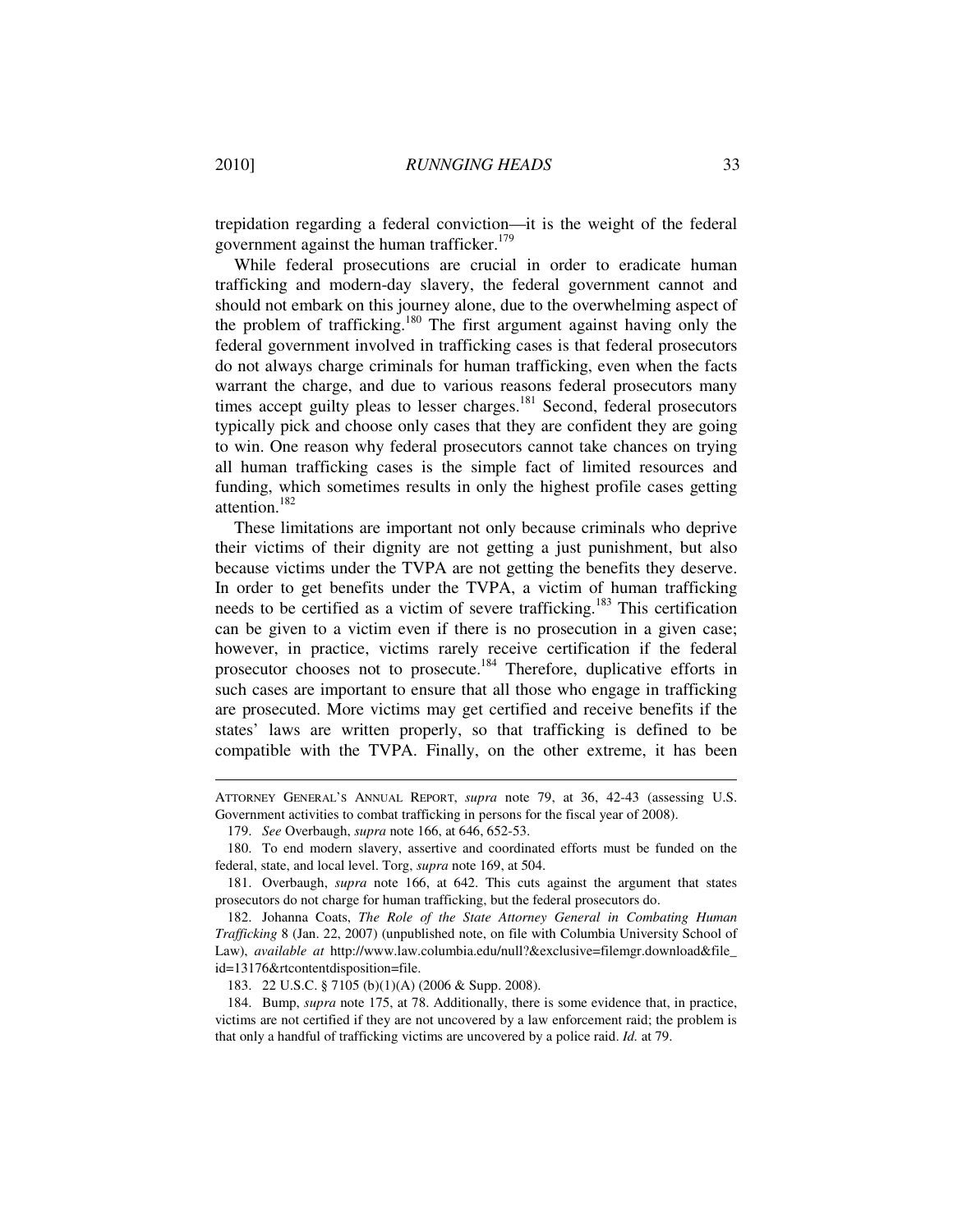argued that, despite the inability of federal prosecutors to prosecute certain trafficking cases, federal prosecutors do feel high incentives to apprehend and prosecute cases.<sup>185</sup> Sometimes this leads to an attempt to manipulate the requirements of the TVPA, such as the rules explaining that minors do not need to testify in order to get benefits under the TVPA, in order to secure a conviction.<sup>186</sup> In at least one case, the federal prosecutors used a subpoena to circumvent the exemption that was intended to prevent forcing a minor to testify.<sup>187</sup>

For these reasons, the state should not abrogate its police power completely to the federal government in this area.<sup>188</sup> It is interesting that this Article needs to address the fact that the states should use their police power to prosecute crimes that occur solely within their own borders. It is clear that normal criminal offenses fall within the purview of the states' police powers, and that "federalization of crime threatens the very foundation of our dual system of government."<sup>189</sup> For normal criminal activity, like guns in a school district, even if a state agrees that the behavior should be prohibited, this "does not legitimize the macrocosmic approach."<sup>190</sup> Chief Justice Rehnquist maintained in *United States v.*   $Lopez^{191}$  that when Congress criminalizes conduct that is already proscribed by the states, it impacts the "sensitive relation" between state and federal jurisdictions.<sup>192</sup> In his concurring opinion in *Lopez*, Justice Kennedy explained that the United States' dual system of sovereignty allows States to act as "laboratories" to formulate innovative solutions to problems of traditional state concern, like criminal law.<sup>193</sup> While under a normal federalism model, one would expect states to be reluctant to let the federal government take control of the crime enforcement within their borders,

 <sup>185.</sup> *See id.*

 <sup>186.</sup> *See id.* at 90.

 <sup>187.</sup> *Id.*

 <sup>188.</sup> Nora V. Demleitner, *The Federalization of Crime and Sentencing*, 11 FED. SENT'G REP. 123 (1998) (discussing the troubling prospect of increased federalization of local crimes and general police powers).

 <sup>189.</sup> Lauren Bianchini, *Comment: Homegrown Child Pornography and the Commerce Clause: Where To Draw the Line on the Intrastate Production of Child Pornography*, 55 AM. U. L. REV. 543, 577 (2005); *see* United States v. Morrison, 529 U.S. 598 (2000); *see also* United States v. Lopez, 514 U.S. 549 (1995) (emphasizing the importance of preserving States' autonomy over the area of criminal law).

 <sup>190.</sup> Bianchini, *supra* note 189, at 578; *see also* 514 U.S. 549.

 <sup>191. 514</sup> U.S. 549.

 <sup>192.</sup> *Id.* at 561 n.3.

 <sup>193.</sup> *Id.* at 581 (Kennedy, J., concurring); Bianchini, *supra* note 189, at 578.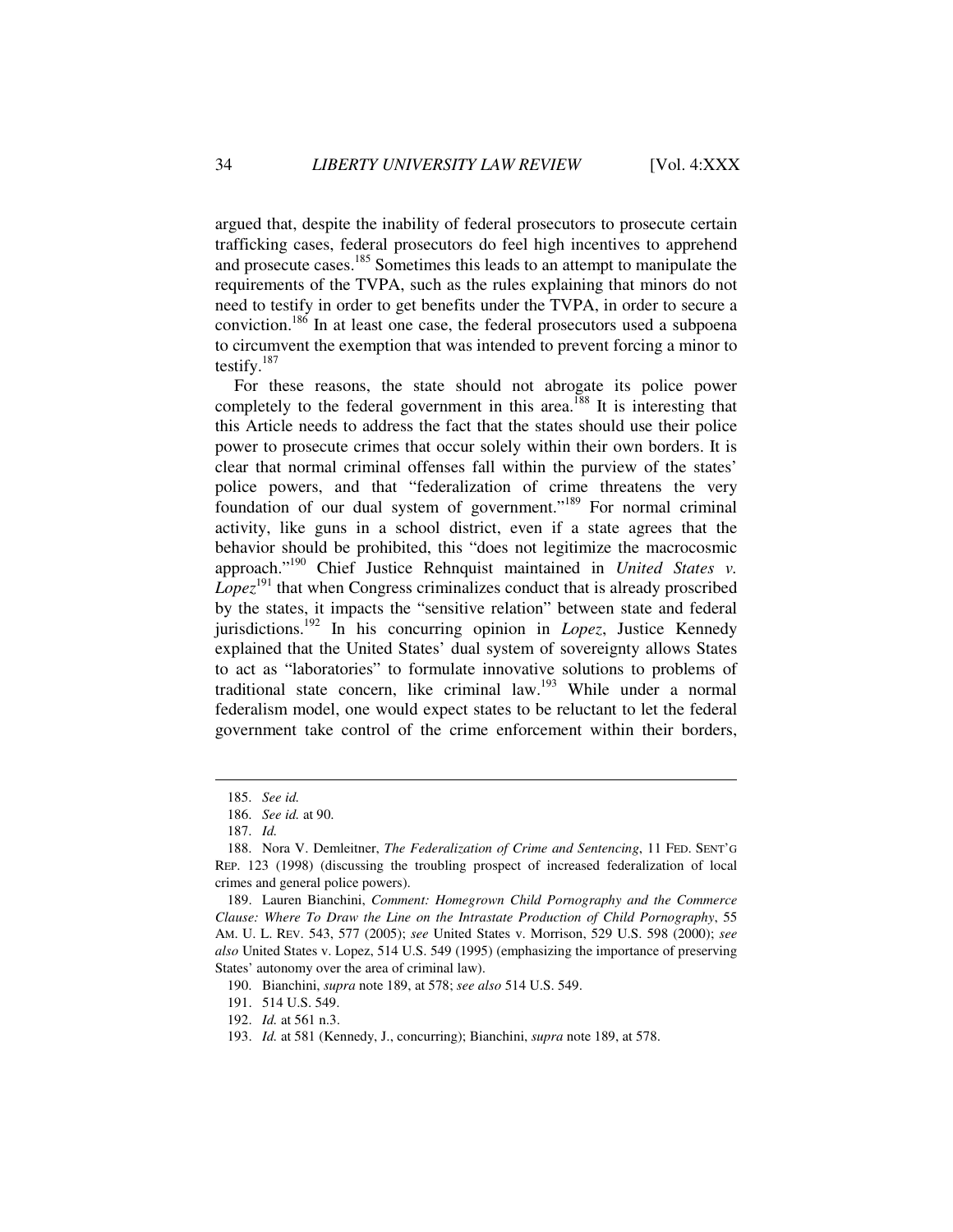when it comes to human trafficking, it is the states that are reluctant to enforce the crime within their borders.

State law enforcement officers and prosecutors seem to be hesitant to become involved in policing trafficking within their borders under the mistaken assumption that such matters constitute a purely federal issue dealing with immigration.<sup>194</sup> Human trafficking is sometimes thought of as a federal problem and thus not within the purview of the state system.<sup>195</sup> In a small-scale questionnaire of local law enforcement, sixty-one percent of respondents indicated that human trafficking was not a local law enforcement officer issue, and seventy-five percent stated that trafficking was best handled by federal law enforcement officers.<sup>196</sup> However, this survey was conducted over only seventy-nine different law enforcement agencies and was conducted at least three years ago, before most of the state laws were enacted.<sup>197</sup> Despite the reluctance of some state prosecutors, if a state does not deal with intrastate criminal activity, it strains the already clogged federal court system.<sup>198</sup> The overburdening of the federal systems is quite problematic:

A 1998 American Bar Association task force "concluded that 'inappropriate federalization' causes 'long-range damage to real crime control and to the nation's structure.'" In a 1998 report on the federal judiciary, Rehnquist warned that a crisis would result if nothing limited the growth of federal crimes.

The overburdening of the federal system threatens the very quality of the federal courts. For example, the increase in criminal cases has clogged federal court dockets. The federal prison population more than doubled between 1980 and 1990; and between 1990 and 1995, it nearly doubled again. Federal prosecutors and federal police agencies also feel the strain of this trend. And unfortunately, this trend has created an interesting paradox: federalization "creat[es] the illusion of greater crime control, while undermining an already over-burdened criminal justice system."<sup>199</sup>

 <sup>194.</sup> *See* Overbaugh, *supra* note 166, at 635 (explaining that local prosecutors are tentative about using laws).

 <sup>195.</sup> Finckenauer & Liu, *supra* note 126, at 7.

 <sup>196.</sup> *Id.*

 <sup>197.</sup> *See id.*

 <sup>198.</sup> Bianchini, *supra* note 189, at 578.

 <sup>199.</sup> Bianchini, *supra* note 189, at 578-80 (footnotes omitted).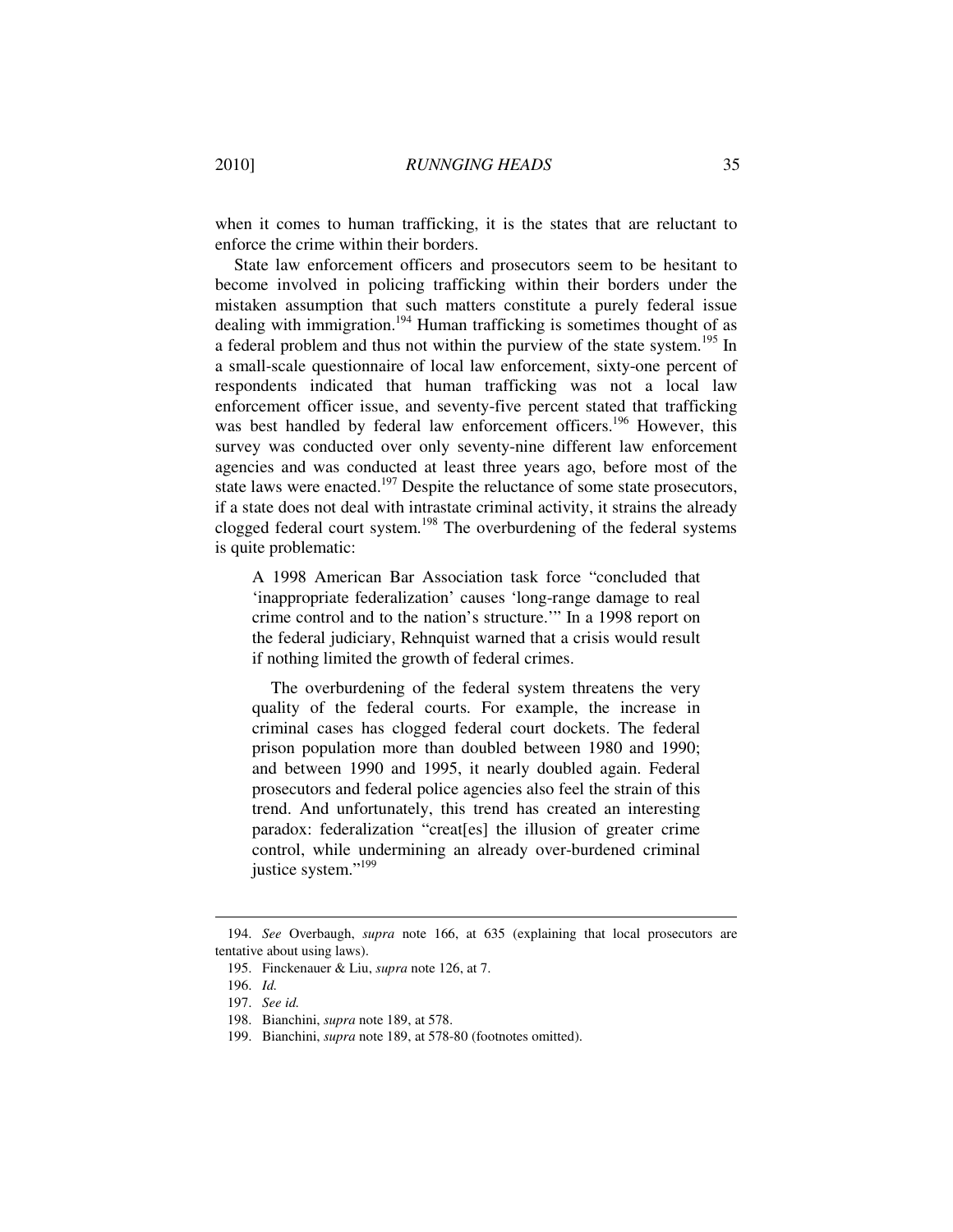Due to the unique and complicated nature of trafficking, this is one of the few criminal provisions where it is beneficial to have a strong federal presence. The TVPA is important, because it covers more than just the manifestation of trafficking in persons as it exists in the United States. In contrast, the TVPA focuses on assisting the governments in the origination and transient countries to stop human trafficking, because in order to stop the influx of these "workers" into the United States, their victimization must stop in the origination and transient countries.<sup>200</sup>

The next reason why the federal government should be joined by every state in its fight against human trafficking is that the federal government focuses much of its efforts on the international manifestations of trafficking. According to the findings of Congress in the 2005 TVPA reauthorization, since the TVPA was first enacted in 2000, the federal government has focused on international persons who have been trafficked into the United States.<sup>201</sup> However, Congress further found that trafficking occurs with persons within the United States.<sup>202</sup> The extent of the problem with trafficking of individuals in the United States is unclear. Nevertheless, according to one study, at any given time, as many as 300,000 children in the United States are at risk for commercial sexual exploitation and human trafficking.<sup>203</sup> Runaway children are especially vulnerable to becoming prey to human traffickers.<sup>204</sup> Additionally, human trafficking victims often will cross multiple state borders during their bondage.<sup>205</sup> Nonetheless, the states should retain responsibility to ensure the safety of those within their borders. Furthermore, in contrast to what might appear at first blush, state and local officers are the most likely to come into contact with the victims of this crime, and thus are uniquely positioned to intervene in this criminal

*Id.* 

 <sup>200. 22</sup> U.S.C. § 7106 (2006 & Supp. 2008).

 <sup>201.</sup> DEPARTMENT OF STATE, TRAFFICKING IN PERSONS REPORT JUNE 2005, at 5, *available at* http://www.state.gov/documents/organization/47255.pdf.

 <sup>202. 22</sup> U.S.C. § 7101(b)(1).

 <sup>203.</sup> Trafficking Victims Protection Reauthorization Act of 2005, Pub. L. No. 109-164, § 2(5), 119 Stat. 3558 (2006).

 <sup>204.</sup> *Id.* § 2(6).

Runaway and homeless children in the United States are highly susceptible to being domestically trafficked for commercial sexual exploitation. According to the National Runaway Switchboard, every day in the United States, between 1,300,000 and 2,800,000 runaway and homeless youth live on the streets. One out of every seven children will run away from home before the age of 18.

 <sup>205.</sup> *MSNBC Undercover: Sex Slaves in America* (MSNBC television broadcast Dec. 3, 2007), *available at* http://today.msnbc.msn.com/id/22083762/; *see also Sex Slaves in America: The Teen Trade* (MSNBC television broadcast Feb. 15, 2009).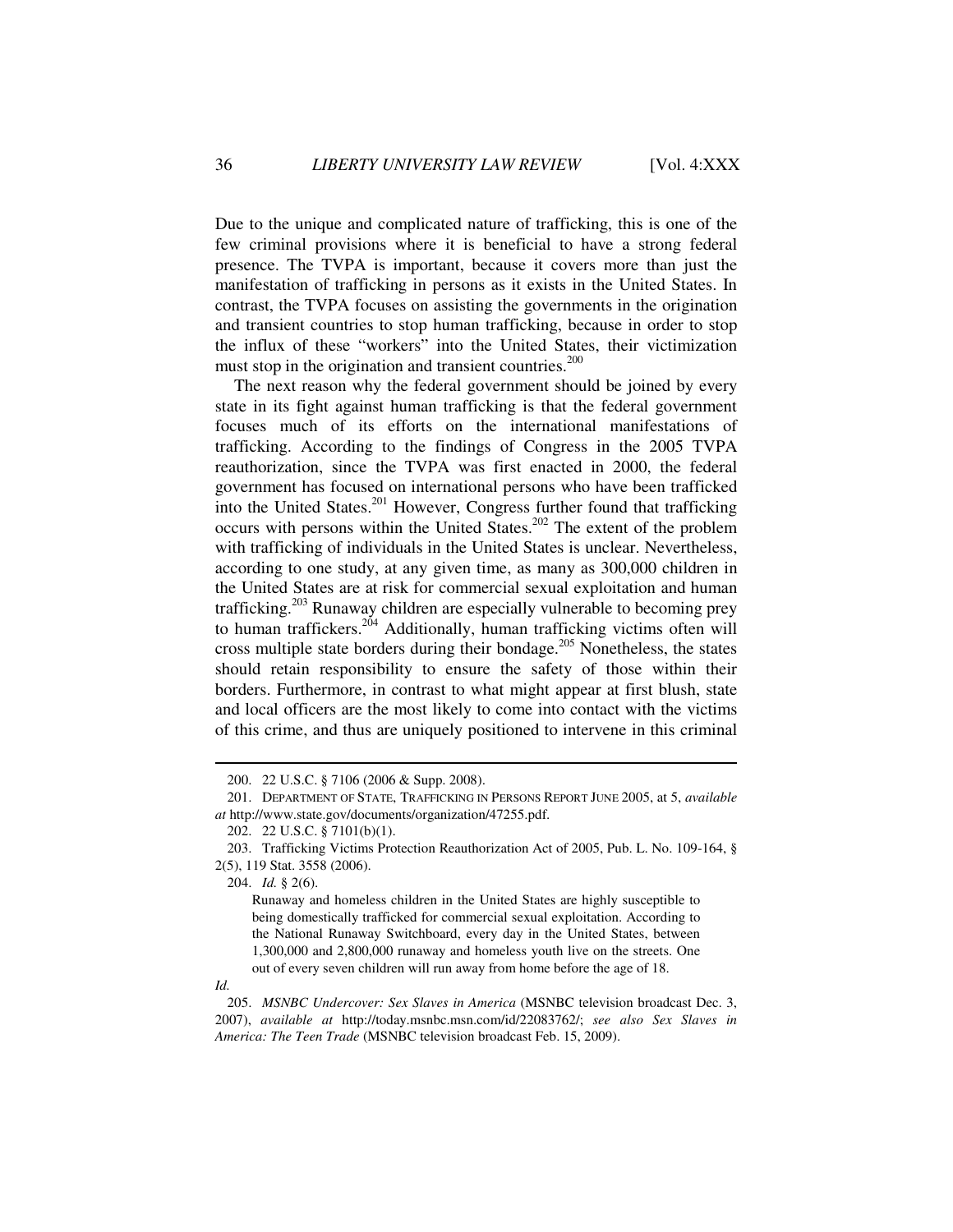activity.<sup>206</sup> Even the federal Wilberforce Reauthorization Act encourages states to modernize their prostitution statutes, and it specifically authorizes states to enact and implement state-level trafficking laws.<sup>207</sup> Fortunately, at the time of this Article's writing, most states had finally enacted antitrafficking laws, but many of these laws are not adequate to deal with the unique problems involved in trafficking and seem to be more symbolic in nature.<sup>208</sup> Furthermore, those states that do have better laws have not been utilizing these laws to their fullest extent.<sup>209</sup>

# IV. STEPPING UP TO THE CHALLENGE—MOST STATES ENACT TRAFFICKING LAWS

As of January 2010, the vast majority of the states have enacted at least some legislation related to human trafficking at the state level.<sup>210</sup> Additionally, as of early 2010, Washington, D.C. is in the final stages of

 <sup>206.</sup> Kathleen Davis, "Trafficking in Persons" Training Session for Polaris Project (Oct. 28, 2009).

 <sup>207.</sup> William Wilberforce Trafficking Victims Protection Reauthorization Act of 2008, Pub. L. No. 110-457, § 225, 122 Stat. 5072 (2008).

 <sup>208.</sup> *See infra* Part IV.

 <sup>209.</sup> *See, e.g.*, Cal. Penal Code §§ 236.1-237 (West 2006); *see also* BATSTONE, *supra* note 36, at 1.

 <sup>210.</sup> ALASKA STAT. §§ 11.41.360–365 (2006); ARIZ. REV. STAT. ANN. §§ 13-1306–1309 (2007); ARK. CODE ANN. § 5-11-108 (West 2005); CAL. PENAL CODE §§ 236.1–237 (West 2006); COLO. REV. STAT. § 18-13-127 (West 2006); CONN. GEN. STAT. § 53a-192a (2006); DEL. CODE ANN. tit. 11, § 787 (2007); FLA. STAT. ANN. § 787.06 (West 2007); GA. CODE ANN*.* § 16-5-46 (West 2006); IDAHO CODE ANN. §§ 18-8601–8605 (2006); 720 ILL. COMP. STAT. 5/10A-10 (2007) (statute repealed on Jan. 1, 2010, replaced by 2009 Ill. Laws 710 § 10-9); IND. CODE § 35-42-3.5-1 (2006); IOWA CODE §§ 710A.1–.5 (2007); KAN. STAT. ANN. §§ 21-3446–3447 (2005); KY. REV. STAT. ANN. §§ 529.100–.110 (West 2008); LA. REV. STAT. ANN. § 14:46.2 (2005); ME. REV. STAT. ANN. tit. 5 § 4701 (2007); MD. CODE ANN., CRIM. LAW § 11-303 (West 2007); MICH. COMP. LAWS §§ 750.462a–.462i (2007); MINN. STAT. §§ 609.281–.284 (2007); MISS. CODE ANN. § 97-3-54.1–4 (2006); MO. REV. STAT. §§ 566.200–.223 (2004); MONT. CODE ANN. § 45-5-306 (2008); N.C. GEN. STAT. ANN. §§ 14- 43.10–.13 (West 2006); N.D. CENT. CODE, § 12.1-40-01–02 (2009); NEB. REV. STAT.§§ 23- 830–832 (2006); NEV. REV. STAT. § 200.467-.468 (2007); N.H. REV. STAT. ANN. § 633:6–7 (2010); N.J. STAT. ANN. § 2C:13-8 (West 2005); N.M. STAT. §§ 30-52-1–3 (2008); N.Y. PENAL LAW § 135.35 (McKinney 2007) (labor trafficking); *id.* § 230.34 (sex trafficking); OHIO REV. CODE ANN. §§ 2929.01 (AAA)(1)–(2), 2941.1422 (2009); OKLA. STAT. tit. 21, §§ 748–748.2 (2007); OR. REV. STAT. § 163.266 (2008); 18 PA. CONS. STAT. ANN. §§ 3001– 3004 (West 2006); R.I. GEN. LAWS §§ 11-67-(1)–(5) (2007); S.C*.* CODE ANN. § 16-3-930 (2006); TENN. CODE ANN. § 39-13-308 (2008); TEX. PENAL CODE ANN. §§ 20A.01–.02 (Vernon 2007); UTAH CODE ANN. §§ 76-5-308–310 (2008); WASH. REV. CODE § 9A.40.100 (2003); WIS. STAT. § 940.302 (2007).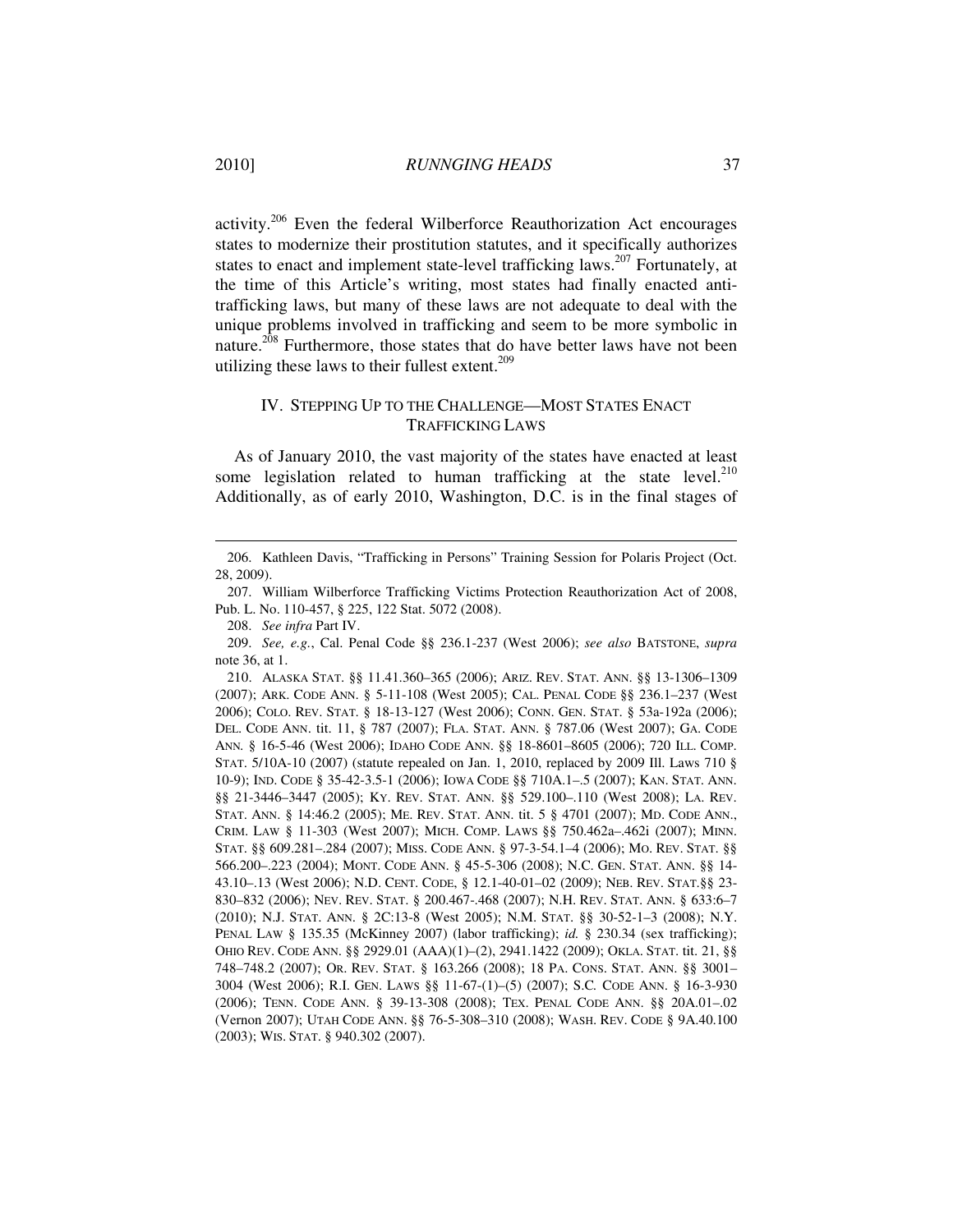enacting legislation making it a crime to participate in human trafficking.<sup>211</sup> As noted above, when the states enact human trafficking legislation, it will increase the prosecutions of the crime; however, if the legislation is inadequate, it can do more harm than good.<sup>212</sup> There are a number of issues with which legislators grapple at the state level when determining what type of human trafficking legislation to offer, including: how broadly or narrowly human trafficking should be defined; who should be regarded as a victim; what services should be provided and who should provide them; whether subjects are victims or accomplices; whether a victim's sexual history or prior charges for prostitution can be introduced as evidence; and whether that history can be introduced to defend against a charge of human trafficking.<sup>213</sup> Of course, in the current economy, one of the most important questions to any legislature is how much a new provision will cost. This Part deals with these questions and others as it analyzes the different types of provisions that legislators need to consider before either enacting law on the state level or further enhancing the trafficking legislation they have already enacted. The traffickers will continue to conjure up new ways to exploit their fellow human beings without being caught, so each state must continue to be vigilant in closing down opportunities the traffickers can use to circumvent the law. Human trafficking is one of the most profitable criminal activities, so the criminals will test the limits of these laws. However, by being inventive and resourceful, the state can stay a step ahead of the criminal and secure the freedom of all persons within the state.

### *A. My Model's Better Than Your Model*

The Department of Justice and several non-governmental organizations have created model state human trafficking statutes to guide the states in the arduous task of creating these new laws. Many of the provisions overlap between the models; nevertheless, each model has provided at least some creative legislative solutions to some of the difficulties in dealing with human trafficking cases.

 <sup>211.</sup> Polaris Project, District of Columbia Prohibition Against Human Trafficking Act of 2009 Summary, http://www.polarisproject.org/images//dc2009billpolarissummary.pdf (last visited Jan. 10, 2010); *see also* The Prohibition Against Human Trafficking Act of 2009, Bill No. 18-70, 2009 Council (D.C. 2009) (amending titles 23 and 14 of the District of Colombia Official Code).

 <sup>212.</sup> *See supra* Part III.A.

 <sup>213.</sup> Questions adapted from Finckenauer & Liu, *supra* note 126, at 4-5.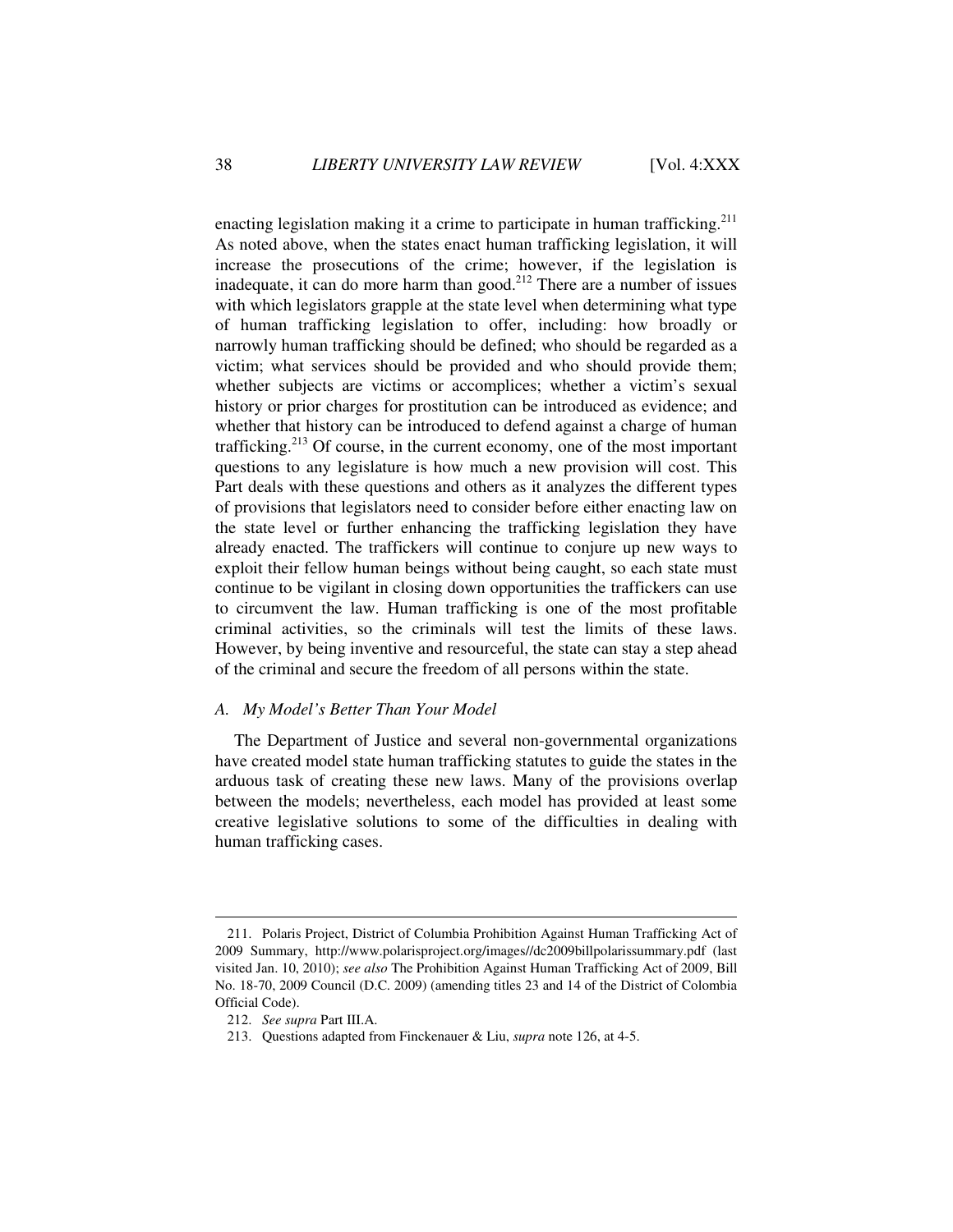1. Department of Justice: Model State Anti-Trafficking Criminal Statute

The Department of Justice utilized the experience of federal prosecutors when determining the provisions to include in the DOJ's model state statute concerning "trafficking in persons."<sup>214</sup> While the TVPA is holistic in nature, and focuses on the three P's (prevention, prosecution, and protection), the DOJ's Model State Statute focuses exclusively on prosecution. Although the DOJ's model is good, it only covers criminalization, and it has some gaps and inconsistencies.<sup>215</sup> States considering implementation of this model statute would benefit more if the DOJ would produce a general model anti-trafficking statute rather than an exclusively criminal model statute. The DOJ model's focus on only the criminal justice aspects of the problem of human trafficking is both beneficial and confusing. One benefit is the model statute's advocacy that states must provide definitions of "trafficking in persons," rather than merely relying on statutes that are already in place. Another benefit is that the DOJ model focuses on both labor and sex trafficking to an equal degree; this approach treats both forms of trafficking adequately. Another benefit of the model is that it includes sexually explicit performances and commercial sexual activities as part of the definition of services.<sup>216</sup> Unlike this beneficial definition of services in the DOJ model, the distinction in the TVPA seemed artificially drawn.

Despite these benefits, the DOJ model does contain confusing aspects. One goal of creating state statutes is to identify more human trafficking victims, and to provide them with services under the victim-centered TVPA.<sup>217</sup> However, the DOJ's model is at places too narrow, and may inadvertently not cover certain victims. For example, the definition section of the model specifies six different ways traffickers can hold people when subjecting them to forced labor. This enumeration is different than the TVPA's broad language that includes "force, fraud, or coercion" as ways that traffickers subject people to forced labor or services.<sup>218</sup> According to the Model State Anti-Trafficking Criminal Statute:

 <sup>214.</sup> *See* DOJ Model, *supra* note 170, at 6.

 <sup>215.</sup> Freedom Network, STATE MODEL LAW ON PROTECTION FOR VICTIMS OF HUMAN TRAFFICKING 1, *available at* http://www.sexworkersproject.org/downloads/ FN2005StateModelLaw.pdf [hereinafter Freedom Network Model].

 <sup>216.</sup> DOJ Model, *supra* note 170, § XXX.01(08).

 <sup>217. 22</sup> U.S.C. § 7105 (2006 & Supp. 2008).

 <sup>218.</sup> DOJ Model, *supra* note 170, § XXX.01(4); Victims of Trafficking and Violence Protection Act of 2000, Pub. L. No. 106-386, § 102(b)(2), 114 Stat. 1464. The model statute reads: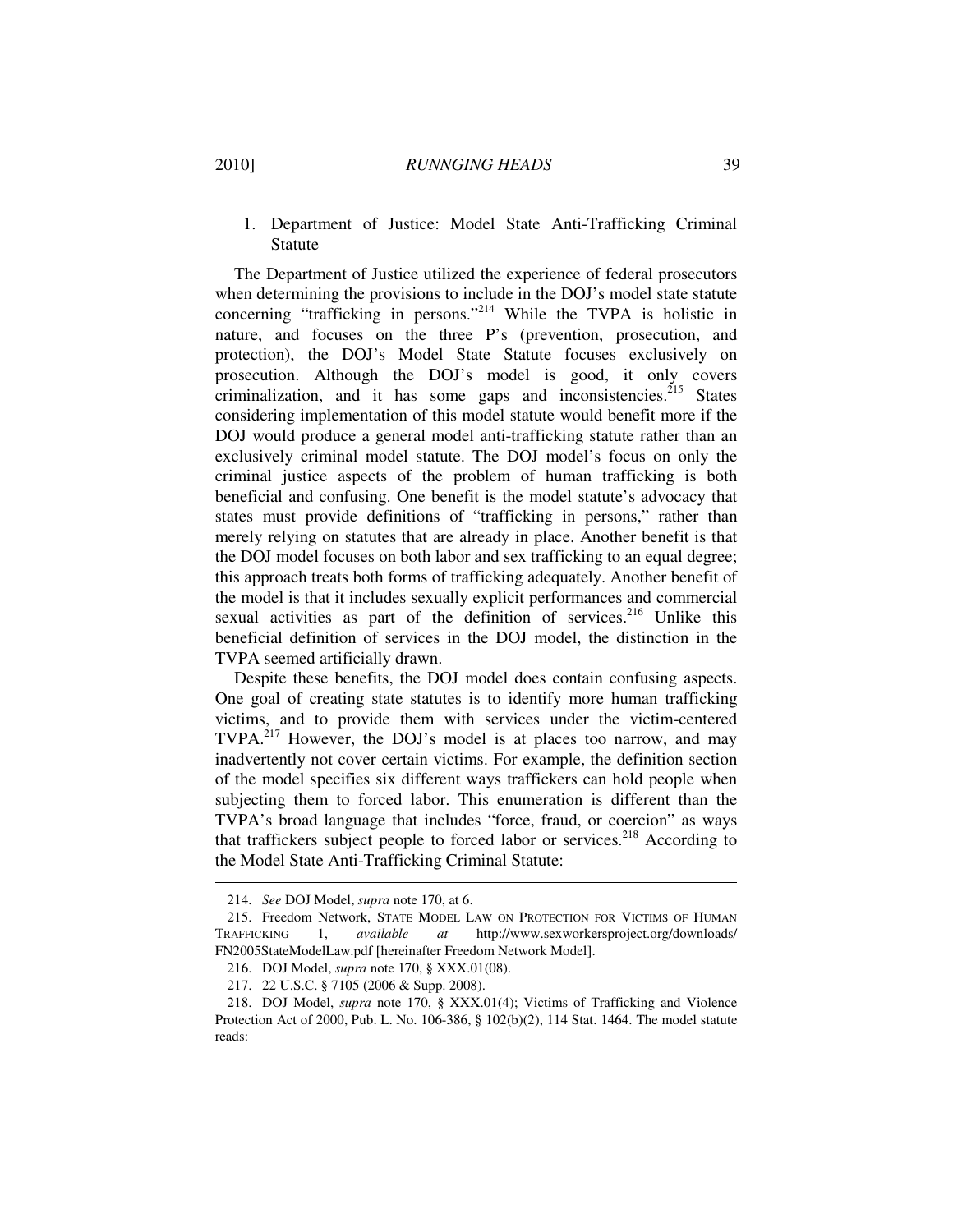"Forced labor or services" means labor, as defined in paragraph (5), infra, or services, as defined in paragraph (8), infra, that are performed or provided by another person and are obtained or maintained through an actor's:

- (A) causing or threatening to cause serious harm to any person;
- (B) physically restraining or threatening to physically restrain another person;
- (C) abusing or threatening to abuse the law or legal process;
- (D) knowingly destroying, concealing, removing, confiscating or possessing any actual or purported passport or other immigration document, or any other actual or purported government identification document, of another person;
- (E) blackmail; or
- (F) causing or threatening to cause financial harm to [using financial control over] any person."<sup>219</sup>

Traffickers are continually thinking of new ways to keep their victims in line. An example of this would be a trafficker telling a victim, "The police officer you see driving by is here watching you to make sure you do not leave." Even though this example is simple fraud, it arguably is not covered by one of the six provisions in the DOJ's model statute. As a result, it seems that the use of broader terms would be preferable to more precise terms in such circumstances. Furthermore, the DOJ's model has differing

"Forced labor or services" means labor, as defined in paragraph (5), *infra*, or services, as defined in paragraph (8), *infra*, that are performed or provided by another person and are obtained or maintained through an actor's:

(A) causing or threatening to cause serious harm to any person;

(B) physically restraining or threatening to physically restrain another person;

(D) knowingly destroying, concealing, removing, confiscating or possessing any actual or purported passport or other immigration document, or any other actual or purported government identification document, of another person;

(F) causing or threatening to cause financial harm to [using financial control over] any person."

*Id.* "Services" includes "[c]ommercial sexual activity and sexually-explicit performances." *Id.* at 8.

<sup>(</sup>C) abusing or threatening to abuse the law or legal process;

<sup>(</sup>E) blackmail; or

 <sup>219.</sup> DOJ Model, *supra* note 170, § XXX.01(4).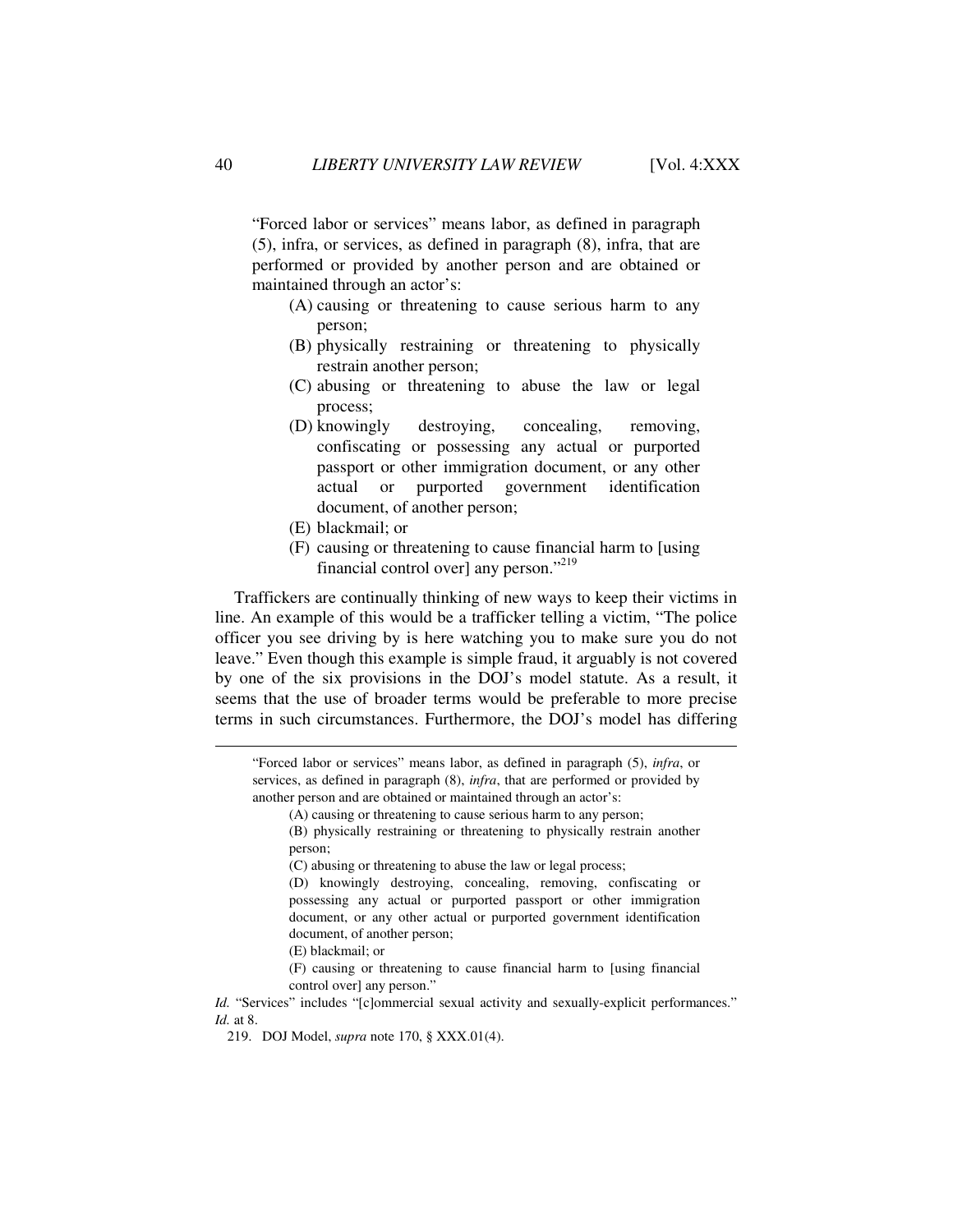elements for involuntary servitude and for forced labor.<sup>220</sup> Given the nature of the crimes, these elements should be more consistent.

Additional confusing aspects include areas where the DOJ's model is so broad that it encompasses more victims than would be covered by the TVPA. One overly broad area that the DOJ's model covers is an "attempt" to traffic a person for forced labor or services. Specifically, the model states: "Whoever . . . attempts to recruit, entice, harbor, transport, provide, or obtain by any means, another person, intending or knowing that the person will be subjected to forced labor or services, [shall be subject to up to fifteen years' imprisonment]."<sup>221</sup> Perhaps some aspects of trafficking would be conducive to an attempt charge, but the touchpoint for a trafficking claim is that the victims' freedom has been curtailed to such a degree that they can no longer exercise it. Two problematic situations are where the victim does not feel compelled to stay or go with the trafficker, or where the trafficker unsuccessfully attempts to lure an individual. In such situations, can the potential trafficker be found guilty for what he might have done had the victim gone with him? The establishment of a bogus modeling agency in order to lure girls to the agency may be a scenario where an "attempt to traffic" charge would be appropriate. The police would have to raid the agency while the potential trafficker was still in the process of convincing the girls that the "agency" was legitimate. However, without special evidentiary requirements, it would be problematic to punish someone based only on assumptions of how he or she would treat a worker.

In a second overly broad area, the model states that anyone who knowingly benefits financially or otherwise from the forced labor arrangement is also guilty of trafficking and can be imprisoned for up to fifteen years.<sup>222</sup> This provision is too weak, because it allows only for defendants whose mens rea reaches the level of knowledge that would not include a parent corporation that recklessly disregarded the truth.<sup>223</sup> For example, a contractor may not know explicitly that the subcontractor is using slave labor, but he or she may recklessly choose to disregard the fact that the subcontractor's bid is well below costs.

Despite the weak provision, the common law and the Model Penal Code both provide that willful blindness does not exculpate the defendant from a

 <sup>220.</sup> *Id.*; *see also infra* note 225.

 <sup>221.</sup> DOJ Model, *supra* note 170, § XXX.02(3).

 <sup>222.</sup> *Id.*

 <sup>223.</sup> Currently, only one state allows for punishment for trafficking in the second degree for a person who "obtains a benefit from the commission of human trafficking . . . with reckless disregard that the benefit is a result of the trafficking." ALASKA STAT. § 11.41.365 (2006).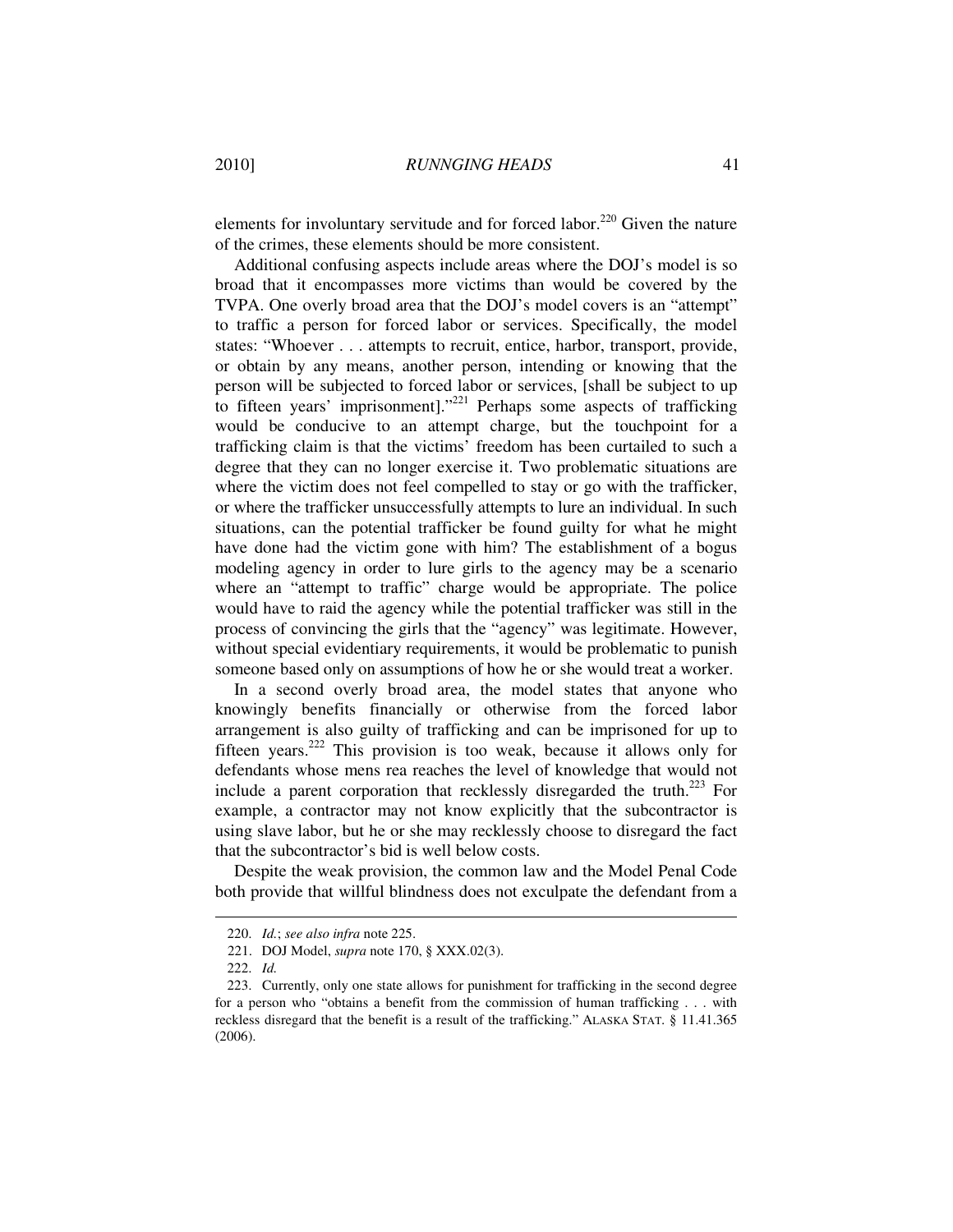finding of knowledge. $224$  Nonetheless, in the previous example, the contractor is in the best position to find out whether there is a problem with one of his subcontractors. Clearly, the contractor should be incentivized to take the extra step to make sure his subcontracted employees are working of their own free will. Therefore, the contractor should be responsible to investigate when there is a substantial risk that harm is occurring.<sup>225</sup> As a result, recklessness is the appropriate level of mens rea for culpability in order to write a clear statute that charges all the proper individuals. Such a statute may even include individuals that receive direct financial benefits from trafficking.

Such caution is also needed due to the fact that this weak provision may be overly broad as written. The provision could be used against a consumer who should have known that he bought a counterfeit bag on the streets of New York City, because the cost of materials and labor to make that bag is not reflected in the bag's price tag. While this may be good from a prosecutor's standpoint and for those attempting to secure the T-Visa or other services for victims, the weak provision could be problematic when the crime perpetrated against the victim does not qualify as severe trafficking as per the TVPA.

Finally, the model proffered the following punishments for anyone who forces another person into involuntary servitude:

Whoever knowingly subjects, or attempts to subject, another person to forced labor or services shall be punished by imprisonment as follows, subject to Section (4), infra:

- (A) by causing or threatening to cause physical harm to any person, not more than 20 years;
- (B) by physically restraining or threatening to physically restrain another person, not more than 15 years;
- (C) by abusing or threatening to abuse the law or legal process, not more than 10 years;

 <sup>224.</sup> *See* United States v. Jewell, 532 F.2d 697 (9th Cir. 1976) (holding that if a defendant has a secret compartment in his car and he avoids knowing what is in it in the hope that he cannot be found guilty of knowingly transporting drugs across a border, then "his ignorance in that regard was solely and entirely a result of his having made a conscious purpose to disregard the nature of that which was in the vehicle, with a conscious purpose to avoid learning the truth."); *see also* MODEL PENAL CODE § 2.02(7) (1981) ("When knowledge of the existence of a particular fact is an element of an offense, such knowledge is established if a person is aware of a high probability of its existence, unless he actually believes that it does not exist.").

 <sup>225.</sup> MODEL PENAL CODE § 2.02(7).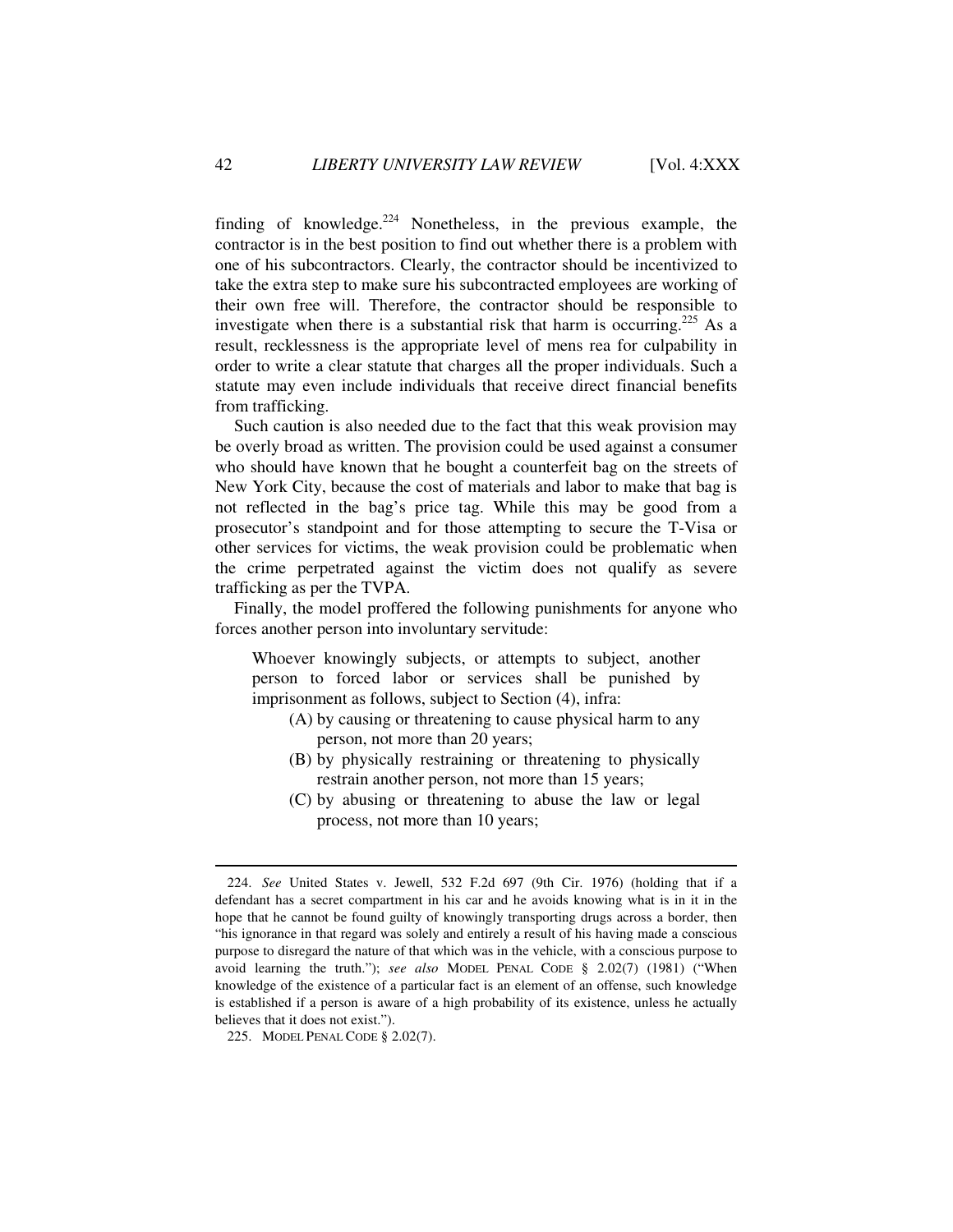## 2010] *RUNNGING HEADS* 43

- (D) by knowingly destroying, concealing, removing, confiscating or possessing any actual or purported passport or other immigration document, or any other actual or purported government identification document, of another person, not more than 5 years[;]
- (E) by using blackmail, or using or threatening to cause financial harm to [using financial control over] any person, not more than 3 years.<sup>226</sup>

While these provisions may deter a trafficker from escalating from blackmail to using violence against the victim, there are several types of abuses that are not identified. These deficiencies include such abuses as food withholding, improper or unsanitary sleeping conditions, or the duration of servitude. These abuses may be more dehumanizing than the abuses that are listed. Thus, the sentence enhancements contained in the DOJ's model statute do not necessarily seem to be logically tied to the severity of the crime, because they are based on the means by which the trafficker secured the servitude, rather than on what actually happened to the victim.

 2. The National Institute on State Policy on Trafficking of Women and Girls of the Center for Women Policy Studies: Resource Guide for State Legislators—Model Provisions for State Anti-Trafficking Laws

This "National Institute" Model is not set up as a fully comprehensive statute. Instead, it provides suggested language and explains why the language is important. The National Institute Model highlights that there should be several different aspects to a statute, including: the criminalization of trafficking; mandatory training for law enforcement; victim assistance programs; provision for a private right of action; and provision for a human trafficking task force.<sup>227</sup> The Model also focuses on adding provisions in order to regulate both the mail-order bride industry and sexual tourism.<sup>228</sup> The criminal statute comprehensively defines both labor trafficking and all forms of sexual exploitation as human

 <sup>226.</sup> DOJ Model Code, *supra* note 170, § XXX.02(1).

 <sup>227.</sup> *See generally* The National Institute on State Policy on Trafficking of Women and Girls of the Center for Women Policy Studies, Resource Guide for State Legislators—Model Provisions for State Anti-Trafficking Laws (Proposed Official Draft 2005), *available at* http://www.centerwomenpolicy.org/pdfs/TraffickingResourceGuide.pdf.

 <sup>228.</sup> *Id.* at 1.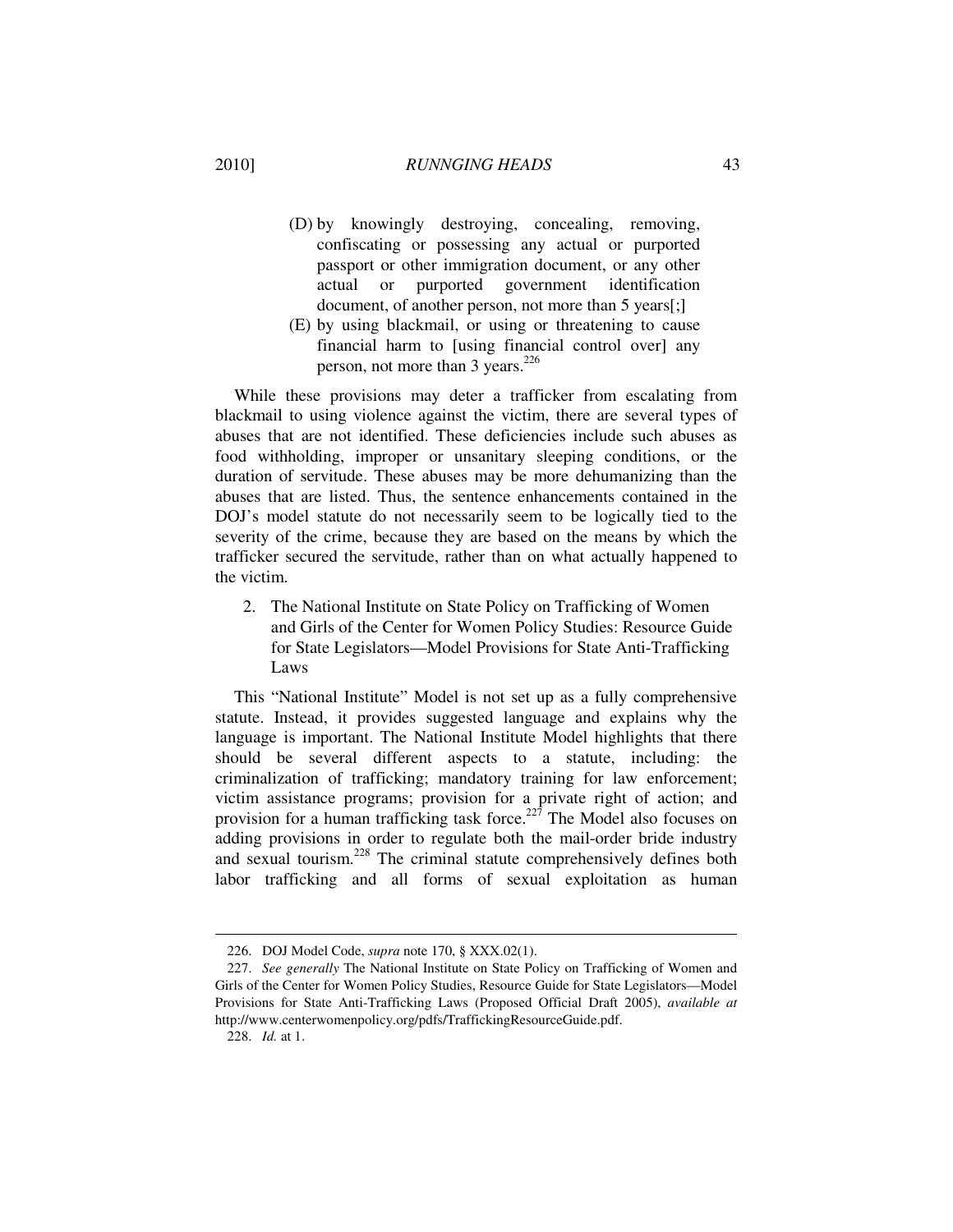trafficking.<sup>229</sup> This Model does define how a trafficker may act via force, fraud or coercion by stating that:

A person commits the crime of human trafficking for forced labor or forced sexual exploitation if the person recruits, harbors, transports or obtains a person through the use of force, fraud or coercion by

- (a) threats of serious harm to, or physical restraint against, that person or another person;
- (b) destroying, concealing, removing, confiscating or possessing any passport, immigration document or other government identification document;
- (c) abuse or threatened abuse of the law or legal process; or
- (d) means of any scheme, plan or pattern intended to cause the person to believe that the person or another person would suffer serious harm or physical restraint  $\ldots$ <sup>230</sup>

The concern with this approach is that when a statute includes certain methods, it implies that they are an exclusive way of meeting the provisions of the statute. Given the unique methods that traffickers have been using to control their victims, it may be better to maintain flexibility concerning the statutory language dealing with coercion and fraud.

The National Institute Model also provides for an affirmative defense provision where the victim is protected from prosecution for any crimes she may have committed while under the control of the trafficker. $^{231}$  Although this type of provision is very useful in protecting the victim from such punishment, victims of a trafficking circle can be recruited and "promoted" to become a co-conspirator in the business. Thus, this affirmative defense should require an evidentiary component. An even better approach, however, may be one where the trafficked person has a rebuttable presumption of being an innocent victim unless she or he is the defendant in the case. As in some of the other Models, this approach allows liability for trafficking to fall not just on the individuals who participated in the trafficking, but also on any individual who may have benefited from the crime.

The National Institute Model contains many additional provisions. The Model specifically allows for corporate liability, providing for additional

 <sup>229.</sup> *Id.* at 2.

 <sup>230.</sup> *Id.*

 <sup>231.</sup> *Id.* at 4.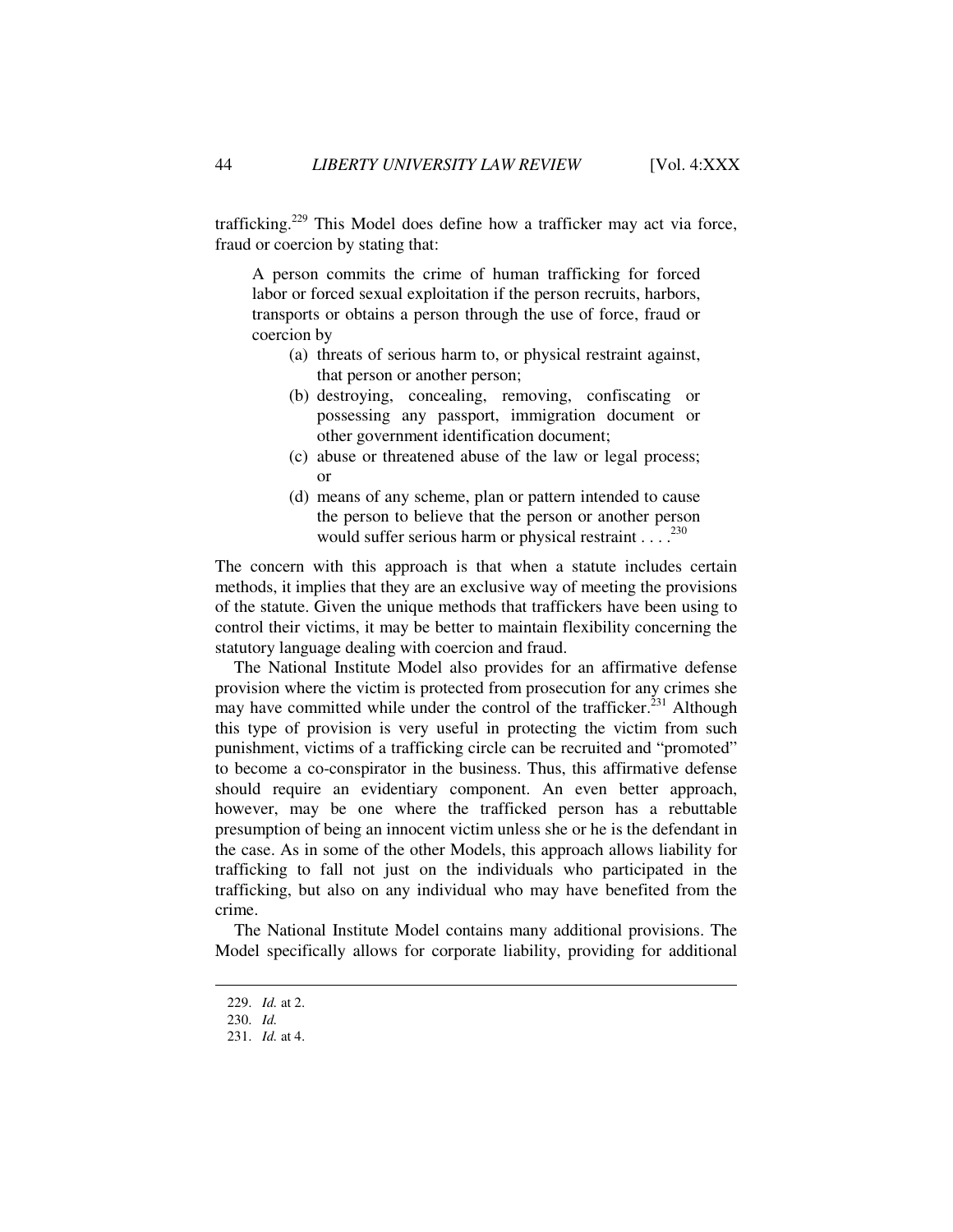liability for businesses that engage in human trafficking.<sup>232</sup> One of the best provisions in this Model is the mandatory training provision, which requires compulsory human trafficking training for all law enforcement officers.<sup>233</sup> According to the Model, the training should be developed with the consultation of national and state experts in the field of human trafficking, and should include:

- (1) the state human trafficking law;
- (2) identification of human trafficking;
- (3) communicating with traumatized persons;
- (4) therapeutically appropriate investigative techniques;
- (5) collaboration with federal law enforcement officials;
- (6) rights and protections afforded to victims;
- (7) providing documentation that satisfies the I-914 Supplement B Declaration of Law Enforcement Officer for Victim of Trafficking in Persons required by federal law; and
- (8) the availability of community resources to assist trafficking victims. Where appropriate, the training presenters shall include human trafficking experts with experience in the delivery of direct services to victims of human trafficking.<sup>234</sup>

Unlike the DOJ Model, this Model has several explicit provisions created to protect and provide services for the victims of human trafficking. The National Institute Model provides for the following provisions, which are important to protect the victims of human trafficking because of the uniqueness of the crime:

Human trafficking victims shall

- (a) be housed in appropriate shelter as quickly as possible;
- (b) not be detained in facilities inappropriate to their status as crime victims;
- (c) not be jailed, fined or otherwise penalized due to having been trafficked;
- (d) receive prompt medical care, mental health care, food and other assistance;
- (e) have access to legal assistance, information about their rights and translation services;

 <sup>232.</sup> *Id.* at 4-5.

 <sup>233.</sup> *Id.* at 5.

 <sup>234.</sup> *Id.*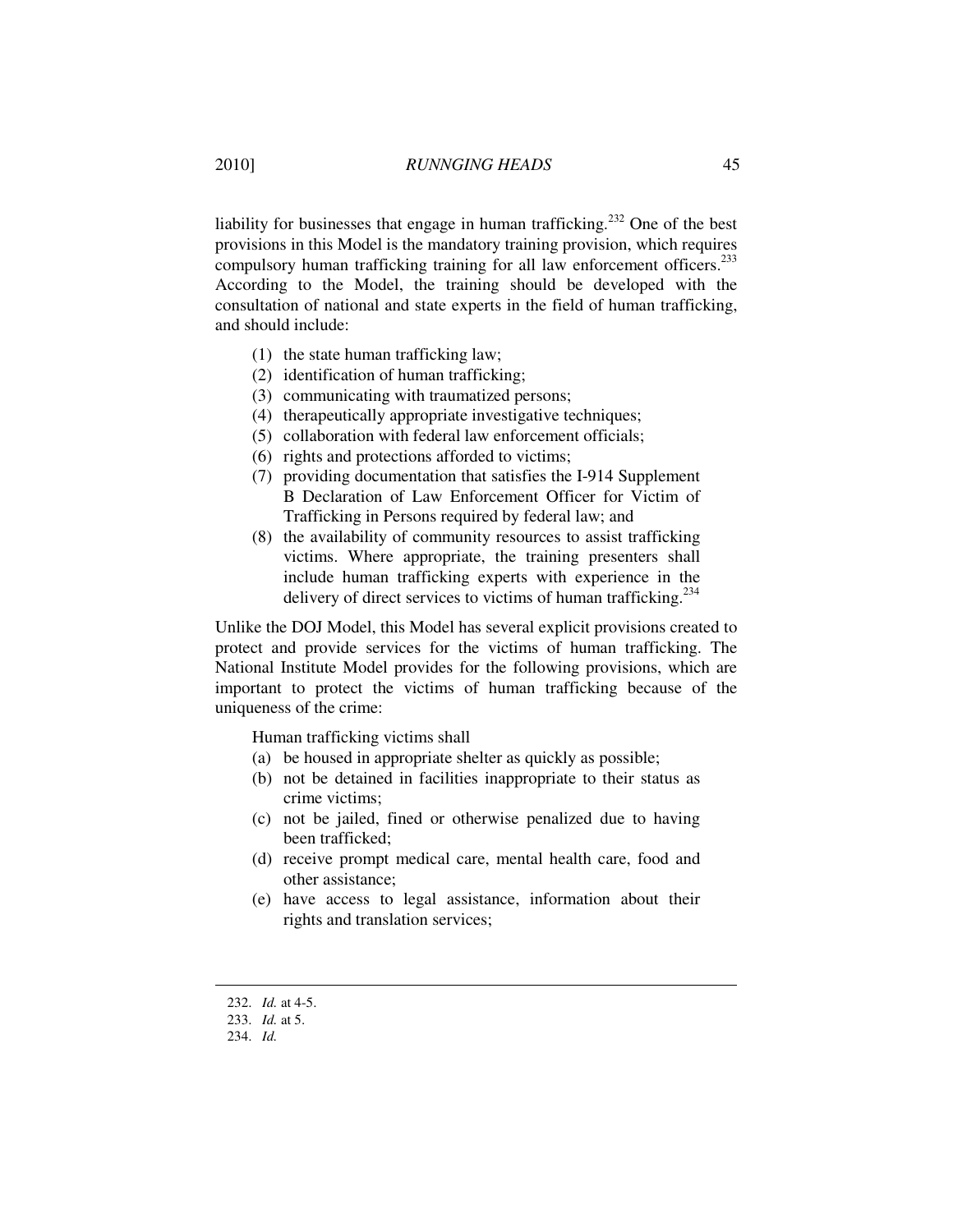- (f) be provided protection if a victim's safety is at risk or if there is danger of additional harm by recapture of the victim by a trafficker, including:
	- (i) taking measures to protect trafficked persons and their family members from intimidation and threats of reprisals and reprisals from traffickers and their associates; and
	- (ii) ensuring that the names and identifying information of trafficked persons and their family members are not disclosed to the public. $^{235}$

Another innovative provision from the National Institute Model is one which directs law enforcement agencies to assist the victims of trafficking in securing the T-Visa within 15 days of encountering the victim.<sup>236</sup>

Finally, the Model has a series of provisions that relate to regulating marriage brokers and international matchmaking organizations.<sup>237</sup> Such provisions should be enacted with due caution, since there is a legitimate reason for such brokerage sites. Finding a spouse through an intermediary is sometimes a cultural norm.<sup>238</sup> Additionally, some of the provisions that are proffered, such as requiring criminal history of the prospective husband, will probably not eradicate the abuse of these sites. A criminal who is looking to use the site as a way to find a victim would also be the same type of unscrupulous person who would forge a criminal history or marital history document. Some regulation of these agencies may be warranted; perhaps information should mandatorily be provided to the bride as to what her rights are once entering the United States, so that she does not feel that she cannot flee from an abusive situation.<sup>239</sup>

 <sup>235.</sup> *Id.* at 6.

 <sup>236.</sup> *Id.* at 8 (deriving this proposed language from the California statute).

 <sup>237.</sup> *Id.* at 13-16.

 <sup>238.</sup> One example is the Indian culture. Even Indian men and women in the United States will at times use marriage websites to find a spouse. Rajini Vaidyanathan, *Indian Love: We Just Clicked*, BBC News (Mar. 10, 2010), *available at* http://news.bbc.co.uk/2/hi/ south\_asia/8558078.stm (explaining that unlike in western cultures, sometimes even parents go on the matrimonial sites to help their grown children find a mate).

 <sup>239.</sup> For example, women can self-petition for permanent residency under the Violence Against Women and Department of Justice Reauthorization Act of 2005, Pub. L. No. 109- 162, §§ 811–817 (2006).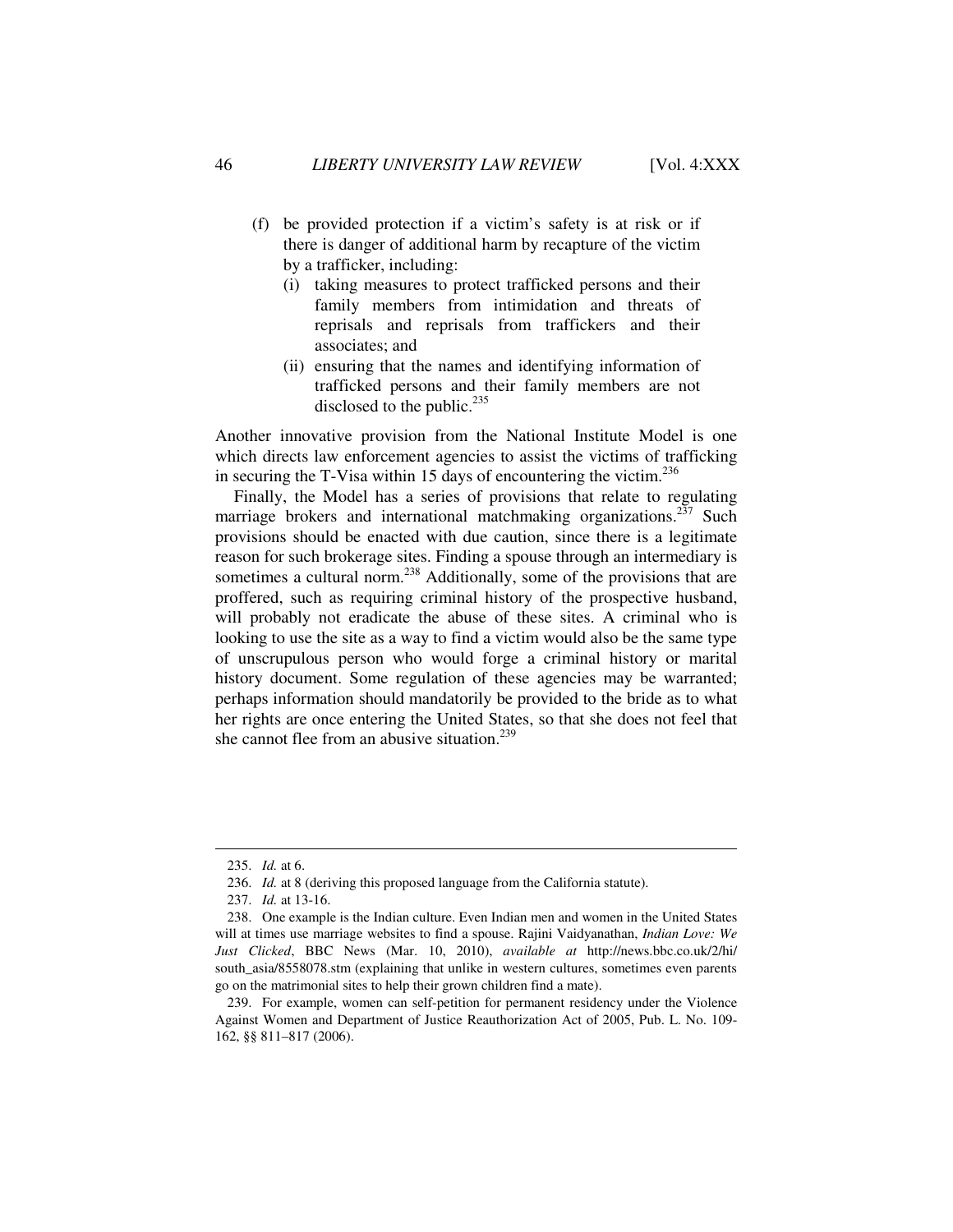3. Renewal Forum:<sup>240</sup> Model State Law To Abolish Human Trafficking

The "Renewal Project's" Model begins with a statement of purpose, which states:

The purposes of this Act are to combat trafficking in persons; to protect victims of human trafficking, assist them in the rebuilding of their lives, and to restore them to their inherent dignity; to ensure the just and effective punishment of traffickers; and to create an environment in the State of [STATE] in which the abolition of human trafficking is effectuated. $241$ 

This statement of purpose is helpful. It not only explains that the proposed law would cover more than just the criminal aspects of trafficking, but also that the law would have a victim-centered approach that focuses on assisting the victims of trafficking after they are rescued.

The Renewal Project's Model also elucidates an important issue with the problem of relying on existing laws to combat the methods and elements of human trafficking without having a comprehensive law. This problem is that many traffickers have been able to circumvent the law, because they have benefited from the gap in the definition of coercion. At common-law, coercion requires the imminent threat of physical harm.<sup>242</sup> The proposed legislative findings contained in the Renewal Project's Model clearly articulate the vulnerability of the victims of human trafficking and how the traffickers exploit these vulnerabilities in order to maintain control over the victim.<sup>243</sup> These findings should be read and understood by all legislators who are contemplating enacting or amending their current human trafficking laws.

The Renewal Project's Model precisely defines "coercion" to include "determining, dictating or setting the price" and place for prostitution, and the determination of where someone will live for purposes of forcing the

 <sup>240.</sup> The Renewal Forum, http://www.renewalforum.org/ (identifying its mission as one that "enhance[s] the respect and realization of human dignity in public policies at federal, state and local levels of government). The Renewal Forum "actively pursue[s] research and analysis projects, and disseminate[s] findings, best practices, and effective techniques for raising public education and awareness." *Id.*

 <sup>241.</sup> The Renewal Forum, Model State Law To Abolish Human Trafficking, § 1, http://renewalforum.org/theblog/wp-content/uploads/2007/12/rf-model-state-law-final.pdf [hereinafter Renewal Forum Model].

 <sup>242.</sup> *Id.* § 2(3).

 <sup>243.</sup> *Id.* § 2(1)–(15).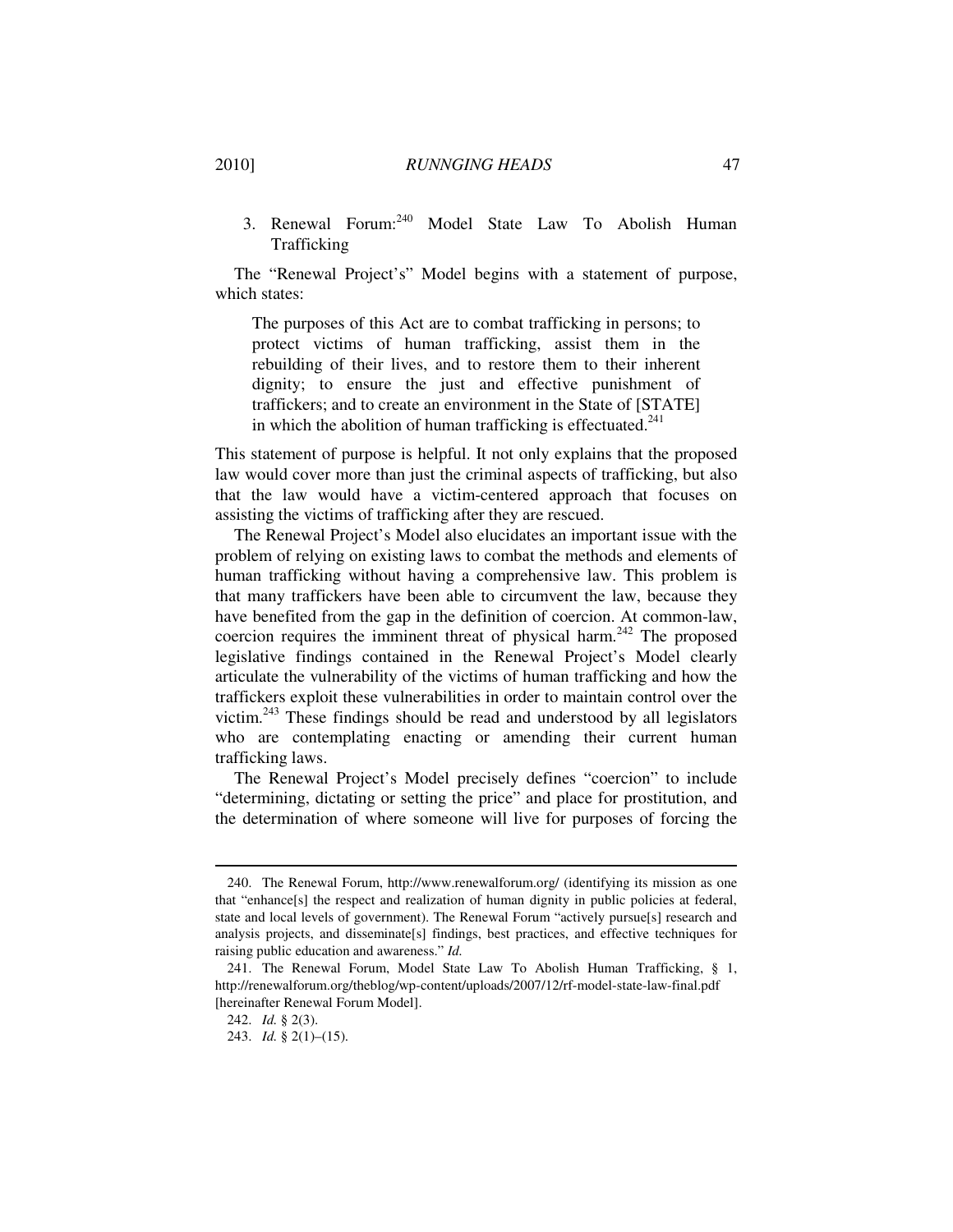victim to engage in prostitution.<sup>244</sup> The rest of the definition is fairly standard, but clearly exemplifies that flexibility needs to be of primary importance when defining the term "coercion." This flexibility is necessary in order to deal with the novel ways that traffickers use non-violent methods to control their victims.<sup>245</sup> The term "commercial sex act" has a very limited definition in the TVPA, because it includes only the actual sex act.<sup>246</sup> The Renewal Project's Model expands the definition to include any "act intended to appeal to the sexual interests of any person or to arouse sexual excitement or gratification."<sup>247</sup> Although this definition fills the gap left in the TVPA when dealing with pornography and stripping, any state statute that includes this broadened provision must be worded so that the victims could still be considered victims of "severe" trafficking under the TVPA. Additionally, the Renewal Project's Model defines the offenses of "commercial sex trafficking" and "labor trafficking" within the definitions section, $248$  and for ease of readability and enforceability, it would be better to parse these out and add them as separate provisions.

Another area of this Model that could help states as they add to their human trafficking statutes is the requirement of the establishment of a Director for Trafficking Victims.<sup>249</sup> The Director, in conjunction with the state human services department, would establish policies to make sure that all of the proper agencies were trained in identifying victims.<sup>250</sup> The Director would also be required to compile a list of services and programs available for the victims of trafficking.<sup>251</sup> These provisions are extremely helpful for states that are looking to bolster the effectiveness and organization of their trafficking statutes.

- 245. International Association of Chiefs of Police, *supra* note 164, at 7.
- 246. 22 U.S.C. § 7102(3) (2006 & Supp. 2008).

- 248. *Id.* § AAA.01(12)–(13).
- 249. *Id.* § EEE.05(C).
- 250. *Id.* § EEE.05(1)(A).
- 251. *Id.* § EEE.05(1)(B)(C).

 <sup>244.</sup> *Id.* § AAA.01(2).

 <sup>247.</sup> Renewal Forum Model, *supra* note 241, § AAA.01(3).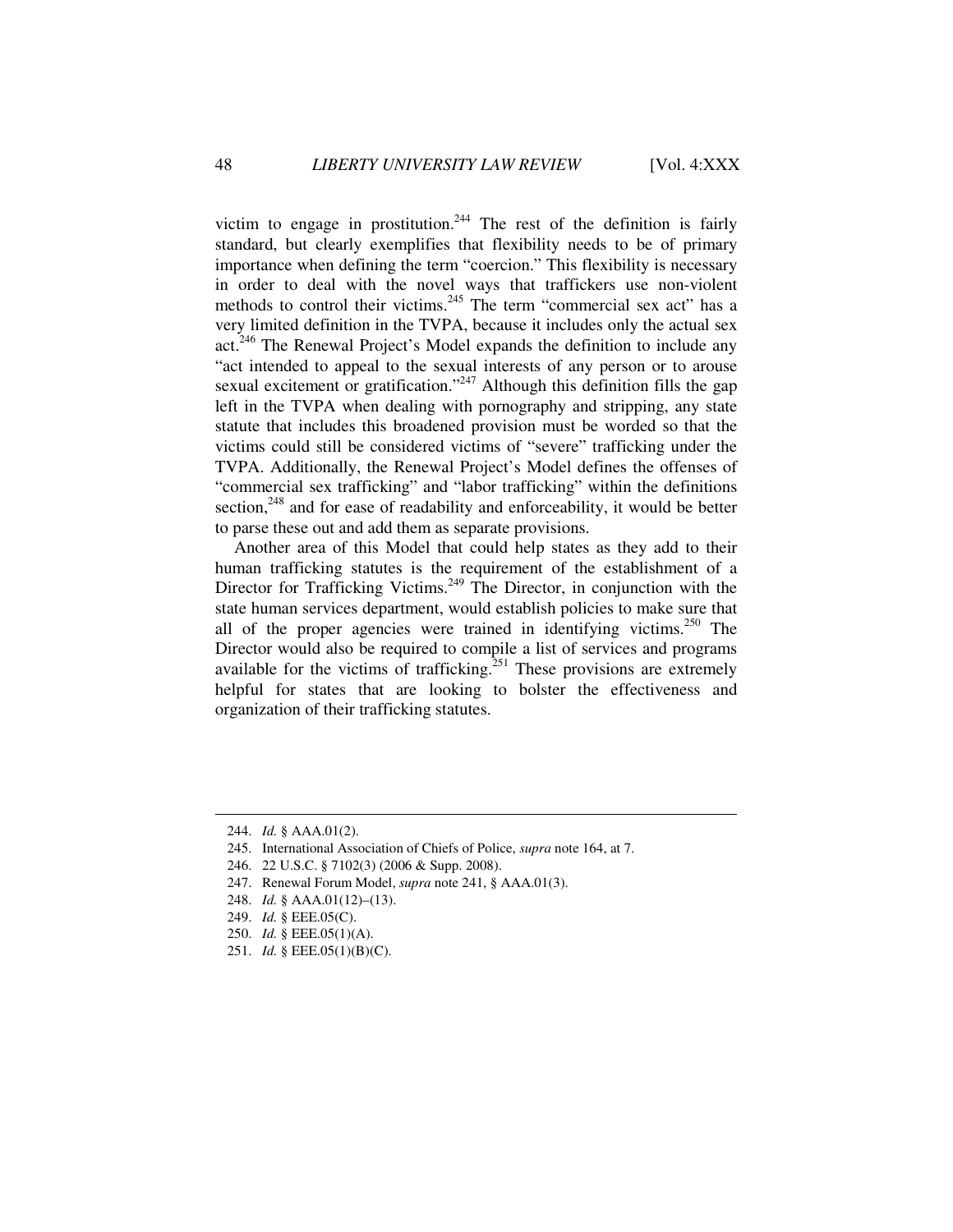### 2010] *RUNNGING HEADS* 49

 4. Polaris Project: Model Comprehensive To Combat Trafficking in Persons

The Polaris Project<sup>252</sup> heads up the National Human Trafficking Hotline and liaises with police agencies, federal investigators, policy analysts, and policy makers in their efforts to eradicate slavery.<sup>253</sup> Although Polaris Project aims to eradicate slavery around the globe, its focus is at the national level. Polaris Project has analyzed the TVPA, the TVPA reauthorization acts, the DOJ Model, and recently enacted state laws to provide some guidance as to what legislators should avoid and how legislators might amend problematic language in their state codes. Polaris Project also has developed a comprehensive model for state legislation.

## a. Analysis of Current State Laws

Polaris Project is currently undertaking a new analysis of laws. The initial analysis was published in  $2006<sup>254</sup>$  Since that time, several states have enacted statutes to deal with trafficking, while other states have amended their existing statutes.<sup>255</sup> At the time this Article was written, the new analysis was not yet available from Polaris Project. In the article, *Top 15 Problem Areas in State Bills on Trafficking in Persons*, Polaris Project details problematic language that is commonly found in state laws.<sup>256</sup> Polaris Project details the problem, gives an example of a problematic formulation, suggests a reformulation, and provides some commentary as well.

The first problematic area that Polaris Project identifies is limiting the purposes of the exploitation.<sup>257</sup> In order to avoid this, states should avoid limiting the definition of trafficking to "transport[ing]"; instead, state bills should address all forms of trafficking.<sup>258</sup> Additionally, state bills should

 <sup>252.</sup> Polaris Project, http://www.polarisproject.org/content/view/13/42/ (identifying its vision as one "for a world without slavery"). The website further states: "Named after the North Star that guided slaves towards freedom along the Underground Railroad, Polaris Project has been providing a comprehensive approach to combating human trafficking and modern-day slavery since 2002.".*Id.*

 <sup>253.</sup> *Id.*

 <sup>254.</sup> Model Comprehensive State Legislation to Combat Trafficking in Persons § 1.2(1) (Polaris Project 2006), *available at* http://www.polarisproject.org/images/docs/Model-Comprehensive-State-Legislation.pdf.

 <sup>255.</sup> *See supra* note 210 (collecting state statutes).

 <sup>256.</sup> Polaris Project, *Top 15 Problem Areas in State Bills on Trafficking in Persons*, *available at* http://www.polarisproject.org/images/docs/Top%2015%20Problem%20 Areas%20in%20State%20Bills%20on%20Trafficking.pdf.

 <sup>257.</sup> *Id.* at 1.

 <sup>258.</sup> *Id.*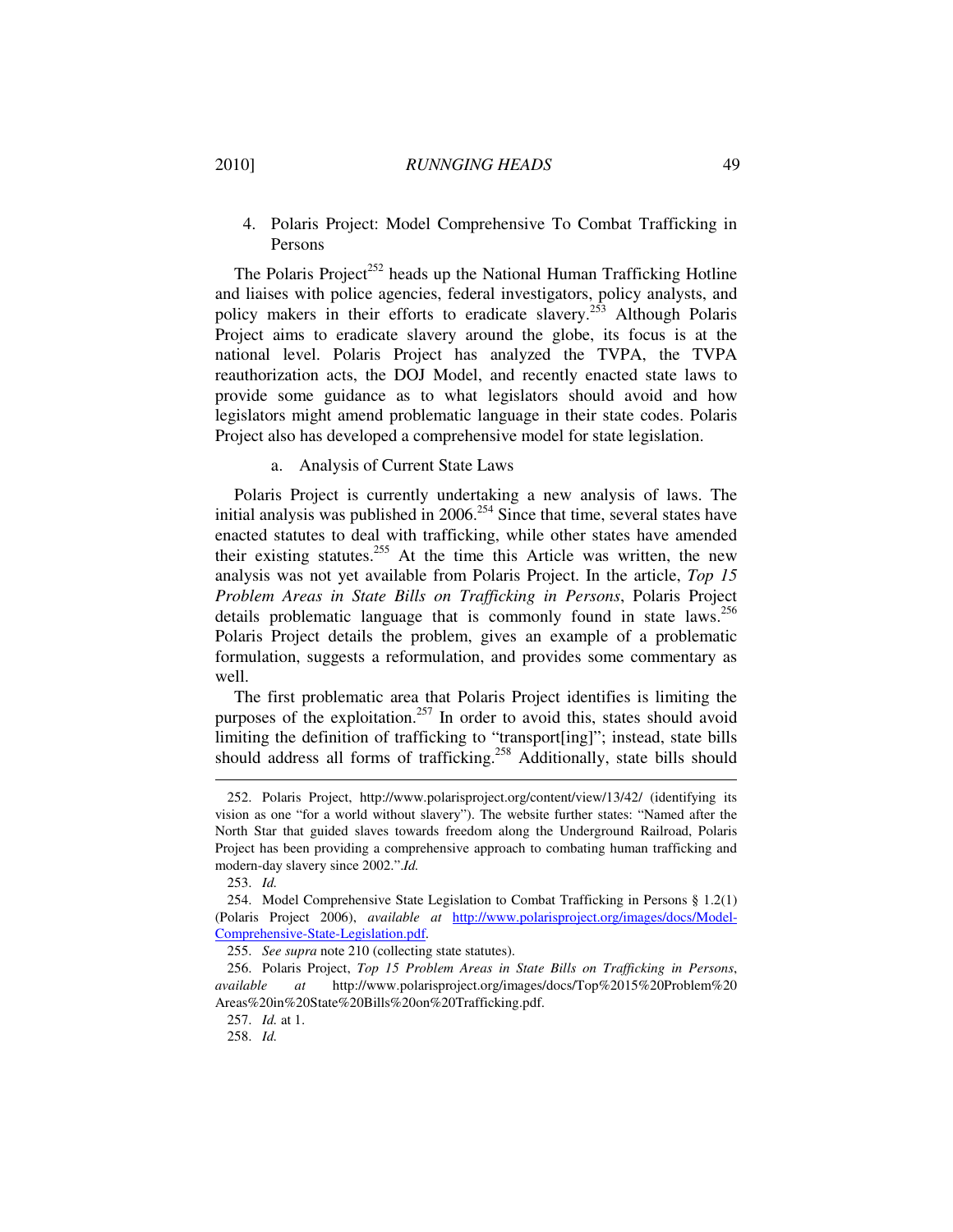not refer to sex-trafficking as "services," but rather as "commercial sexual acts or sexually-explicit performance[s]."<sup>259</sup> Finally, the state should remove the term "prostitution" in favor of "causing or compelling another to engage in a specific commercial sex act or sexually-explicit performance."260

The next area Polaris Project identifies as a problem in state statutes is when a state limits the means of control.<sup>261</sup> In short, the "means" the trafficker uses to control the victims should be defined in terms broader than "force or coercion."<sup>262</sup> Additionally, sex trafficking of minors should not require coercion or force to be punishable.<sup>263</sup>

Next, the Polaris Project demonstrates that states must include appropriate remedies for the victim. These remedies include prevention and victim protection in addition to those already offered by the criminal code.<sup>264</sup> Further, states should avoid low penalties to ensure that punishment is in accordance with the crime.<sup>265</sup> States should strive to make victims whole; thus, states should provide for asset forfeiture and restitution for the victim. Additionally, to ensure that everyone who is culpable for the criminal behavior is held accountable, the state should include criminal or civil liability for business entities that profit from sex trafficking.<sup>266</sup>

The final problem in some states' laws is their scope of application. States should avoid requiring that victims be transported across state lines for the perpetrator to be punished, because this will limit the number of victims the state can assist.<sup>267</sup> Additionally, state law should avoid limiting the victims to foreign nationals only.<sup>268</sup> States should also avoid restricting the required elements of the criminal statute to giving or receiving "money," and should include a "promise clause."<sup>269</sup>

b. Polaris Project's Model State Code

Polaris Project created its *Model Comprehensive State Legislation To Combat Trafficking in Persons* to illustrate how states could pass anti-

 259. *Id.* at 2. 260. *Id.* at 3. 261. *Id.* at 4. 262. *Id.* 263. *Id.* at 5. 264. *Id.* at 6. 265. *Id.* 266. *Id.* at 9. 267. *Id.* at 10. 268. *Id.* 269. *Id.* at 11.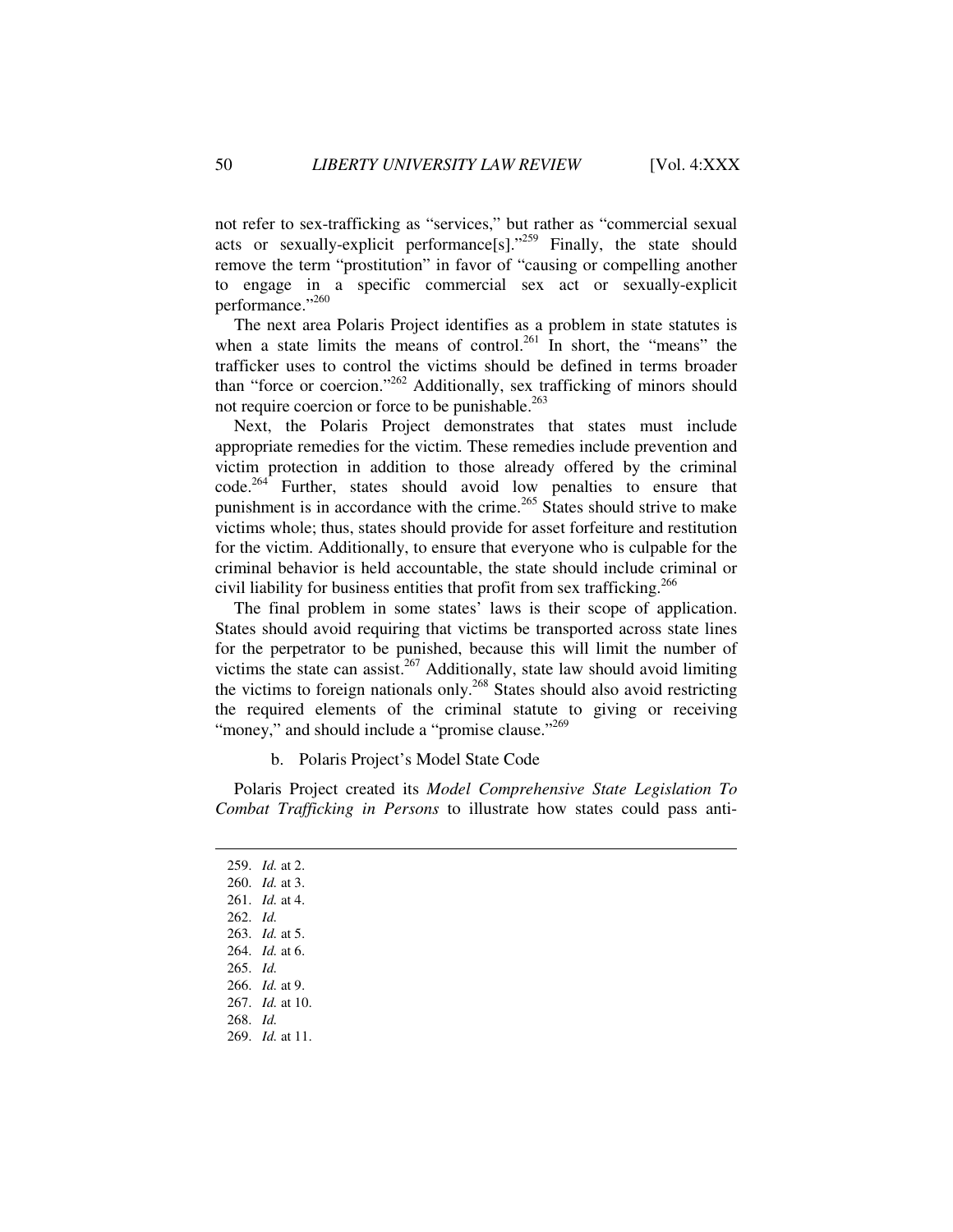trafficking laws.<sup>270</sup> The Model Code starts with a standard definitions section. Among its definitions, the Polaris Project Model defines trafficking to include knowingly subjecting another person to commercial sex or sexually explicit performance, sexual labor or services, or any of the other variety of listed means.<sup>271</sup> The Polaris Project's Model then explains victim immunity from prosecution, and it lists a variety of "defenses" that are not available to the defendant in a trafficking case including:

(a) a trafficking victim's sexual history or history of commercial sexual activity; (b) a trafficking victim's connection by blood or marriage to a defendant in the case or to anyone involved in the victim's trafficking; (c) consent of or permission by a trafficking victim or anyone else on the trafficking victim's behalf to any commercial sex act or sexually explicit performance; (d) age of consent to sex, legal age of marriage, or other discretionary age; (e) mistake as to the victim's age, even if the mistake is reasonable. $272$ 

To facilitate the prevention of human trafficking, the Polaris Project's Model provides a variety of provisions, such as the establishment of a statewide task force and a data collection and publication method.<sup> $273$ </sup> The Model also provides that there should be mandatory training for law enforcement agencies, prosecutors, and other officials.<sup>274</sup> Additionally, the state should cooperate with non-governmental organizations and prepare public awareness programs.<sup>275</sup>

Finally, the Polaris Project's Model has a well laid out section dealing with the protections each state should provide to the victims of human trafficking.<sup>276</sup> Some of the provisions included in this section are witness protection programs<sup>277</sup> and an evidentiary case-worker privilege akin to the privilege in California.<sup>278</sup>

 <sup>270.</sup> Model Comprehensive State Legislation to Combat Trafficking in Persons (Polaris Project 2006), *available at* http://www.polarisproject.org/images/docs/Model-Comprehensive-State-Legislation.pdf (hereinafter Polaris Model).

 <sup>271.</sup> Polaris Model § 1.2(1).

 <sup>272.</sup> *Id.* § 1.6.

 <sup>273.</sup> *Id.* §§ 2.1–2.2.

 <sup>274.</sup> *Id.* § 2.3.

 <sup>275.</sup> *Id.* § 2.4.

 <sup>276.</sup> *Id.* § 3.

 <sup>277.</sup> *Id.* § 3.4.

 <sup>278.</sup> *Id.* § 3.11.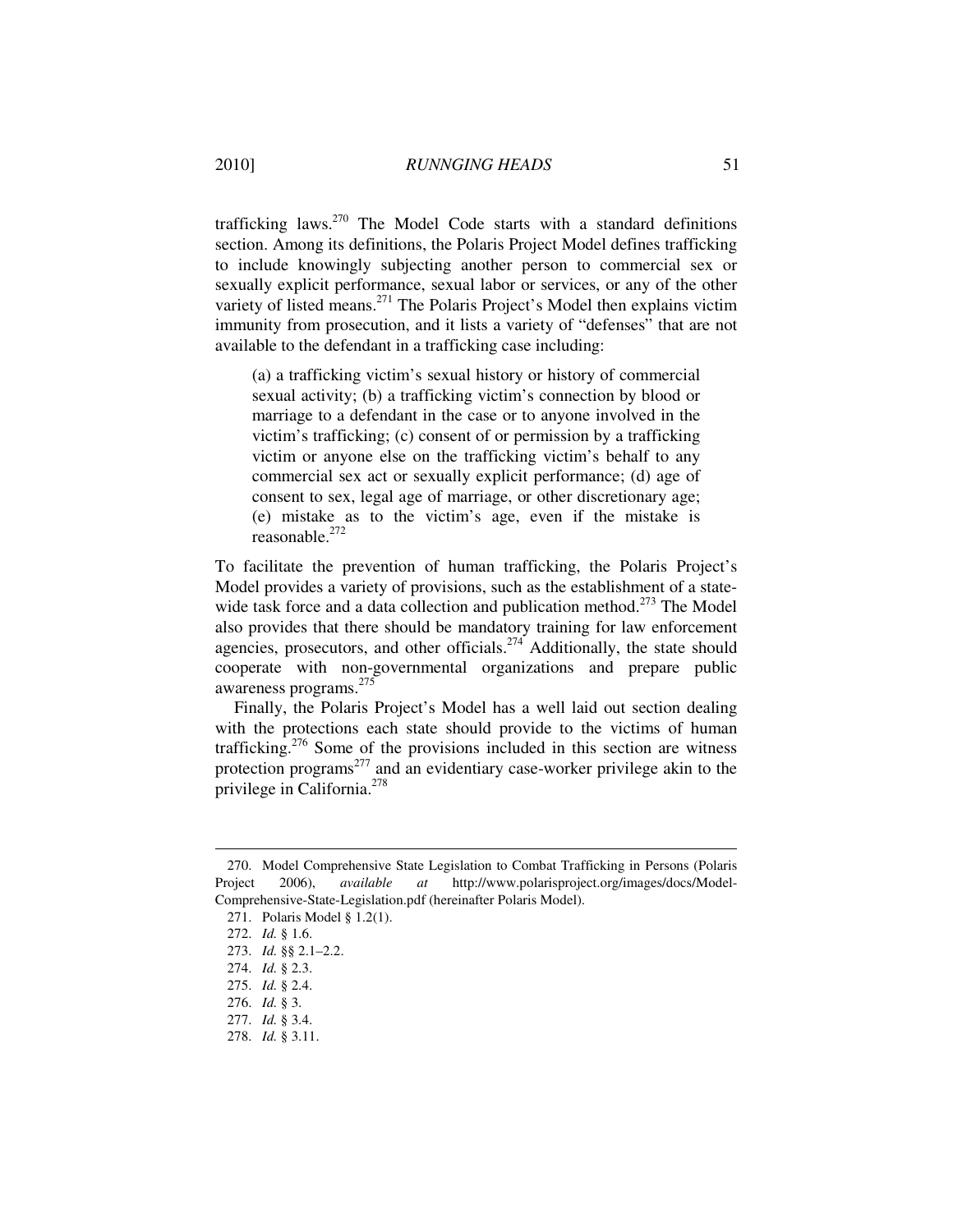Polaris Project is currently reworking this model to take into consideration some of the more recent developments in the understanding of human trafficking and what is currently working at the state level.<sup>279</sup> Some of these changes will include punishing additional criminal means used to subject the victim to servitude, such as kidnapping, taking another's personal or real property, duress, coercion, or exerting financial control over the victim. The revised model will also follow the TVPA 2008 revision and prohibit the defense of mistake of age when dealing with minor children. There are several other areas where the revised model will improve language and clarify provisions; however, there are three particular areas where this revised model will be on the cutting edge. First, the revised model suggests that all states require certain establishments that trafficking victims are likely to frequent (e.g., places that serve alcohol) to post the National Trafficking Hotline. Second, the revised model will add to the educational requirements the obligation to train public defenders, judges, juvenile detention officers, and others in the juvenile justice system concerning the problem of human trafficking and teach them how to recognize a victim. Third, several provisions are added that deal with sex trafficking, including "safe harbor laws" to protect child victims of prostitution. Additionally, the Polaris Project proposes that each state establish "John Schools," which would be an alternative for those who are caught trying to solicit a prostitute.<sup>280</sup> These "John Schools" would also educate the "Johns" regarding the issues involved in prostitution, including the potential victimization of the women involved. $^{281}$  All of these provisions should be seriously considered by any state that is enacting human trafficking laws or is amending its current laws to increase the holistic nature of those laws.

 5. Freedom Network USA: State Model Law on Protection for Victims of Human Trafficking

The Freedom Network's Model is the most comprehensive model, and it is written in such a way that state legislatures can easily adopt its language

 <sup>279.</sup> The information regarding Polaris Project's revisions is based on the personal knowledge of the author.

 <sup>280.</sup> A "John school" is a program for sex offenders charged with soliciting prostitution. The schools are designed to teach offenders of the damaging effects of prostitution, as an alternative to a prison sentence on the solicitation charge. *"John Schools": Can Men Who Hire Prostitutes Be Reformed?* (PBS television broadcast May 30, 2008), *available at* http://www.pbs.org/now/shows/422/prostitution.html.

 <sup>281.</sup> *Id.*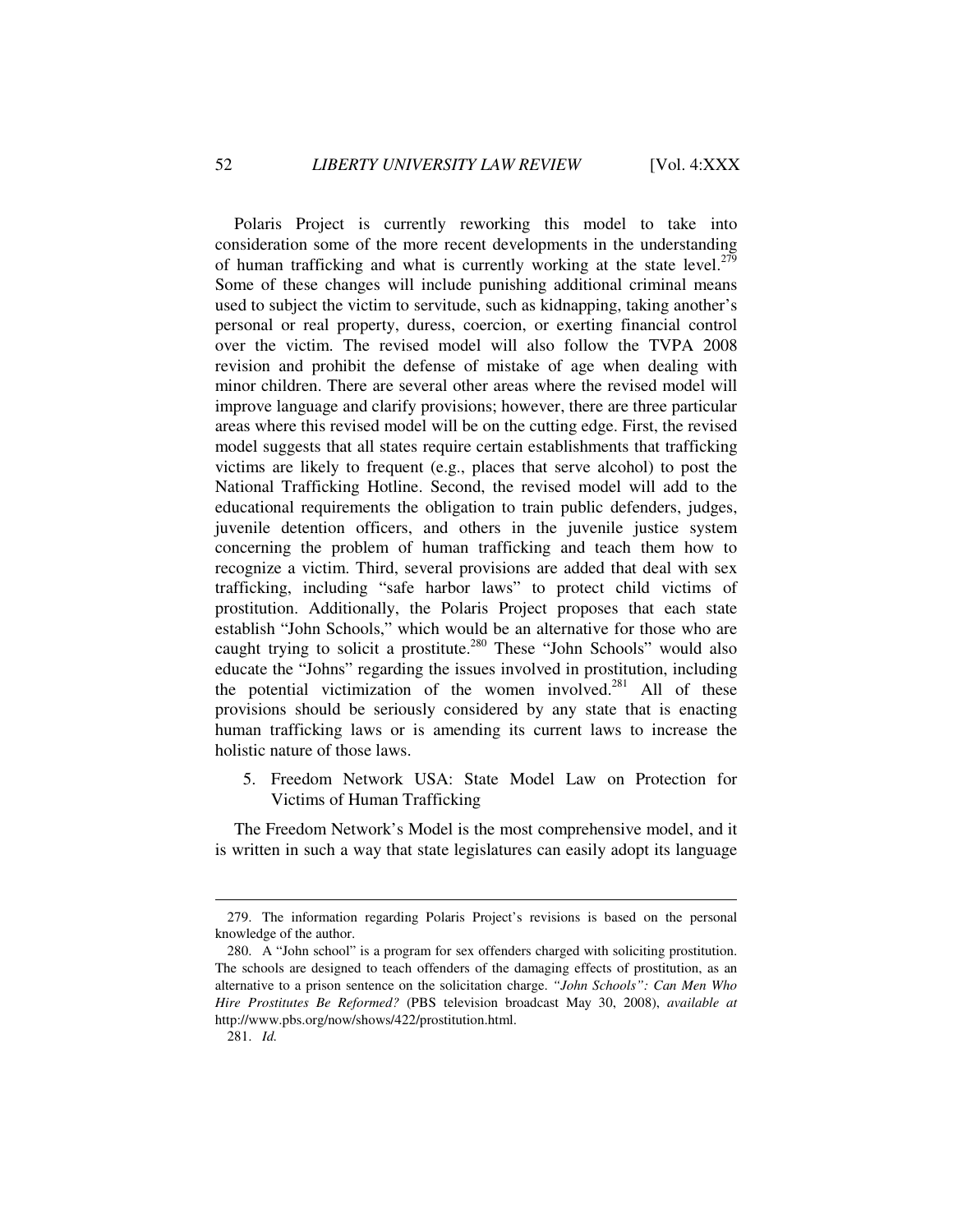without many changes.<sup>282</sup> The Freedom Network's Model corrects many of the ambiguities and gaps found in the Department of Justice's (DOJ) model. The first important correction added by the Freedom Network's Model is the definition of forced labor. The DOJ Model neglected to deal with all aspects of coercion or fraud that a trafficker might use in order to control the victim.<sup>283</sup> In addition to the provisions listed in the DOJ Model, the Freedom Network's Model adds a provision that a person can be found guilty of requiring forced labor if the person uses any scheme to cause the victim to believe that she must perform the labor or service.<sup>284</sup> It is important for states to add psychological coercion and fraud to the involuntary servitude statutes, because prior to the TVPA, there was a "use of force" requirement to be found guilty of keeping someone in involuntary servitude; most state statutes unfortunately still have this antiquated language.

Another key definition provided by the Freedom Network Model is the definition of "financial harm" as including, but not limited to: "credit extortion as defined by [State extortion statute, if any], criminal violation of the usury law as defined by [State statutes defining usury], or employment contracts that violate the Statute of Frauds as defined by [State statute of frauds]."<sup>285</sup> This definition is important because there are a number of ways that traffickers exploit or threaten to financially exploit their victims,  $286$  and this definition ensures that all of these forms are covered. One definition that should be supplemented is the Freedom Network Model's definition of

- (A) causing or threatening to cause serious harm to any person;
- (B) physically restraining or threatening to physically restrain another person;
- (C) abusing or threatening to abuse the law or legal process;
- (D) knowingly destroying, concealing, removing, confiscating or possessing any actual or purported passport or other immigration document, or any other actual or purported government identification document, of another person;
- (E) blackmail; or

 $\overline{a}$ 

(F) causing or threatening to cause financial harm to [using financial control over] any person.

DOJ Model, *supra* note 170, at XXX.01(4).

- 284. Freedom Network Model, *supra* note 215, div. A § 2(f)(7).
- 285. *Id.* at div. A § 2(e).
- 286. International Association of Chiefs of Police, *supra* note 164, at 7.

 <sup>282.</sup> Freedom Network Model, *supra* note 215.

 <sup>283.</sup> The DOJ's definition of forced labor is:

<sup>[</sup>L]abor, as defined in paragraph (5), *infra*, or services, as defined in paragraph (8), *infra*, that are performed or provided by another person and are obtained or maintained through an actor's: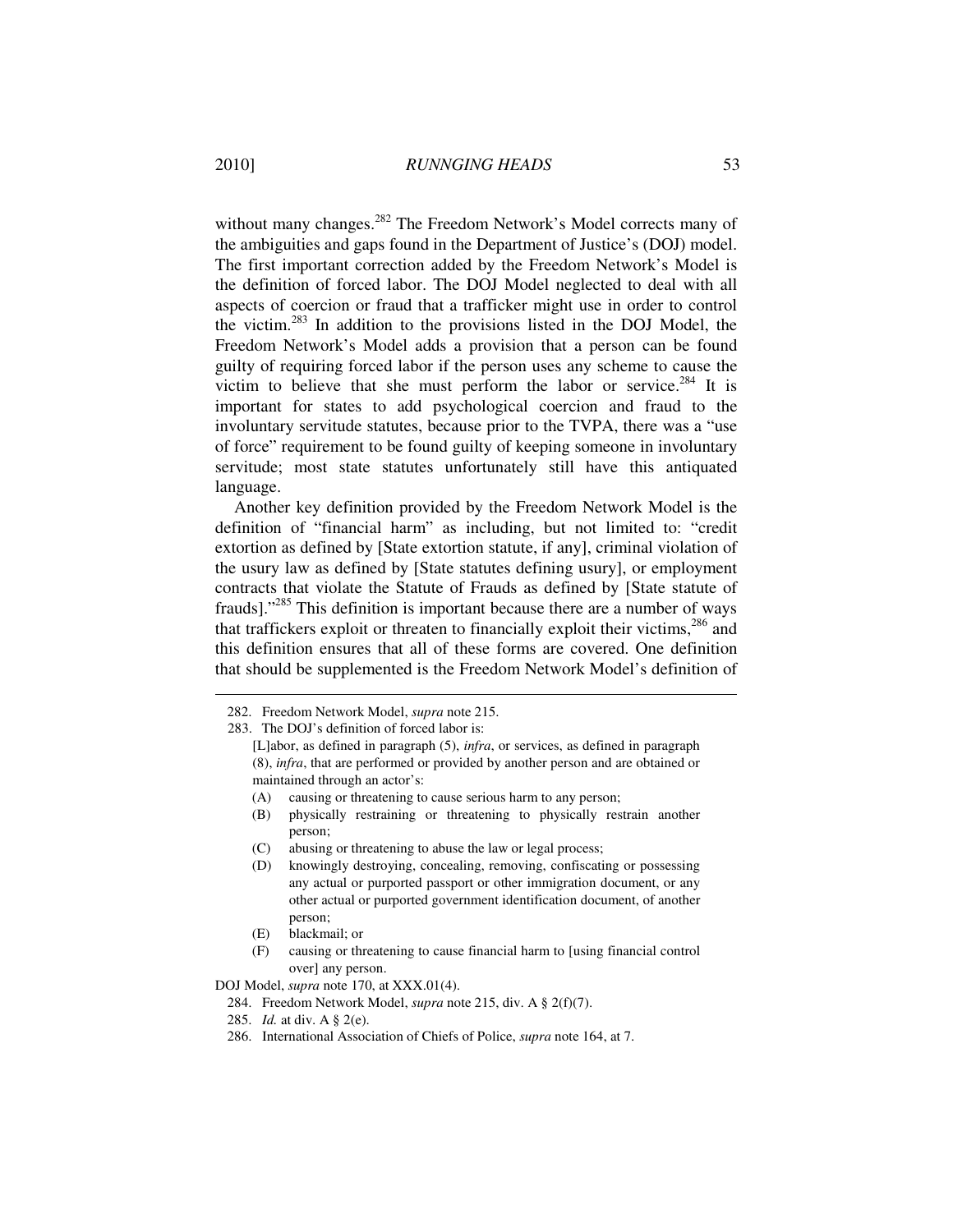"sexually-explicit performance." The Model defines this only as "live or public acts"; $287$  however, especially with the ease of internet use for exploitation of children, this provision should also cover video and still pornography.

The criminal provisions of the Freedom Network's Model are very clear, and the provisions adequately cover the crimes typically committed. One area in which this Model, in addition to the previous models, is weak is the required level of mens rea. This Model requires "knowingly" for all of the criminal acts; however, at some point those involved in the crime should not be able to escape criminal culpability. For example, the person who recruits for a migrant job in Mexico, or the driver who transports young girls to the same house night after night, should have an affirmative duty to find out what is happening to these individuals. From a law and economics standpoint in tort law, liability should be placed on the person who is in the best position to take the needed precautions.<sup>288</sup> The same should be true here. The goal is to rescue the victims, and those who touch the victims' lives are in the best position to save them; thus, incentivizing them to take the correct course of action should be one goal of the criminal law. Therefore, the level of mens rea should be "recklessness," or as a compromise, perhaps there could be levels of trafficking based on whether the defendant involved committed the crime knowingly or recklessly.

The Freedom Network Model does provide for accomplice liability and for sentence enhancements. The addition of accomplice liability assures that all parties that participate in the crime are punished.<sup>289</sup> Additionally, the sentence enhancements advocated in this Model seem to be the most logically related to the actual harm done to the victim and to the severity of the crime committed. The sentence enhancements proffered are based on bodily injury, time in servitude, vulnerability of the victim, the number of victims involved, and the ages of any minors involved.<sup>290</sup> These enhancements create a strong statute that adequately reflects the abhorrent nature of human trafficking.

This victim-centered approach is exhibited in a variety of provisions that are suggested to protect the victims of human trafficking crimes. The first such provision allows victims to still receive benefits if the defendant

 <sup>287.</sup> Freedom Network Model, *supra* note 215, div. A § 2(l).

 <sup>288.</sup> *See, e.g.*, the Learned Hand formula, which states: Burden < Cost of Injury x Probability of occurrence. United States v. Carroll Towing Co., 159 F.2d 169, 173 (2d. Cir. 1947).

 <sup>289.</sup> Freedom Network Model, *supra* note 215, div. B § 5.

 <sup>290.</sup> *Id.* § 6 (b)(1)–(5).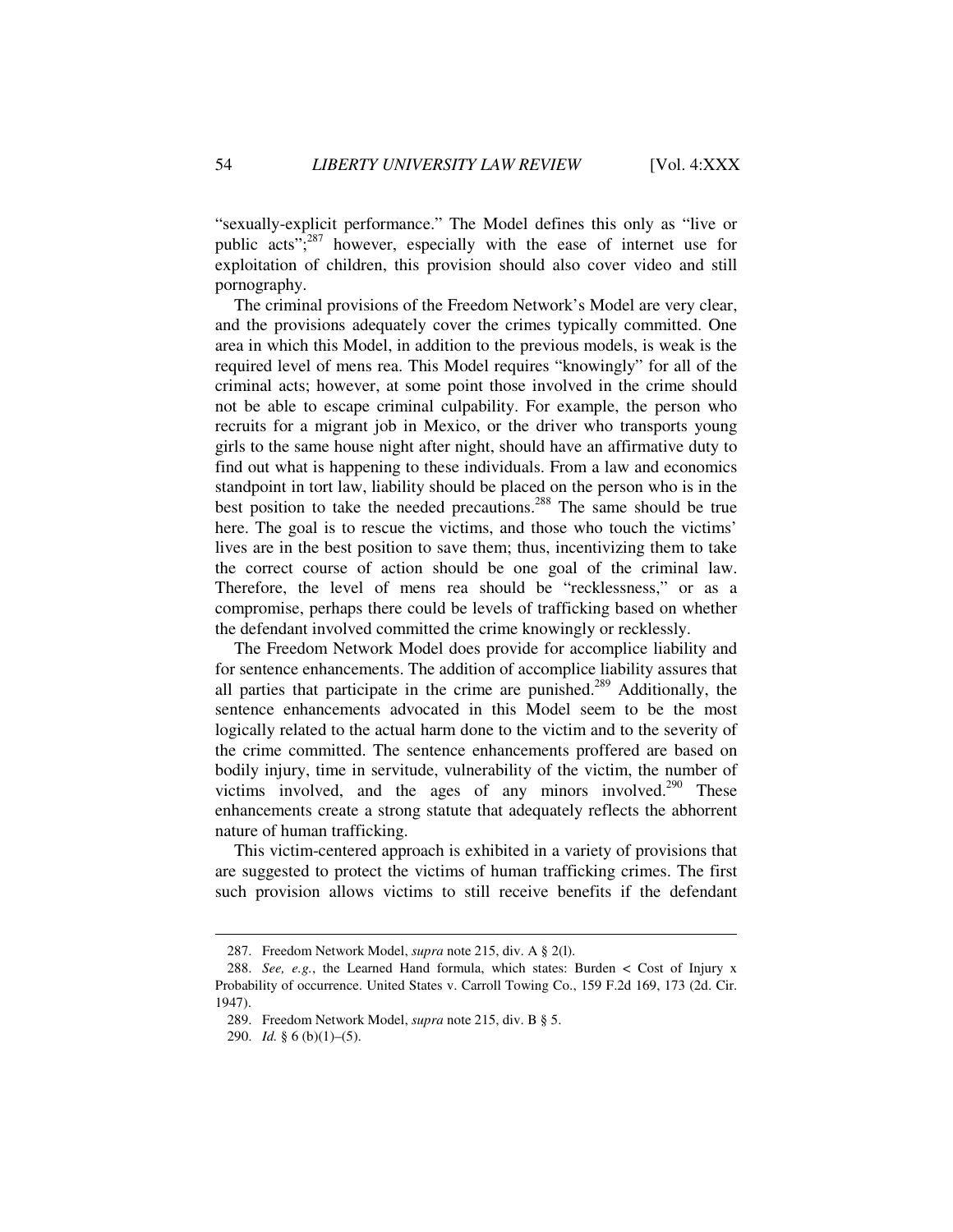pleads guilty or nolo contendere.<sup>291</sup> There is also an evidentiary provision that would not allow a victim's prior sexual history to disprove a human trafficking claim.<sup>292</sup> The provision expressly excludes evidence used to prove the victim engaged in other sexual behavior or evidence offered to prove the trafficker's sexual predisposition.<sup>293</sup> This provision, however, does not address whether the trafficker-defendant can bring in evidence of the victim's prior participation in the commercial sex industry. Some commentators have argued that the defendant should not be permitted to argue that the victim participated in commercial sex in the past; $294$  however, this limitation seems to be unduly burdensome to the defendant, and the evidence, if reliable, would be very relevant to the case at hand. Although there would be some prejudice to the victim to allow past incidents of commercial sex participation, when dealing with this type of criminal case, the probative value outweighs any prejudicial effect.<sup>295</sup> Attempting to make the victims whole, the Model provides for mandatory and discretionary restitution and a way to calculate the full amount of the victim's losses.<sup>296</sup> The Model permits asset forfeiture of the trafficker to allow government seizure of assets used in the crime,<sup>297</sup> a provision that complements the restitution statute. Finally, the Model provides for prosecutorial immunity in certain situations and proclaims that the victims shall not be housed in jails or detention centers during or after the criminal or civil proceedings.<sup>298</sup>

As part of its holistic approach, the Freedom Network's Model focuses on more than just the criminalization of human trafficking; it also provides

 <sup>291.</sup> *Id.* § 7. This provision states:

<sup>(</sup>a) Any plea of guilty or nolo contendere entered by a defendant charged with a crime under Section B.1, B.2, B.3, B.4 or B.5 of this Division must fully state the offenses that justify prosecution under the applicable state law. (b) Any plea of guilty or nolo contendere entered under (a) will automatically entitle the victim of trafficking to all benefits and rights under this statute.

*Id.*

 <sup>292.</sup> *Id.* § 8.

 <sup>293.</sup> *Id.*

 <sup>294.</sup> *See, e.g.*, Freedom Network Model, *supra* note 215, div. B § 8.

 <sup>295.</sup> This is required to meet the admissibility standard of Federal Rule of Evidence 403.

 <sup>296.</sup> Freedom Network Model, *supra* note 215, div. C §§ 1-3. Further, section 4 deals with the issuance of the order of restitution, but it should also state how to handle restitution when the victim is no longer in the jurisdiction, as many of the victims will flee or be deported before the criminal case is concluded. *See id.* § 4.

 <sup>297.</sup> *Id.* div. B § 10.

 <sup>298.</sup> *Id.* div. B § 9.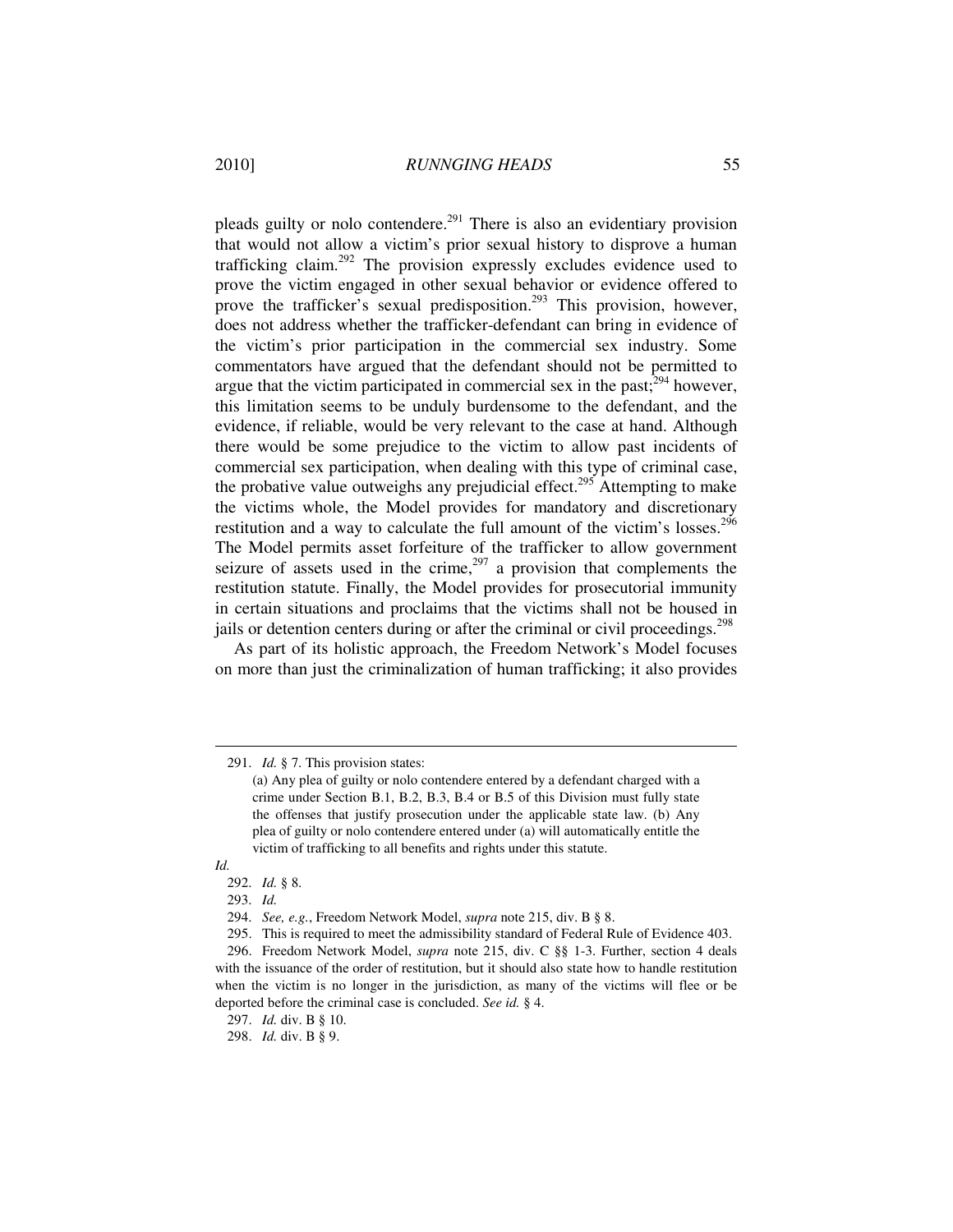benefits and services to the victims.<sup>299</sup> These services include: protective measures, immediate medical care, legal services, contact information for service providers, notice of the status of the case, translation services, occupational therapy services, and other social services.<sup>300</sup> Another provision that would be beneficial for the ongoing care for these victims is the creation of a shelter program. $301$  Another innovative suggestion is the creation of a privileged relationship between the trafficking victim and the "trafficking victim counselor."<sup>302</sup> This could be a key provision, because of the victim's distrust of authority, and providing a "safe" person for the victim to talk to might encourage the victim to discuss the crimes more freely with law enforcement agents. The only problem with this provision is that from a legal standpoint, it does not state the type of privilege it is creating, so it is unclear under what circumstances this privilege could be set aside by a court.

The Freedom Network's Model provides a section similar to the provision in the Renewal Project's Model that ensures training for local law enforcement.<sup>303</sup> It also suggests the formation of a permanent taskforce to coordinate efforts to maintain and integrate human trafficking data. This provision is one that every state should implement, enabling it to have a centralized taskforce that coordinates the agencies involved, supervises data collection, and oversees victims' services. Furthermore, the taskforce should provide annual reports to determine the progress and the areas of improvement.

 6. Models Not a One Stop Shop—They Should Be Adapted to Varying State Needs

It is clear that governmental and non-governmental organizations dedicated to seeing the eradication of modern-day slavery within the borders of the United States have provided state legislators with a plethora of solid guidance for how to accomplish these goals. However, no one model will fit the needs of all states, and the states should carefully and thoughtfully consider their own unique situations and creatively enact legislation that will meet their specific needs. The first matter each state should consider is its geographic location. States that share a border with

<sup>299</sup>*. Id.* div. D § 1 (providing that provisions of services under the law "shall not be contingent on the trafficked person's immigration status or on the prosecution of the trafficking victim's trafficker").

 <sup>300.</sup> *Id.* §§ 4-7.

 <sup>301.</sup> *Id.* § 8.

 <sup>302.</sup> *Id.* § 9 (defining "trafficking victim counselor").

 <sup>303.</sup> *Id.* div. F § 2.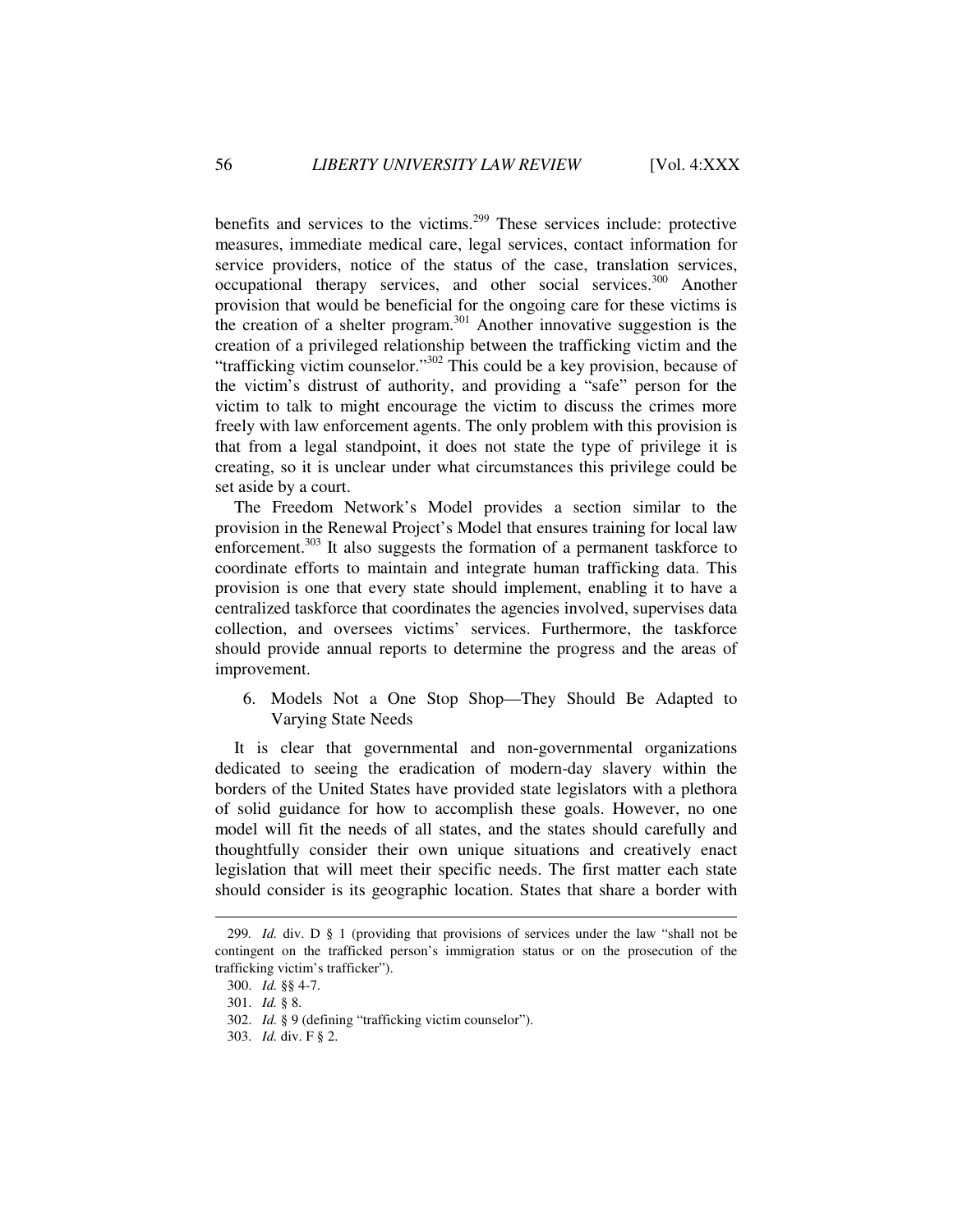Mexico or Canada need to be especially vigilant in dealing with the issues of human trafficking versus human smuggling.<sup>304</sup> With large events, such as the Canadian Olympic Games, the states that share the border with Canada may see an increase in trafficking across their borders. Also, there is currently a movement to legalize prostitution in certain Canadian provinces, and if that happens, there may be a trickledown effect of trafficked women who were smuggled into Canada being brought across the border to the United States. Therefore, these border states should ensure that their laws are up to date to deal with this influx. Additionally, any time there is an access point in a state from an international source, whether across a border or via an international airport, the state should pay special attention to raising awareness in the general area of the point of entry and on the highways leading away from the point of entry. Those who might come in contact with a victim should know how to identify victims of human trafficking. This goal can be achieved through public awareness campaigns, targeted training offered to a variety of service industry workers, and law enforcement officers in these areas.<sup>305</sup>

Another issue that may differ among states is the respective amount of urban and agricultural areas, both of which foster human trafficking. In urban areas, there is a high demand for commercial sex that fuels brothels and "massage parlors."<sup>306</sup> Additionally, if the state has vast agricultural areas, it may have more of a need for seasonal workers; due to the nature of the work and the visa requirements, this situation can be fraught with coercive and fraudulent actions. $307$  Furthermore, even if the migrant workers themselves have not been trafficked, often makeshift "brothels"<sup>308</sup> will be created near migrant villages to "service" migrant workers who are working of their own free will.

Another difference among states that should be considered is whether the state contains a port (military or commercial) or a resort area. Sex trafficking and other forms of trafficking increase near military and

 <sup>304.</sup> The key distinction between "trafficking" and "smuggling" is the "individual's freedom of choice." International Association of Chiefs of Police, *supra* note 164, at 3.

 <sup>305.</sup> *See* Davis, *supra* note 161.

 <sup>306.</sup> International Association of Chiefs of Police, *supra* note 164, at 6.

 <sup>307.</sup> *Id.*

 <sup>308.</sup> These "brothels" sometimes consist of an outdoor area where the girls stay and wait for the men, and the entire sexual act occurs outdoors. These brothels continue to be raided by law enforcement and the sex traffickers arrested. *See* U.S. Immigrations and Customs Enforcements, *Federal Jury Convicts Previously Deported Man on Sex Trafficking Charges: Joint Investigation Dismantles Family-Operated Outdoor Brothel* (Jan. 13, 2009), *available at* http://www.ice.gov/pi/nr/1001/100113sandiego.htm.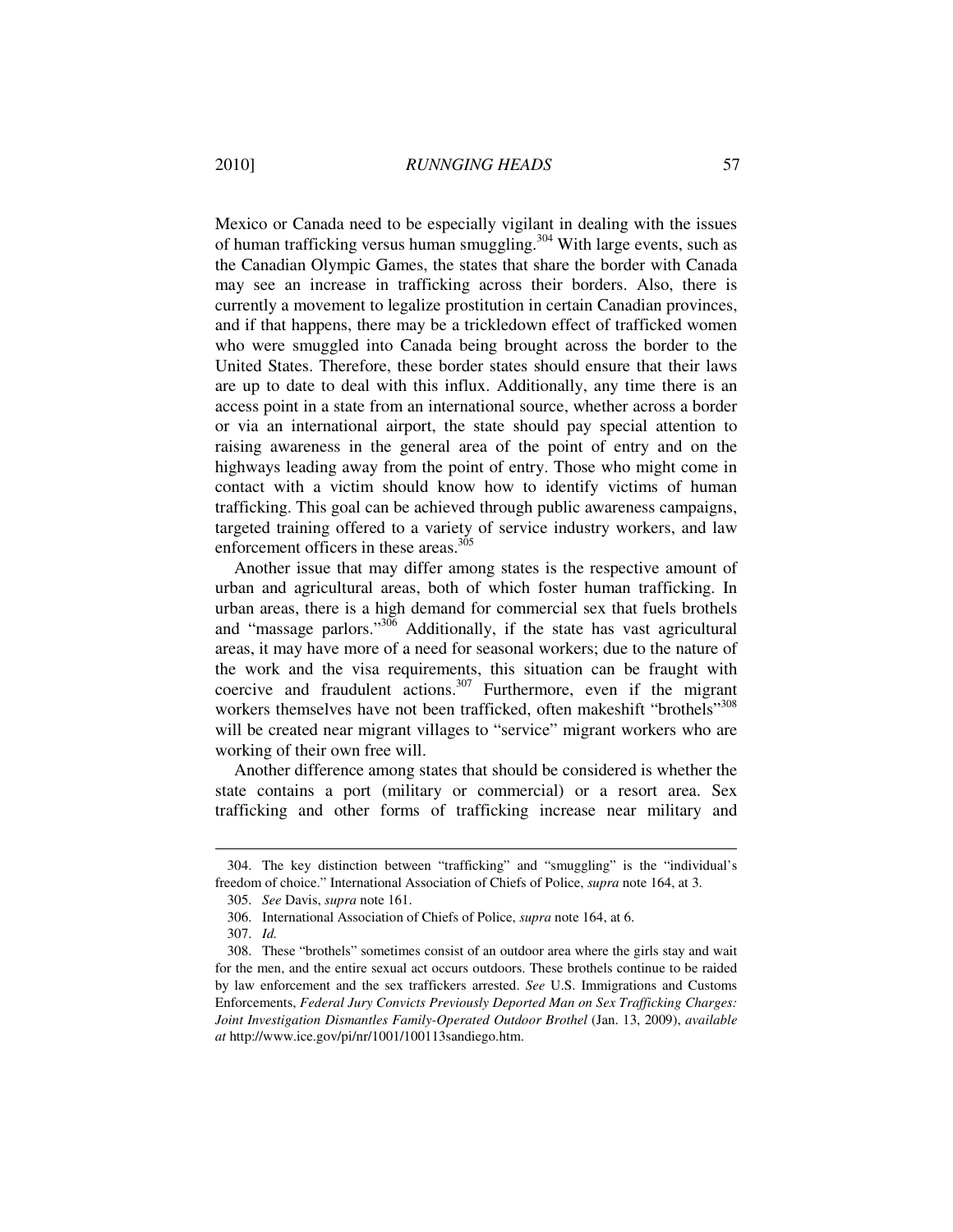commercial ports, and in areas where people gather for vacations, such as beach towns.<sup>309</sup> Sometimes the ocean resort town is the "lure" where trafficking victims are promised a legitimate job, but once they land in the destination, they are quickly shuffled to another location where they are coerced into forced labor or commercial sex.<sup>310</sup> This happened to one group of young Eastern European girls who were promised jobs at Virginia Beach as waitresses. Once they arrived, they were quickly forced to work as "bar girls" under treacherous conditions for no pay.<sup>311</sup>

There are many other differences among the states, but one other difference that may influence legislation dealing with human trafficking is the proximity to areas where those who have diplomatic immunity would work, such as, for example, the World Bank, the United Nations, and embassy locations. Thus, states such as New York and New Jersey, as well as Washington, D.C. and its bordering states of Maryland and Virginia, should expect increased levels of those kept in domestic servitude. Domestic servitude is one of the most difficult forms of human trafficking to uncover, because as mentioned above, the master of the house keeps the victims in the home and allows them to go out only after exerting enough psychological or physical control over the victims that he or she is sure the victims will not flee or tell the authorities.<sup>312</sup> Other states that may have high levels of domestic servants may include states with populations that come from countries where domestic servitude is acceptable.

#### *B. Some State Laws Are More Successful Than Others*

Many states have enacted, or are in the final stages of enacting, some legislation related to human trafficking at the state level;<sup>313</sup> nevertheless,

 <sup>309.</sup> *See supra* note 205 (citing MSNBC investigative journalism reports); *see also* Amanda Kloer, Sex Trafficking High Around U.S. Military Bases Abroad (Feb. 9, 2010), http://humantrafficking.change.org/blog/view/sex\_trafficking\_high\_around\_us\_military\_ bases\_abroad.

 <sup>310.</sup> *See supra* note 205 (citing MSNBC investigative journalism reports).

 <sup>311.</sup> *MSNBC Undercover*, *supra* note 205; *see also* Grace Kahng, *Sex Slaves, Human Trafficking . . . in America?* (MSNBC television broadcast Dec. 3, 2007), *available at*  http://today.msnbc.msn.com/id/22083762/.

 <sup>312.</sup> *See supra* note 81 and accompanying text.

 <sup>313.</sup> Washington, D.C. is in the final stages of enacting legislation making it a crime to participate in human trafficking. Polaris Project, *District of Columbia Prohibition Against Human Trafficking Act of 2009 Summary* (2009), http://www.polarisproject.org/images// dc2009billpolarissummary.pdf; *see also* The Prohibition Against Human Trafficking Act of 2009, Bill No. 18-70, 2009 Council (D.C. 2009) (amending titles 23 and 14 of the District of Columbia Official Code).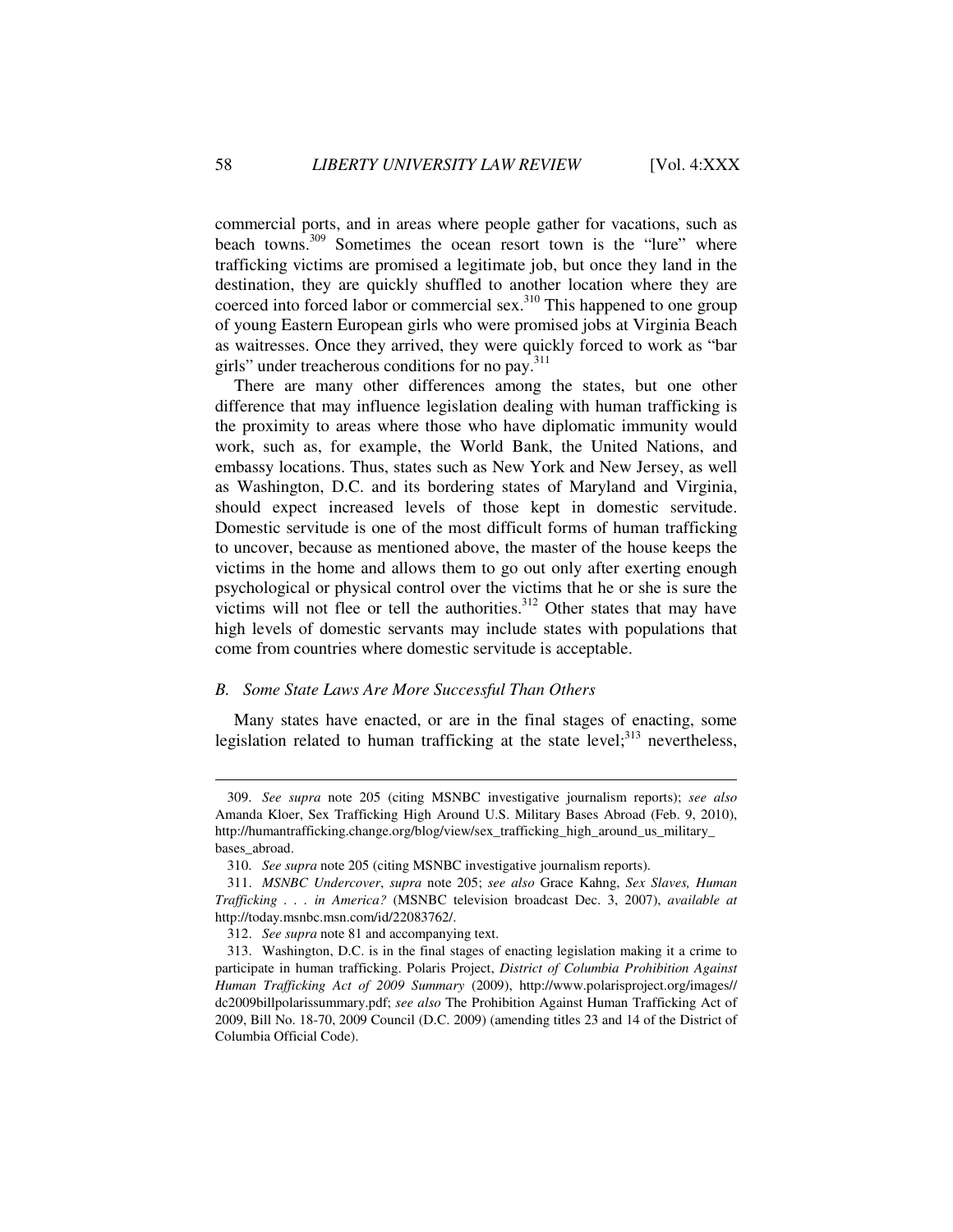only a handful of statutes are holistic in nature. When the states enact human trafficking legislation, it will increase the prosecutions of the crime; however, if the legislation is inadequate, it can actually do more harm than good.<sup>314</sup> There have been two published surveys of state trafficking legislation, each with a different focus, and while both are dated, they are still informative.<sup>315</sup> The Renewal Project's report focused on whether a state had a comprehensive statute that focuses on criminalizing all forms of trafficking, protecting the trafficking victims and fostering an environment of anti-trafficking within its borders, and making the trafficking victim whole.<sup>316</sup> The other survey, the Center for Women Policy Studies, looked at some of these same issues, but a large portion of the grade it allocated to each state came from whether the state statute included provisions that would regulate international marriage brokers and travel service providers that facilitate sex tourism.<sup>317</sup> Sadly, in both studies, no state was a stellar example for having effective human trafficking laws, and although the surveys differ, most states received very poor marks.<sup>318</sup>

As stated by the Renewal Project, "The proliferation of state antitrafficking statutes is an important advancement in the anti-trafficking movement, but a state having an anti-trafficking law is not as important as having a good law."<sup>319</sup> Some of the areas of deficiencies the Renewal Project has identified are:

 <sup>314.</sup> See *supra* Part II.A.

 <sup>315.</sup> Center for Women Policy Studies, Report Card on State Action To Combat International Trafficking 3 (2007), *available at* http://www.centerwomenpolicy.org/ documents/ReportCardonStateActiontoCombatInternationalTrafficking.pdf (based on data collected as of December 2006 when just about half of the states had enacted human trafficking legislation); Renewal Forum, Renewal Forum Analysis: An Examination of State Law on Human Trafficking (2007), *available at* http://renewalforum.org/theblog/wpcontent/uploads/2007/11/statelawanalysis2.pdf (at the time of this analysis, thirty-six of the states had anti-trafficking legislation).

 <sup>316.</sup> Renewal Forum, *supra* note 315, at 4.

 <sup>317.</sup> Center for Women Policy Studies, *supra* note 315, at 3-5. The five areas that states were graded on in this report were: (1) criminalization statute, (2) victim protection and assistance, (3) statewide interagency task force, (4) regulating international marriage brokers, and (5) regulating travel service providers that facilitate sex tourism. *Id.*

 <sup>318.</sup> The Renewal Project's highest overall grade "received by any state for its antitrafficking statute is a B-. That state is Illinois. Only five states received a C- or better." Renewal Forum, *supra* note 315, at 2. The Center for Women Policy Studies only gave out a handful of A's across all of the categories, and the vast majority of states surveyed received F's in most categories. Center for Women Policy Studies, *supra* note 315, at 7.

 <sup>319.</sup> Steven Wagner, *Renewal Forum Releases Analysis of State Anti-Trafficking Laws* (Nov. 6, 2007), *available at* http://www.renewalforum.org/theblog/index.php.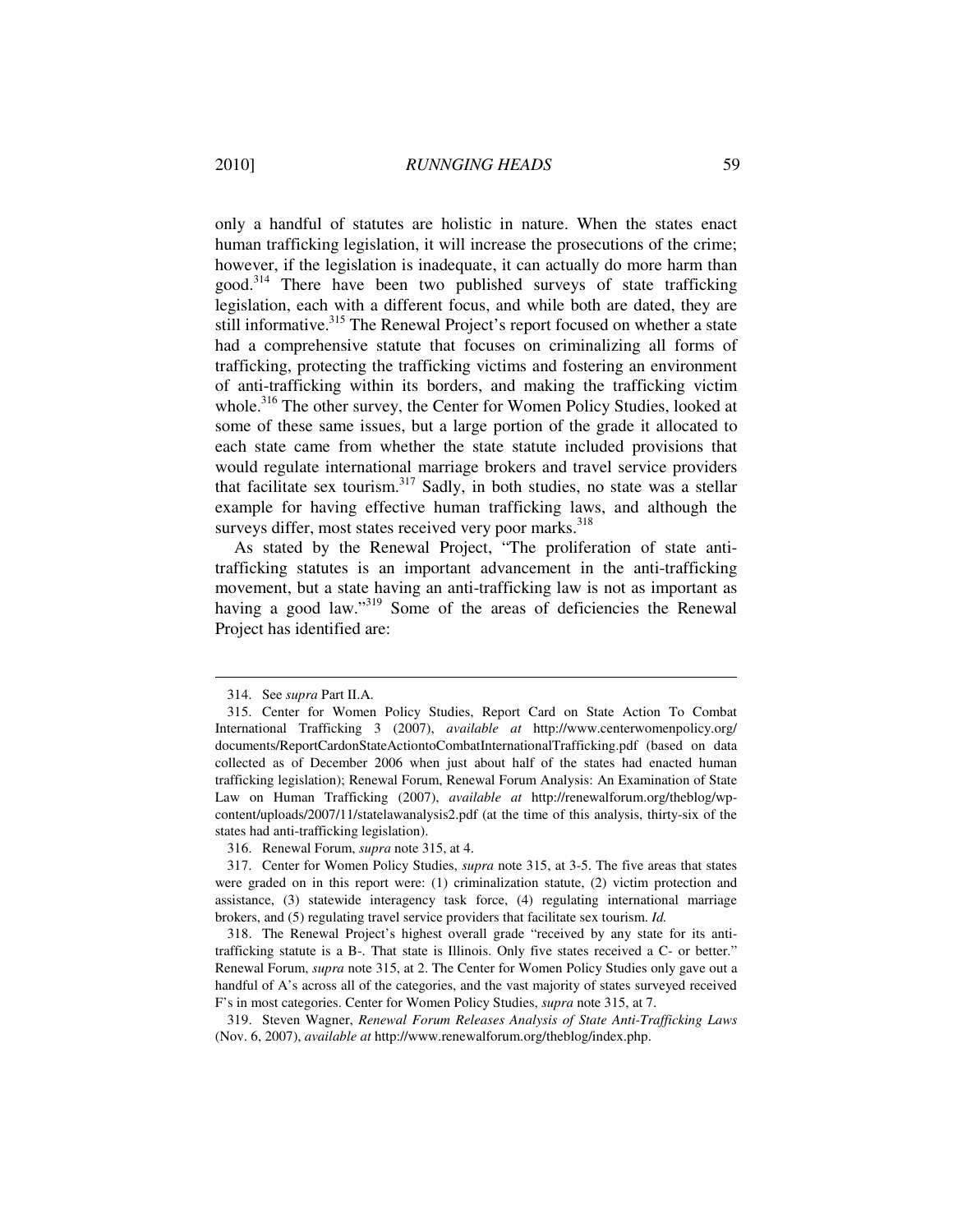- failure to define both labor and commercial sexual exploitation as human trafficking; or failure to recognize the full range of psychological bondage techniques employed by traffickers;
- inadequate support for the restoration of victims, and failure to provide for restitution, civil rights of action, and other support for care provision;
- failure to shield victims of trafficking from acts committed while in the trafficked condition;
- failure to do more than merely criminalize human trafficking.<sup>320</sup>

The states that have the best pieces of legislation are those who utilized the TVPA's three-prong focus—prosecution, protection, and prevention.<sup>321</sup>

1. Prosecution

In order for there to be a successful prosecution for human trafficking at the state level, the state must criminalize all forms of human trafficking. All of the models discussed above have one distinctive in common: they each advocate that all forms of human trafficking should be covered by statutes at the state level. The models do differ, however, in the way they propose that states accomplish this goal. For example, the DOJ's Model proposes a definition of forced labor that, unlike the TVPA, incorporates both traditional labor and commercial sex.<sup>322</sup> Meanwhile, the Renewal Project's Model provides that trafficking in commercial sex and labor should be parsed out into two separate criminal provisions.<sup>323</sup> Many states have followed this approach and have bifurcated the two provisions.  $324$ Additionally, it is important for the statutes to define human trafficking by force, fraud, and coercion as discussed in the TVPA, in order to circumvent the traditional meaning of coercion.<sup>325</sup> However, human traffickers use

 <sup>320.</sup> *Id.*

 <sup>321.</sup> See *supra* Part II.C for a discussion of the TVPA's three-pronged approach.

 <sup>322.</sup> *See supra* note 218.

 <sup>323.</sup> Renewal Forum Model, *supra* note 241, § AAA.01(3), (5).

 <sup>324.</sup> *See e.g.*, ARIZ. REV. STAT. ANN. §§ 13-1306–1309 (2007); FLA. STAT. ANN. § 787.06 (West 2007); IND. CODE ANN. § 35-42-3.5-1 (West 2006); KY. REV. STAT. ANN. §§ 529.100–110 (West 2008); MINN. STAT. ANN. §§ 609.281–284 (West 2007); N.J. STAT. ANN. § 2C:13-8 (West 2005); N.C. GEN. STAT. ANN. §§ 14-43.10–.13 (West 2006); OKLA. STAT. tit. 21, § 748.2 (2007); R.I. GEN. LAWS §§ 11-67-1–5 (2009); TENN. CODE ANN. § 39- 13-308 (West 2008); TEX. PENAL CODE ANN. §§ 20A.01–.02 (Vernon 2007); WIS. STAT. ANN. § 940.302 (West 2007).

 <sup>325.</sup> See *supra* Part II.C for a discussion of the TVPA.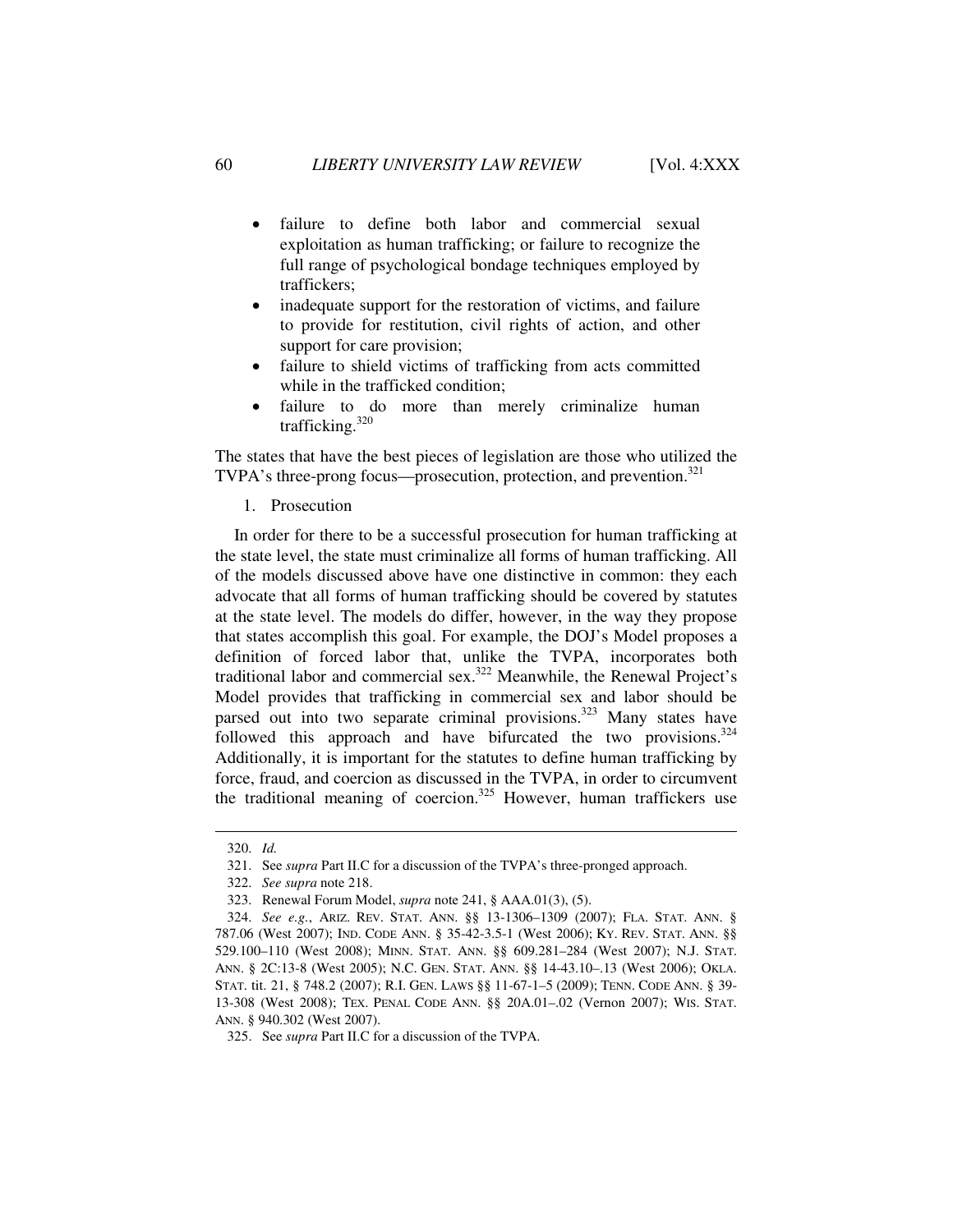many forms of manipulation in order to secure a victim's bondage, and as some of the model provisions have done, many states have defined the means of securing the bondage broadly.<sup>326</sup> On January 1, 2010, New Hampshire's new human trafficking law went into effect, and its provisions concerning forced labor and the means used to secure the involuntary labor are particularly good. First, in its definitions section, New Hampshire explains that even if the labor begins as consensual, as soon as the victim wants to leave the job, the labor becomes involuntary if the employer does not permit the victim to leave. $327$  Then, in its sections dealing with

(A) Creating or confirming another's impression of an existing fact or past event which is false and which the accused knows or believes to be false;

(B) Maintaining the status or condition of a person arising from a pledge by that person of his or her personal services as security for a debt, if the value of those services as reasonably assessed is not applied toward the liquidation of the debt or the length and nature of those services are not respectively limited and defined, or preventing a person from acquiring information pertinent to the disposition of such debt; or

(C) Promising benefits or the performance of services which the accused does not intend to deliver or perform or knows will not be delivered or performed. Evidence of failure to deliver benefits or perform services standing alone shall not be sufficient to authorize a conviction under this Code section.

GA. CODE ANN*.* § 16-5-46(2) (West 2006).

327. N.H. REV. STAT. ANN. § 633:6 (2010).

"Involuntary servitude" means a condition of compulsory service or labor, including commercial sex acts or sexually explicit performances, performed by one person, against his or her will, for the benefit of another. If a person willingly begins to perform the labor or service but later attempts to withdraw

 <sup>326.</sup> The following are examples of statutes that have defined force, fraud, and coercion at the state level; any interesting additional provisions are noted in a parenthetical after the citation. ARIZ. REV. STAT. ANN. §§ 13-1306–1309 (2007) (adding confiscation of immigration documents); DEL. CODE ANN. tit. 11, § 787 (2007) (adding taking or destroying passport or identification or blackmail or threatened financial harm); FLA. STAT. ANN. § 787.06 (2)(b)(3) (West 2007) (adding "[u]sing lending or other credit methods to establish a debt by that person or another person when labor or services are pledged as a security for the debt . . . , if the value of the labor or services as reasonably assessed is not applied toward the liquidation of the debt, the length and nature of the labor or services are not respectively limited and defined"); IOWA CODE ANN. § 710A.2 (West 2006); MINN. STAT. ANN. § 609.281(West 2007); NEB. REV. STAT. § 28-831(1)(a)-(d) (2006); N.H. REV. STAT. ANN. § 633:6 (2010) ; N.J. STAT. ANN. § 2C:13-8 (West 2005); N.C. GEN. STAT. ANN. § 14- 43.10(a)(1)(b) (West 2006) (adding "[e]xposing or threatening to expose any fact or information that if revealed would tend to subject a person to criminal or immigration proceedings, hatred, contempt, or ridicule"); OKLA. STAT. ANN. tit. 21, §§ 748–748.2 (West 2007); R.I. GEN. LAWS § 11-67-1 (2007); TEX. PENAL CODE ANN. §§ 20A.01–.02 (Vernon 2007); WIS. STAT. ANN. § 940.302 (West 2007). One salient example is Georgia, which defined the word "deception" as: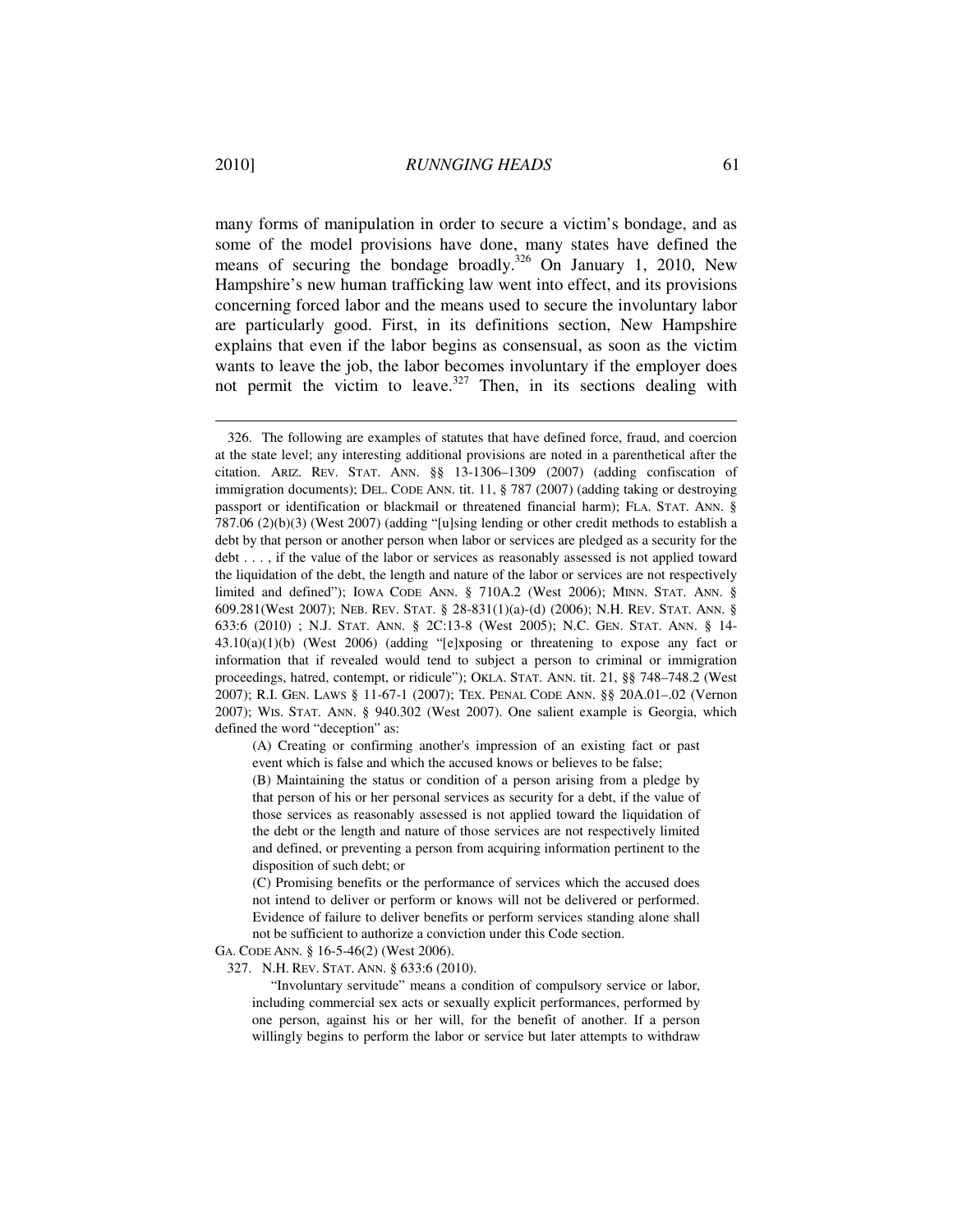involuntary servitude, New Hampshire prohibits forced labor through the following means:

- (1) Causing or threatening to cause serious harm to any person.
- (2) Confining the person unlawfully as defined in RSA 633:2, II, or threatening to so confine the person.
- (3) Abusing legal process or threatening to bring legal action against the person relating to the person's legal status or potential criminal liability.
- (4) Destroying, concealing, removing, confiscating, or otherwise making unavailable to that person any actual or purported passport or other immigration document, or any other actual or purported government identification document.
- (5) Threatening to commit a crime against the person.
- (6) False promise relating to the terms and conditions of employment, education, marriage, or financial support.
- (7) Threatening to reveal any information sought to be kept concealed by the person which relates to the person's legal status or which would expose the person to criminal liability.
- (8) Facilitating or controlling the person's access to an addictive controlled substance.
- (9) Engaging in any scheme, plan, or pattern, whether overt or subtle, intended to cause the person to believe that, if he or she did not perform such labor, services, commercial sex acts, or sexually explicit performances, that such person or any person would suffer serious harm or physical restraint.
- (10) Withholding or threatening to withhold food or medication that the actor has an obligation or has promised to provide to the person.
- (11) Coercing a person to engage in any of the foregoing acts by requiring such in satisfaction of a debt owed to the actor. $328$

and is forced to remain and perform against his or her will, the service becomes involuntary. The payment of a wage or salary is not determinative of the question as to whether that person has been held in involuntary servitude.

*Id.*

<sup>328.</sup> N.H. REV. STAT. ANN. §  $633:7(I)(a)(1)–(11)$  (2010). Another interesting provision New Hampshire provided for was that there was no intent to criminalize "actions of a parent or guardian who requires his or her child to perform common household chores under threat of typical parental discipline." *See id.* at § 633:7(I)(b).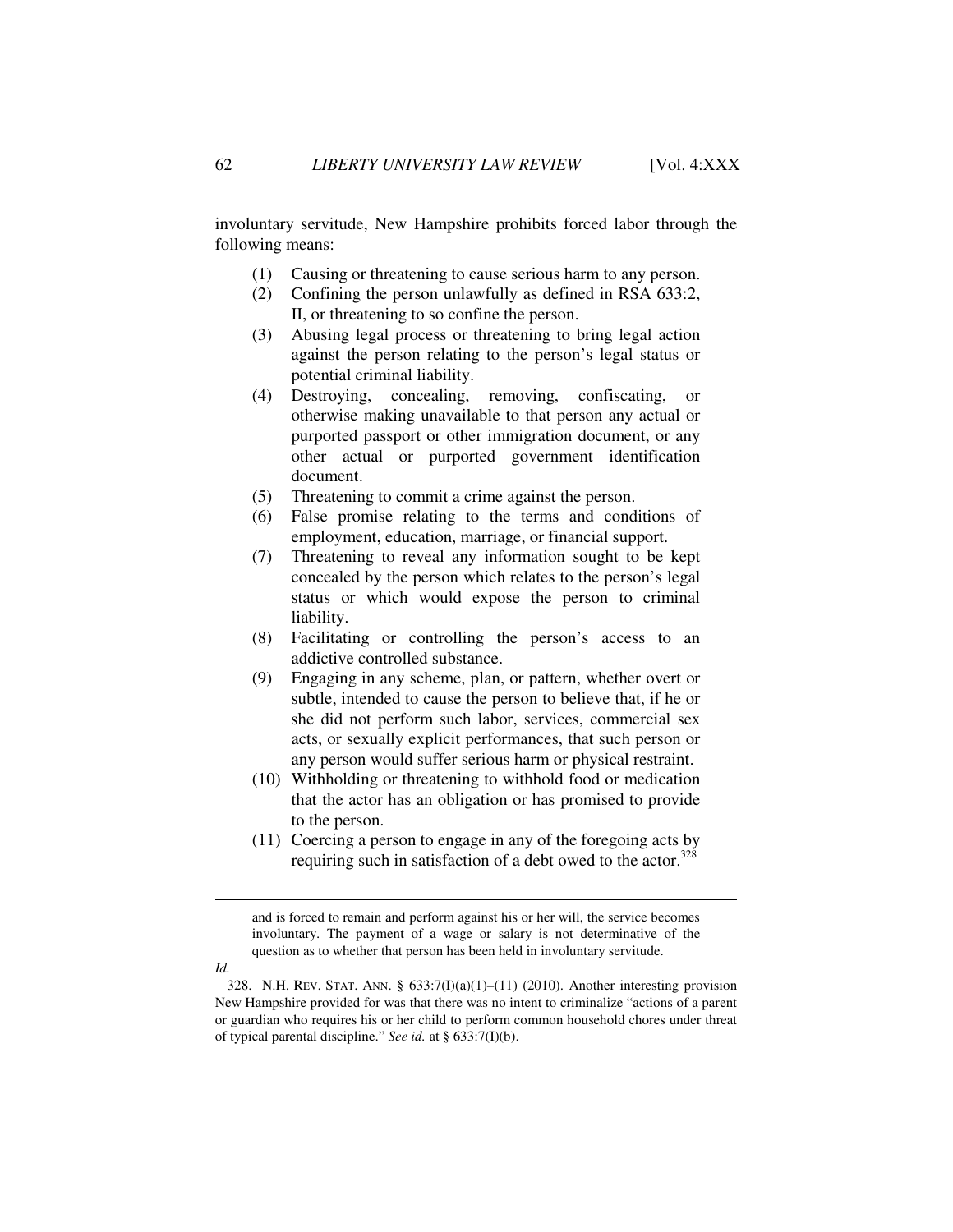On the other hand, some states do not provide any definition for what constitutes human trafficking.<sup>329</sup> Others have conflicted definitions on the books concerning human trafficking. For example, in its definitions section, Michigan allows for a variety of means to secure a person's forced labor, including:

(i) Causing or threatening to cause serious physical harm to another person; (ii) Physically restraining or threatening to physically restrain another person; (iii) Abusing or threatening to abuse the law or legal process; (iv) Knowingly destroying, concealing, removing, confiscating, or possessing any actual or purported passport or other immigration document, or any other actual or purported government identification document, of another person; (v) Blackmail; (vi) Causing or threatening to cause financial harm to any person.<sup>330</sup>

However, in the next section, the code defines forced labor only in terms of physical violence or the threat of violence.<sup>331</sup>

Most states' definitions of trafficking are consistent with the definition of "severe human trafficking" that is found in the TVPA. However, some states are using this opportunity to fill the gaps found in the TVPA, and to protect victims who may not be adequately protected by the TVPA. For example, Delaware and a few other states criminalize human trafficking in order to harvest body parts,  $332$  which, although not found in the TVPA, is a provision found in the UN Protocol. There is also a debate as to how the states should deal with sex trafficking. As noted above, several states follow the TVPA and separate out sex trafficking and labor trafficking.<sup>333</sup> Nonetheless, many argue that commercial sex and other sexual acts (like stripping and pornography) are just a form of forced labor, and thus the victims of sex trafficking should be treated the same as victims of other forms of forced labor or involuntary servitude.<sup>334</sup> In *Sex and Slavery: An* 

 <sup>329.</sup> KY. REV. STAT. ANN. §§ 529.100–.110 (West 2008). Nevada also does not provide any definition of terms for forced labor or the means that a trafficker can employ in the actual statute; however, Nevada did recognize that traffickers did routinely use force, fraud, and coercion in the preamble to the statute. *See* NEV. REV. STAT. §§ 200.467–.468 (2007); NEV. REV. STAT. ANN. tit. 15, ch. 200 Note (preamble). The preamble is not binding law.

 <sup>330.</sup> MICH. COMP. LAWS § 750.462a(e)(i)-(iv) (2006).

 <sup>331.</sup> MICH. COMP. LAWS §750.462b(1) (2006) ("A person shall not knowingly subject or attempt to subject another person to forced labor or services by causing or threatening to cause physical harm to another person.").

 <sup>332. 11</sup> DEL. CODE ANN. § 787 (b)(4) (2007); *see also* MINN. STAT. § 609.281 (2007).

 <sup>333.</sup> *See generally supra* note 210.

 <sup>334.</sup> *See* DOJ Model, *supra* note 170.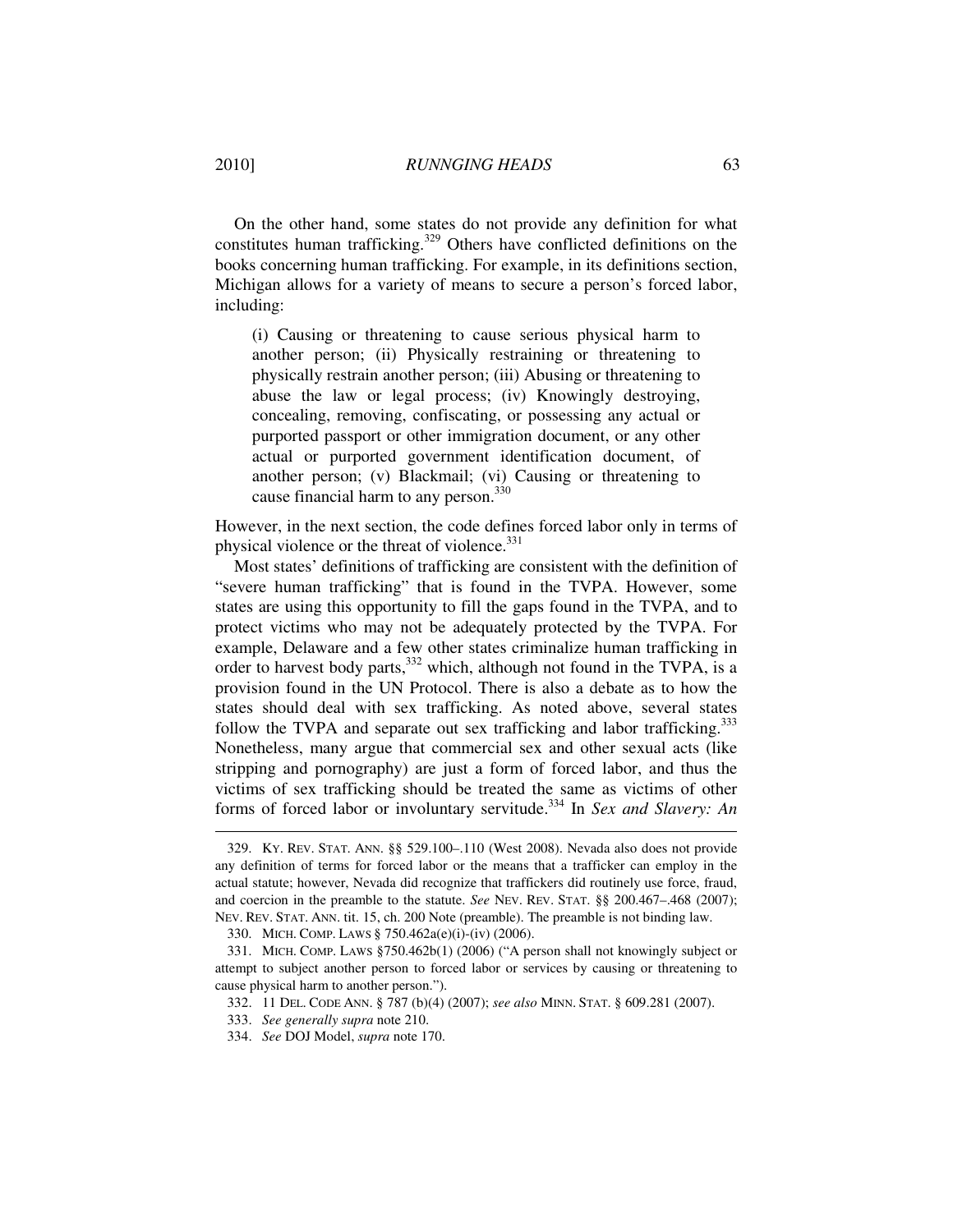*Analysis of Three Models of State Human Trafficking Legislation*, Melynda H. Barnhart explains the difference between the Intersectional Model as provided for by the DOJ's Model State Law, the Individualist Model as it is enacted by California, and the Structuralist Model as it is enacted by New York.<sup>335</sup> Barnhart explains that at first examination, sex trafficking and labor trafficking may look very different, but when one investigates below the surface, the similarities are revealed. Both deal with exploitation of persons, and even labor trafficking often uses sexual abuse to control the victims.<sup>336</sup> In the DOJ Model and some of the other models discussed above, sex trafficking and labor trafficking are treated the same, and this forces law enforcement and prosecutorial efforts to focus on the means of exploitation, not necessarily on the underlying form of the exploitation.<sup>337</sup> According to Barnhart, "This shift forces law enforcement to place their efforts behind ending exploitative practices of traffickers, rather than allowing them to focus their efforts on the more familiar territory of sex trafficking."<sup>338</sup> The other two models are distinct, because they have differing views as to whether prostitution can ever be considered labor.<sup>339</sup> The California statute (the Individualist model) focuses on the means that the trafficker uses to control the victim, rather than on how the victim came to be within the control of the trafficker. The California statute does not mention sex or prostitution in the statute. $340$  The Structuralist model proclaims that women can never voluntarily exchange sex for money in the context of the abusive patriarchal male society. $341$  In the New York statute,

 <sup>335.</sup> Melynda H. Barnhart, *Sex and Slavery: An Analysis of Three Models of State Human Trafficking Legislation*, 16 WM. & MARY J. WOMEN & L. 83, 101-20 (2009).

 <sup>336.</sup> *Id.* at 91.

 <sup>337.</sup> *Id.* at 107.

 <sup>338.</sup> *Id.*

 <sup>339.</sup> *Id.* at 112.

 <sup>340.</sup> *See generally* CAL. PENAL CODE §§ 236.1–237 (West 2006).

 <sup>341.</sup> *Id.* at 114-19. The proponents of these two models also have fundamental differences as how or if prostitution should be dealt with in the legal system. Those who promote the Structuralist Model tend to be an advocate for the Swedish Model for legalization of prostitution. The Swedish Model is a relatively new model that basically focuses on criminalization of the demand side of prostitution, i.e., the Johns and the pimps, but it legalizes prostitution for the women involved. According to proponents of the Swedish Model, this will lessen the exploitation of the women and children involved by lessening demand, and if women and children are involved it will not further exploit them by charging them with the crime of prostitution.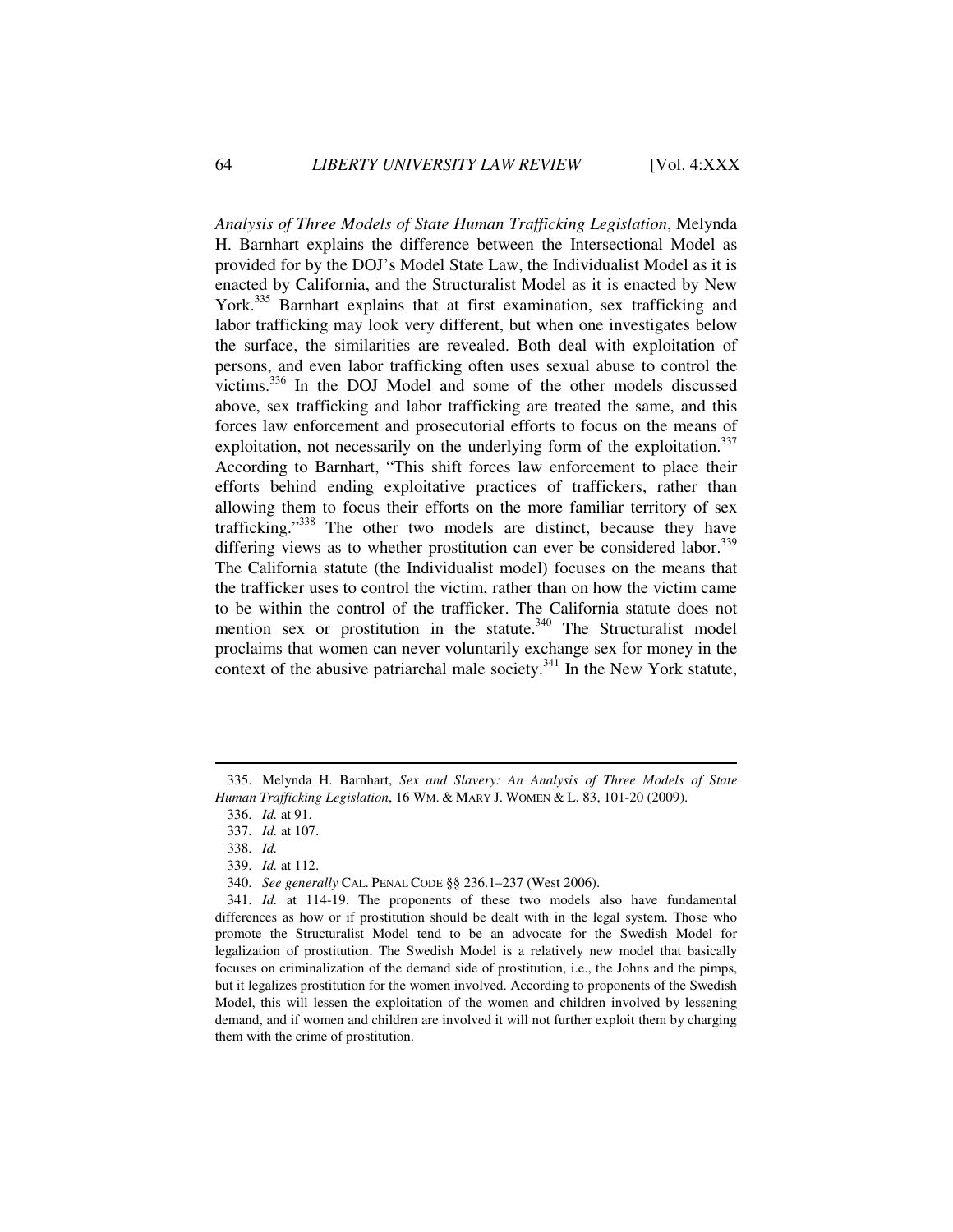sex trafficking is disproportionately represented in the criminal statute.<sup>342</sup>

Barnhart concludes that:

States should ensure that their anti-trafficking laws contain a unified definition of human trafficking, encompassing both sex and labor exploitation, with sentencing enhancements to take into account the gendered nature of many aspects of trafficking without downplaying or erasing the very real exploitation of all forms of labor and all types of people that trafficking represents.<sup>343</sup>

Many states continue to revisit their human trafficking statutes and continue fine tuning their laws.<sup>344</sup> Nonetheless, when a state does criminalize additional forms of abuses such as human trafficking, it may be difficult for the victim to get benefits under federal law, and this should be considered by the state.

2. Protection

The statutes proffered by the states must have an adequate focus on victims, to protect them during the adjudication process and afterwards. One aspect on which states should focus is dealing with victim aftercare. Victims of labor and sex trafficking suffer from overwhelming psychological issues, including depression and post-traumatic stress disorder.<sup>345</sup> Additionally, some children who were trafficked at a very young age may suffer from an inability to love, and this can lead to issues such as future deviant behavior.<sup>346</sup> Victims also suffer from physical ailments and disease, such as HIV/AIDS.<sup>347</sup> Therefore, states should make sure that victims have access to proper health care and a safe environment.<sup>348</sup> Oklahoma has enacted an exemplary guideline for how to treat human trafficking victims, stating:

 $\overline{a}$ 

 347. 2007 TIP REPORT, *supra* note 345, at 37; 2009 TIP REPORT, *supra* note 49, at 22; Overbaugh, *supra* note 166, at 639.

 <sup>342.</sup> N.Y. PENAL LAW § 135.35 (McKinney 2007) (labor trafficking falls under a class D felony); *id.* § 230.34 (sex trafficking falls under a class B felony).

 <sup>343.</sup> Barnhart, *supra* note 335, at 132.

 <sup>344. 720</sup> ILL. COMP. STAT. 5/10A-10 (2007) (statute repealed on Jan. 1, 2010, replaced by 2009 Ill. Laws 710 § 10-9).

 <sup>345.</sup> Overbaugh, *supra* note 166, at 639; *see* DEPARTMENT OF STATE, TRAFFICKING IN PERSONS REPORT 35 (2007), *available at* http://www.state.gov/documents/organization/ 82902.pdf [hereinafter 2007 TIP REPORT].

 <sup>346.</sup> *See* Rickert, *supra* note 34. *See generally* JENNIFER ROBACK MORSE, LOVE AND ECONOMICS: IT TAKES A FAMILY TO RAISE A VILLAGE (2008).

 <sup>348.</sup> OKLA. STAT. ANN. tit. 21, §§ 748–748.2 (West 2007).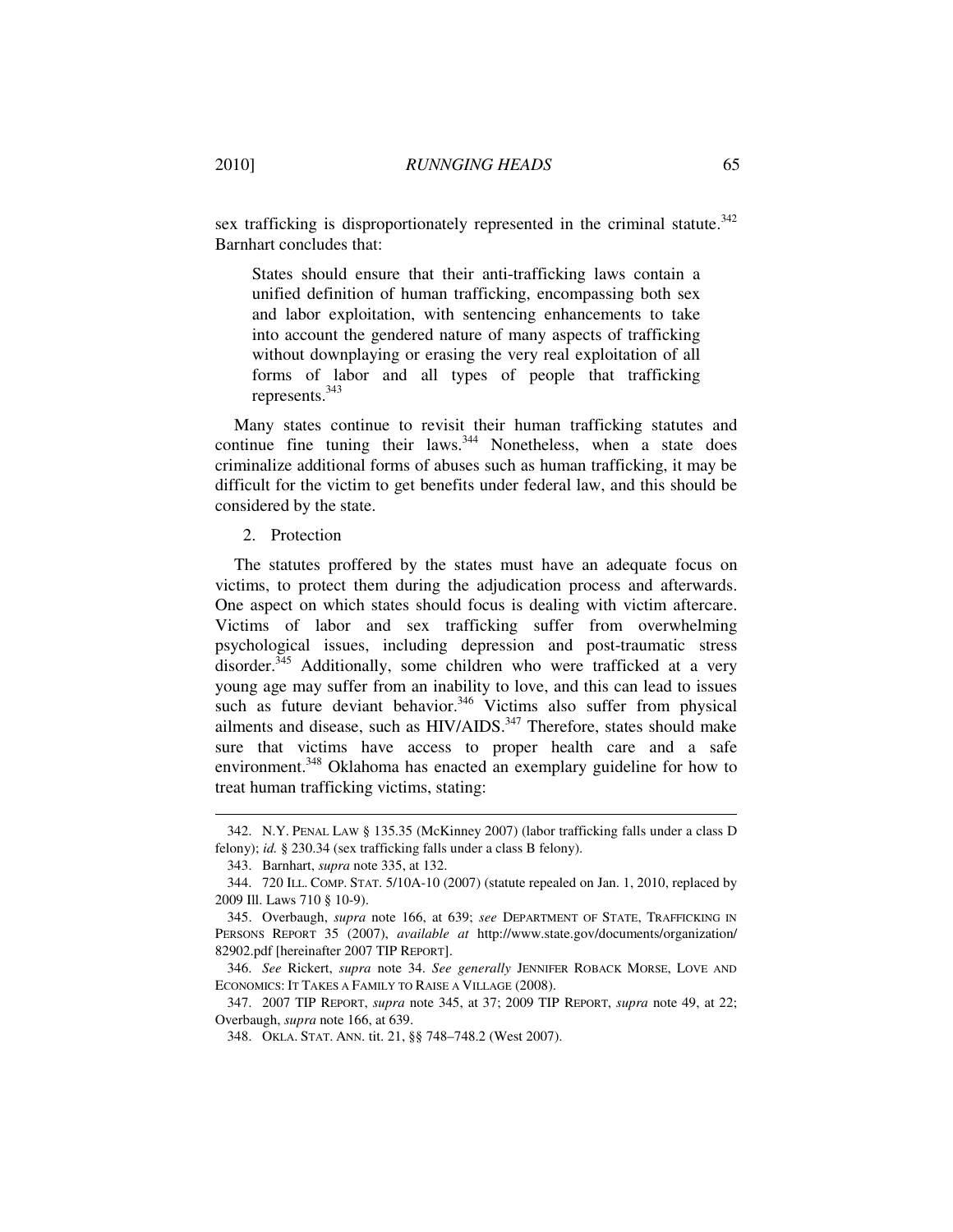Human trafficking victims shall: 1. Be housed in an appropriate shelter as soon as practicable; 2. Not be detained in facilities inappropriate to their status as crime victims; 3. Not be jailed, fined, or otherwise penalized due to having been trafficked; 4. Receive prompt medical care, mental health care, food, and other assistance, as necessary; 5. Have access to legal assistance, information about their rights, and translation services, as necessary; and 6. Be provided protection if the safety of the victim is at risk or if there is a danger of additional harm by recapture of the victim by a trafficker, including: a. taking measures to protect trafficked persons and their family members from intimidation and threats of reprisals, and b. ensuring that the names and identifying information of trafficked persons and their family members are not disclosed to the public.<sup>349</sup>

New Mexico also provides a good standard to which other states can look for how to provide benefits and services at the state level to the victim of trafficking. The provisions provided for in the New Mexico statute are:

(1) case management; (2) emergency temporary housing; (3) health care; (4) mental health counseling; (5) drug addiction screening and treatment; (6) language interpretation, translation services and English language instruction; (7) job training, job placement assistance and post-employment services for job retention; (8) services to assist the victim and the victim's family members; or (9) other general assistance services and benefits as determined by the children, youth and families department.<sup>350</sup>

Other areas the states should consider when codifying human trafficking legislation are providing for restitution, forfeiture, and the ability to sue the trafficker civilly.<sup>351</sup> California has enacted several provisions that are focused on protecting trafficking victims before and during the trial. First, a relatively new addition to the statute provides an affirmative duty for law enforcement to use due diligence to identify victims of human trafficking.<sup>352</sup> Second, like the Polaris Project Model, it provides guidance

 <sup>349.</sup> *Id.* tit. 21, § 748.2.

 <sup>350.</sup> N.M. STAT. § 30-52-2 (2008).

 <sup>351.</sup> N.H. REV. STAT. ANN. § 633:6–7 (2010); N.J. STAT. ANN. § 2C:13-8 (West 2005); R.I. GEN. LAWS §§ 11-67-(1)–(5) (2007).

 <sup>352.</sup> *See* CAL. PEN. CODE § 236.2 (West 2009) (providing that important factors to consider include signs of trauma, fatigue, injury, or other evidence of poor care, the person is withdrawn, afraid to talk, or his or her communication is censored by another person, the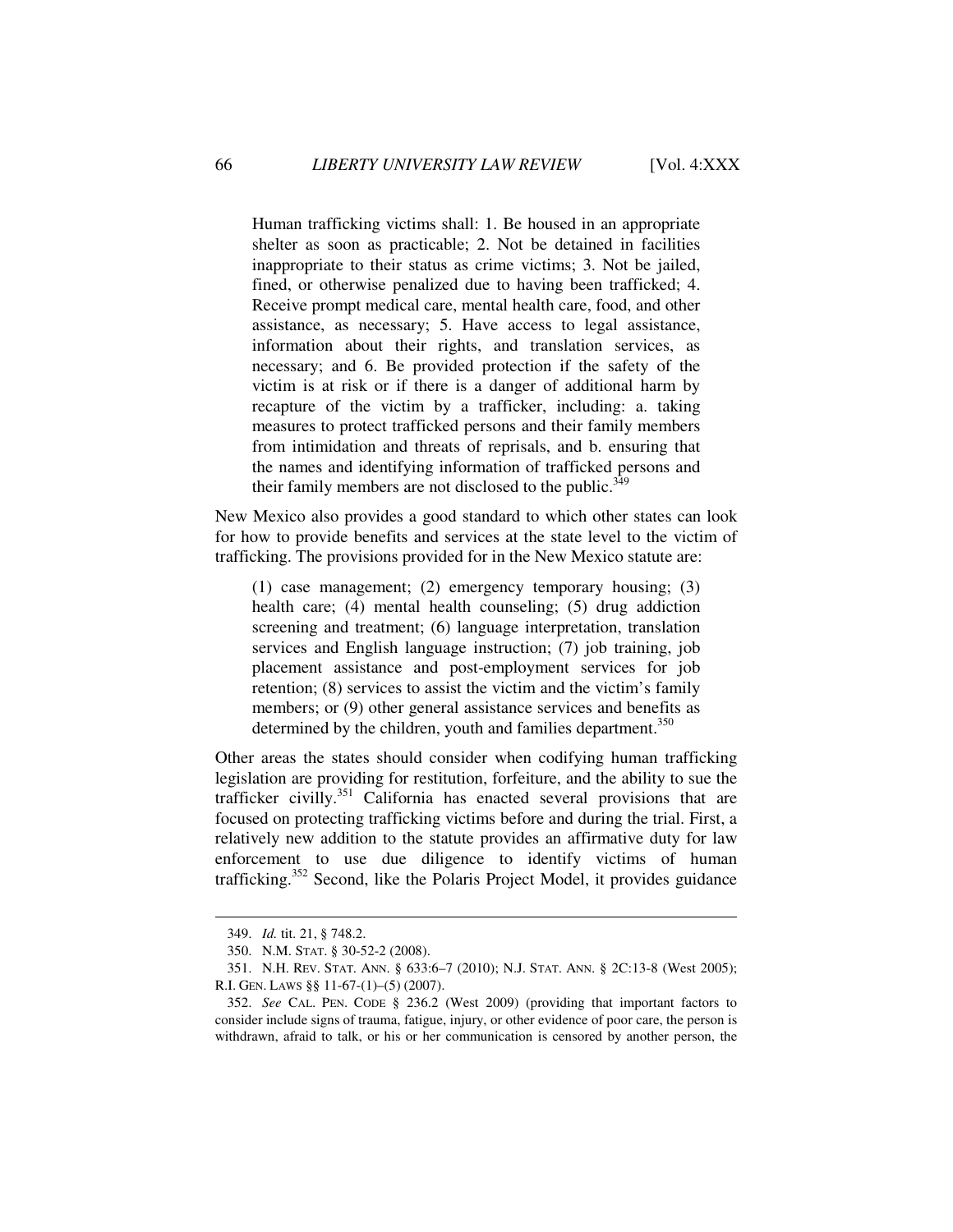for law enforcement as to specific ways to assist victims in getting federal benefits, by requiring that local law enforcement provide the necessary "law enforcement endorsement" needed to start the T-Visa process within 15 days.<sup>353</sup> California is a very victim-friendly state; however, on the criminal side, the penalty for state-level human trafficking is very minimal—three to five years.<sup>354</sup>

- 3. Prevention
	- a. Training Local Police and Prosecutors

The statute should provide training for local police and prosecutors that is focused on the victim. According to a recent study conducted by Northeastern University, "agencies with a special unit, protocols or training are 2 to 3 times more likely to identify cases of human trafficking than those without such preparations."<sup>355</sup> As a member of the Polaris Project team stated while conducting a training session for a group of Virginia law enforcement officers, "we are not asking you to go out and investigate a set of new crimes, just to think differently as you investigate the crimes you are already working on."<sup>356</sup> Local law enforcement is the best tool for uncovering victims of human trafficking, especially if a jurisdiction engages in the community policing model of law enforcement.<sup>357</sup> However,

person does not have freedom of movement, the person lives and works in one place, the person owes a debt to his or her employer, security measures are used to control who has contact with the person, the person does not have control over his or her own governmentissued identification or over his or her worker immigration documents).

 <sup>353.</sup> *Id.*

 <sup>354.</sup> *See id.* §§ 236.1–237.

 <sup>355.</sup> The Action Group To End Human Trafficking and Modern-Day Slavery, *Recommendations for Fighting Human Trafficking in the United States and Abroad Transition Report for the Next Presidential Administration* 24 (2008), *available at* http://www.freetheslaves.net/Document.Doc?id=96.

 <sup>356.</sup> Polaris Project's Law Enforcement Training, Fairfax County Criminal Justice Academy (Oct. 28, 2009). The author was present at this training.

 <sup>357.</sup> According to one abolitionist group local law enforcement is key to ending human trafficking. In its discussion of recommendations to the next President of the United States, the group stated that the next administration should seek financing to

promote the role of state and local law enforcement in addressing trafficking in persons effectively and appropriately. The Executive Branch must strengthen institutional processes and procedures to ensure seamless cooperation and collaboration among law enforcement at all levels of government in identifying, investigating and prosecuting human trafficking cases, while concurrently providing assistance and protection for victims. In the U.S. federal system, the bulk of police, prosecution and social service resources exist at the local level. Therefore, an effective strategy must focus on local law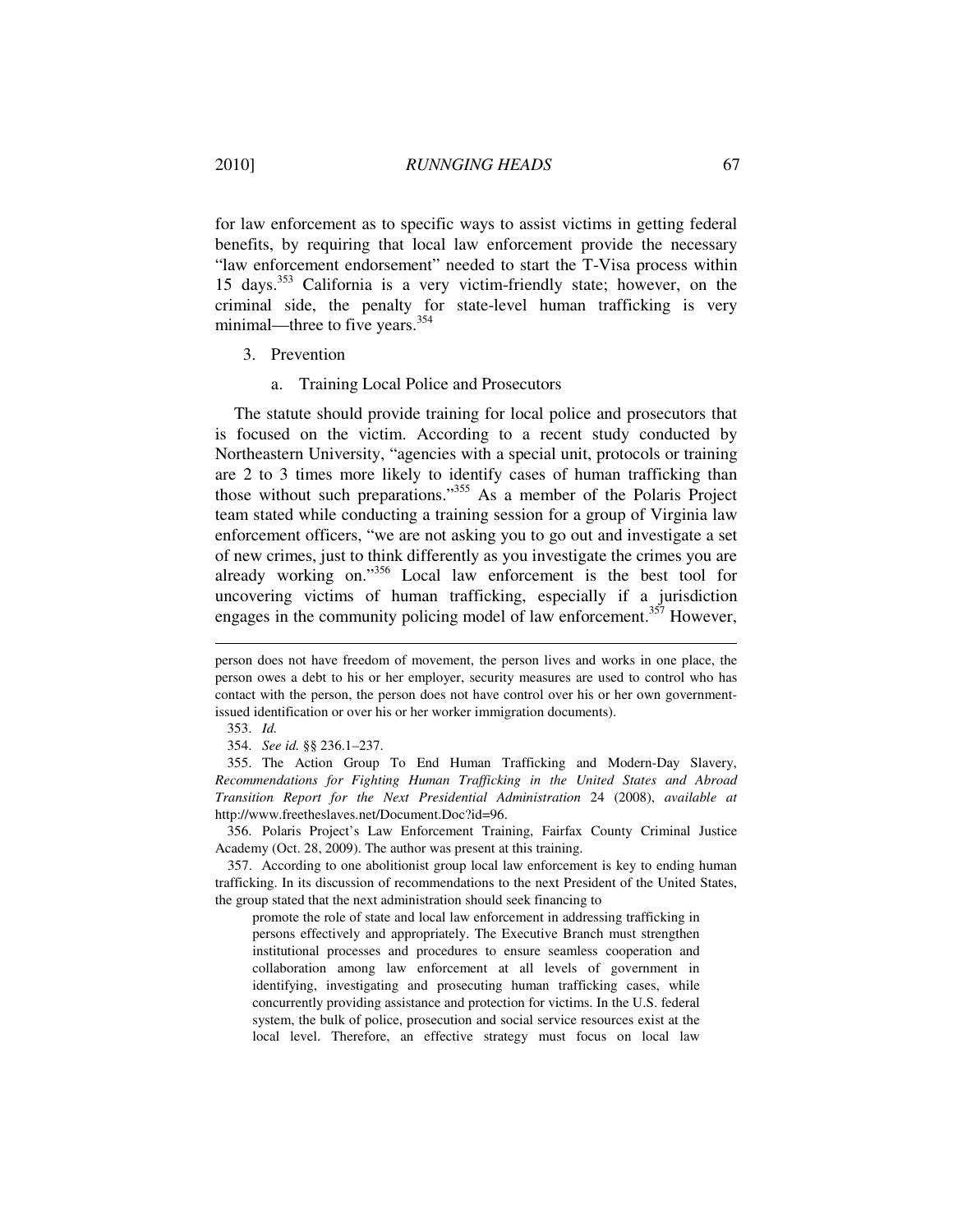identifying victims is not as easy as it might appear to be on the surface, because as was discussed in the Introduction of this Article, many of the victims are concealed, and sometimes they are merely hidden in plain view. Thus, one must look at the world around him or her in a new way—go through the looking glass, so to speak—to uncover the secret torment of these victims. For the law enforcement agent this becomes increasingly difficult, because at times the agent might need to re-adjust the typical view of who is a criminal and who is a victim. This is especially true when the victim of trafficking is engaging in illegal activity such as prostitution, or when the victim is a foreign national without appropriate documentation.<sup>358</sup> Without the proper training, it is easy for a law enforcement agent to deal with the crime at hand rather than to dig deeper to find out that the "criminals" are actually the victims. In his article, *Sex Trafficking: Identifying Cases and Victims*, federal prosecutor Robert Moossy explains that although sex trafficking victims are in one sense hidden in massage parlors and brothels, these traffickers need to make their "product" public in order to garner clients.<sup>359</sup> Therefore, with the proper training, there are ample opportunities for law enforcement to ascertain the whereabouts of victims and bring them to freedom. Moossy gives several suggestions as to how victims can be identified, including: (1) developing a training program concerning human trafficking for both law enforcement and others in the community; $360$  (2) developing a reporting relationship with law enforcement agents in neighboring jurisdictions; (3) regularly contacting nongovernmental organizations and asking for leads; and (4) working with confidential informants.<sup>361</sup>

enforcement. Unfortunately, trafficking has not been made a priority at this level. Police departments around the country have dedicated and trained personnel to address the homicide epidemic but no such resources have been allocated to fight human trafficking. The anti-trafficking effort to date has been largely concentrated in the federal government.

*See* The Action Group To End Human Trafficking and Modern-Day Slavery, *supra* note 355, at 23-24.

 <sup>358.</sup> JENNIFER FISHER, HUMAN TRAFFICKING LAW ENFORCEMENT REFERENCE GUIDE 35 (2009).

 <sup>359.</sup> Moossy, *supra* note 141, at 3.

 <sup>360.</sup> *Id.* (describing an example of a local law enforcement agent who made a vehicle stop and noticed that there was a scantily clad young woman in the van who appeared frightened of the driver; although the officer knew there was something wrong he did not know how to characterize the problem). Nevertheless, the driver of the van was arrested, and is now serving a life sentence for beating, raping, and forcing women to engage in prostitution. *Id.*

 <sup>361.</sup> Moossy, *supra* note 141, at 3-4.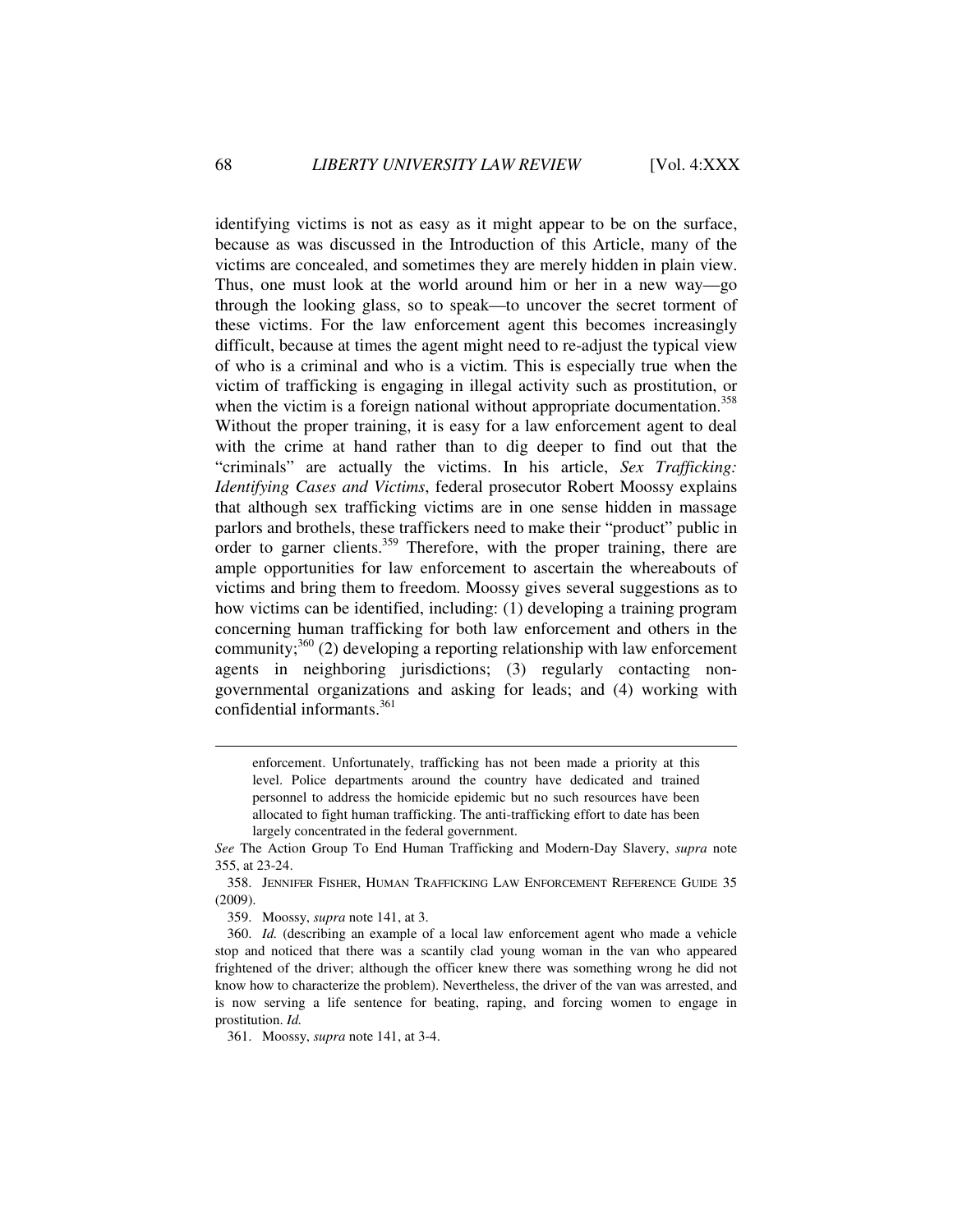Local law enforcement needs to be trained as to appropriate interviewing techniques to utilize with suspected victims of human trafficking, so that once a victim is identified, the law enforcement officer is prepared to properly interview the victim. Unlike victims of crime who are generally visibly excited to be rescued by law enforcement, the victims of human trafficking many times approach law enforcement with trepidation and suspicion. Sometimes the traffickers will utilize law enforcement as part of their techniques to gain power over their victims.<sup>362</sup> For example, the trafficker will point to a passing police car and say that he is paying that police officer to watch the victims, or he will say that if the victim tries to run, the victim will be arrested because he or she is here illegally (this is especially effective if the trafficker has confiscated all of the victim's documents upon the victim's arrival in the United States). Many victims are from countries where the police forces are corrupt, so these threats may seem valid to the trafficked victim. Additionally, if the victim is engaged in any illegal activity like prostitution, the victim may be worried that she would be arrested if she talked with police. Finally, although for domestic workers the trafficker typically is not involved in other organized crime, in the cases of sex trafficking and in other forced labor situations, sometimes the traffickers are part of organized crime or have powerful criminal influences in the origination country. $363$  As part of the bondage, sometimes the trafficker will threaten family members in the United States or abroad if the victim speaks to police.<sup>364</sup> For all of these reasons, victims of sex trafficking need to be questioned differently than victims of other crimes.

Moossy gives guidance to law enforcement for questioning victims of human trafficking. First, officers should believe the victim unless the investigation shows otherwise, because truth is often stranger than fiction. Second, law enforcement must keep and interview the victims separately.<sup>365</sup> Third, even when a victim lies, the investigator should not stop investigating. This is particularly important in the early stages of the investigation, since the "victims may be traumatized or fearful of law enforcement officers because the trafficker may have threatened to harm

 <sup>362.</sup> *See, e.g.*, DESTEFANO, *supra* note 42, at 76.

 <sup>363.</sup> Torg, *supra* note 169, at 505 (stating that organized criminal groups involved in human trafficking threatens the rule of law).

 <sup>364.</sup> FISHER, *supra* note 358, at 22.

 <sup>365.</sup> At times, the trafficker will "promote" one of the trafficked victims to be an enforcer, and the one-time victim will actually become one of the traffickers. In the context of the investigation, the "promoted victim" may actually try to exert influence over the other victims to coerce them into not cooperating with law enforcement agents. Moossy, *supra* note 141, at 6.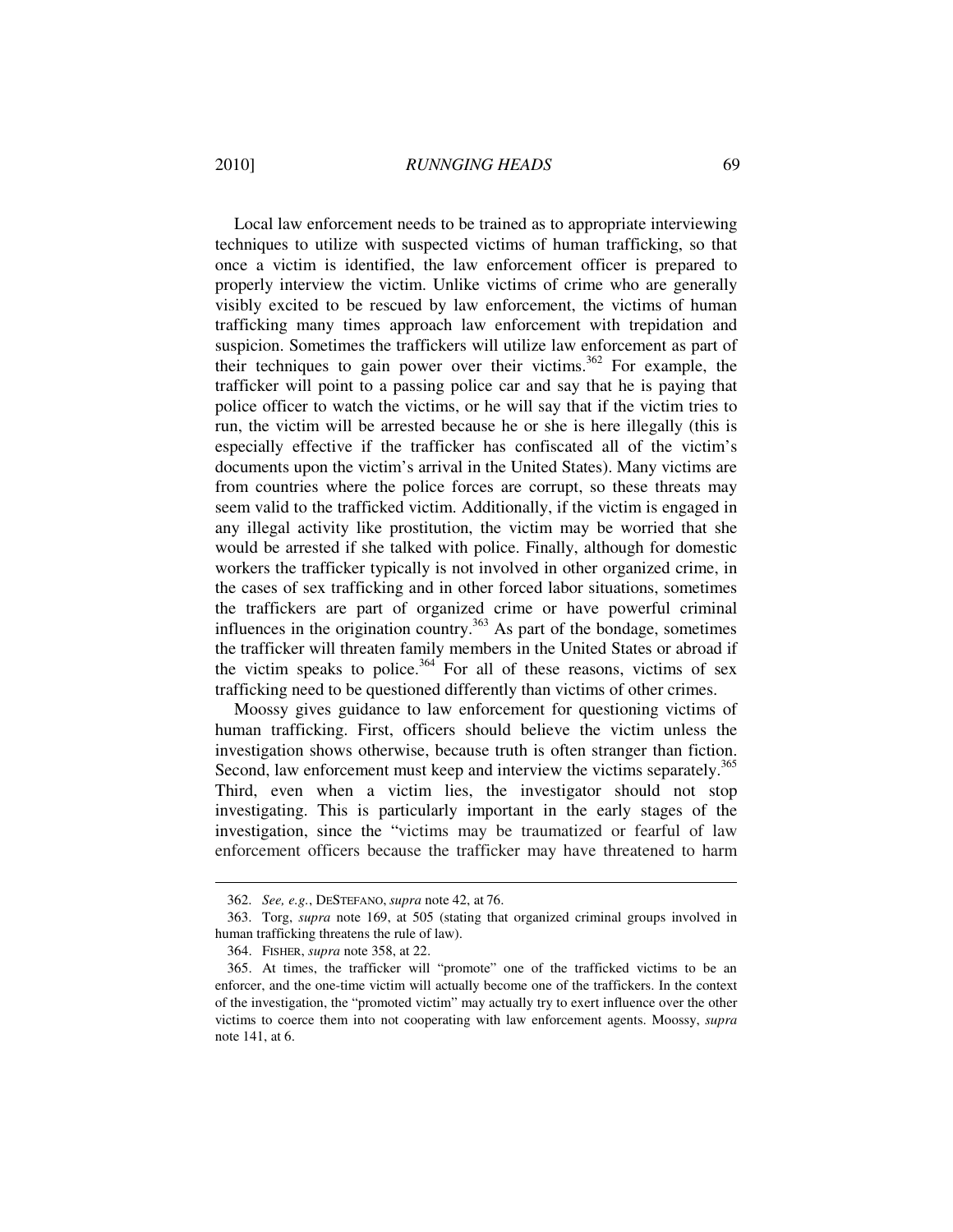them or their families if they are truthful."<sup>366</sup> Finally, officials must show patience with the victims of sex trafficking, because their captors will often instill in them a fear of law enforcement by telling them that they will be prosecuted for what they have done or for being in the country illegally. Law enforcement must gain the trust of the victims and show them that they will not be returned to those who held them in captivity.<sup>367</sup>

## b. Public Awareness

Public awareness is key to helping end slavery in the United States.<sup>368</sup> Each state should educate its citizens about the problems of human trafficking and how they can do their part to eradicate it. In many instances, the keen eye or ear of a Good Samaritan has brought a slave to freedom. One example is the case of Ruth, a fifty-two-year-old West African woman who came to the United States to work for the family of a man who was employed by the World Bank.<sup>369</sup> Once Ruth arrived, the man forced her to care for his house and five children around the clock, which included sleeping with the one-year-old twins to care for them at night. She was not paid and was frequently abused.<sup>370</sup> A neighbor heard her screams and called the police. A police officer came to the home; however, when Ruth tried to act out her beatings and explain the abuses to the police officer, the police officer turned to the abusers for a translation.<sup>371</sup> The abusers claimed she was acting out how she beats herself, and that she was crazy. $372$  Ruth was taken to a local mental institution and sedated. $373$  Upon her return to the home, she was told that the security guard who was patrolling the area was

 <sup>366.</sup> As discussed above, the victims might be fearful of law enforcement and may lie or try to mislead them at first. Additionally, some victims will develop Stockholm syndrome during their traumatic enslavement, and will be reluctant to "turn" on their captors because the captors were the victims' only source of food, shelter, etc. during the duration of captivity, and those who develop Stockholm syndrome will perceive even small gestures of kindness from their tormentor as grand. Moossy explains that at the beginning of an investigation officers should anticipate that because of all of these issues that the victim might lie, and using a victim-centered model helps determine ways of ascertaining the truth of the situation. *Id.*

 <sup>367.</sup> During the initial interaction with police the victim might tell a "cover story" that was decided by the trafficker because the victim might be fearful of police or fear repercussions from the traffickers. International Association of Chiefs of Police, *supra* note 164, at 10.

 <sup>368.</sup> *See generally* BALES, *supra* note 24.

 <sup>369.</sup> BALES & SOODALTER, *supra* note 21, at 18-19.

 <sup>370.</sup> *Id.* at 20.

 <sup>371.</sup> *Id.*

 <sup>372.</sup> *Id.*

 <sup>373.</sup> *Id.*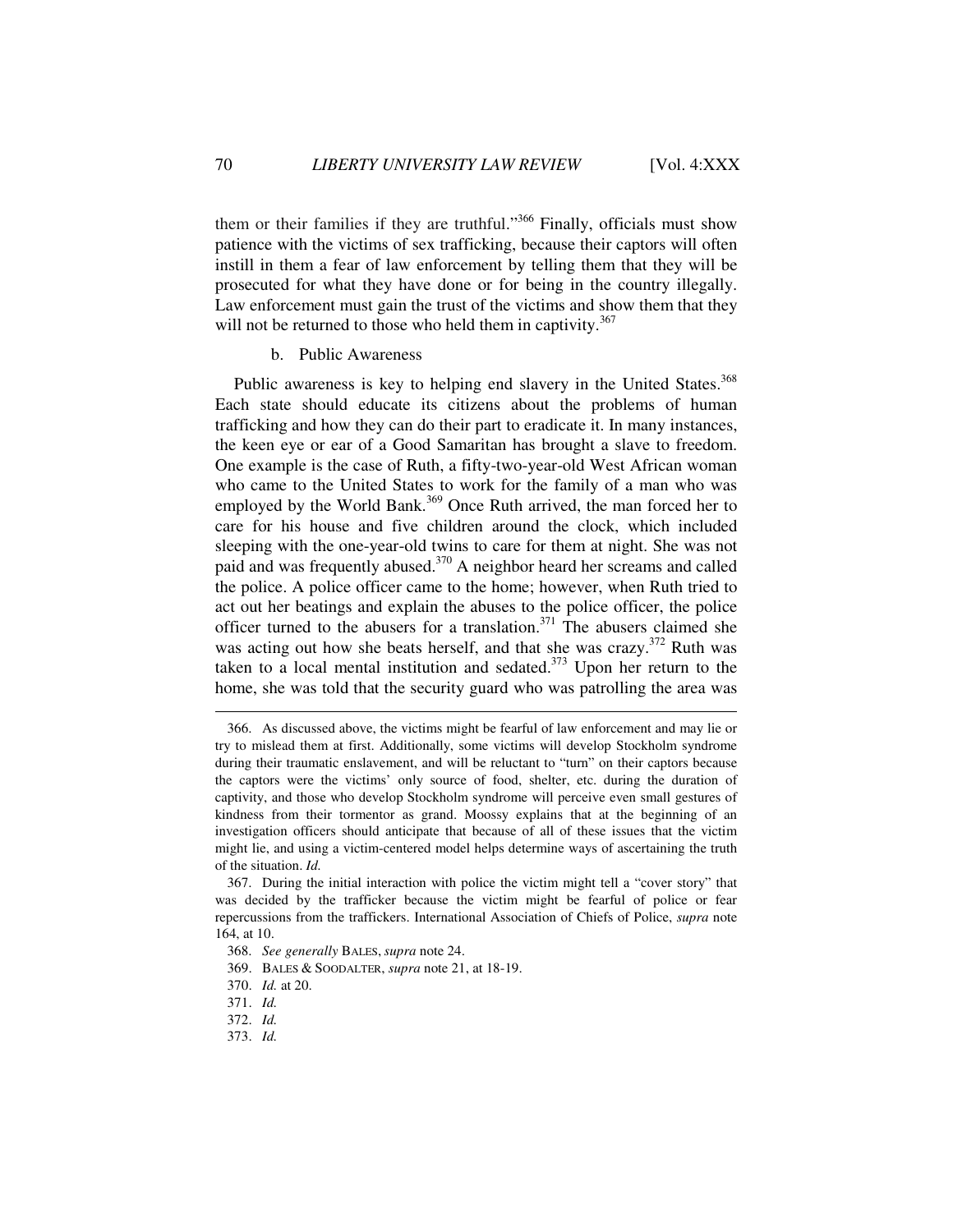watching her.<sup>374</sup> Finally, a neighbor, upon hearing her continued screams, helped her escape the home.<sup>375</sup>

Louis Etongwe is another example of a Good Samaritan who helped to free an enslaved worker from an extended family member after noticing the girl during a Thanksgiving dinner at the relative's house.<sup>376</sup> The girl explained how after being enslaved for five years, she was freed, and expressed that now she has high hopes for the future:

I consider myself a slave because I worked for so many hours without getting paid, and without going to school. And I couldn't leave. I feel like they stole my life from me. . . . It's like we were brainwashed so we didn't know the laws, we didn't know the rules. All we knew was what they were telling us. And we believed all that they were saying. . . . The people were found guilty. They pled guilty and they did some community service. They were asked to pay me some of the money for the years that I worked for them. . . . I'm proud of myself now because now I have a job, I have a roof over my head, I have a car, I can do whatever I want. . . . What I dream now is to be a registered nurse. I love helping people. With the help of God, I am going to do it and I'll be a registered nurse.<sup>377</sup>

Because modern-day slavery is hidden, it is important that those who might touch a slave's life be aware of the issues and understand the signs to look for to help determine whether a person has been trafficked. Some people who routinely have contact with trafficked victims are firefighters, postal delivery persons, health inspectors, nurses or doctors, cable television installers, and even the person who comes to read the electricity meter. Additionally, like Louis Etongwe, anyone might inadvertently peek through the looking glass and see the reality that a neighbor, family, or restaurant is holding victims against their will and forcing them to work. The warning signs to look for to determine whether further investigation is warranted are:

[1] Is this person unable to move freely, or is [he or] she being watched or followed?

 $\ddot{\phantom{a}}$ 

 <sup>374.</sup> *Id.*

 <sup>375.</sup> *Id.* Due to her traumatic experience, Ruth was too distressed to testify in court, and she returned to West Africa penniless.

 <sup>376.</sup> BALES, *supra* note 24, at 5-9; BATSTONE, *supra* note 36, at 225-27 (discussing Louis Etongwe's role in freeing domestic servants in Northern Virginia).

 <sup>377.</sup> BALES & SOODALTER, *supra* note 21, at 41.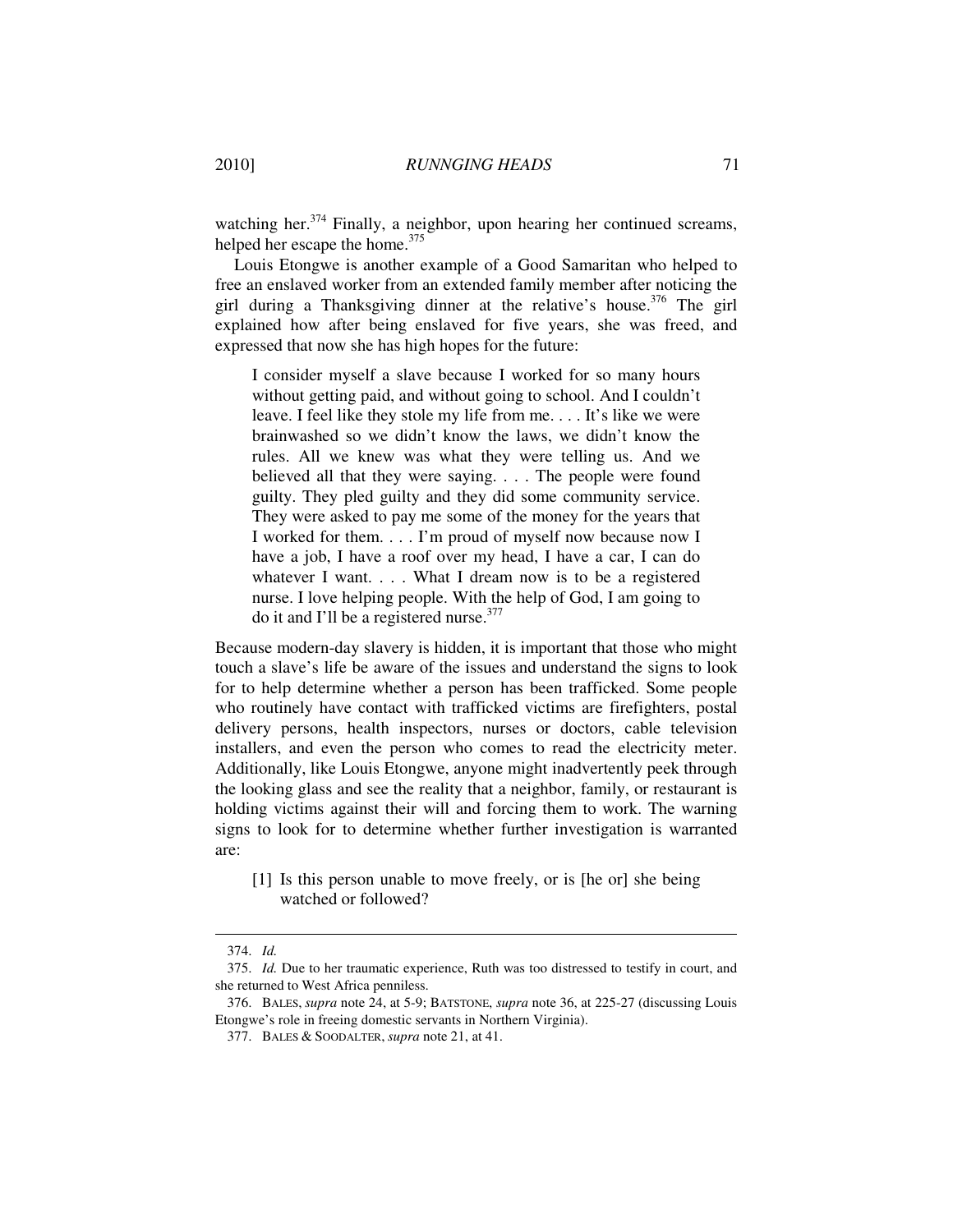- [2] Does [he or] she seem frightened to talk in the presence of others?
- [3] Does the person look to be of school age, but [he or] she is regularly seen working during school hours?
- [4] Are there signs of assault—bruises, cuts, bandages, limping?
- [5] Does [he or] she seem disoriented, confused, malnourished or frightened?<sup>378</sup>

As part of public awareness, the public should be told to report any suspicious activity to the police or to a trafficking hotline for that state.

c. Task forces

Maryland developed a task force in 2007 to find and rescue victims of trafficking. $379$  The taskforce includes members of law enforcement, nongovernmental organizations, social service agencies, prosecutors' offices, and a diverse variety of other governmental agencies.<sup>380</sup> This task force has been very successful in recent years ferreting out labor and sex trafficking in Maryland.<sup>381</sup> The task force recently tracked down a human trafficker through his Craigslist.com post offering a "2-girl special."<sup>382</sup> In this case the

 $\overline{a}$ 

381. *See infra* notes 382-86.

 382. United States Department of Justice, Reisterstown Man Pleads Guilty in Sex Trafficking Conspiracy Involving Three Minor Girls: Maryland Task Force To Show "Zero

 <sup>378.</sup> *Id.*

 <sup>379.</sup> United States Attorney's Office for the District of Maryland, Human Trafficking, http://www.justice.gov/usao/md/Human-Trafficking/index.html.

 <sup>380.</sup> As of January 2010, the members of Maryland's Human Trafficking Taskforce included: Victim and Public Services Committee, Law Enforcement Committee, Legislative Committee, and Training Committee. Participants in the task force included: the Office of the Attorney General of Maryland, Office of the State's Attorney for Baltimore City, U.S. Department of Homeland Security—Bureau of Immigration and Customs Enforcement, Federal Bureau of Investigation, Maryland State Police, Anne Arundel County Police Department, Baltimore City Police Department, Baltimore County Police Department, CASA of Maryland, City of Baltimore Mayor's Office, Johns Hopkins University School of Nursing, East Baltimore Community Health Center, International Refugee Committee, Legal Aid of Maryland, Lutheran Social Services of the National Capital Area, Maryland Sexual Assault Legal Institute, Maryland Transportation Authority, Maryland Department of Human Resources, Mercy Medical Center, SAFE Program, Montgomery County Police Department, Office of the Public Defender of Maryland, Office of the State's Attorney for Baltimore County, Office of the State's Attorney for Montgomery County, Office of the State's Attorney for Prince Georges County, Polaris Project, Prince George's County Police Department, Shared Hope International, Salvation Army—Baltimore, U.S. Department of Justice, Vineyard Community Church, and YANA (You Are Never Alone), Inc. United States Department of Justice, Human Trafficking Taskforce; *available at* http://www.justice.gov/usao/md/Human-Trafficking/index.html.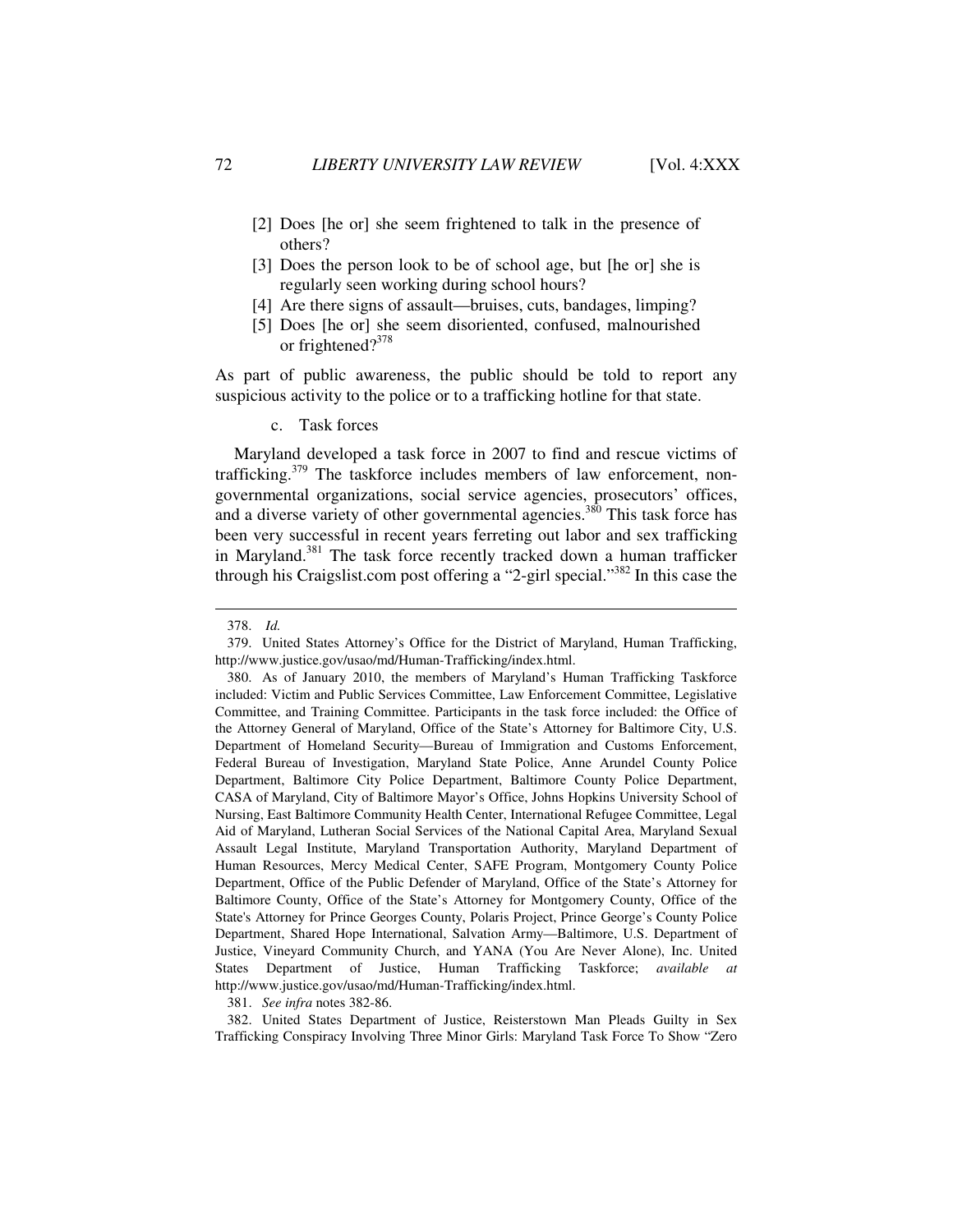trafficker forced three female children to engage in prostitution, including "walking" truck stops and streets in Baltimore City that are known for prostitution.<sup>383</sup> The traffickers pled guilty and face a minimum of ten years in prison.<sup>384</sup> Craigslist has been continually trying to clean up its database to prevent its use as a tool for sex traffickers; nevertheless, the criminals have been able to continue to use it to promulgate prostitution.<sup>385</sup> As late as December 2009, the Maryland taskforce reported finding another sex trafficker utilizing Craigslist to garner more clients.<sup>386</sup>

## V. IT TAKES A COMMUNITY TO SAVE A SLAVE—A FOCUS ON VIRGINIA'S LAWS

### *A. The Problem of Trafficking in Virginia*

Human trafficking is a problem for every state in the Union, and there are areas of vulnerability that each state must consider. In her report before the Virginia Task Force for Human Trafficking, Dr. Louise Shelley reported that there is "considerable sex trafficking in Virginia," and that the FBI has named the Northern Virginia area as one of the 14 major child sex trafficking centers in the United States.<sup>387</sup> She explained that other major issues in Virginia are Internet child pornography that is produced in the

Tolerance for Child Prostitution" (July 16, 2009), http://www.justice.gov/usao/md/Public-Affairs/press\_releases/press08/ReisterstownManPleadsGuiltyinSexTraffickingConspiracyIn volvingThreeMinorGirls.html.

 <sup>383.</sup> *Id.*

 <sup>384.</sup> *Id.*

 <sup>385.</sup> Craigslist provides a warning on its site not to use it for sexual trafficking, and it provides a way that one can report postings that appear to be sexually exploiting a minor. Craigslist.org, Craigslist Terms of Use, http://www.craigslist.org/about/terms.of.use.

 <sup>386.</sup> United States Department of Justice, Second Ohio Man Pleads Guilty to Sex and Drug Trafficking: Used Craigslist, MySpace, YouTube and Other Social Networking Sites To Recruit Prostitutes and Sell Sexual Services (Dec. 23, 2009), http://www.justice.gov/usao/md/Public-Affairs/press\_releases/press08/

SecondOhioManPleadsGuiltytoSexandDrugTrafficking.html; United States Department of Justice, Ohio Man Pleads Guilty to Sex and Drug Trafficking: Used Craigslist, MySpace, YouTube and Other Social Networking Sites to Recruit Prostitutes and Sell Sexual Services (Dec. 3, 2009), http://www.justice.gov/usao/md/Public-Affairs/press\_releases/press08/ SecondOhioManPleadsGuiltytoSexandDrugTrafficking.html.

 <sup>387.</sup> Virginia Division of Legislative Services, Meeting of the Commission on the Prevention of Human Trafficking, Sept. 30, 2008, *available at*  http://dls.state.va.us/GROUPS/trafficking/meetings.htm (follow "meetings"; then follow "09/30/08 Summary").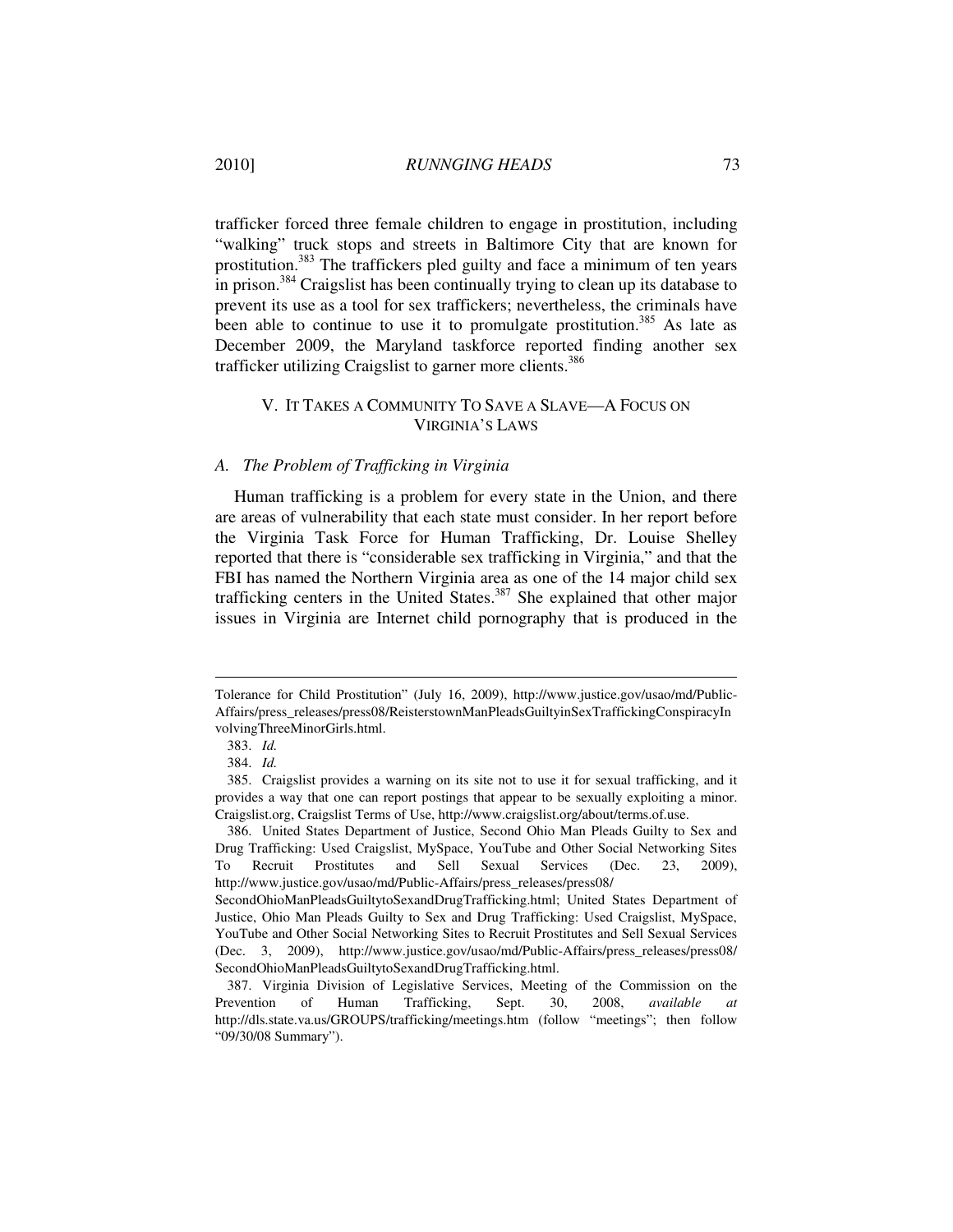Commonwealth, "labor trafficking, mail order brides, and trafficking for adoption."<sup>388</sup>

In Virginia there are many areas that make the Commonwealth uniquely suited to be an ideal location for human traffickers. First, there are two major international airports located in Virginia and several interstates that connect these airports to the Eastern Seaboard.<sup>389</sup> Second, the Virginia Beach resort area and the Norfolk Navy Port are areas that can be rife with both sex and labor trafficking, especially in the seafood processing industries.<sup>390</sup> Third, Northern Virginia's proximity to Washington, D.C. is important for several reasons, including a large immigrant population, the residences of employees of the World Bank, and embassy employee residences. Additionally, as Delegate Jack Rust added in the Virginia Task Force Meeting, the multi-jurisdiction Gang Task Force is following human trafficking in Northern Virginia.<sup>391</sup> This is because many times where there is human trafficking, there is a link to organized crime.<sup>392</sup> Fourth, while the northern portions of the Commonwealth are urban and suburban, there are large agricultural areas in the southern portions of the Commonwealth.<sup>393</sup> Finally, like every other state, Virginia has the same issues of labor trafficking in the form of domestic servants, restaurants, nail salons, bar girls, and sex trafficking hidden in places such as massage parlors.

### *B. Make Sure the Laws Are Adequate*

In order to combat modern-day slavery in Virginia, the laws need to be adequate to deal with all aspects of human trafficking. On December 18, 2007, Virginia empanelled a Human Trafficking Commission to study the issues of human trafficking within its borders.<sup>394</sup> This Commission met

 <sup>388.</sup> *Id.*

 <sup>389.</sup> Virginia's two major international airports are Richmond International Airport and Dulles International Airport.

 <sup>390.</sup> Virginia Division of Legislative Services, Meeting of the Commission on the Prevention of Human Trafficking, Oct. 20, 2008, *available at*  http://dls.state.va.us/GROUPS/trafficking/meetings.htm (follow "meetings"; then follow "10/20/08 Summary").

 <sup>391.</sup> Virginia Division of Legislative Services, *supra* note 387.

 <sup>392.</sup> ALEXIS ARONOWITZ, HUMAN TRAFFICKING, HUMAN MISERY: THE GLOBAL TRADE IN HUMAN BEINGS 70-76 (2009).

 <sup>393.</sup> Agriculturally, Virginia still produces a substantial amount of tobacco and several other crops. Virginia Department of Agriculture and Consumer Services (Feb. 9, 2010), http://www.vdacs.virginia.gov/agfacts/top20.shtml.

 <sup>394.</sup> Virginia Division of Legislative Services, Meeting of the Commission on the Prevention of Human Trafficking, Dec. 18, 2007, *available at*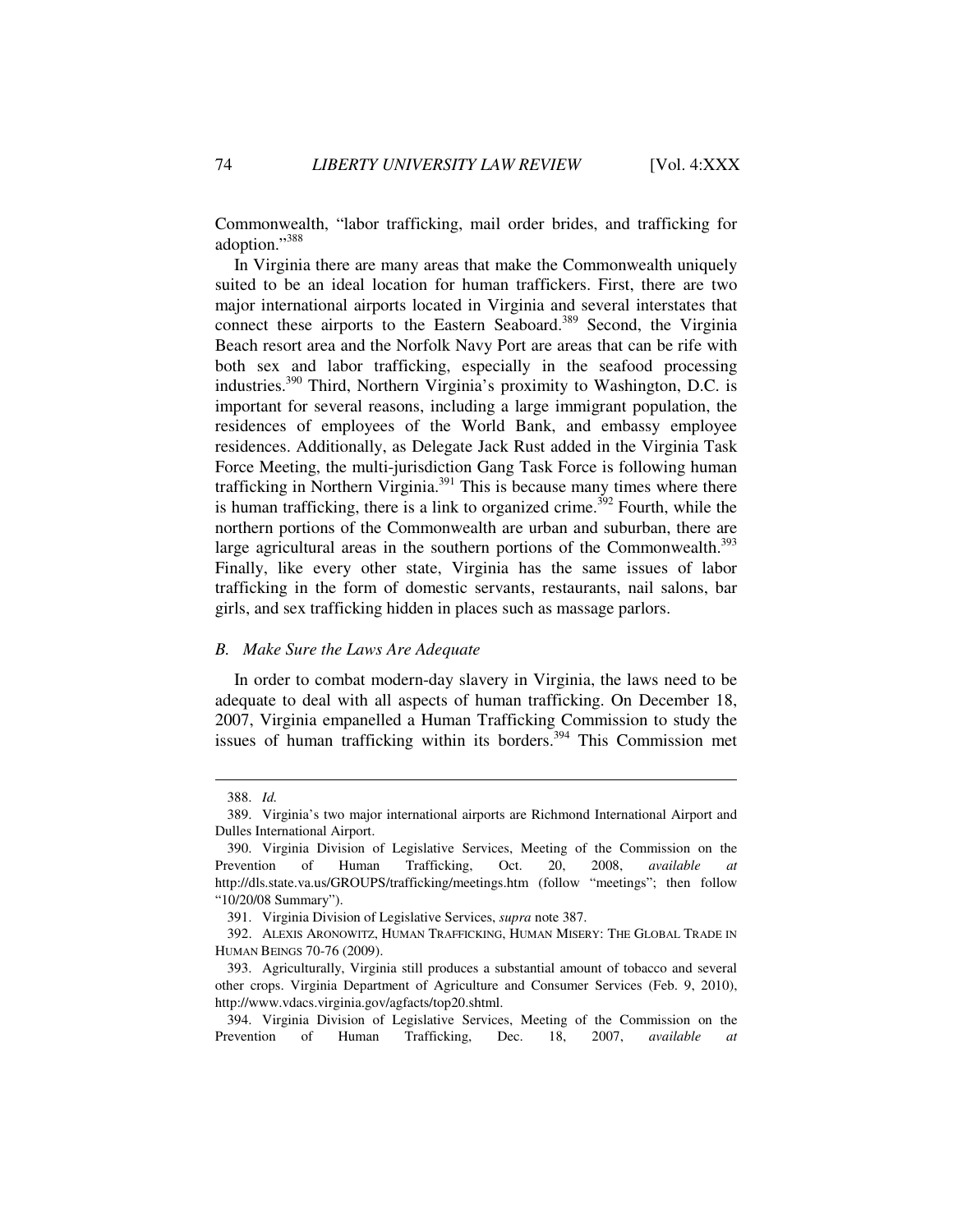several times in 2008, and summaries of its meetings evidence that the Commission brought in several experts in the field to educate its members as to the problems of human trafficking.<sup>395</sup> However, the Commission expired by its own terms earlier this year. Virginia legislators have attempted to pass legislation to criminalize human trafficking on two different occasions; however, on both occasions the legislation failed.<sup>396</sup>

In 2007, Delegate Adam Ebbin introduced a comprehensive human trafficking bill. $3^{57}$  This Human Trafficking Act provided for the criminalization of all forms of human trafficking, and like the New Hampshire statute, it listed a variety of means that traffickers use in order to control those they hold in bondage.<sup>398</sup> The bill also focused on protecting victims during the criminal process by providing that victims of human trafficking should not be liable for criminal activities that were coerced.<sup>399</sup> Furthermore, the bill would have prohibited human traffickers from using as defenses the claims that the victim has a family connection, the victim initially consented, or another consented on behalf of the victim to the labor or services.<sup>400</sup> Similarly, this bill would have provided a plan for the Commonwealth to prevent the atrocity of human trafficking within the borders of Virginia.<sup>401</sup> This plan would have included the establishment of an ongoing taskforce; the collection and publication of statistical data; law enforcement training; and a public awareness program.<sup>402</sup> The bill would have provided for rights and benefits that would account for the unique needs of the victims of human trafficking. The bill urged consultation with NGOs and other members of civil society in the coordination of these benefits that would include psychological counseling, witness protection, proper housing (i.e., not in detention centers), medical care, and legal assistance.<sup>403</sup> Lastly, this bill would have also protected the

- 398. *Id.* § 18.2-76.4 C.1–10.
- 399. *Id.* § 18.2-76.6.

http://dls.state.va.us/GROUPS/trafficking/meetings.htm (follow "meetings"; then follow "12/18/07 Summary").

 <sup>395.</sup> Virginia Division of Legislative Services, Meeting of the Commission on the Prevention of Human Trafficking, Sept. 30, 2008; Oct. 20, 2008; Nov. 18, 2008, *available at*  http://dls.state.va.us/GROUPS/trafficking/meetings.htm (follow "meetings"; then follow summary for appropriate date).

 <sup>396.</sup> HB 2551, 2007 Sess. (Va. 2007); HB 2016, 2009 Sess. (Va. 2009) (passed in part).

 <sup>397.</sup> HB 2551, 2007 Sess. (Va. 2007).

 <sup>400.</sup> *Id.* § 18.2-76.7.

 <sup>401.</sup> *Id.* § 18.2-76.10.

 <sup>402.</sup> *Id.* § 18.2-76.10–13.

 <sup>403.</sup> *Id.* § 18.2-76.15 (providing for a non-inclusive list of benefits that should be offered to the victims).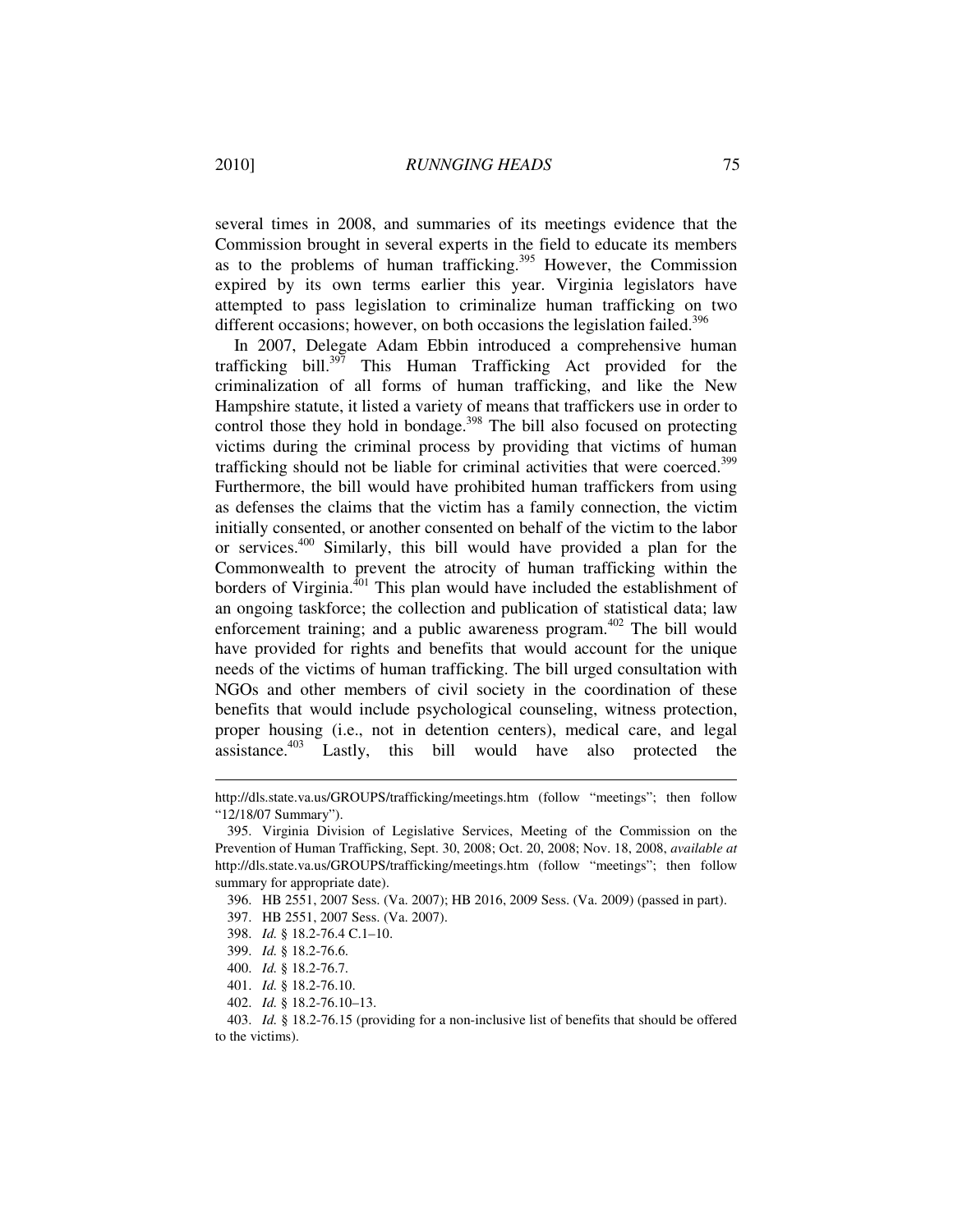communications between the victims of trafficking and a certified human trafficking counselor.<sup> $404$ </sup> In short, besides needing a few tweaks, this bill is an example of what a state should do when considering legislation directed to stamp out modern-day slavery within its borders. Nevertheless, the Virginia legislature rejected this bill.<sup>405</sup>

In 2009, Virginia legislators took two very distinctive positions on human trafficking. On the one hand, Senator Steve Newman successfully introduced a resolution proclaiming that Virginia was committed to ending human trafficking.<sup>406</sup> The Joint Resolution Denouncing Human Trafficking provides many of the statistics that have been discussed in this Article, including the facts that human trafficking is one of the fastest growing criminal enterprises, that there are over twenty-seven million humans in the bonds of modern-day slavery, and that all people, especially children, in all fifty states are vulnerable to human trafficking.<sup>407</sup> It lists the myriad of ways that people are held in bondage, including mail order bride schemes, domestic service, migrant work, prostitution, child labor, and so forth.<sup>408</sup> Indeed, the Joint Resolution deplores the despicable nature of slavery and involuntary servitude that is found around the world, and it explains that these ideals are repugnant to the ideals of the Commonwealth of Virginia. The Joint Resolution proclaims that:

WHEREAS, although human trafficking is pervasive, it is an underreported crime, and combating the problem requires global public awareness of the problem, coordination of anti-trafficking efforts both worldwide and domestically, the conscious and deliberate involvement of all citizens, and the unequivocal declaration that the despicable practice, wherever it may be found, will not be condoned or tolerated in the Commonwealth .  $\ldots$ <sup>409</sup>

These are the exact reasons why each state needs to step up and ensure that it is not the weak link in the fight against human trafficking. But when a state legislature uses words like these without also enacting legislation to

 <sup>404.</sup> *Id.* § 18.2-76.16.

 <sup>405.</sup> The House of Delegates referred the bill to committee and never acted on it. *See* Virginia General Assembly Bill Tracking for HB 2551 (2007), http://leg1.state.va.us/cgibin/legp504.exe?071+sum+HB2551.

 <sup>406.</sup> Virginia Senate Joint Resolution 412 (2009), *available at* http://leg1.state.va.us/cgibin/legp504.exe?091+ful+SJ412E.

 <sup>407.</sup> *Id.*

 <sup>408.</sup> *Id.*

 <sup>409.</sup> *Id.*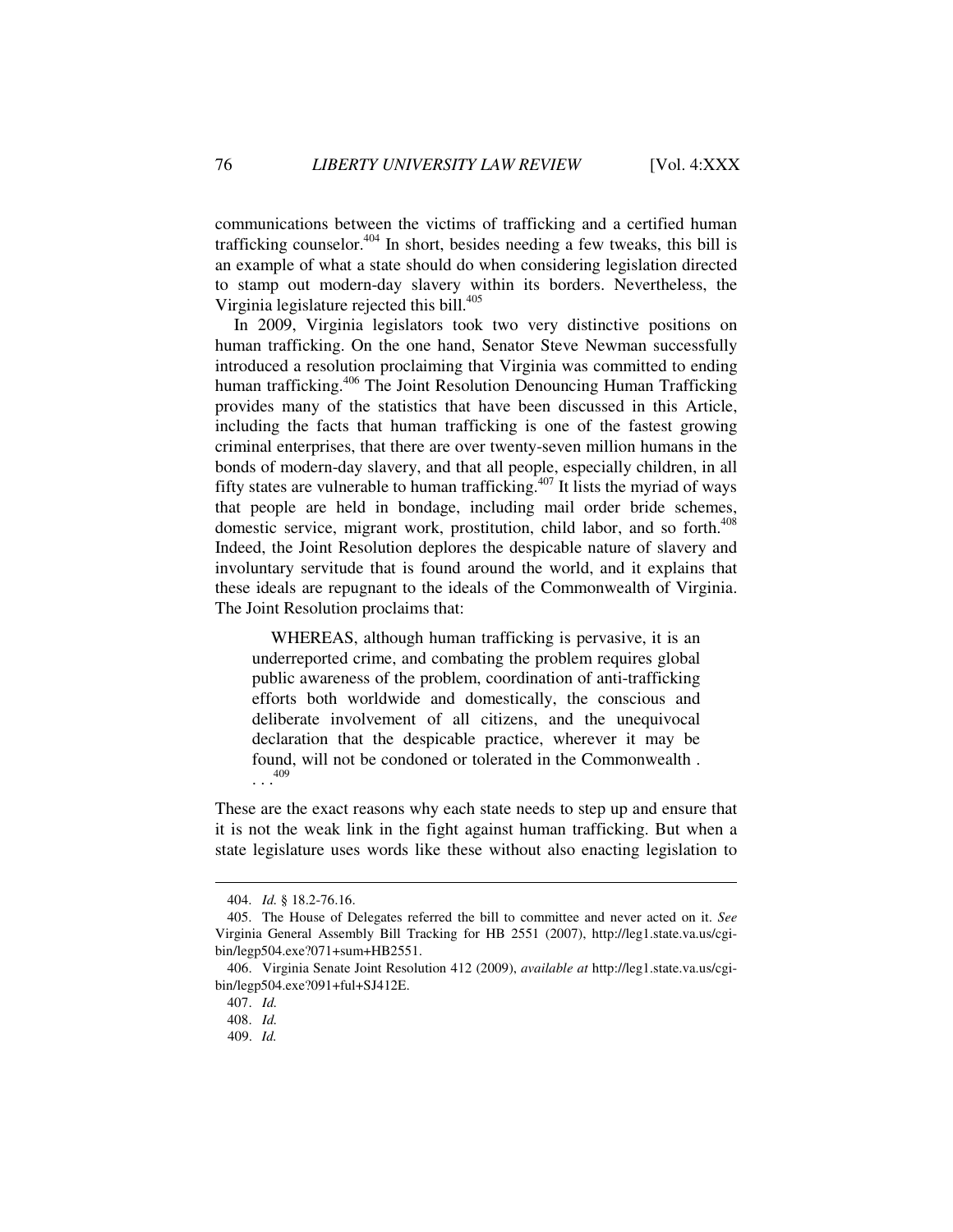stand behind them, this legislation becomes symbolic politics. Symbolic politics occurs when "perceptions trump substance," where the appearance of action without any real action becomes the dominant intention of policy makers, and at times does reassure constituents.<sup>410</sup>

On the other hand, in 2009, Delegate Ebbin introduced a new human trafficking bill that, while not as complete as the 2007 version, did properly define human trafficking. House Bill 2016 defined and prohibited human trafficking, focusing on sex and labor trafficking.<sup>411</sup> Although the legislature had recently passed the Joint Resolution stating that the Commonwealth of Virginia denounced human trafficking, all of the definitional components of this bill were gutted out of the version that eventually passed the Virginia legislature.<sup>412</sup> Nonetheless, in 2009, Virginia finally took a step to stop human trafficking by supplementing some of its existing laws to allow for means to deal with human trafficking cases. For example, in the abduction statute the following provision was added:

Any person who, by force, intimidation or deception, and without legal justification or excuse, seizes, takes, transports, detains or secretes another person with the intent to subject him to forced labor or services shall be deemed guilty of "abduction." For purposes of this subsection, the term "intimidation" shall include destroying, concealing, confiscating, withholding, or threatening to withhold a passport, immigration document, or other governmental identification or threatening to report another as being illegally present in the United States.<sup>413</sup>

Additionally, Virginia added this in its RICO statutes.

# *C. Virginia Legislators Need To Go Through the Looking Glass To See the Need for Human Trafficking Laws*

Since Virginia does not have a comprehensive human trafficking statute, its citizens remain vulnerable to becoming victims of human traffickers. There are several areas of concern for Virginians that should be addressed by the legislature.

 <sup>410.</sup> Finckenauer & Liu, *supra* note 126, at 5 (stating that some have argued that much of the trafficking laws have been merely symbolic knowledge because the media coverage and the actual magnitude of the crime might be vastly different).

 <sup>411.</sup> HB 2016, 2009 Sess. (Va. 2009).

 <sup>412.</sup> VA. CODE ANN. § 18.2-47 (2009).

 <sup>413.</sup> *Id.*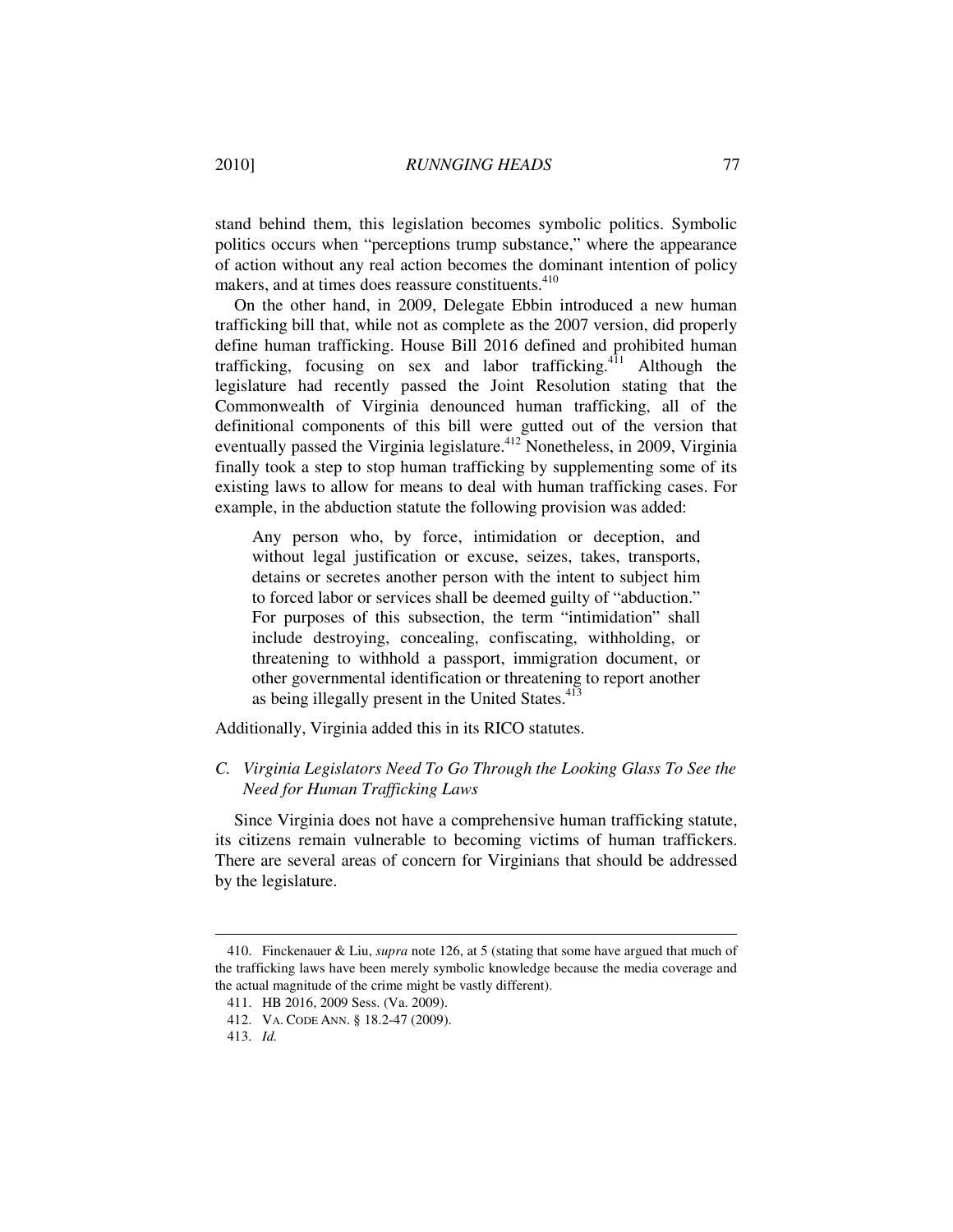First, Virginia's statute does not define human trafficking. Although the Virginia abduction statute was amended to cover abduction for forced labor through coercive means, it does not define it as human trafficking. The problem is that this may hinder victims' ability to get federal and immigration benefits.<sup>414</sup> According to the State Legislators Guide to the Freedom Network's State Model Law on Protection for Victims of Human Trafficking, "State laws should contain all of the elements, but need not mimic the language, of the federal law. In order to ensure that state trafficking victim-witnesses receive federal benefits, such as immigration status, and refugee benefits, it is extremely important for state laws to be consistent with federal law."<sup>415</sup> Before the TVPA was enacted, a prosecutor had to prove that a victim of involuntary servitude was being held by use of force or threat of force; however, after the TVPA was enacted, it recognized that traffickers used a variety of means to hold a victim in bondage, including psychological coercion and fraud.<sup>416</sup>

Therefore, Virginia needs to define the crime of human trafficking. Virginia should make sure that the criminal definition is complete. Additionally, Virginia can further increase protection for victims by following Alaska's lead and lowering the mens rea requirement for human trafficking in certain situations where a trafficker acts with reckless disregard that he or she is benefiting from human trafficking.<sup>417</sup>

Second, Virginia's current act only covers some forms of human trafficking, for example, those covered in the newly defined abduction statute. Virginia should make sure that it provides adequate tools to its prosecutors and law enforcement officers by criminalizing all forms of human trafficking. As noted above, effective state laws will increase prosecutions and victim care. Furthermore, most cases require state collaboration, $418$  which will be more forthcoming if the state is already enforcing state human trafficking laws.

 <sup>414.</sup> The U-Visa is available for to victims of trafficking who do not qualify for the T-Visa. The U-Visa does not provide as many benefits to the victims. For example, a U-Visa recipient can stay in the United States for up to four years, but is not eligible for publicallyfunded programs. International Association of Chiefs of Police, *supra* note 164, at 16.

 <sup>415.</sup> Freedom Network USA, *supra* note 215.

 <sup>416.</sup> *Id.*

 <sup>417.</sup> ALASKA STAT. § 11.41.365(a) (2006) (codifying "Human trafficking in the second degree": "A person commits the crime of human trafficking in the second degree if the person obtains a benefit from the commission of human trafficking under AS 11.41.360, with reckless disregard that the benefit is a result of the trafficking.").

 <sup>418.</sup> Overbaugh, *supra* note 166, at 642.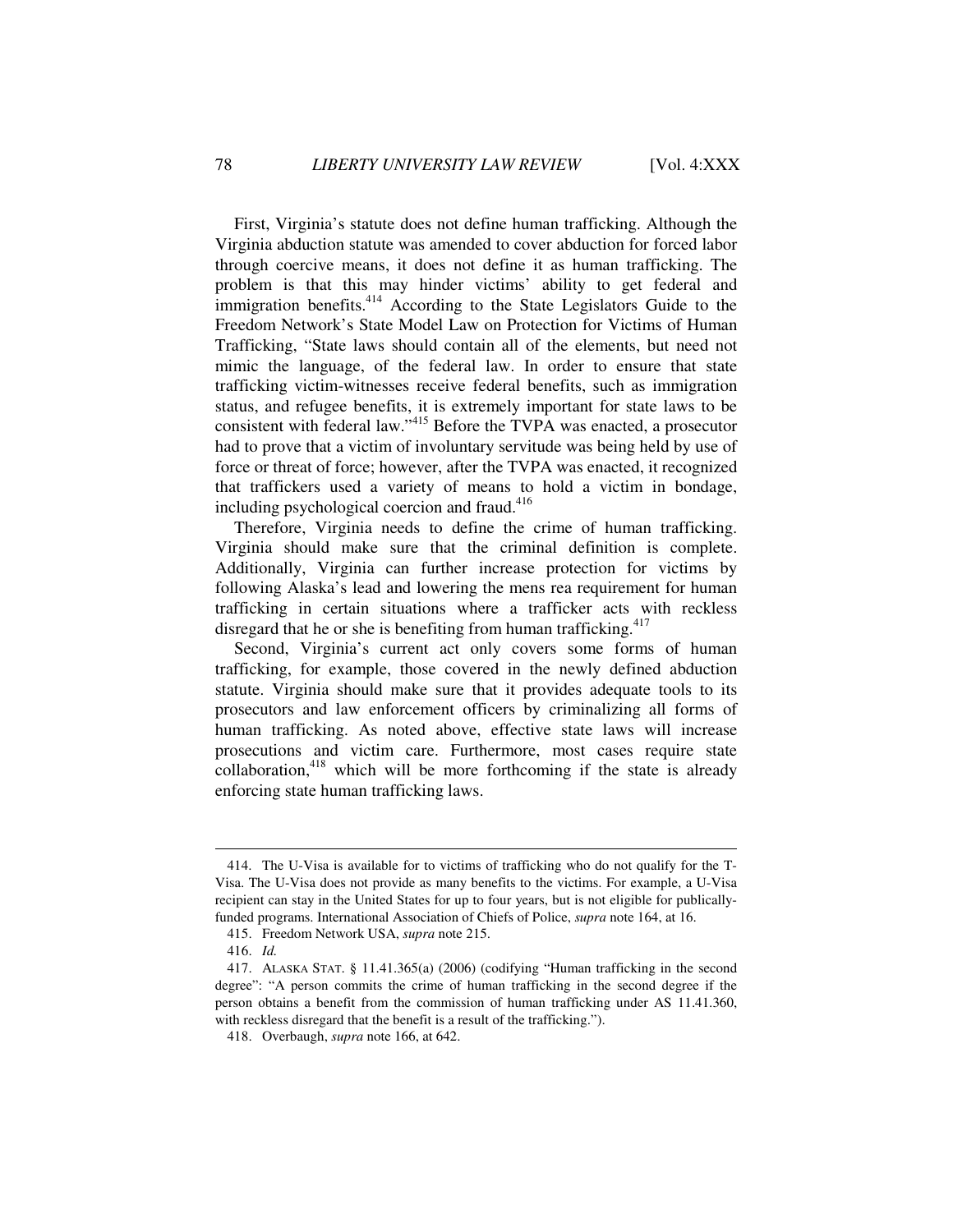Virginia did not enact the human trafficking legislation proposed, in part because it was determined that the Commonwealth already had laws dealing with the issues involved in human trafficking cases.<sup>419</sup> Like other states that have not enacted comprehensive trafficking legislation, Virginia's legislature believed the existing laws proscribing prostitution, kidnapping, rape, involuntary servitude, etc., sufficiently covered human trafficking issues. However, these crimes do not address the unique issues presented in human trafficking cases. These crimes do not offer protection to the victims, nor do they deal with the creative ways the traffickers come up with to victimize their modern-day slaves. In addition, the sentences related to these crimes do not reflect the horror and atrocious abuses that the victims of modern-day slavery have been forced to endure. As alluded to in the TVPA, it is unjust to utilize a statute for such a horrific crime when the statute was intended for a lesser offense. $420$ 

As the law currently stands in Virginia, there are many types of human trafficking cases that would not be covered by the existing laws or would not be covered at the level of severity appropriate to the loss of dignity associated with modern-day slavery. An example would be the case of fiveyear-old Shaniya Davis, which was discussed in the Introduction of this Article. In North Carolina, there was a human trafficking statute to charge a mother who gave her child to someone to use for sexual servitude; however, in Virginia there is no crime that would adequately reflect the horrific nature of the  $act^{421}$  How will the prostitute be treated who was

Existing legislation and law enforcement in the United States and other countries are inadequate to deter trafficking and bring traffickers to justice, failing to reflect the gravity of the offenses involved. No comprehensive law exists in the United States that penalizes the range of offenses involved in the trafficking scheme. Instead, even the *most brutal instances of trafficking in the sex industry are often punished under laws that also apply to lesser offenses, so that traffickers typically escape deserved punishment*.

*Id.* (emphasis added).

 $\overline{a}$ 

 421. In Virginia, the same abduction statute that was amended to deal with some aspects of human trafficking may be applicable in this case, but it is only a Class 5 felony and it may not apply in the case of a mother who has legal control over who her child visits with. The pertinent Virginia statue reads: "Any person who . . . (3) assists or aids in the abduction of,

 <sup>419.</sup> Virginia State Crime Commission, *Crime Commission Projects: Review of 2007 General Assembly* (May 22, 2007), *available at* http://vscc.virginia.gov/.../Crime% Commission%20Meeting...%202007/2007%20General%20Assembly%20Review.ppt (PowerPoint explaining all of the newly enacted crimes).

<sup>420</sup>*. See* 22 U.S.C. § 7101(14) (2006 & Supp. 2008). The Congressional findings specifically were dealing with why the federal government should enact a law when there were other laws that could cover many of the crimes; however, the logic can be applied to the states as well. The text of the TVPA is as follows: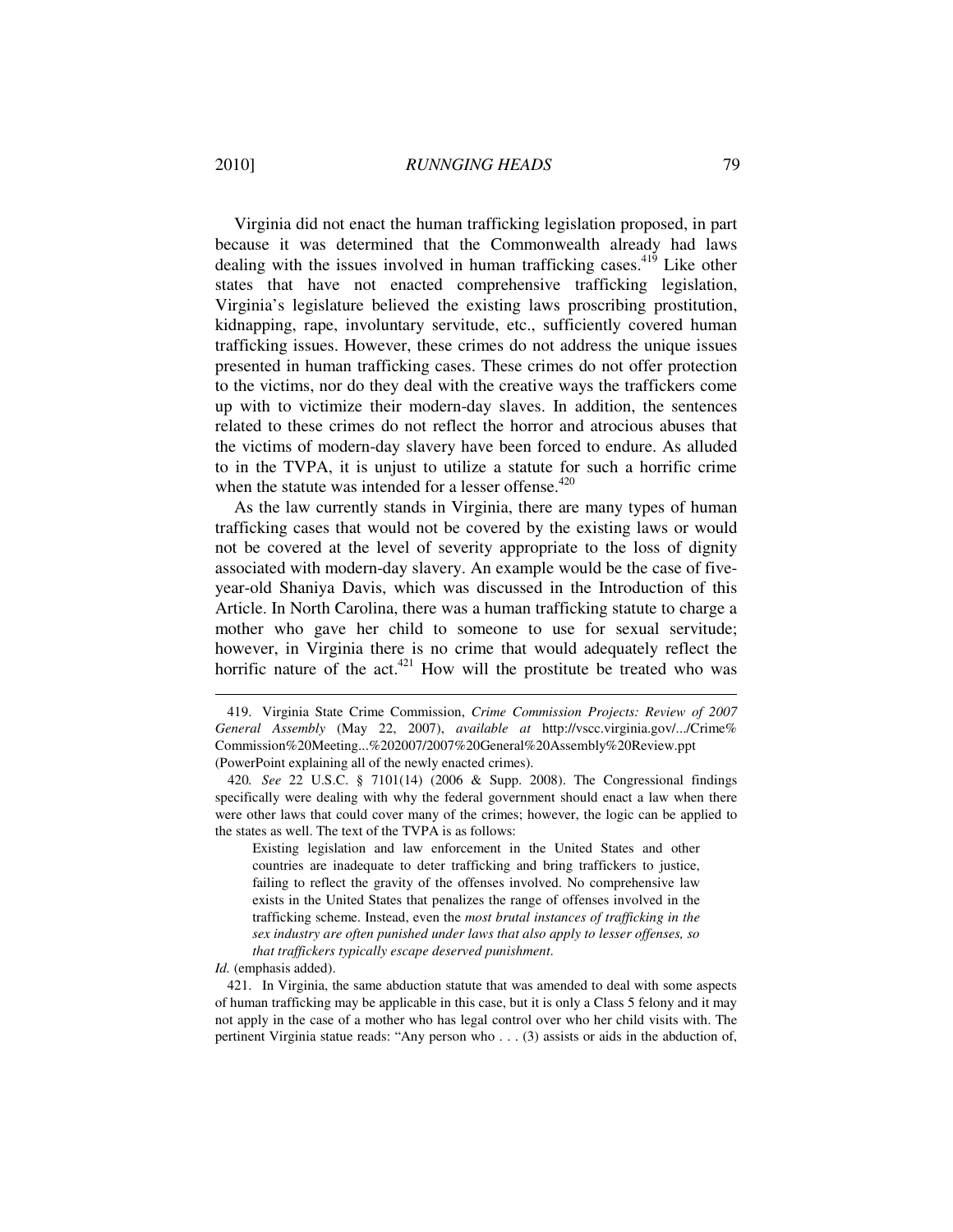forced to engage in commercial sex acts? Will she be charged with solicitation alongside her pimp? Additionally, should a sex trafficker who engages in the act of holding girls in sexual servitude be charged with the same offenses as a girl who engages in commercial sex? Under Virginia's Code there are practically no distinctions between the offenses. Also difficult to prosecute under Virginia's current law would be the case described above of the nail salon workers who were brought from Vietnam, who when they arrived, did not have the money they earned from working applied to their debts. $422$  Because they signed their paychecks over to the trafficker, many of the typical laws in place to protect workers would be difficult to apply because of evidentiary reasons. Also, it would be difficult to prove abduction as per even Virginia's new definition of "abduction" as including detainment, because the workers could move in the community, even though they were psychologically bound to the trafficker and had nowhere else to go.<sup>423</sup> These same problems would occur with a domestic worker who was told that the police were watching her and who eventually accepted her fate that she would never be able to leave her trafficker. Although she may be able to go to the grocery store and move throughout the community, she is no less bound. Additionally, even if the evidence allows a Virginia prosecutor to prove the crime under the abduction statute, the crime is classified as a Class 5 felony.<sup> $424$ </sup> The Virginia Code punishes Class 5 felonies with

a term of imprisonment of not less than one year nor more than 10 years, or in the discretion of the jury or the court trying the case without a jury, confinement in jail for not more than 12 months and a fine of not more than \$2,500, either or both. $425$ 

Virginia can remedy these inadequacies by criminalizing trafficking in a manner consistent with the definition of "severe human trafficking" found in the TVPA. Virginia can also utilize this opportunity to fill the gaps found in the TVPA and to protect victims who may not be adequately protected by the TVPA. Nonetheless, when a state does criminalize additional forms of abuses as human trafficking, it should realize that those victims may not be eligible for federal victim protections including the T-Visa. Thus, the

or threatens to abduct, any female under sixteen years of age for the purpose of concubinage or prostitution, shall be guilty of a Class 5 felony." VA. CODE ANN. § 18.2-49 (1975).

 <sup>422.</sup> *See supra* note 56 and accompanying text.

 <sup>423.</sup> VA. CODE ANN. § 18.2-47 (2001).

 <sup>424.</sup> *Id.*; *id.* § 18.2-10.

 <sup>425.</sup> *Id.* § 18.2-10(e).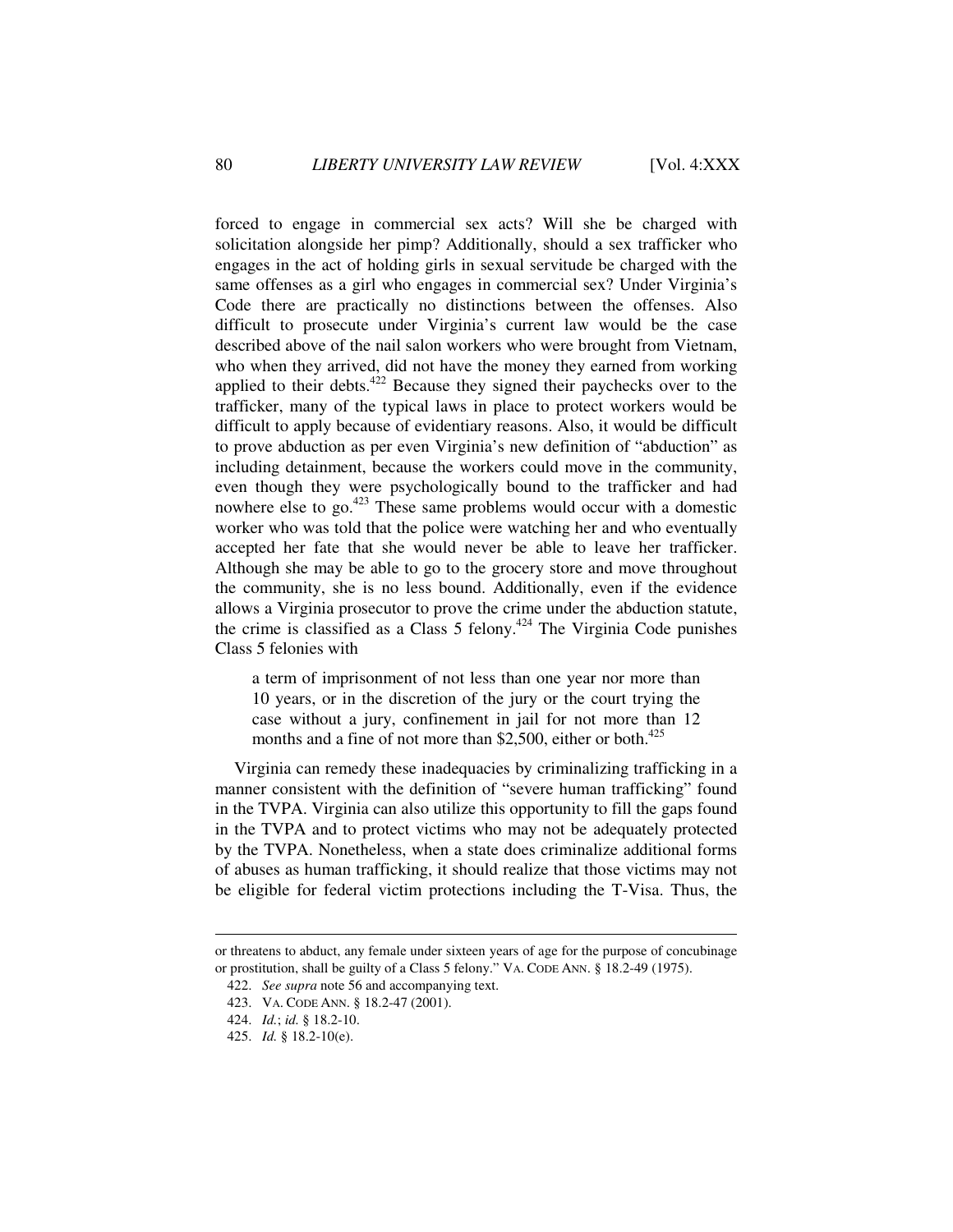state must be prepared to provide the victims with services and to counsel them on their other options, including other visa possibilities.

Another problem is that when one state in a region does not have a strong criminal human trafficking statute, it may actually increase the vulnerability of its citizens to the crimes that come with human trafficking. Shrewd traffickers may shift their enterprises to states with weaker laws. It is logical that this would be amplified in states where human trafficking is seen as a viable business option. There have been several human trafficking cases reported in Virginia.<sup>426</sup> Some have been dealt with by federal prosecutors. There have been other cases where local police have raided "massage parlors" or have arrested pimps who may have been part of a human trafficking operation. However, due to Virginia's lack of trafficking laws, the Commonwealth is unable to charge the offender appropriately and often does not make the connection to human trafficking, because Virginia lacks a central database to store, retrieve, and exchange information dealing with human trafficking.<sup>427</sup>

Third, Virginia should create rules addressing the evidentiary issues arising in human trafficking cases. The 2009 TIP Report's *Debunking Common Trafficking Myths* states that:

A person may agree to migrate legally or illegally or take a job willingly. But once that work or service is no longer voluntary, that person becomes a victim of forced labor or forced prostitution . . . . Once a person's work is recruited or compelled by the use or threat of physical violence or the abuse or threatened abuse of the legal process, the person's previous consent or effort to obtain employment with the trafficker becomes irrelevant.

Previous employment choices also do not exclude the possibility that a person may be a victim of trafficking. Some government officials fail to identify victims of sex trafficking because they may have willingly worked in the sex industry prior

. . . .

 <sup>426.</sup> *See, e.g.*, Kirk Maltais, *Human Trafficking: "Modern-Day Slavery*,*"* VCU Capital News Service (May 27, 2009), *available at* http://www.groundreport.com/Politics/Human-Trafficking-Modern-Day-Slavery\_6/2900029; Press Release, Department of Justice, Virginia Man Sentenced for Sex Trafficking of Minors and Transporting Minors Across State Lines for Prostitution in Virginia and Jacksonville (Oct. 26, 2009).

 <sup>427.</sup> Polaris Projects Law Enforcement Training, Fairfax Police Academy (Oct. 28, 2009).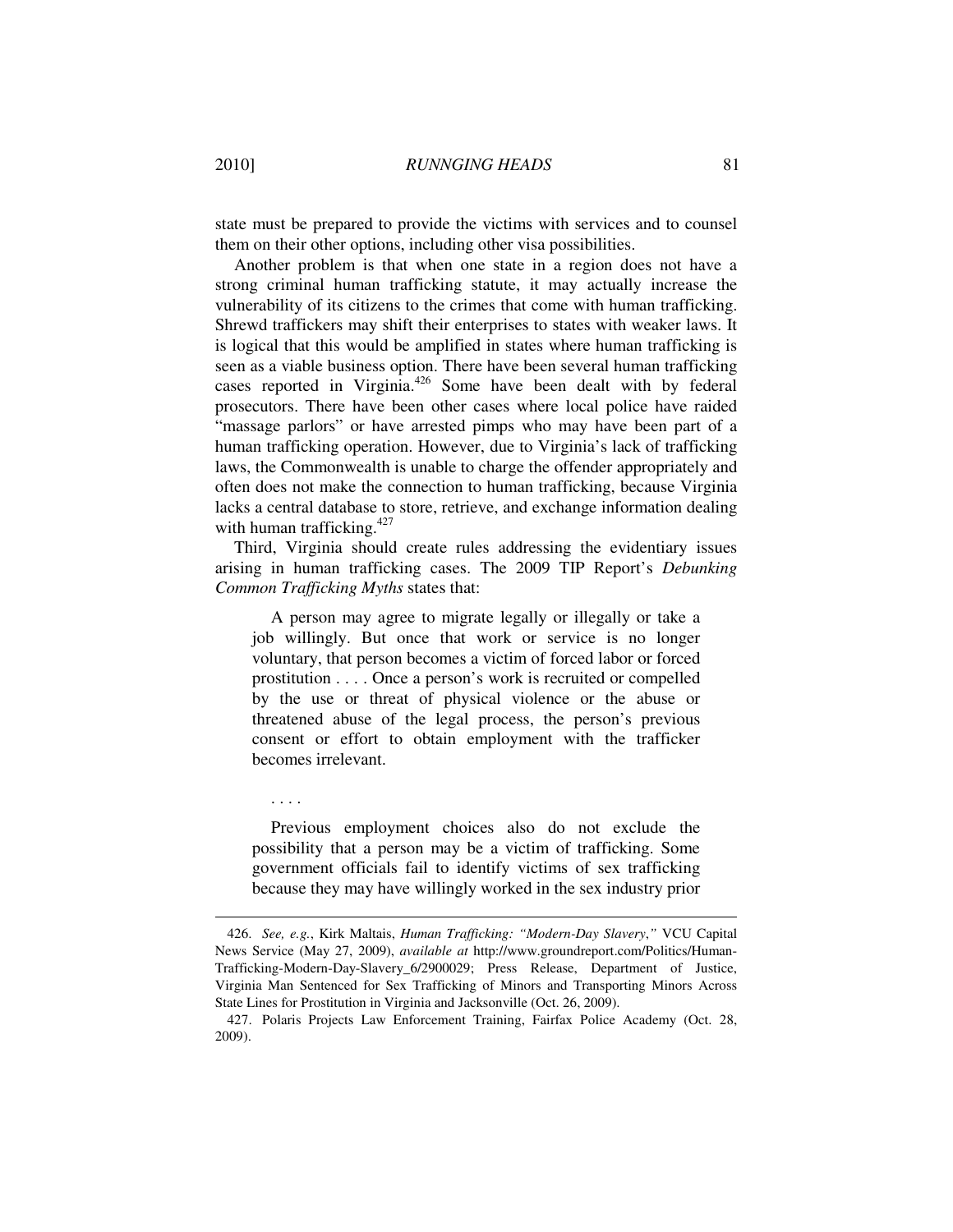to being trafficked. Law enforcement may fail also to identify victims of labor trafficking because they are migrant workers and may have previously worked in difficult conditions, either legally or illegally. Whether a person is a victim of labor trafficking turns on whether that person's service or labor was induced by force, fraud, or coercion.<sup>428</sup>

Another evidentiary rule that Virginia should consider adopting is a human trafficking case worker privilege. California provides a good example of an evidentiary provision defining who holds the privilege, and when the court can compel the disclosure of the privilege.<sup>429</sup>

Fourth, Virginia needs to properly focus on a holistic approach to the crisis of human trafficking. A public awareness program could help identify victims and create awareness of the greater issues, since the issue of human trafficking is at some level an issue of the heart and of the nature of man. Adequate victim focus is another aspect that Virginia needs to consider in order to have a proper holistic approach. As in the 2007 proposed Virginia bill and the Model State Bills, it is imperative that a state provide adequate victim care. Focusing exclusively on prosecution can do more harm than good for trafficking victims. Virginia needs victim-centered legislation that focuses on adequate prosecution while also providing assistance to victims.

Child victims of human trafficking are particularly vulnerable. They may have a significant distrust of authority, especially if their parents took part in selling them into sex trafficking or forced labor,<sup>430</sup> and as noted earlier,

Parents are often among the victims in child trafficking cases. Traffickers convince them to part with their children with false promises of schooling or prosperity. But in some cases parents may also play an active role in the trafficking of children.

 In the last year, anti-trafficking police in Greece reported an increase in trafficking of children by their parents. Albanian Roma parents bring their children to Greece, where they force them to beg or sell goods on the street. According to some NGOs, Roma parents in Greece also rent or sell their children to third parties for forced labor.

 A 2007 study by the International Organization for Migration (IOM) found that some Cambodian parents sell their children into prostitution or domestic servitude to repay debts. In Niger, boys trafficked for forced cattle herding sometimes escape their employers and return to their parents. The boys arrive home with visible signs of physical and psychological abuse. But many parents

 <sup>428. 2009</sup> TIP REPORT, *supra* note 49, at 13.

 <sup>429.</sup> CAL. EVID. CODE § 1038.1 (2009).

 <sup>430.</sup> A child being sold into bondage is an unfortunately common phenomena. In addition to the few communities already discussed in this paper, the 2009 TIP Report gives several other examples of children being sold into slavery, including: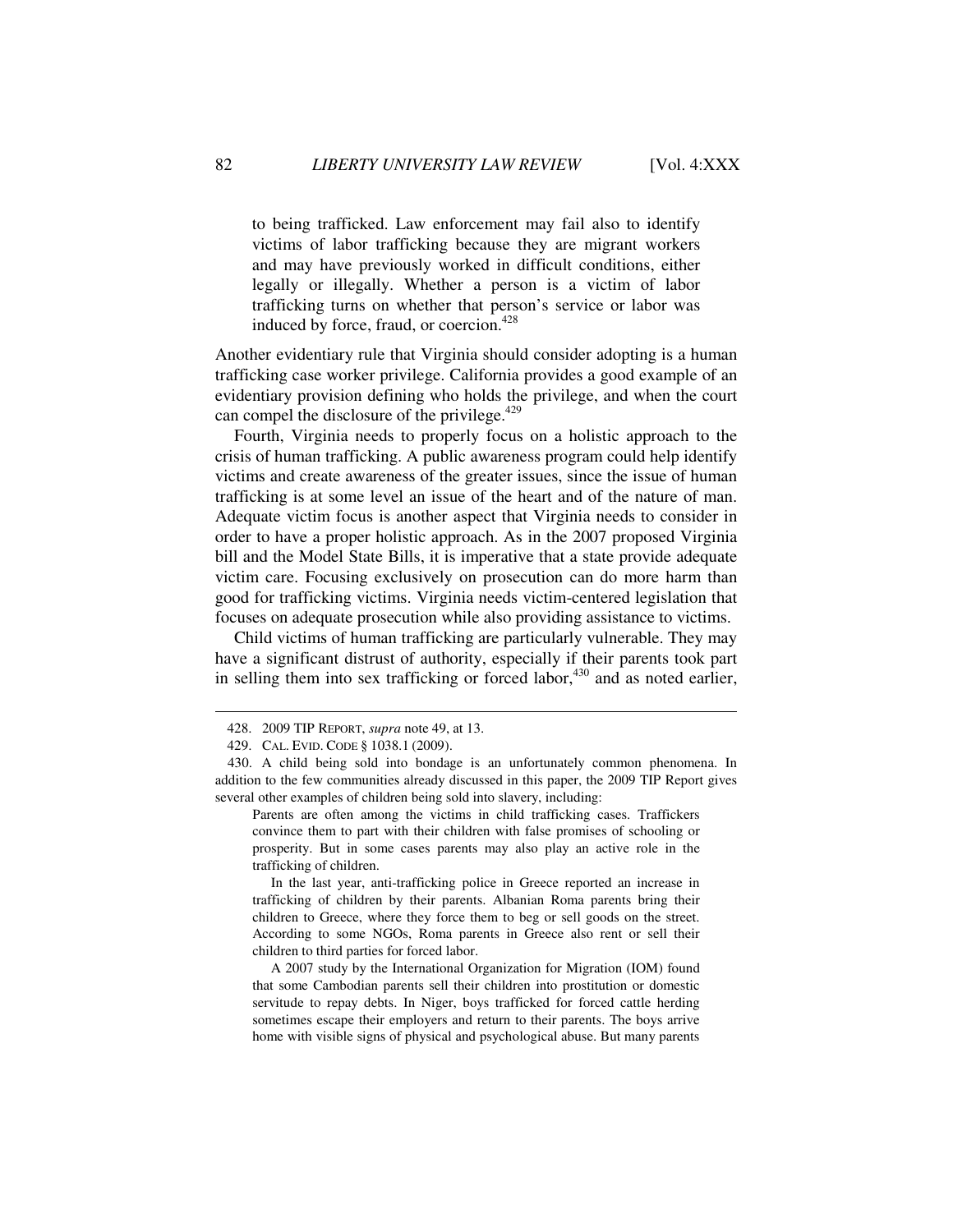they are highly susceptible to psychological problems, such as the inability to love.<sup>431</sup> When children are not taught to love at an early age, this can be detrimental to the entire society, as these children may become deviants themselves.<sup>432</sup> Incidentally, at times the federal law has been applied in certain cases in a way that has actually harmed child victims of trafficking.<sup>433</sup> Likewise, since victims suffer from fear, depression, or disease, victim care is important to protect the victims and to integrate them into the society at large. $434$ 

Similarly, prosecutions are more successful when the trafficking victim feels safe and secure.<sup>435</sup> As explained by Ambassador Luis CdeBaca, Director of the Office to Monitor and Combat Trafficking in Persons,

Not all progress will come through programs or prosecutions .

. . . Culturally, we need to see through to each individual's humanity and recognize how traffickers exploit their victims' vulnerabilities to hold them in servitude, whether in fields, factories, homes, or brothels. . . .

Globally, there are countless persons who labor in bondage and suffer in silence, feeling that they are trapped and alone. For too many, when they think of police, it is with fear, not with the promise of rescue. If they think of escape, it is a jump into the unknown that they dare not take  $\ldots$ .<sup>436</sup>

Next, Virginia should establish an ongoing Task Force to focus on the trafficking in persons. It is important to have a statewide body to monitor trafficking within the borders of Virginia. $437$  This Task Force should deal with data collection and sharing in a variety of different ways. The Task Force can also work to set up an open source website to post articles and updates about human trafficking, to raise awareness among the public in

return their sons against their will to their employers, angry that the child has left an opportunity to learn a trade.

<sup>2009</sup> TIP REPORT, *supra* note 49, at 7.

 <sup>431.</sup> *See supra* note 346 and accompanying text.

 <sup>432.</sup> *See* Rickert, *supra* note 34, at 16.

 <sup>433.</sup> *See generally* Bump, *supra* note 75, at 73 (commenting that the TVPA as it has been applied in certain cases has harmed child victims of trafficking).

 <sup>434.</sup> *See* Rickert, *supra* note 34, at 34.

 <sup>435.</sup> Freedom Network Model, *supra* note 215, at 28.

 <sup>436. 2009</sup> TIP REPORT, *supra* note 49, at 2.

 <sup>437.</sup> See *supra* notes 379-86 and accompanying text for a discussion of the Maryland Task Force on Human Trafficking as a possible model for Virginia.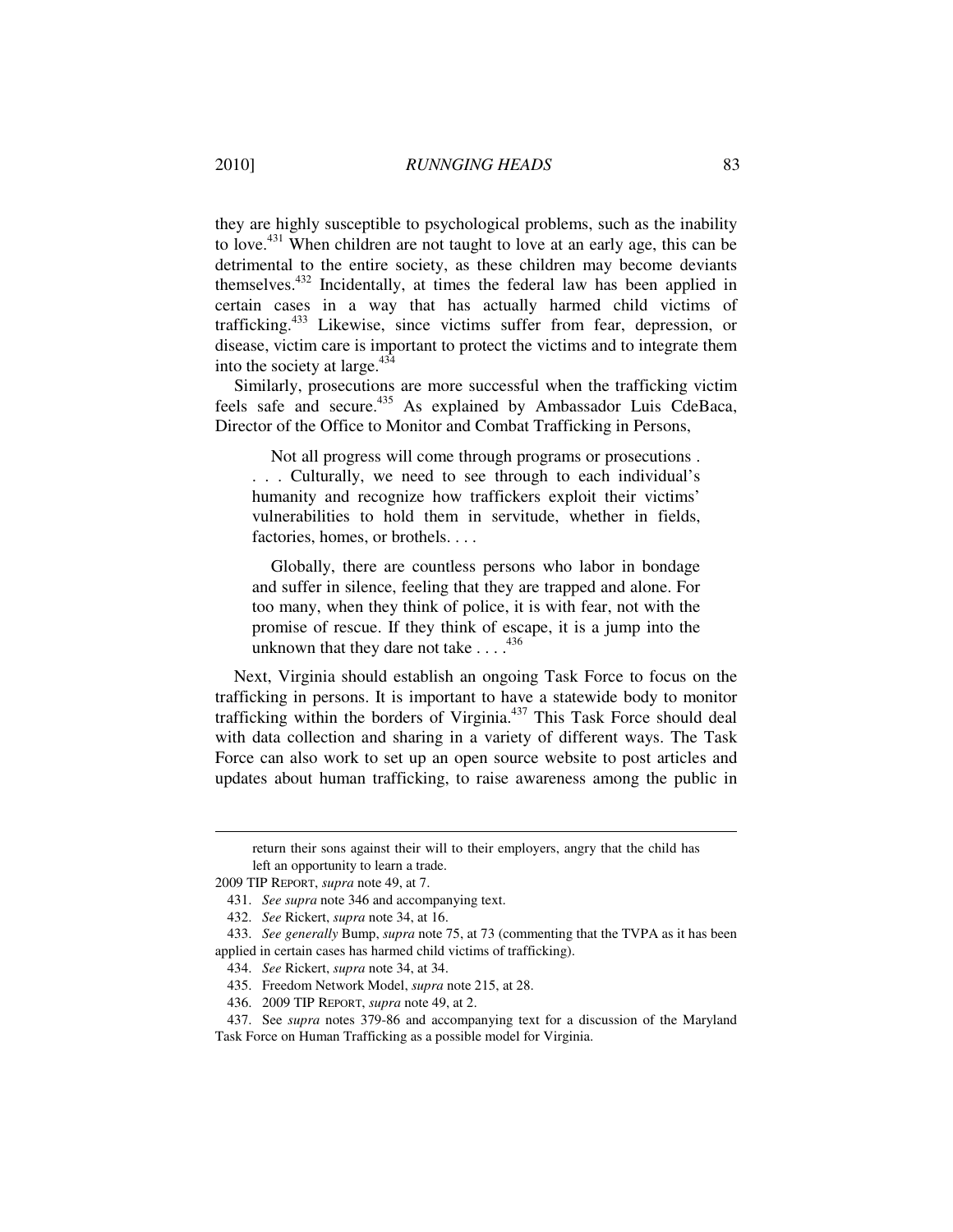general and the law enforcement community in particular.<sup>438</sup> Virginia law enforcement agents should also share all information on potential trafficking with federal law enforcement and with other localities within Virginia. $439$  Often what appears to be a single event may actually be linked to a larger criminal network, and inter-agency cooperation could help make these determinations. Additionally, if the victim is a non-documented immigrant, then law enforcement should be required to appropriately help the victim work with federal agencies, as the California statute provides.<sup>440</sup> According to the State Legislator's Guide:

State legislators will have to consider the impact that state prosecutions of cases that would otherwise be prosecuted at the federal level can have upon trafficked persons. One of the main difficulties that states will face is how to ensure that witnesses and other undocumented trafficked persons in state cases will have access to the same right to regularized immigration status that is available in federal cases. Legislators should consider how to draft state laws that support victims' applications to regularize their immigration status. For example, legislators may consider mandating that state and local law enforcement agencies provide all necessary documentation in support of a trafficked person's application for regularized immigration status, such as statements certifying that, according to federal law, a person is a "victim of a severe form of trafficking" and has complied with reasonable requests for assistance in the investigation or prosecution of traffickers.<sup>441</sup>

This is important so that the victim will not be in legal limbo and will feel secure about her status.

Another aspect of the 2007 Virginia bill that would be vital for successful eradication of modern-day slavery in Virginia is a training program for law enforcement and local prosecutors that would teach how to implement the new laws and how the federal benefits interact with the

 <sup>438.</sup> *See, e.g.*, United States Attorney's Office for the District of Maryland, *supra* note 379.

 <sup>439.</sup> This may be able to be accomplished through the Virginia Fusion Center with the State Police. Also, Polaris Project has been gathering both news data and hotline tips on each state. These resources may be harnessed by the Task Force to assist in the endeavor.

 <sup>440.</sup> CAL. PENAL CODE §§ 236.1–237 (West 2006).

 <sup>441.</sup> Freedom Network Model, *supra* note 215, at 28.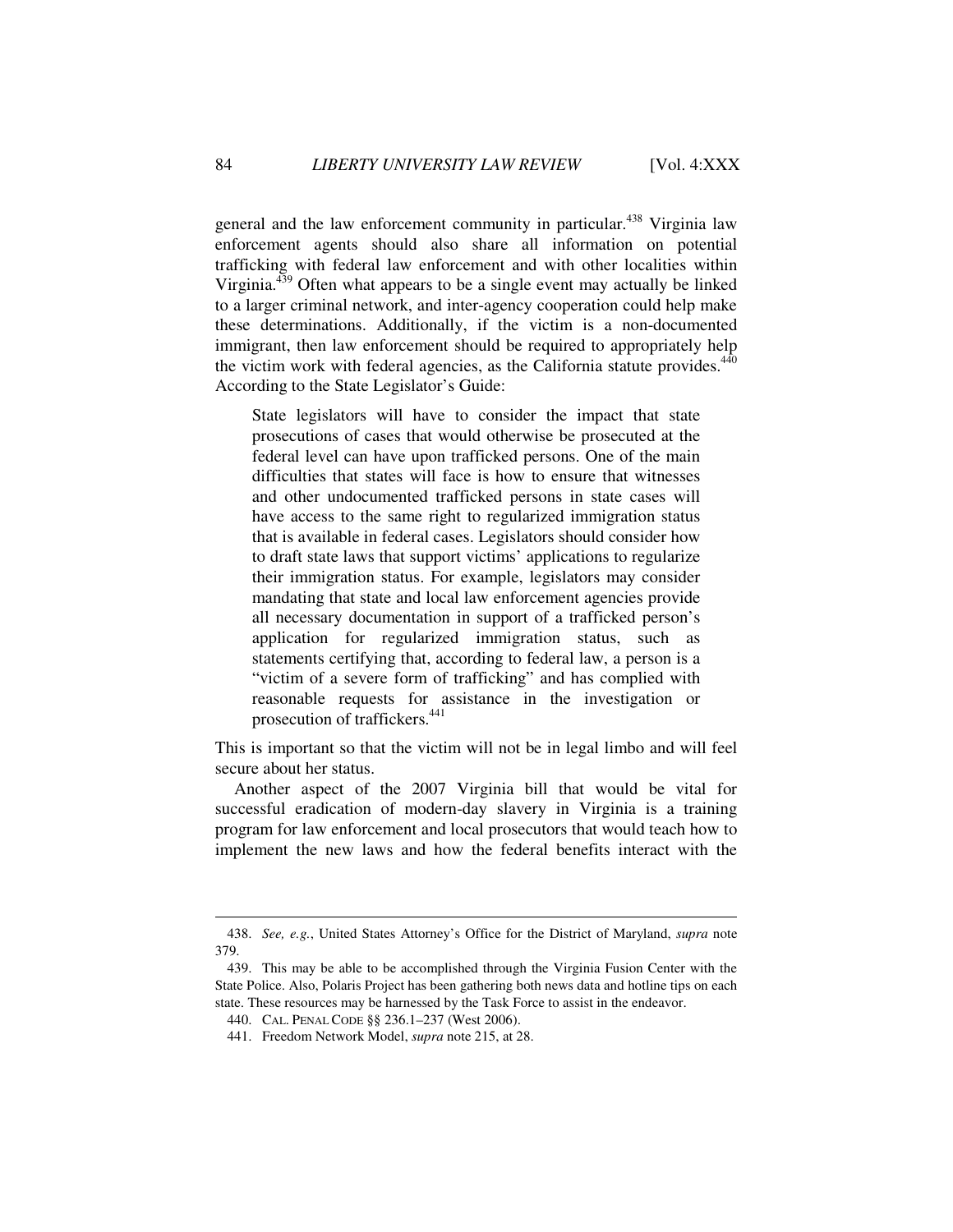Commonwealth's criminal laws.<sup>442</sup> The Task Force could coordinate this with local NGOs like Polaris Project. Another area in which the taskforce could partner with local NGOs is assistance with victim aftercare. According to the 2009 TIP Report, Ambassador Luis CdeBaca proclaimed the importance of partnering with local NGOs:

As a federal prosecutor, I have seen first-hand the impact of human trafficking. I saw the violence and greed of the traffickers, and the suffering and trauma of the victims. I came to understand that the survivors are not statistics—they are people who share not only the painful memories but also the joyful experience of healing. And I learned that when law enforcement authorities work with survivors and the NGOs who assist them, trafficking networks are dismantled and victims are empowered.<sup>443</sup>

Civil society and local governments can provide additional resources in the fight against human trafficking.<sup>444</sup> The TVPA recognizes the value of civil society's cooperation in ending human trafficking in the United States by calling for collaboration between the states and the federal government, as well as between governmental and non-governmental organizations.<sup>445</sup> While each state has fewer resources than the federal government, the collective power of adding that many more prosecuting offices and investigators would help lighten the workload.

In short, Virginia should enact the 2007 bill that was proffered by Delegate Ebbin with a few tweaks as outlined by this Article and the model state statutes examined above. One reason that scholars utilize to explain why states do not have comprehensive human trafficking statutes is that states do not have the money to investigate and prosecute human trafficking.<sup>446</sup> It appears finances may have played a role in Virginia's decision not to enact the 2007 bill. The Department of Planning and Budget

 <sup>442.</sup> State law enforcement is most likely to uncover victims and perpetrator of human trafficking crimes because they are most familiar with the locations involved in trafficking cases. Kara points out that witnesses are most likely to call "911" to report crimes not the federal agents. Kara, *supra* note 81, at 667. Increasing the number of people involved in the local law enforcement who are properly trained adds one million new eyes focused on human trafficking. *Id.* at 669 (citing 2006 Attorney General's Annual Report, *supra* note 96, at 4, 17).

 <sup>443. 2009</sup> TIP REPORT, *supra* note 49, at 4; Kara, *supra* note 81, at 659 (NGOs are important to help get the victims back on their feet).

 <sup>444.</sup> *See* Coats, *supra* note 182.

 <sup>445.</sup> Freedom Network Model, *supra* note 215, at 17.

 <sup>446.</sup> Overbaugh, *supra* note 166, at 646-47.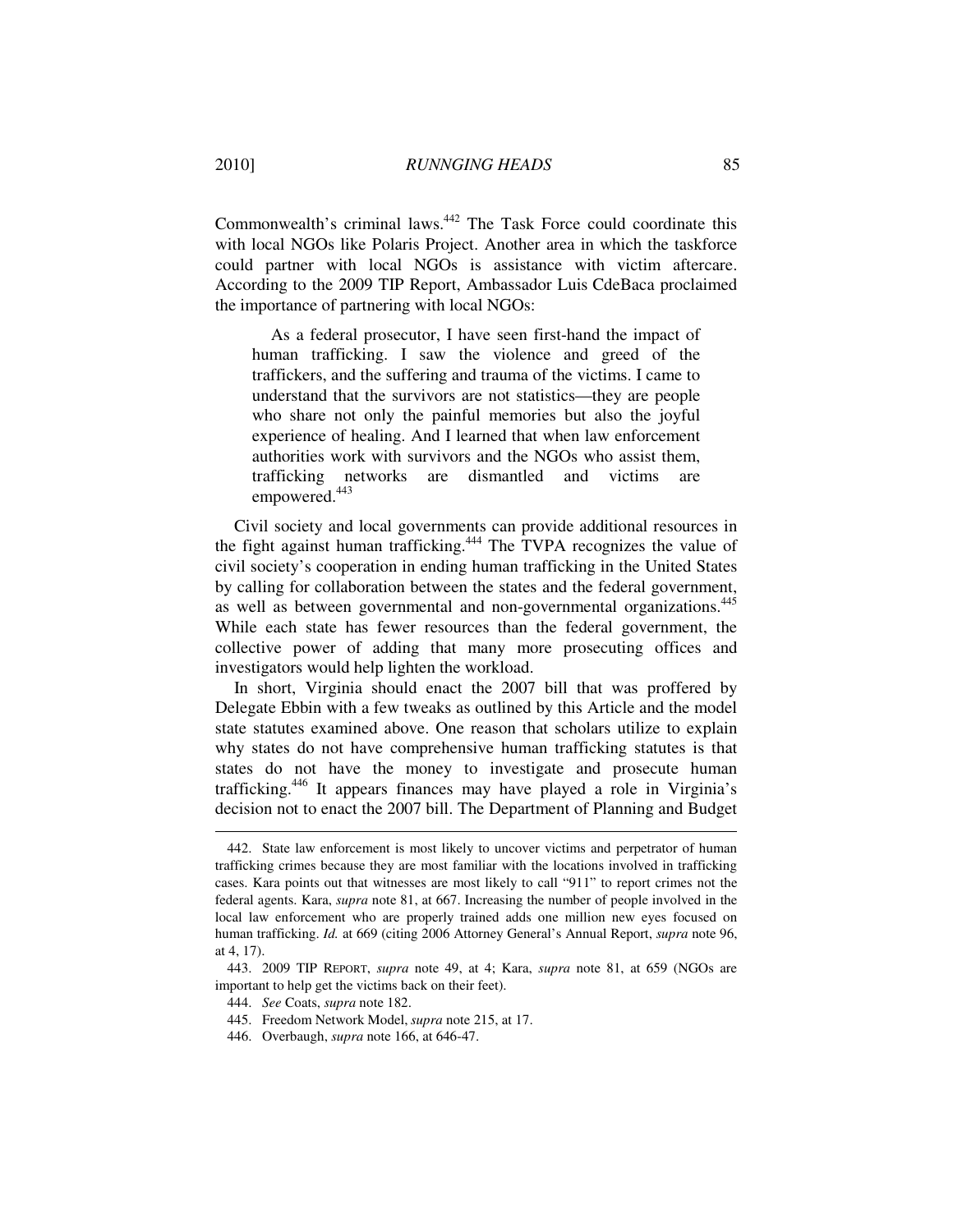2007 Fiscal Impact Statement determined that the fiscal impact of the interagency task force would be about \$200,000, and that it could not be determined how much of an impact the criminalization portion would have on the prison system.<sup>447</sup> However, the states already do the bulk of investigation.<sup>448</sup> Moreover, victims are not easily identifiable without the state investigator power.<sup>449</sup> Also, if the victim has been working with a particular investigator, he or she may be more comfortable testifying in court if he or she continues to work with the same investigator. $450$ 

### VI. CONCLUSION

Slavery still exists today, and unfortunately one must go through the looking glass to see that it is pervasive in our own communities. The United States Government has been doing an admirable job in combating the trafficking of persons both in the United States and around the world, but it cannot fight this battle alone. Each state and local civil society must step up to the plate and do its part to eradicate this atrocious human rights abuse. Citizens of each state will benefit from a resourceful, effective system, because human trafficking takes a toll not just on the victim but also on society at large. The spread of disease, the rise of organized crime, and the general loss of humanity that occurs when individuals are subjected to such unimaginable loss of freedom are consequences of human trafficking that affect everyone. This cannot be tolerated in a free society. Virginia must move from being a passive Commonwealth to being an active one that aggressively seeks to destroy modern-day slavery within its borders. It should do this by criminalizing human trafficking, using the definitions proffered by the model state laws discussed in this Article. If Virginia's legislators continue to embrace the idea that all crimes covered by the models are indeed already codified in Virginia, then perhaps Virginia could create a law defining human trafficking and then cross-reference the various codes. The Virginia law should define these behaviors as human trafficking, so the victims will be eligible for federal benefits. Additionally, Virginia should provide for steeper punishments for committing crimes already on the books in a manner that is consistent with the horrendous nature of human trafficking. This would make the punishments match the nature of

 <sup>447.</sup> DEPARTMENT OF PLANNING AND BUDGET, 2007 FISCAL IMPACT STATEMENT, to HBR 2551 (Va. 2007) *available at* http://198.246.135.1/cgi-bin/legp504.exe?071+oth+ HB2551F122+PDF.

 <sup>448.</sup> Finckenauer & Liu, *supra* note 126, at 7.

 <sup>449.</sup> *See* Coates, *supra* note 182, at 8-9.

 <sup>450.</sup> *See, e.g.*, Bump, *supra* note 175, at 90-96.